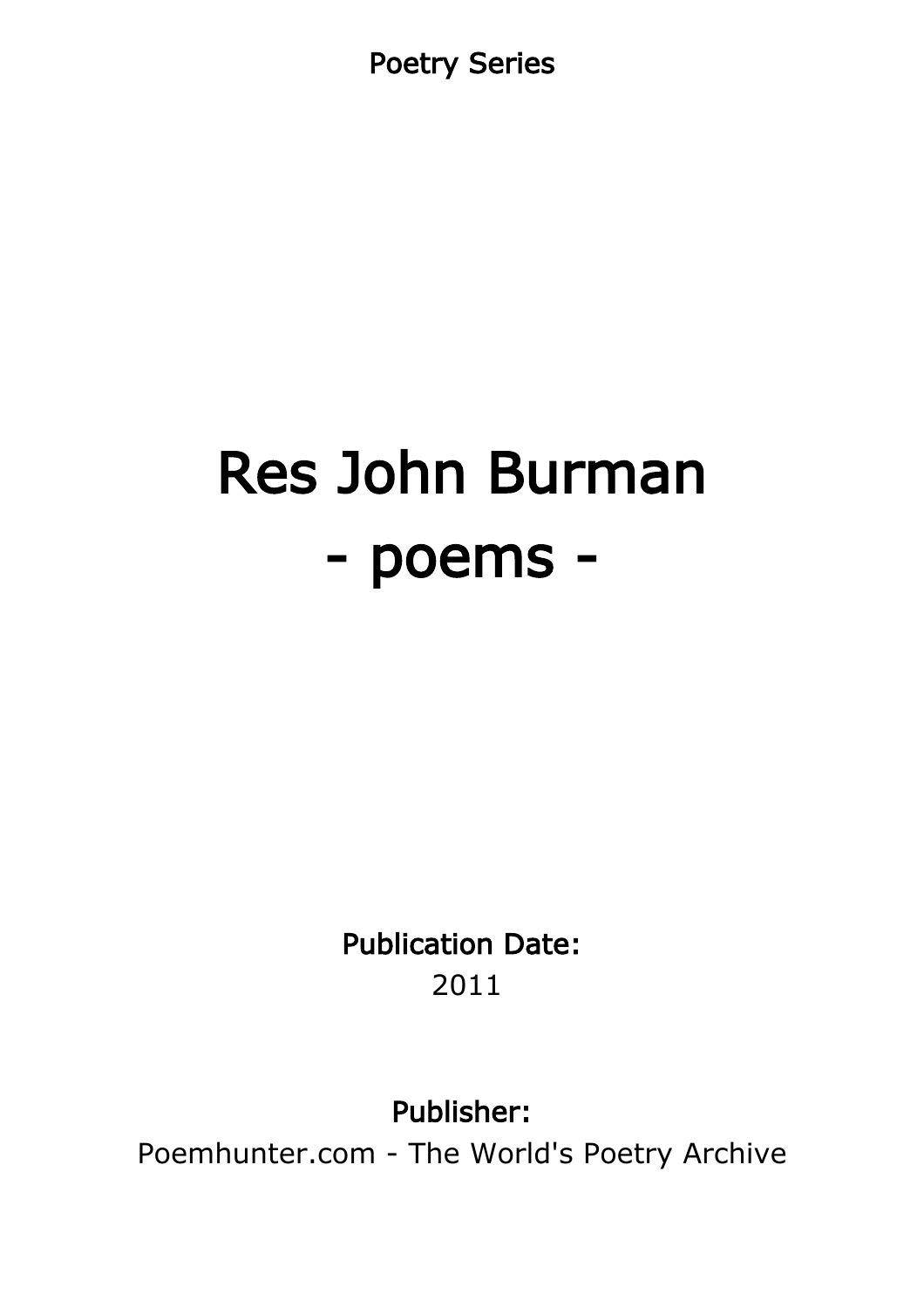# Res John Burman(27th October 1942 to 'Not Yet! ')

Old Soldier, Traveller, Herdsman, Cow-lifter, Builder, Forester, Carpenter, Cabinetmaker, Woodturner, War Pensioner, Father, Taoist, Photographer, Poet, Lover.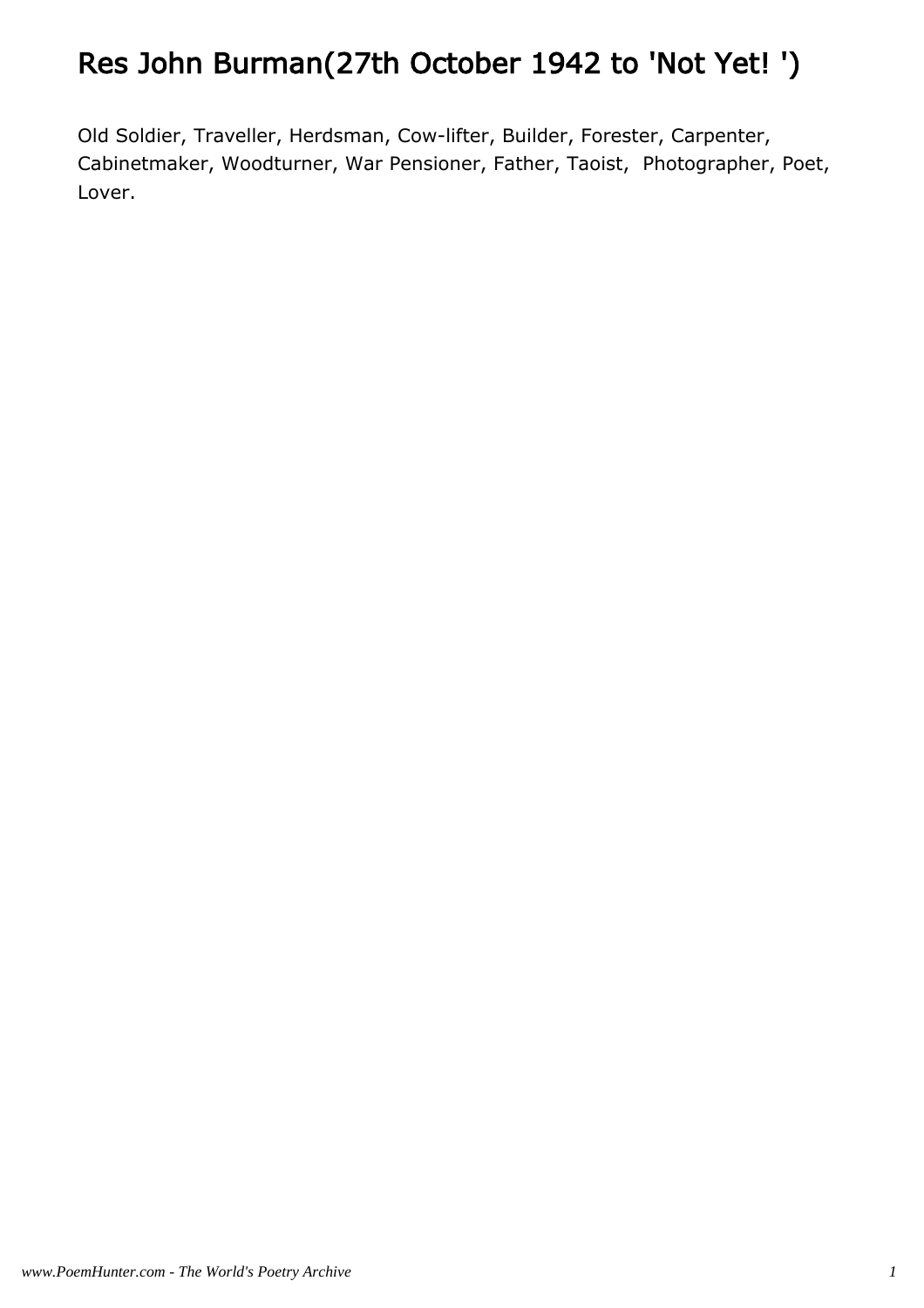# A Hill Of Chamomile

My Lady often teases me, about her wild hair style Something she often likens, to a hill of chamomile. But I always tell her, she can tease and tease and tease But she is right up there, with cows and dogs and trees.

I'm very fond of cattle, I love their bovine grace, Their slow deep wisdom and their relaxed and easy pace, And dogs, oh don't you love 'em, they are so pleasurable to please Why, they are right up there, with my girl and cows and trees!

And trees are oh so special, slow growing but oh so giving, Among the very oldest things that are on this planet living. Without them we would be in caves, no building without logs Why, they are right up there, with my girl and cows and dogs!

So my Lady do not feel, that I would take you lightly, My love for you is warm and strong, you make me feel quite sprightly, You do not need to worry about the where's and why's and how's, Why you're right up there in my heart, with trees and dogs and cows.

(29th March 2008)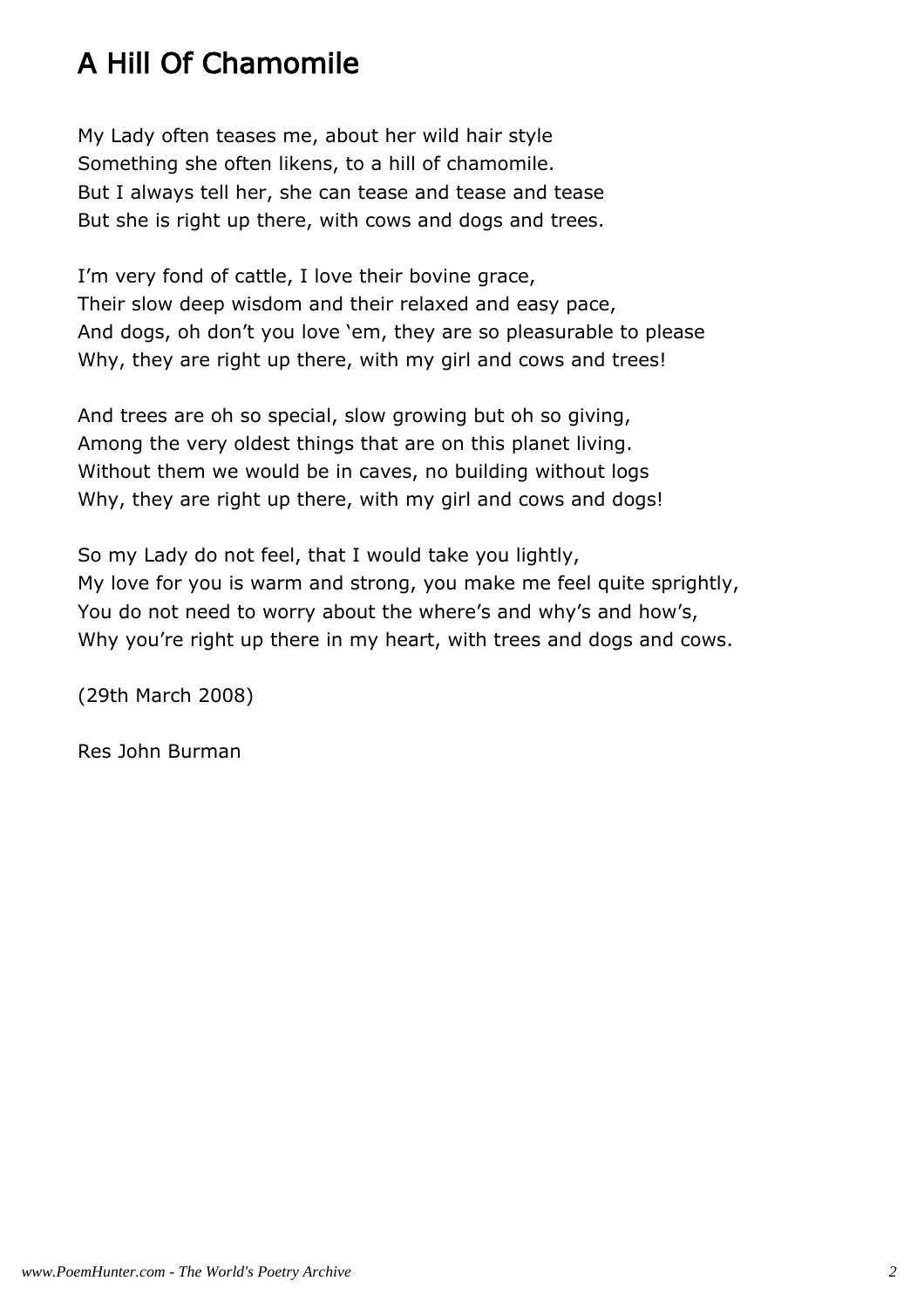# 'A Postcard From Kuching'

A postcard arrived here today From a land that James Brooke cried for That took me back to the rifles crack, And the land I almost died for! To the rivers and seas, the jungle trees, On the island of Borneo, And a dirty little war and so much more Forty-nine long years ago!

I was twenty-one and just one day, 'Twas time I earned my shilling! \* A silver 'plane carried me away Judged old enough for killing! Little I knew, as away we flew They'd sent me to Sarawak. And over the years, through smiles and tears That land still calls me back!

James Brooke had been the Rajah there, His rule was fair but stern. You could feel his hand upon that land At almost every turn. The people loved him dearly And his rule had stood the test And now even many years later The land was different to the rest!

Bung 'Karno\* sent his troops a-raiding Far and wide across the border. Attacking defenceless people So we went to bring back order! We went because we had to, But what was unexpected, Was how much we came to love, Those dear people we protected.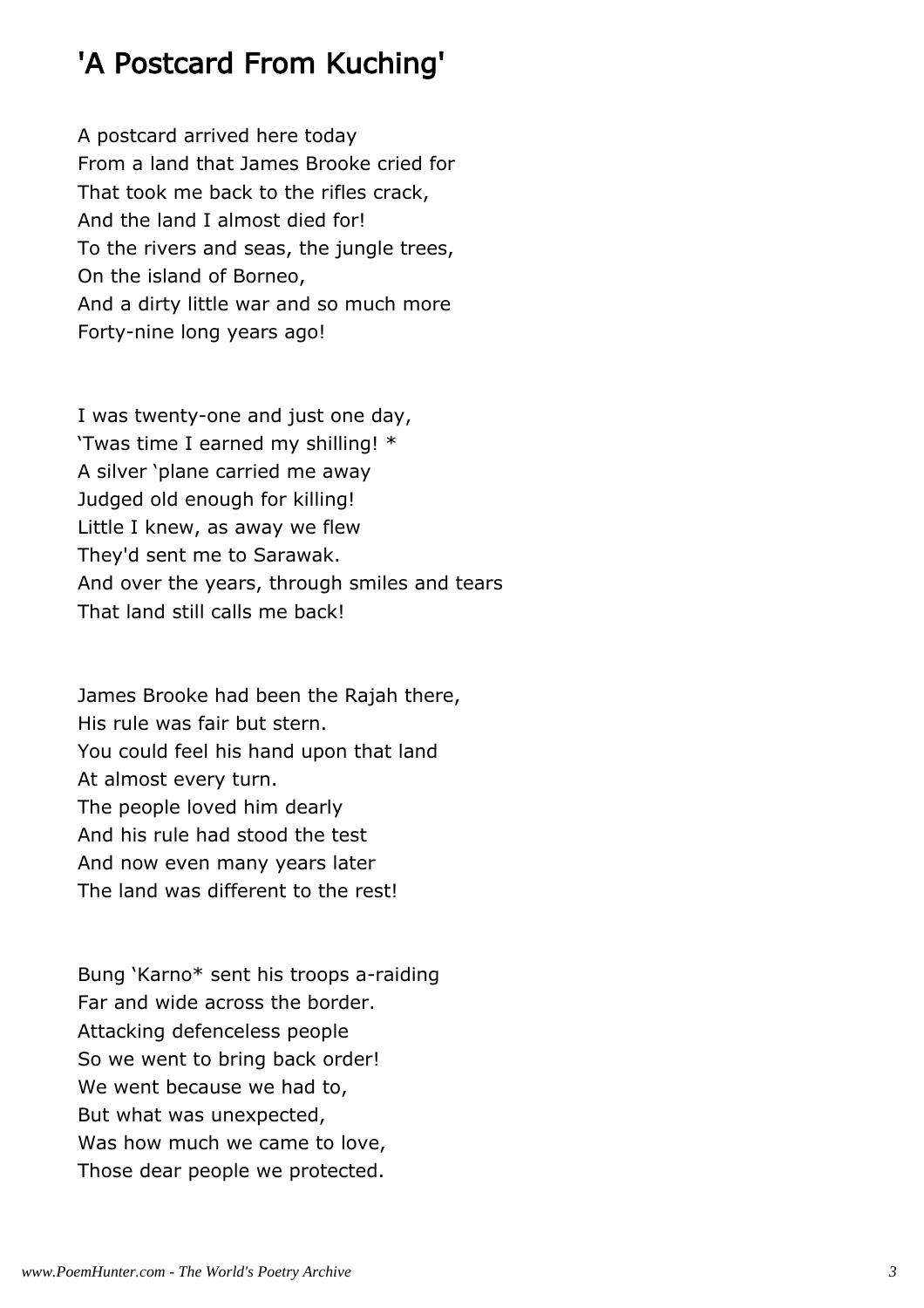Jungle longhouse, kampong, town, Back at Police HQ From the people of that blessed land Kindness was all we knew! Though force of arms protected The friendly people on our side In the end what really mattered, 'Twas " Hearts and Minds" that turned the tide.

Now as this postcard reaches me, Over time and distance calls me back, Is it to sweat and blood, the bloody mud, Or the whip-lash rifles crack? No, it's laughing eyes so deep you'd drown, And voices that would say & guot; We love you, love you, love you here, Oh won't you, won't you stay? & quot;

We were always welcomed back, People hugged us and they kissed us From jungle swamp or mountain track. They told us they had missed us, Long-house base or back in town Gave us fruit and sat us down.

Then we'd eat and drink so hearty Every meeting was a party! Be it song or poem to entertain Christian Hindu Taoist Jain Everyone would do their party pieces! For there we had brothers uncles nieces!

Never a thought of racial strife Would mar these peaceful peoples life. Whether we slept 'neath trophy heads, Or cool on silk on Chinese Beds, We'd friends in the market, thick as thieves, We ate fried rice off banana leaves.

I remember well the wind in palms, The friendly market places, The clasp of silky dusky arms,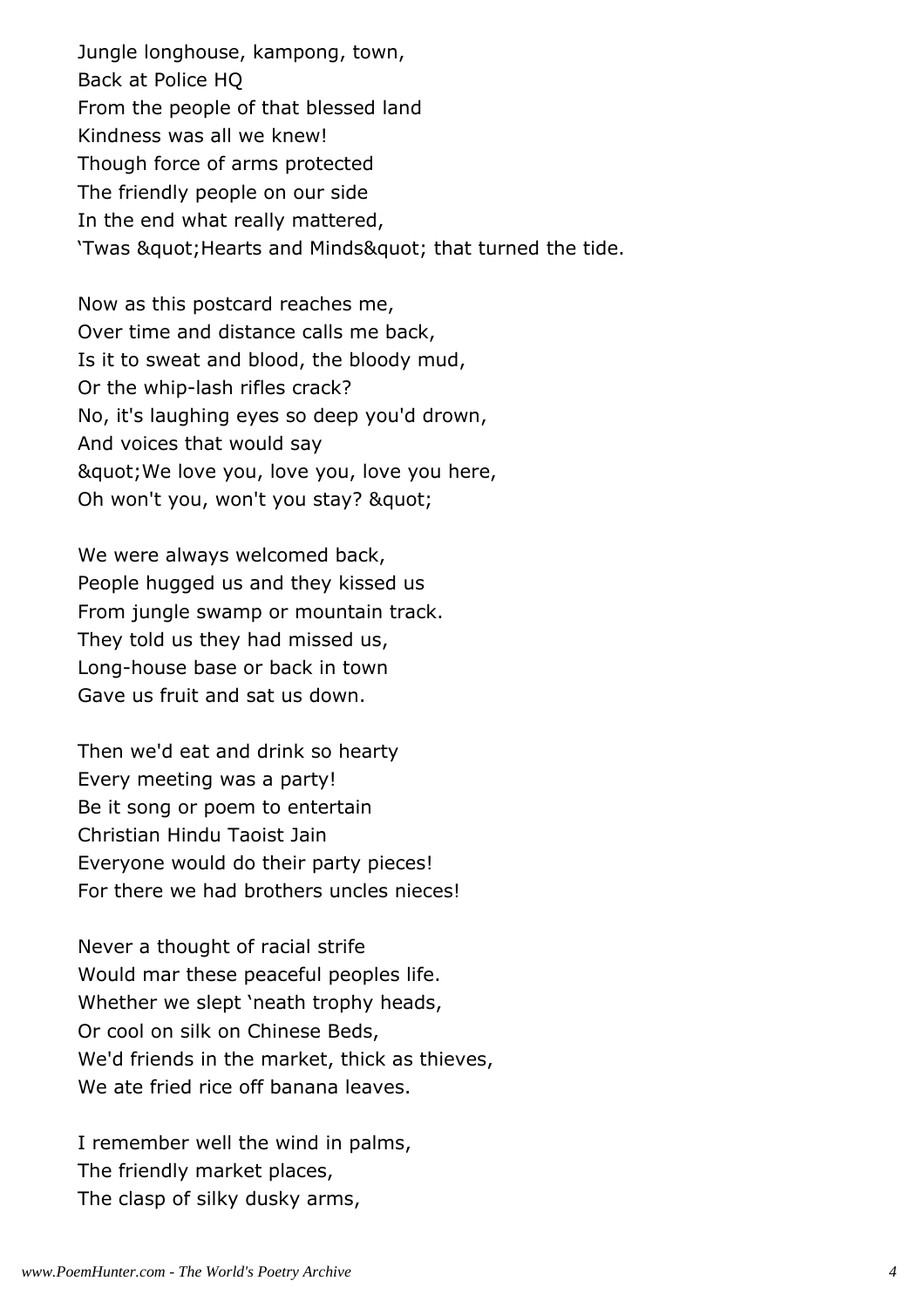The beauty in their faces. I remember all the kindnesses, The words and touch of love, And oh! Those magic tropic skies, And the dawns that bloomed above.

Only a simple postcard, fifty cents or so And satu ringgit\* postage to days so long ago And there it sat on my mat as if 'twas yesterday, When kit and gun, me so young, once again away! But that is just a fancy of an old man's mind, But how I yearn once more to turn to those people kind.

I still sometimes smell the markets there, But no Mee Hoon Soup for many a year. But it's little things that call my heart a-while, The loving words that taught me how to smile.

Even today, people say, Sarawak is different, through and through, And those of us whom Sarawak touched, we are all different too!

```
*Earned my shilling = Taking the Kings (or Queens) Shilling = Joining the Army
or Navy and possibly Air Force, (though they'd have wanted more than a
shilling!)
*Bung 'Karno = Brother 'Karno = President Soekarno of Indonesia.
*Satu ringgit = One Malaysian Dollar.
```
Words Copyright © Res JFB 16th October 2012 With thanks for the Postcard to my dear friend Michelle Sim, a lovely lady from Bau, Sarawak, Malaysia.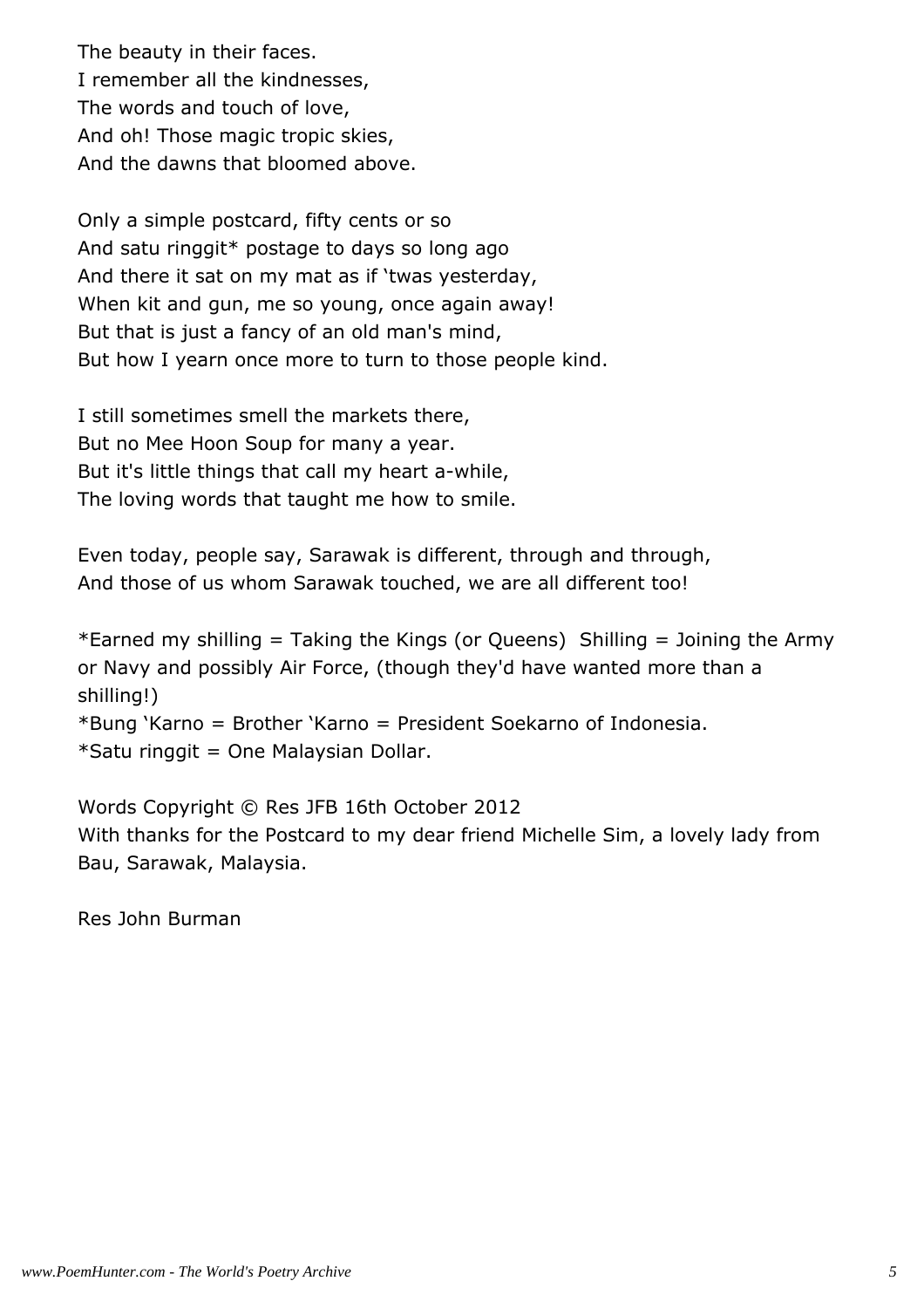#### After The Storm

Ah, the wind, the wind is dying, As it puts the storm to bed, In the sky the clouds are flying As they chase each other o'erhead.

The halyards on the masts Are quiet now they sleep, When in the night they shrieked Like tormented from the deep.

The shore is piled high With bladder wrack and weed And in the rippling shallows The swans still search for feed.

In the harbour they are bailing Storm water from the boats And the Ferry won't be sailing Till we're wearing lighter coats.

They're sweeping shattered mast wood From off the granite pier And three boats sank in Old St Ives Across the land neck there.

In the park they use a chain saw To cut up fallen trees But after a storm like that There'll be no more falling leaves.

The Fuchsia's at the Station So bonnie just last week Are curled, burnt and shrivelled From that storms salt reek.

I've salt upon my windows Five hundred yards uphill And though it's battered now And tattered, my flag is flying still.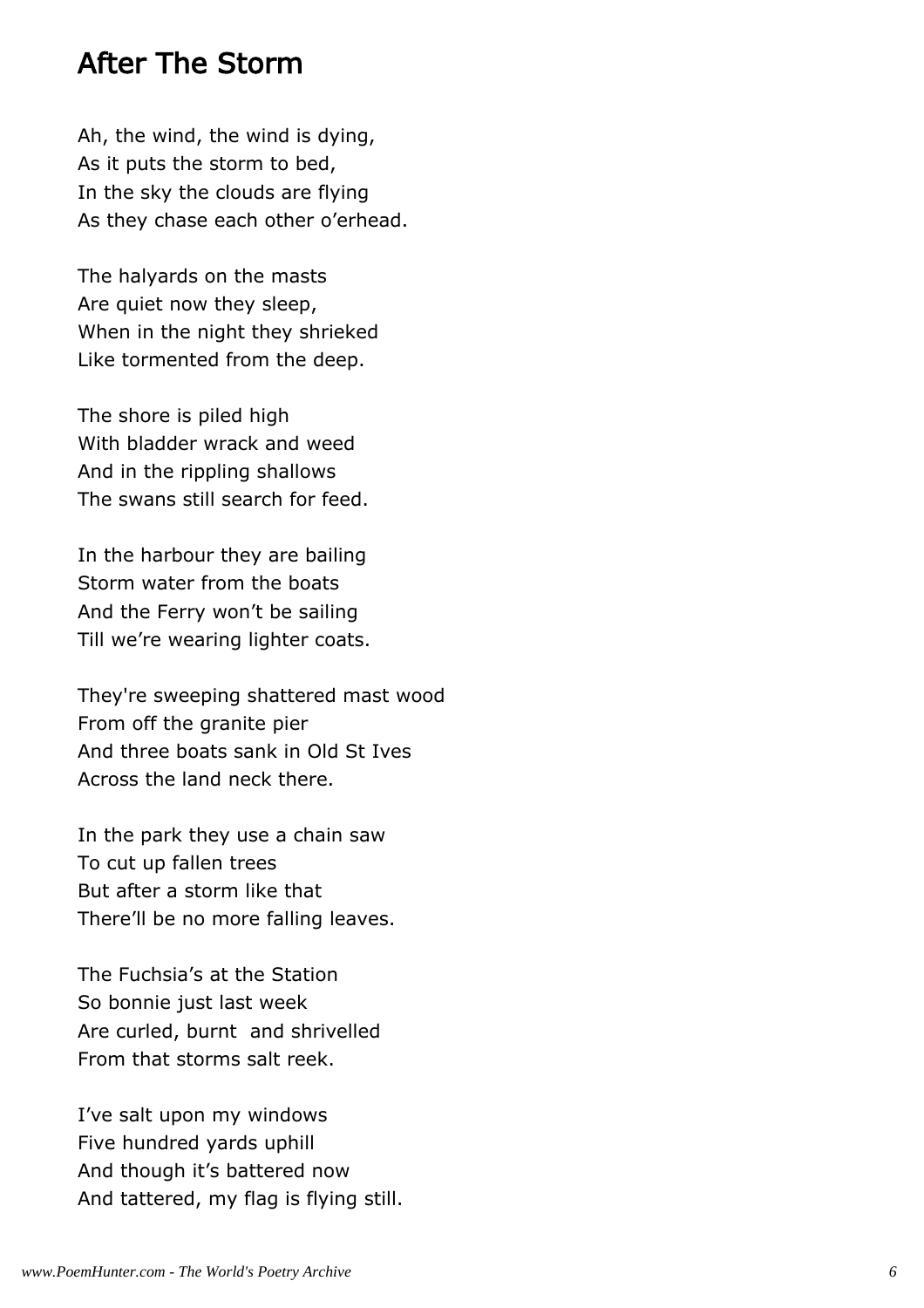(December 2007)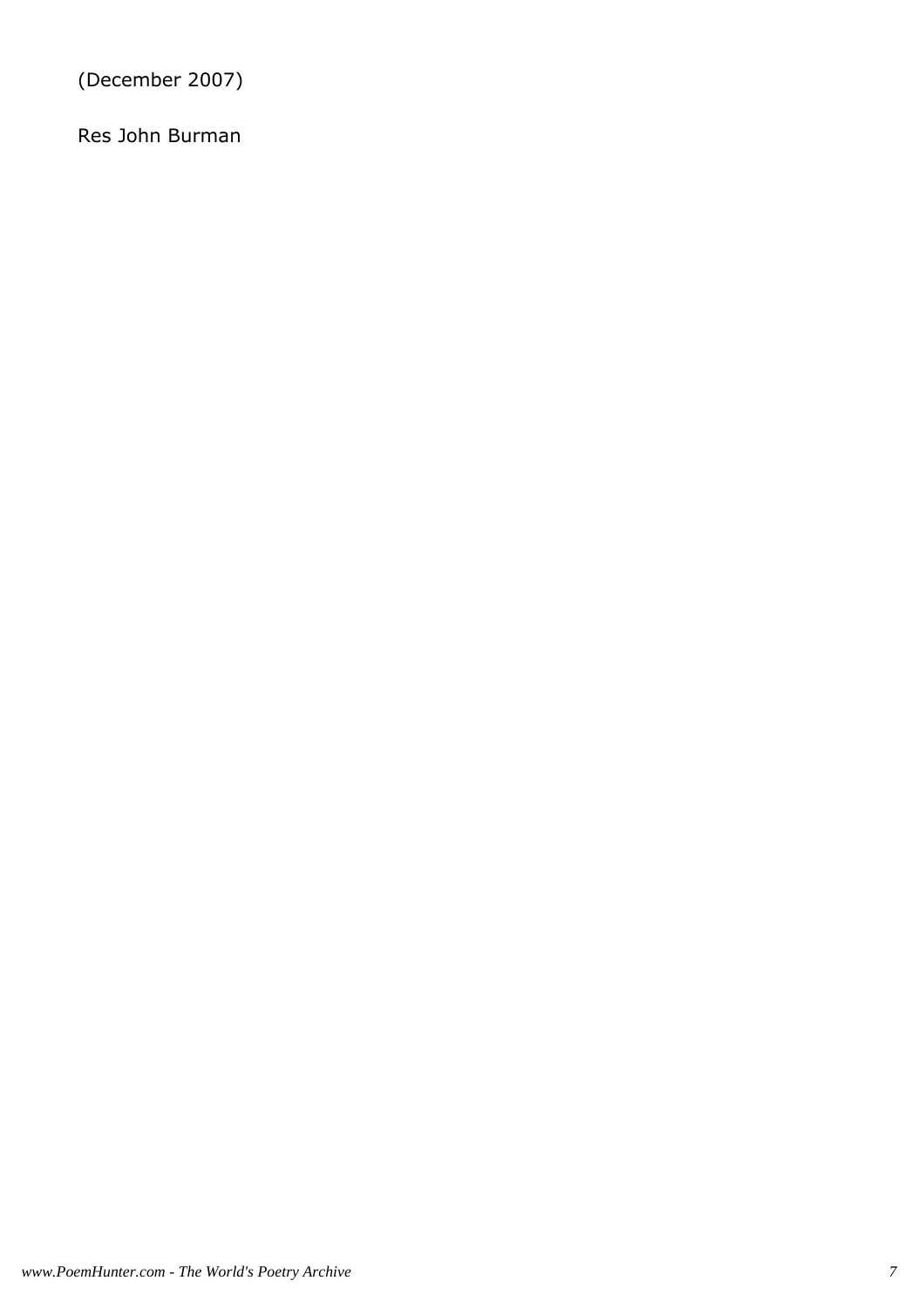# 'Alias'

A parcel returned. 'Addressee Not Known! ' I phoned to check But the address was right. "What name are you living under? " He told me. "What's that, " I asked, "an alias? " No, No, " he said, "That's my proper name, The one you use is my alias! " Good Grief! I've only known him Forty four years! It was easier in the old days When none of us Had surnames And I was known as Restless!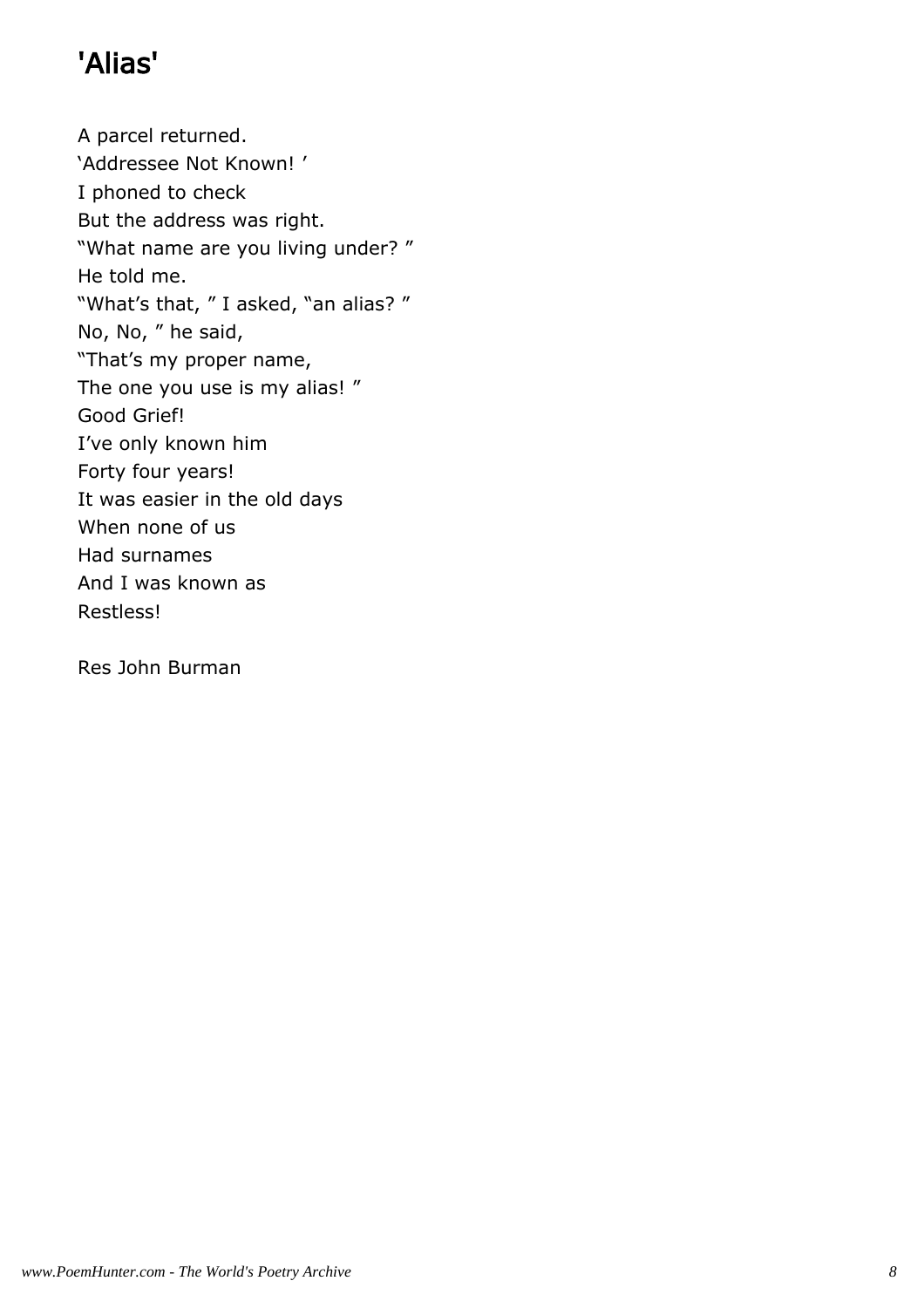## 'Ancient Visions'

An elderly gentleman Standing in the middle of the junction Completely oblivious to the traffic Trying to edge around him.

I took him by the elbow And led him to the safety of the kerb.

'D'you know? ' he asked wistfully Gazing at the mist haloed street lights, 'It was just such an evening as this I last saw Nonie Collins! '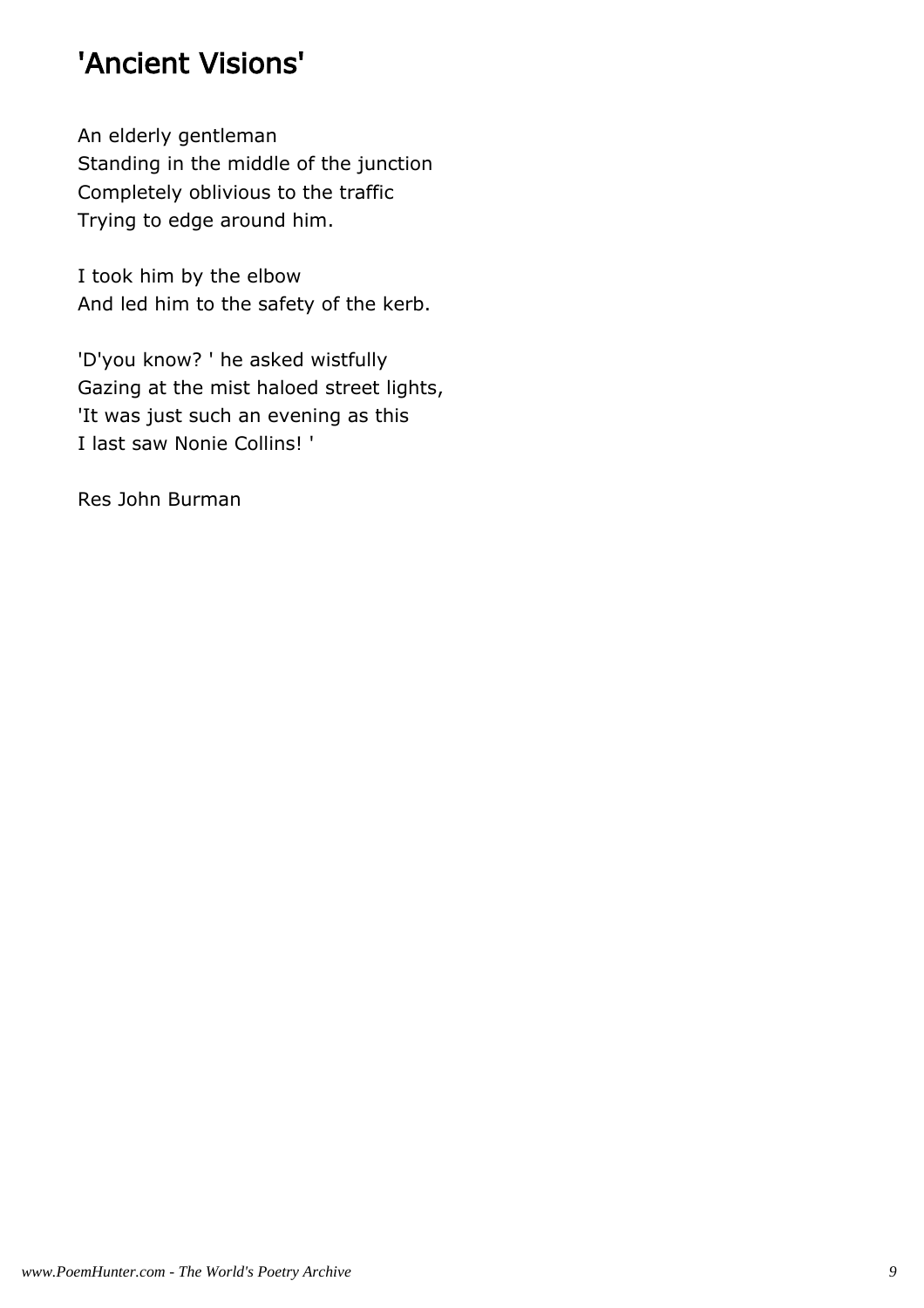# Appalachia, Applachia.

Appalachia, your green mountains are weeping black tears. Mine Owners. Your neighbours are living in fear. You're raping the mountains and Good Mother Earth, Your millions are nothing to what this land is worth!

Appalachia, your sons have fought in all wars, They've given their lives so what's yours remains yours! They've marched off to battle for that Dread God Mars, Would you have them return to a land that's all scars

Appalachia, Appalachia, I know you of old, Your songs are worth more than silver and gold. Scots - Irish and English and Cornishmen too, All men who sang here when this land was new.

Appalachia, your mountains will always need trees, To hold back the rainfall, like the shore holds the seas, Without them you rivers will run clear no more, But be thick with slime like a slaughter-house floor!

Appalachia, your mountains should be sacred lands. To show what your God could do with His hands. Mountain Top Removal is a crime against Him! And a crime against nature, a terrible sin!

Appalachia, the time has more than come round, Time to start healing on this Holy Ground. Your men folk have fought that all men might be free. That freedom should apply both to you and to me!

Who wants to hear the rumble of dynamite all day? Or giant earthmovers where the blue jay should play! The shareholders and mine owners don't live around here, So time to leave the mountains to the people who care!

America, America, come listen to this prayer, It'll be too late to save 'em when the mountains ain't there! Appalachia, come waken, and nevermore say, Mr Peabody's Coal Train has carried us away!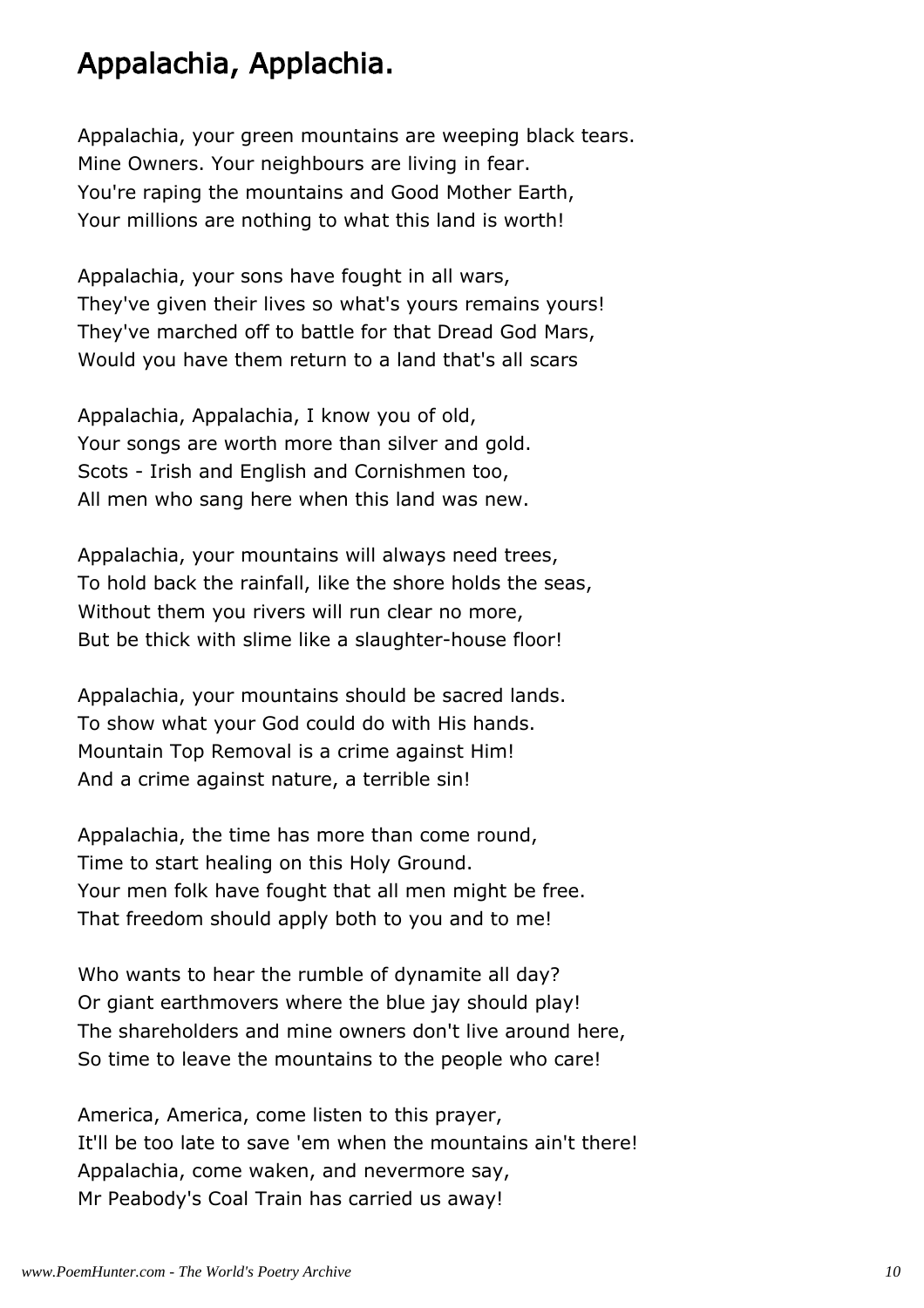Appalachia, Appalachia, I know you of old, Your trees should be valued much higher than gold, The green lungs of the mountains in the Land of the Free Not a scar on a Mother, where her breast used to be!

(28th May 2008)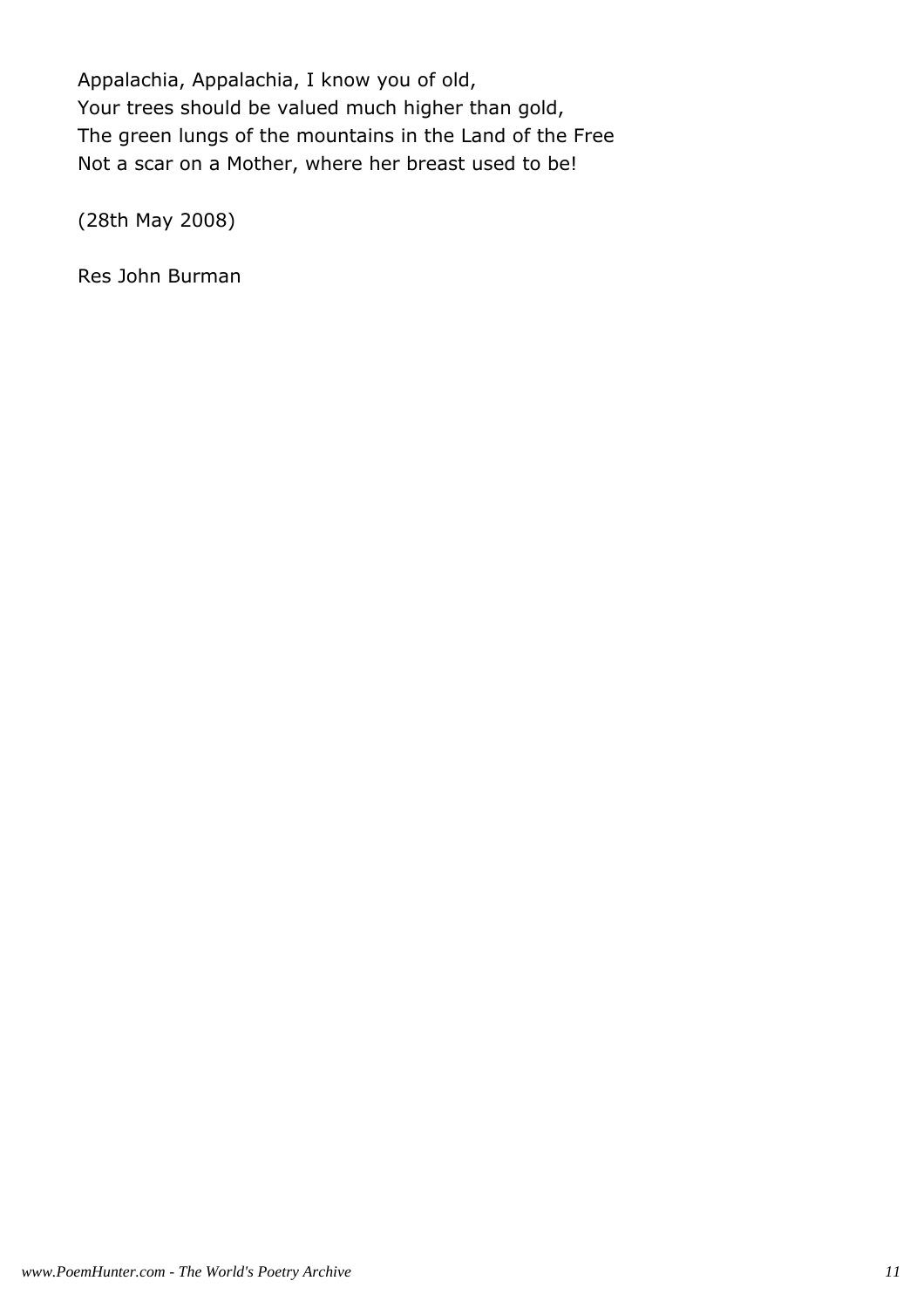#### 'Asked Mother'

"These are your playmates? " asked Mother. Eyeing the East End kids On the TB ward, warily! "Why, they talk like gutter-snipes. Not our sort of people at all! "

"Yeah, they're me mates! " said I In the language of my peers "But why don't you touch me? Why don't you hold me? Why don't you kiss me? Said I, aged four, strapped flat on my back

"Woz that yer 'Olds'? " Asked the East End kids With the kindness of the streets "But why don't they touch you? Why don't they kiss you? Why don't they bring you bread and dripping? "

"These are your friends? " asked Mother. When she saw my travelling companions. "Why they are almost like gypsies, Not our sort of people at all! "

"That was your family? " My friends asked, those Men of the travelling people "Why don't they touch you? Why don't they hold you? Why don't they kiss you? Why don't they care for you? "

"Come sit down by the fire.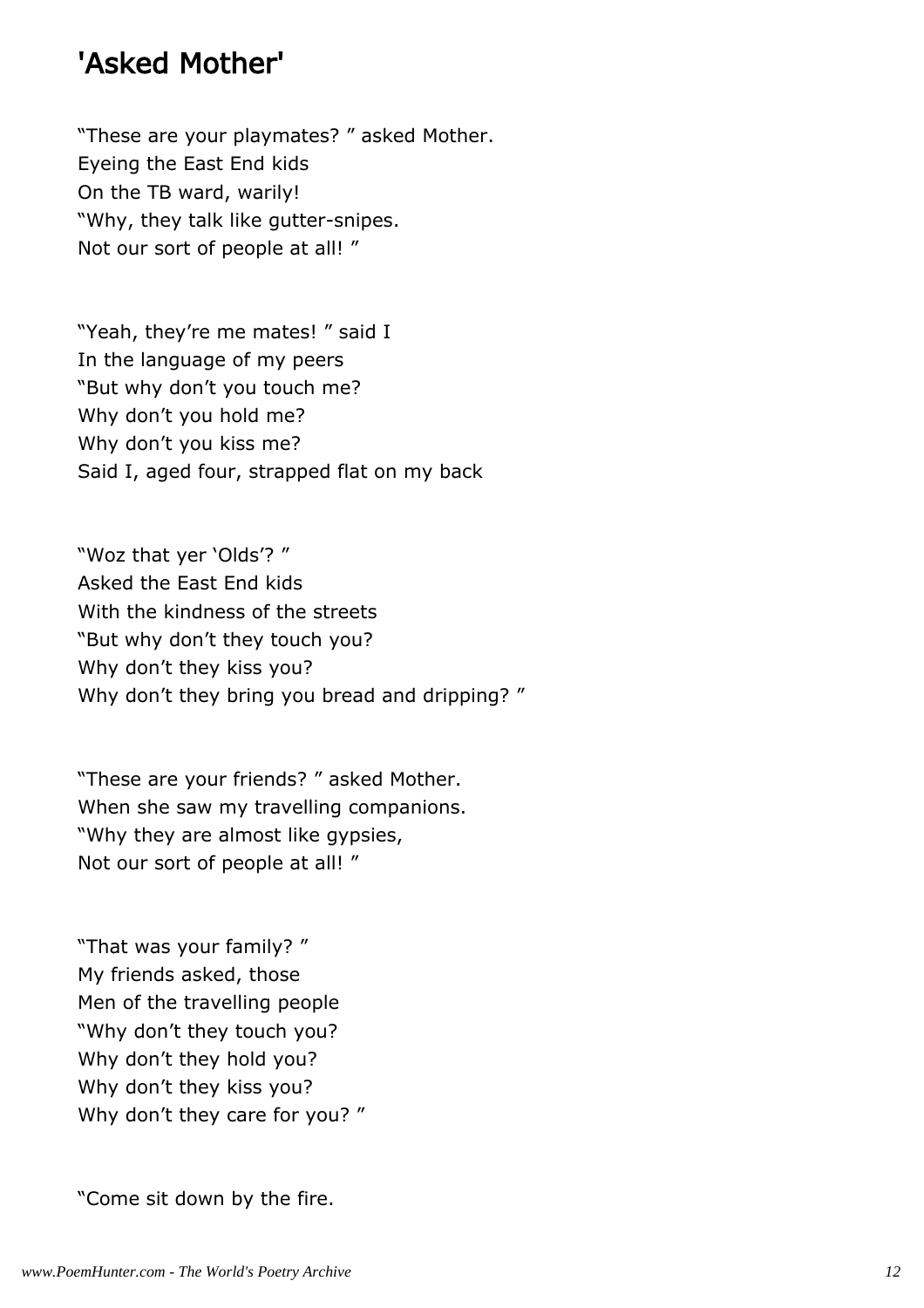Take tay or take a drink, Break bread, taste salt. Come listen to some tales Which will touch you, Which will hold you, And which will kiss your soul! "

"These are your workmates? " asked Mother. Eyeing Jim Keating and Tony Barry From Ennis in County Clare "Why, they are almost gypsies, Not our sort of people at all! "

"Was that your family? " My travelling Irish friends said. "Why did they not touch you? Why did they not hold you? Why did they not kiss you? Why did they not care for you? "

"Come sit down by the fire You've earned your bread today By the sweat of your brow And the strain on your back You've earned your beer And you've earned your tack Come sing up a song That will touch you That will hold you That will kiss your soul! "

"These are your friends, Dear? " said Mother. Looking through the Photo Album "Why, they look quite foreign, Why are they nearly naked? Why, they look like savages! Not our sort of people at all! "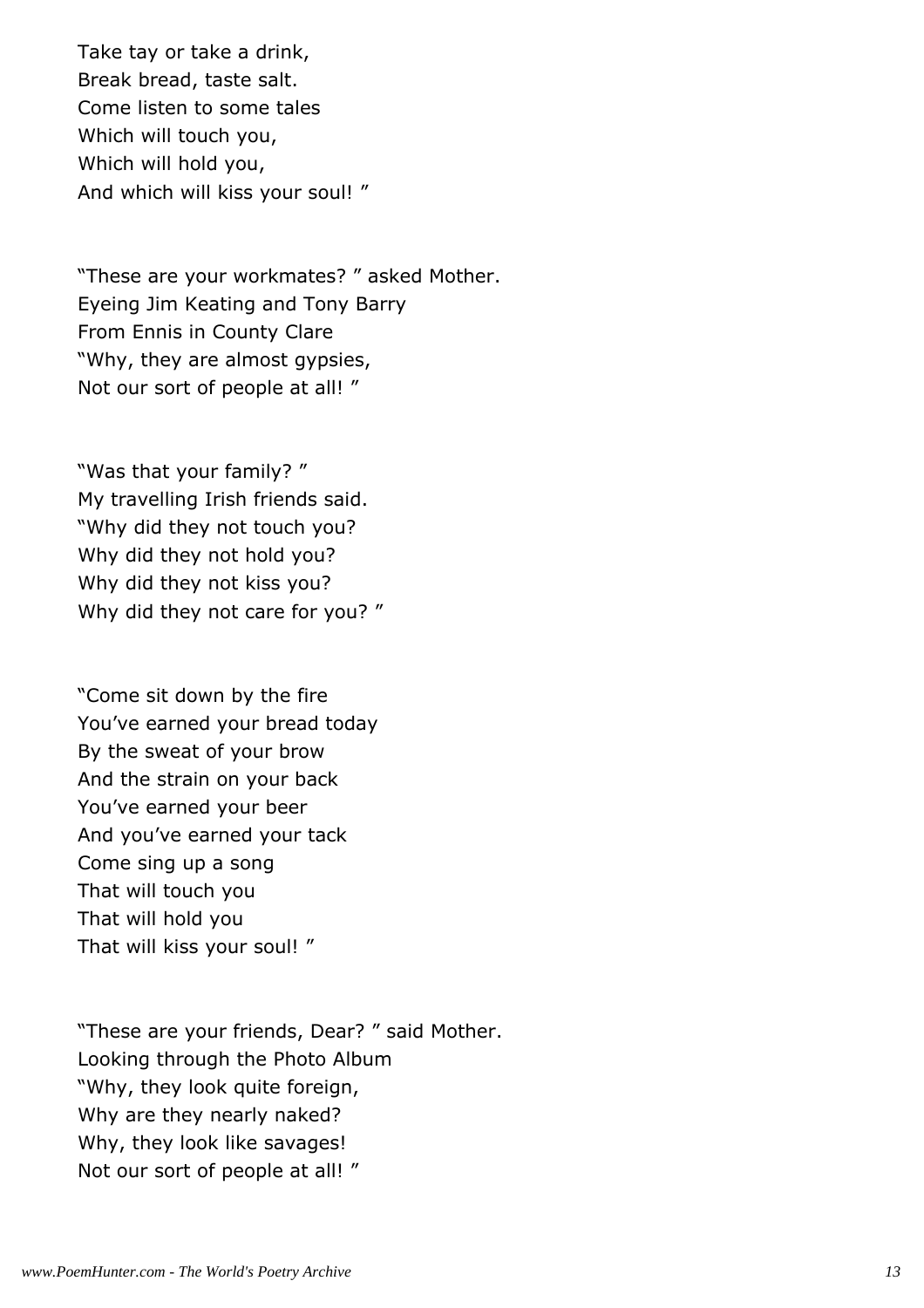"You are a long way from your family." Said my Head-hunter friends. "With no one to touch you, No one to hold you, No one to kiss you, You must feel so alone! "

"So come sit down by the fire Here's some rice wine for joy. Sing us a song, share in our dance, Here's the young maiden who captured your glance She's young and she's lovely And she loves your white skin, She will touch you, She will hold you, And she will kiss your soul! "

So these are my friends, Mother, And they've done me no end of good And had you, like me, joined them for tea They'd have done you no end of good too. I hope where you've gone to now, Mother. You have learned to see a bit clear, That the men of the earth are the salt of the earth And the one's who are worth holding dear.

And I hope where you've gone to now, Mother. You can find someone to hold dear, Who will touch you, And who will hold you, And maybe, kiss your soul!

Copyright © Res JFB 20th May 2010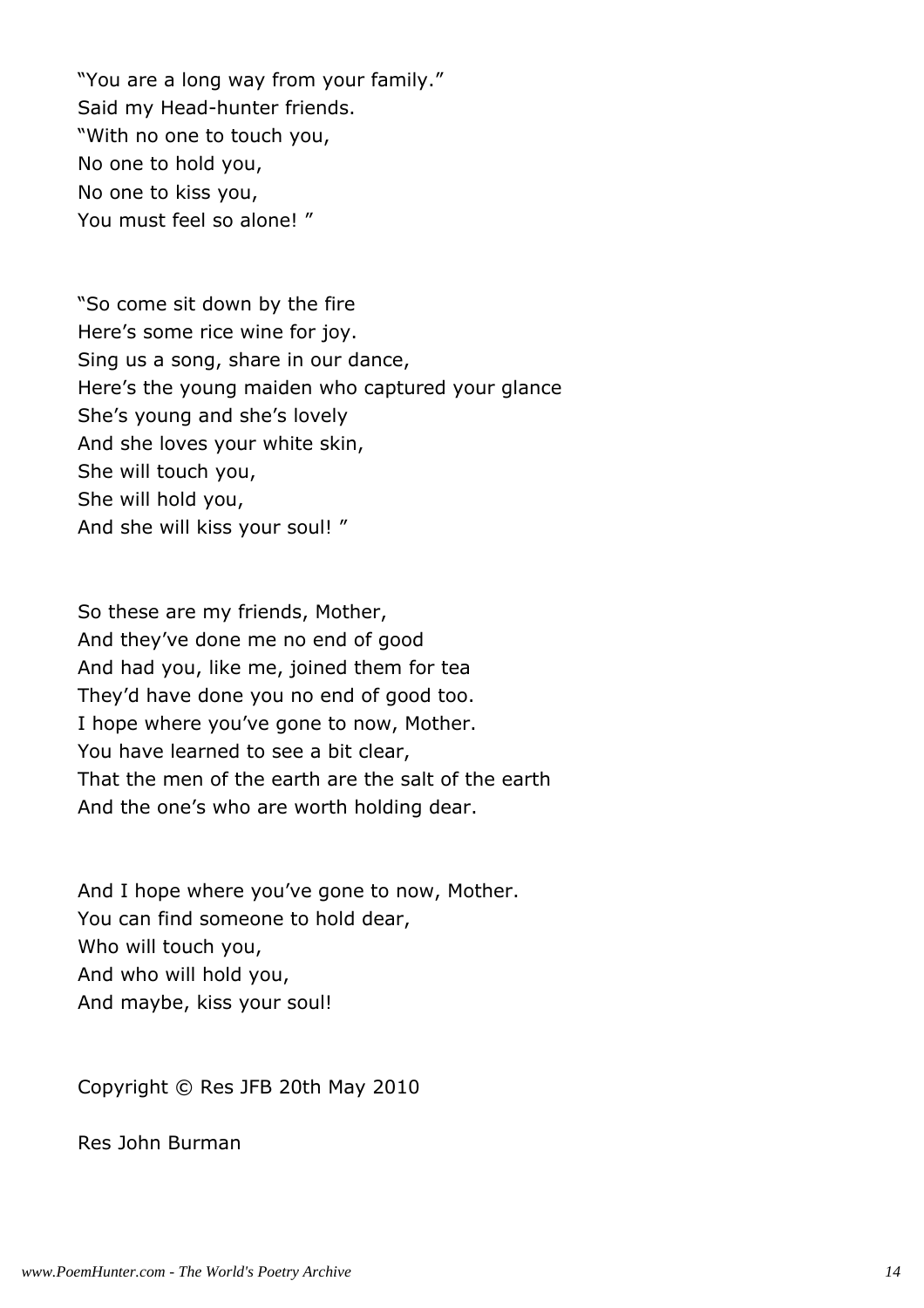#### Babycakes!

Picture This.

Knock on the door Postman Parcel Inscribed with my name In full No Mister No Esquire Just my name Followed by B.C. Before Christ?

I wondered, I am sometimes Fondly called Old Man. I enquired.. Earthy Mother You've done it now BABYCAKES! !! I knew I'd never Live it down!

(25 Jan 2008)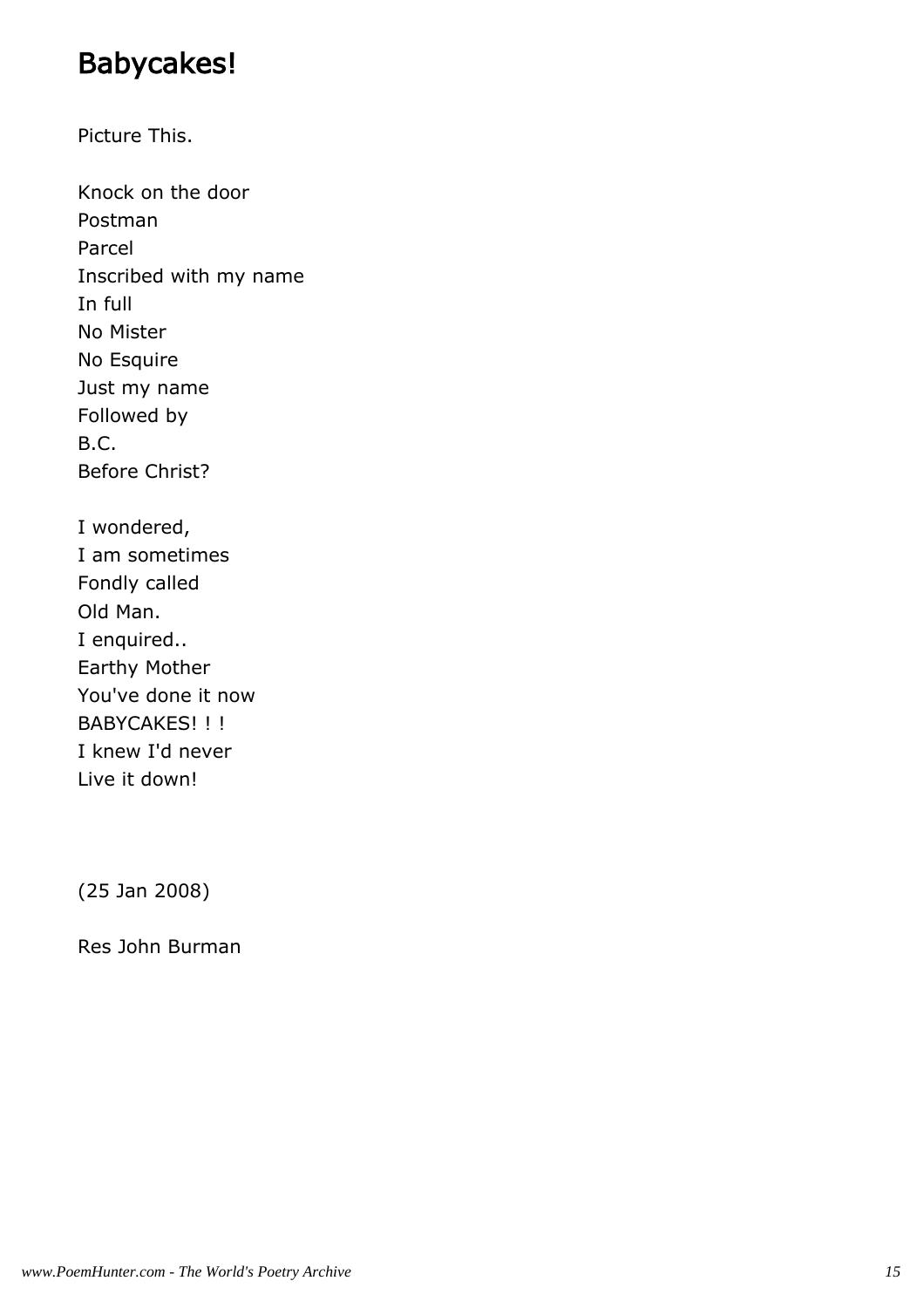# 'Beech Wood Haiku'

Evening sun shines Sideways through the trees  $\sim$  bird song Calling all to rest ~~~~~~~~~~~

These old beech woods wait For the joyful sound of pigs Autumn's mast rights feast ~~~~~~~~~~~~~~~~~~~~

Copyright © Res JFB 30th April 2010

Mast rights were the rights of the medieval peasants to turn their stock out in the forest to forage for mast, an early English name for tree seed, namely beech, sweet chestnut and oak mast. This was in essence free feed just at the time when stock needed fattening up for winter, or the larder. This must have been a joyous time for the stock and the peasant families. I often think I can almost hear the echo of contented stock foraging in the woods. I wonder if the woods can remember them. Res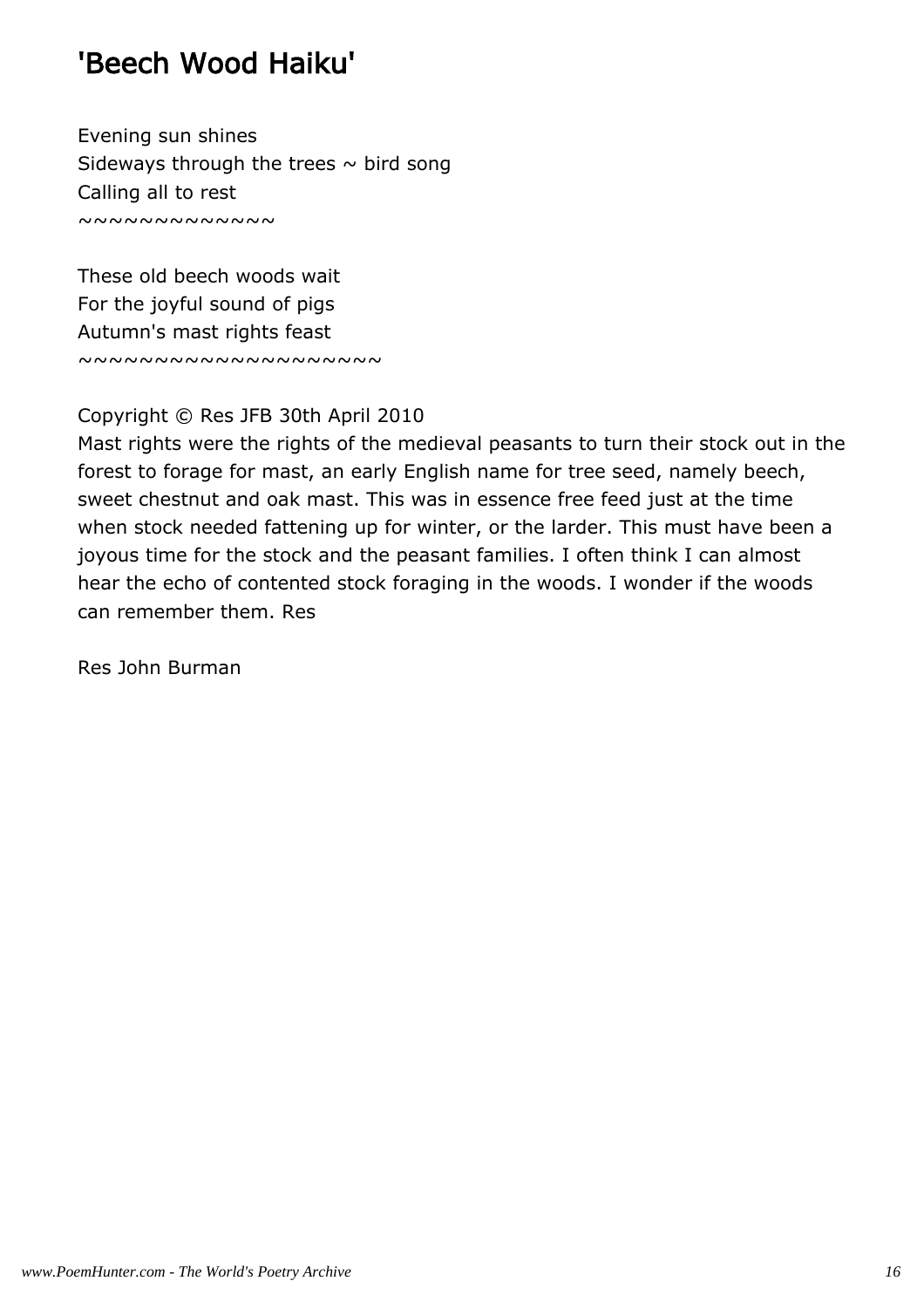#### Better To Go Barefoot

Better to go bare-foot, Than wear that old soft shoe. Be the altar of your own soul, And let them come and worship you!

You wear your torment and your pain, Like an old soft shoe, And so you live again, again, The things that damage you.

Upon their altars you lay you down, For them to cut and rend, Time to throw off the thorny crown, And change the pattern, Friend.

Take charge of your own journey, You are your only traffic cop, You only do it over and over, Until the day you stop!

Better to go bare-foot, Than wear that old soft shoe. Build a brighter, lighter temple, And let them come and worship you!

(13th February 2008)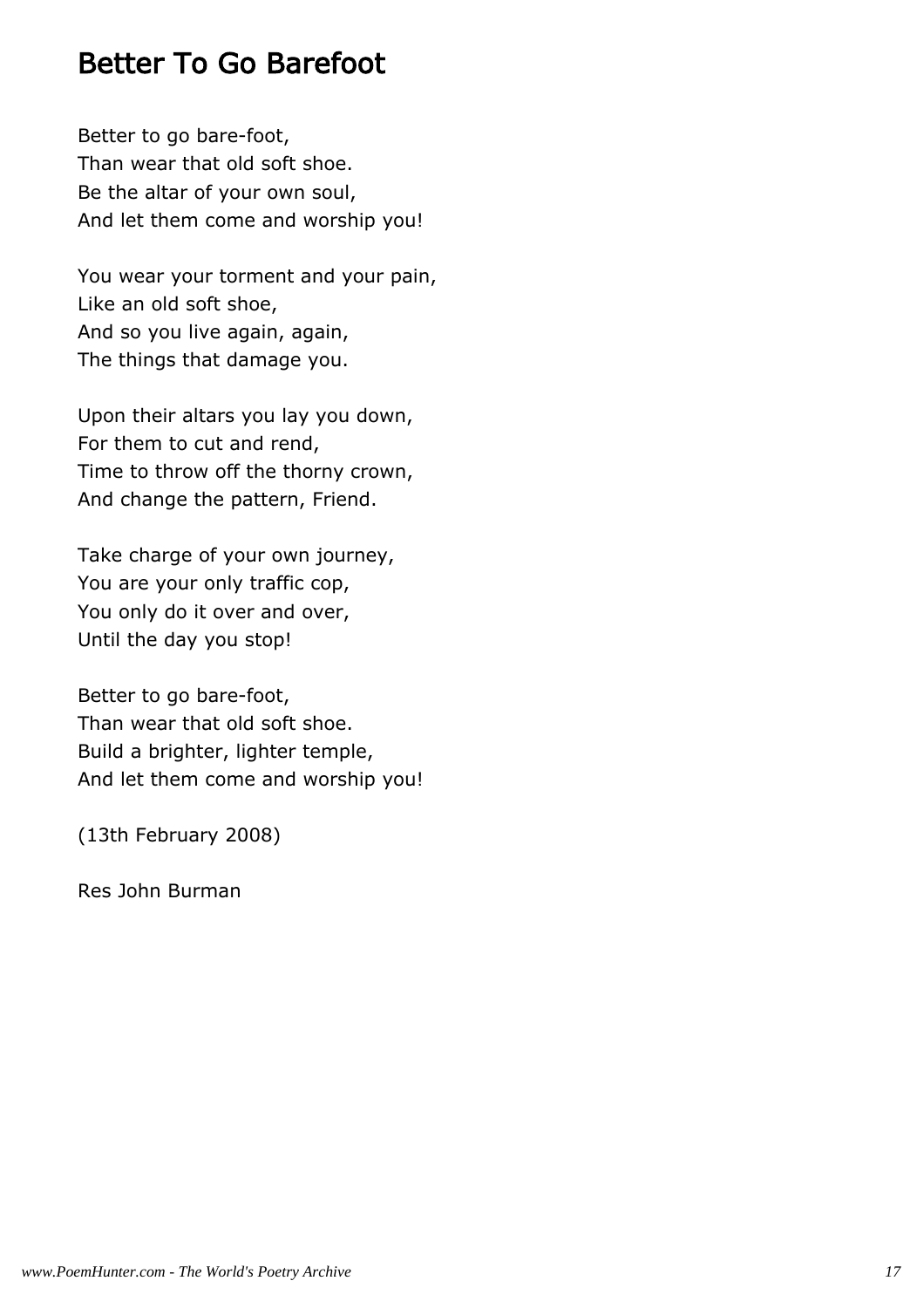# Blades

I am the sword of the Samurai, Lovingly sharpened, honed, Polished by skilled craftsman's hands. Some talk of thirsty blades, But we are indifferent to flesh. Though flesh is unwise to cross us!

I am the Cavalry Sabre, Sharpened on the mobile whetstone, Every unit carries, before battle. I am the pike and the bayonet, The shining spear point blade, Winking in the sun and air.

I am myriads of knives Fighting, hunting, whittling Cooking but seldom "Flick". Invariably an inferior tool, Made from suspect steel. And wielded by fools.

I am the carpenters chisel. Honed bright on Arkansas Stone, And leather or canvas strop. Handle polished smooth with use, Fit to pare wood as thinner than a whisker Worthy of the hand of a Saviour.

I am the surgeons scalpel, Razor sharp, stainless, Used only once. And I am millions of razors, Open, safety, twin, three, four, five Bladed and disposable.

Scraping daily at men's chins And ladies legs, etcetera. I am carbon enriched steel Danish, Solingen, Damascus.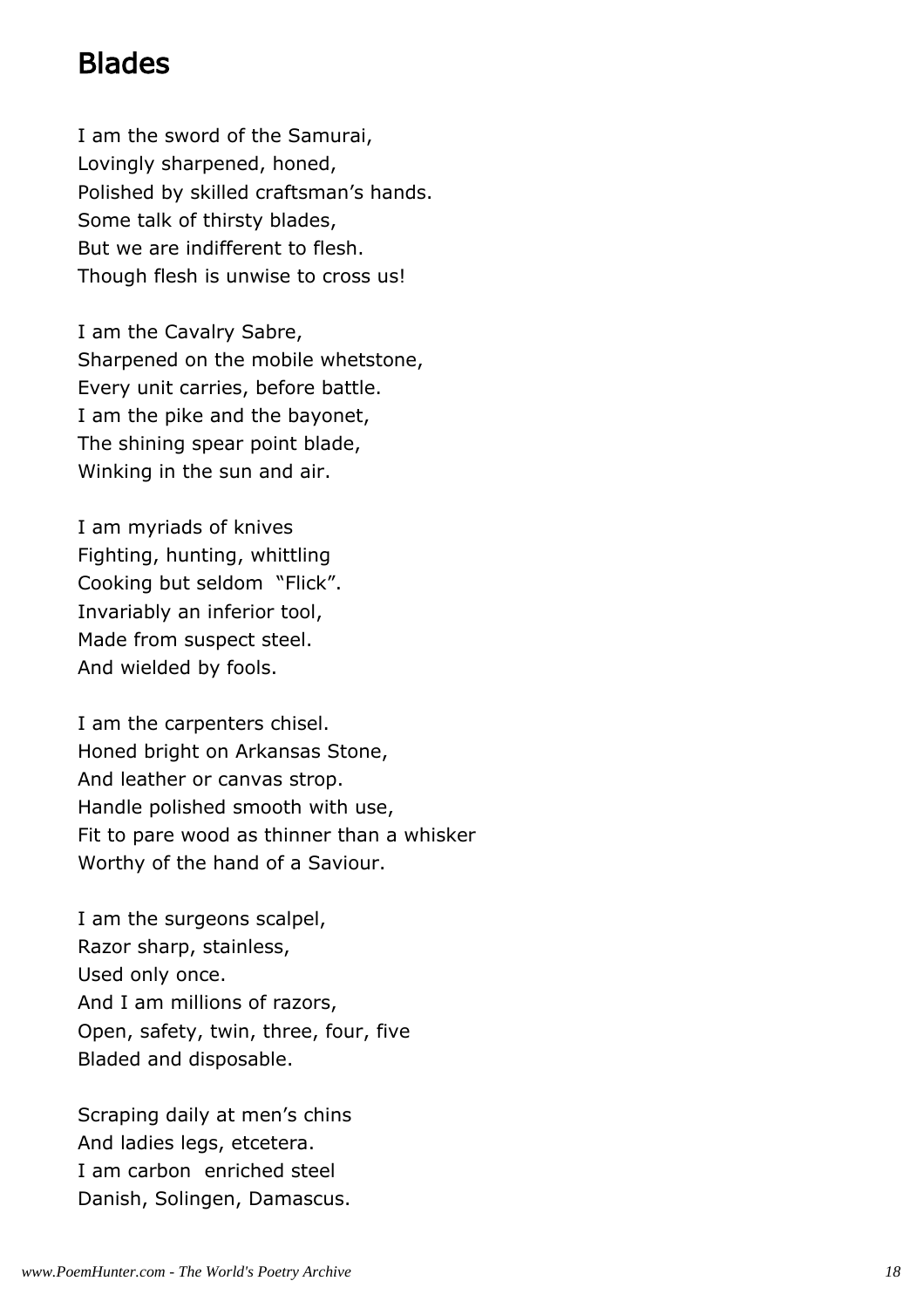Forged in the white heat Of the furnace glare.

I am Scorpio personified, As good or evil as he who uses it, As constructive or destructive, The Sharp Cutting Edge.

26th March 2008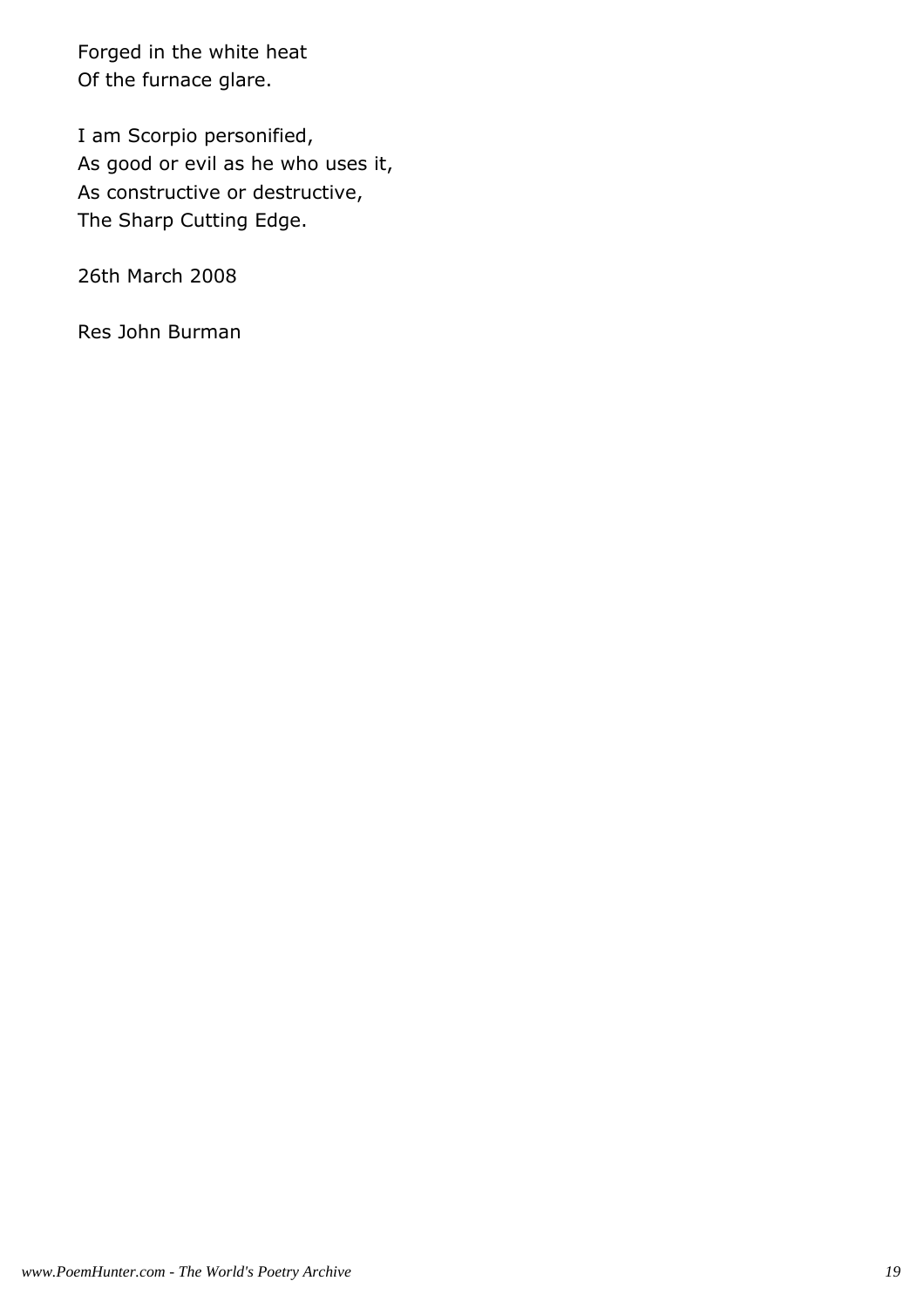#### Bloody Moon

Lantern hanging in the trees, Full moon overhead, An orange moon, a bloody moon, As I buried my dead!

She'd been a lover for many a year, A friend so true and brave, But under that bloody moon I slaved to dig her grave.

A long-handled Cornish shovel Digging in the night The lantern swaying in the trees Casting a ghastly light.

Tears flowed like salty rivers, As I looked up at that moon, I'd rather I'd been howling Than sobbing like a loon.

I dug that grave so deep and wide, As far as I could go, And then I went and fetched her To lay her down below.

I laid her down in that cold earth, And shovelled in the soil, And tears fell upon the sod, As I finished up my toil.

Lantern hanging in the trees, Full moon looks down scowling An orange moon, a bloody moon, I swear I heard it howling!

I placed some stones above her, And marked it with a log, And whispered to her, as oft before,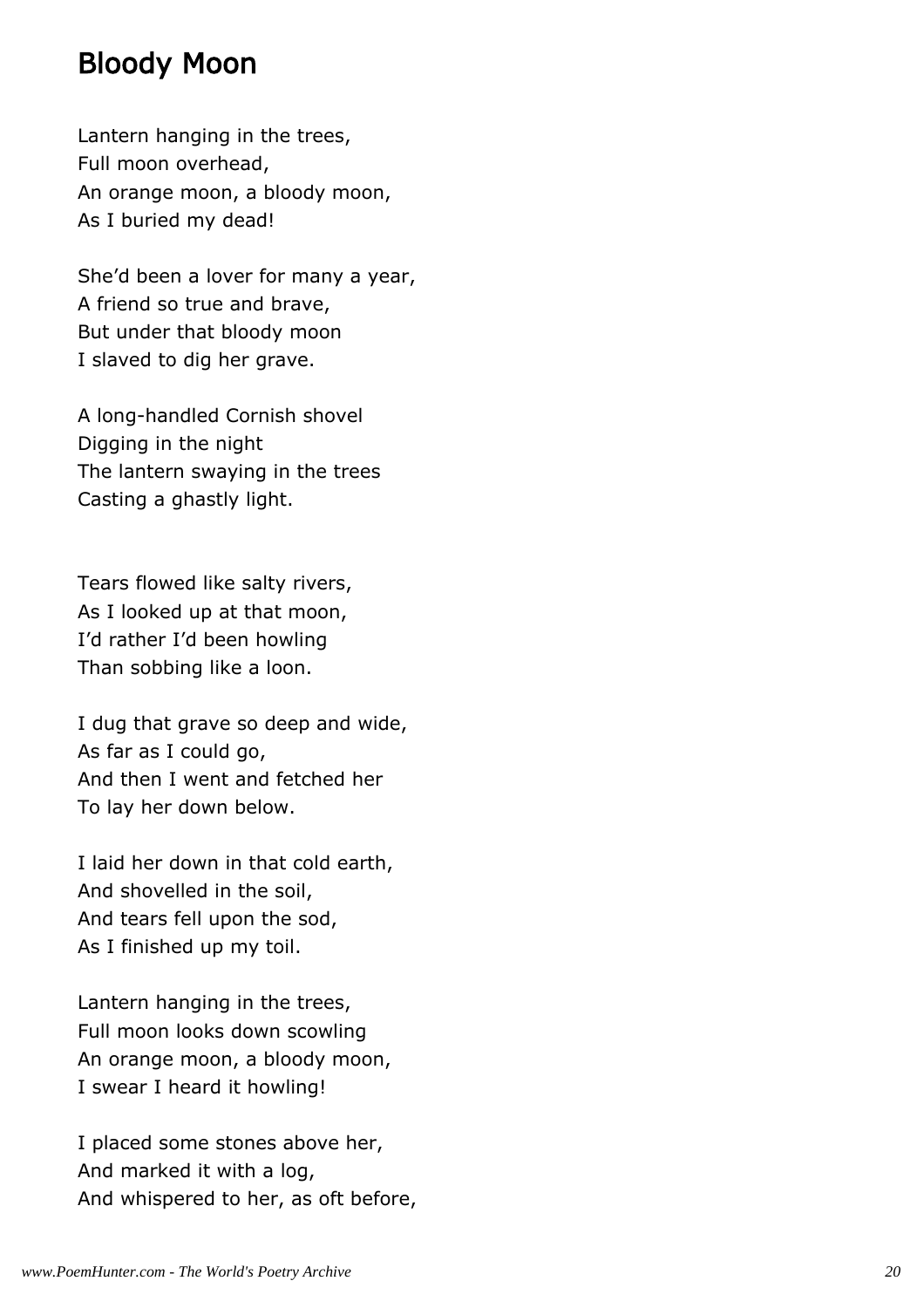"Lobo. Stay. Good Dog! "

(7th February 2008)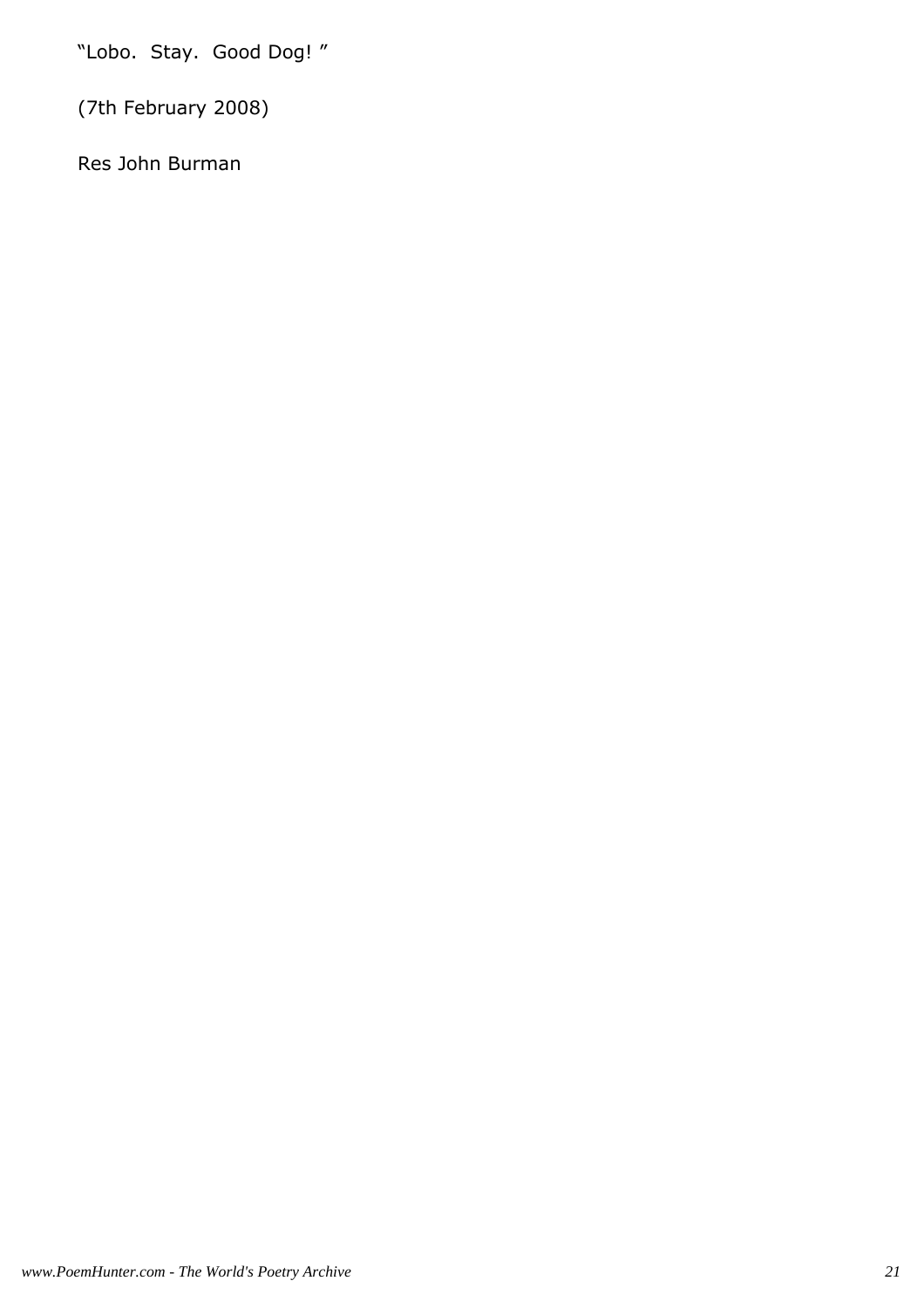#### Book Shelves

Today I have no time For poetry and such Today I must make bookcases To make space for some of This poetry A-floor.

I'm tired Of tripping up On Kipling and Bukowski And all of the Nav Works Bloggers I will break my poor heart For my poor art Sometimes.

But not My neck, not yet Not too young to die now But en-tir-er-ly too busy To pop my clogs over A pile of books Unread.

16th March 2008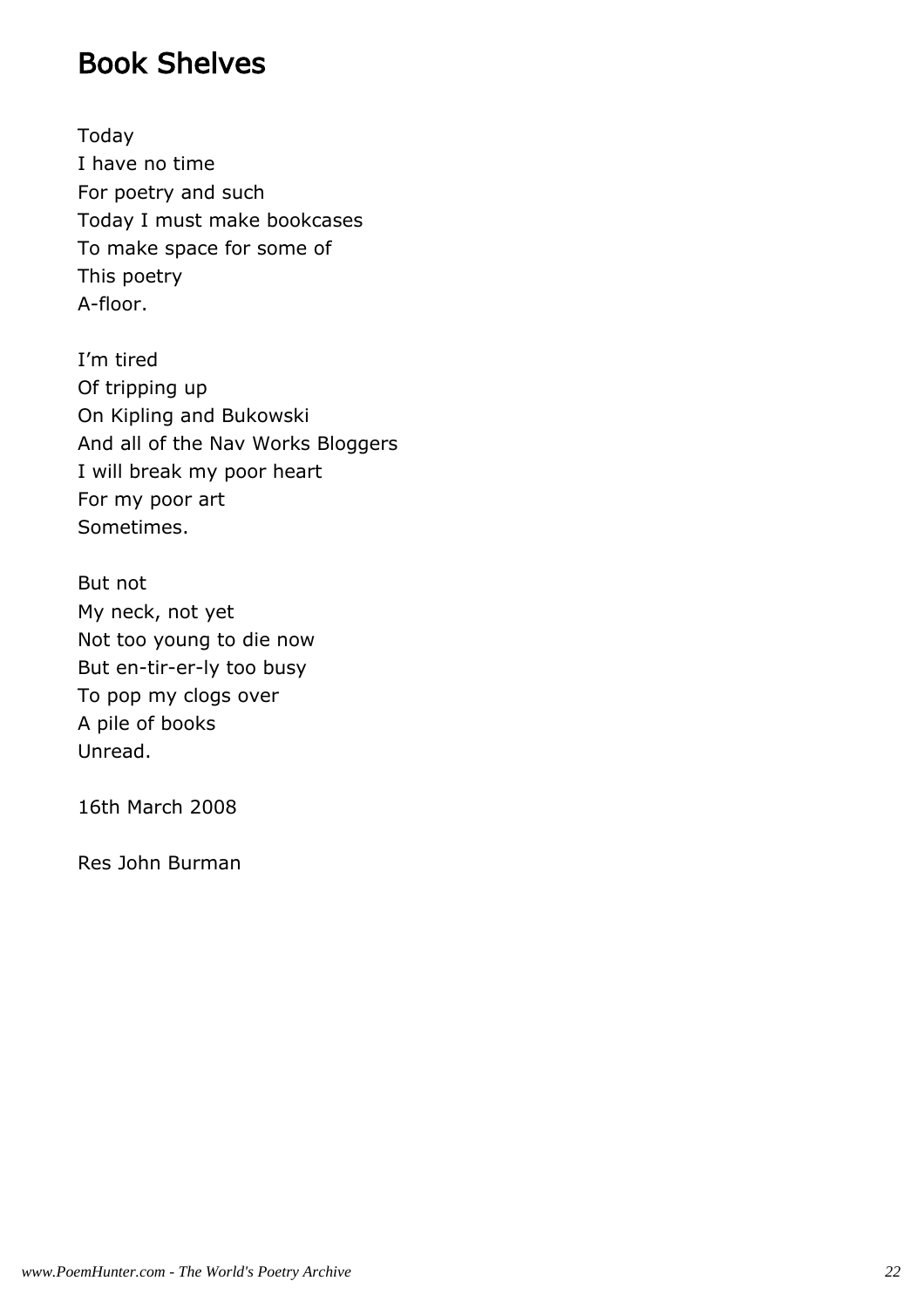#### 'Bow Music'

The old man plays his bow And dreams of the young maid The young maid listens to his music And dreams of a young man.

But the music has but one desire The perfection of the melody!

Copyright © Res John Burman 29th October 2009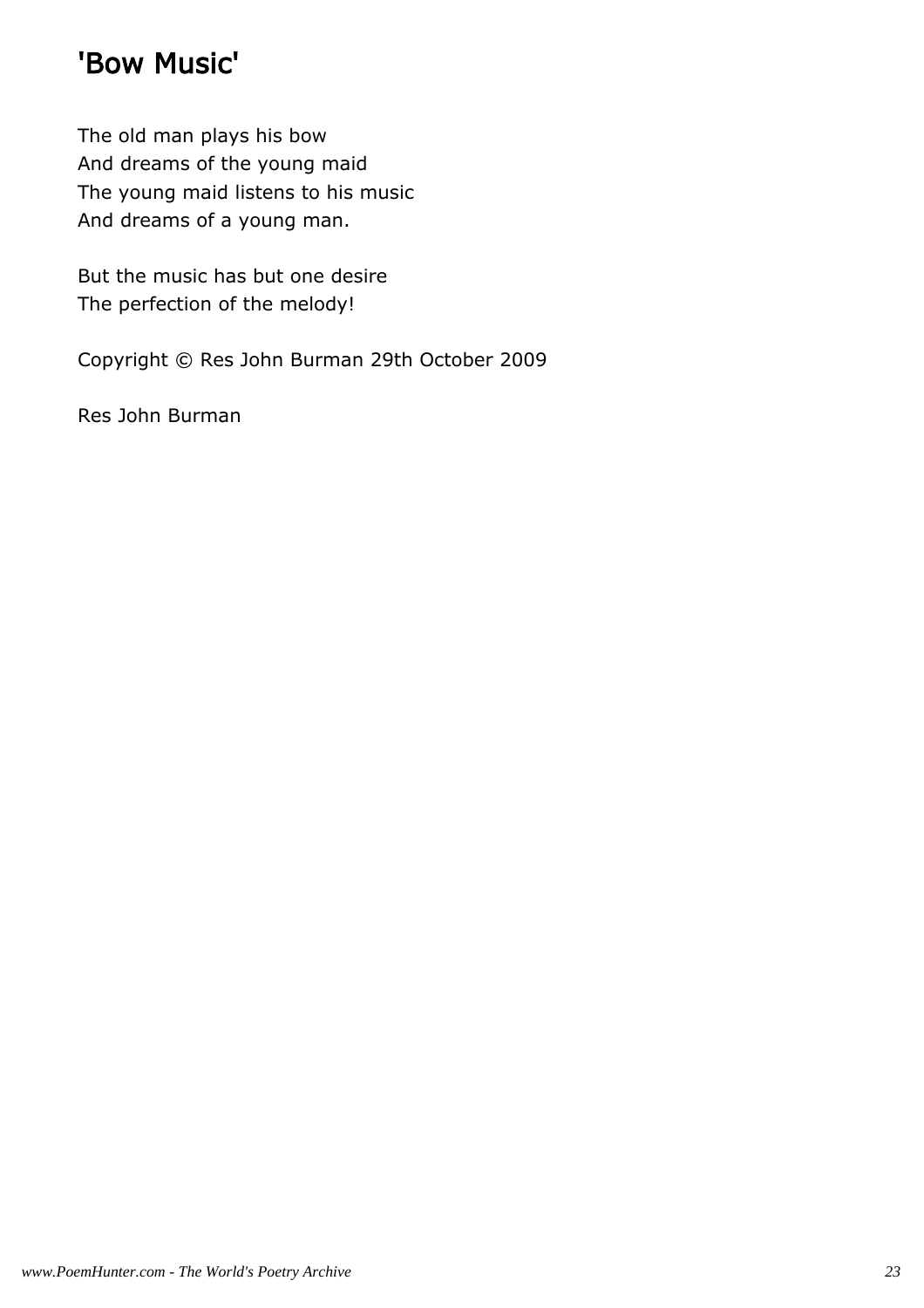#### Boxes.

When I First moved into This house I had a bed And a rocking chair to my name. And boxes. About two Hundred boxes Of books.

I told A neighbour I Was sitting on boxes. I was eating off boxes too. I was putting my feet Up on boxes. Boxes

Two weeks Later my new Friend asked me if I was still eating off boxes "Not now" I said "Now I Have a brand new Dinner plate! "

27th March 2008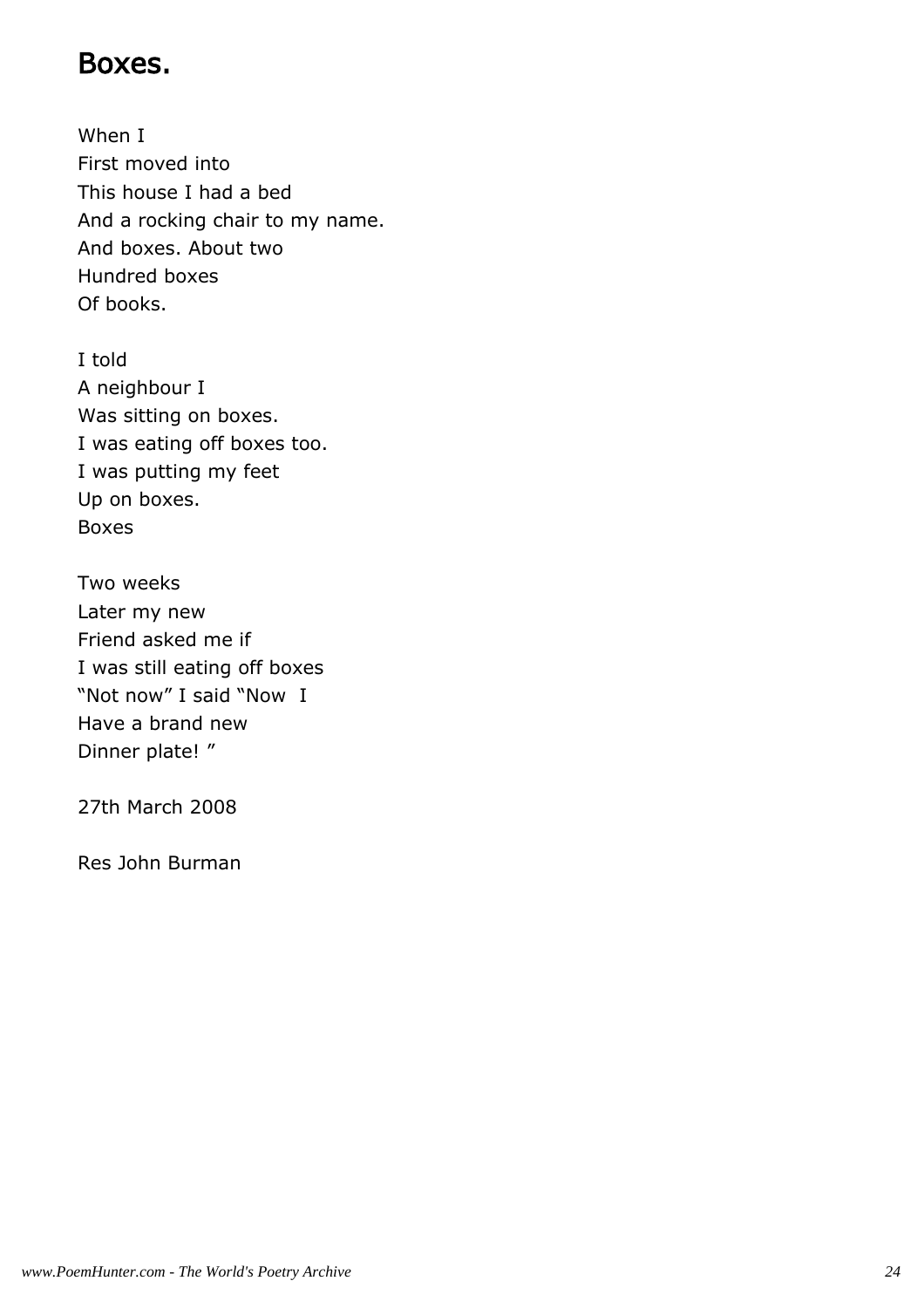# Boys And Girls

You said, 'You must be nine! ' In your fond, Mock chiding, voice. 'Of course I am, ' I replied, 'You know the rules, Boys WILL be boys, But Oh you Girls, You Lovely Girls, When you're awake, You are always Grown-ups! '

(18 January 2008)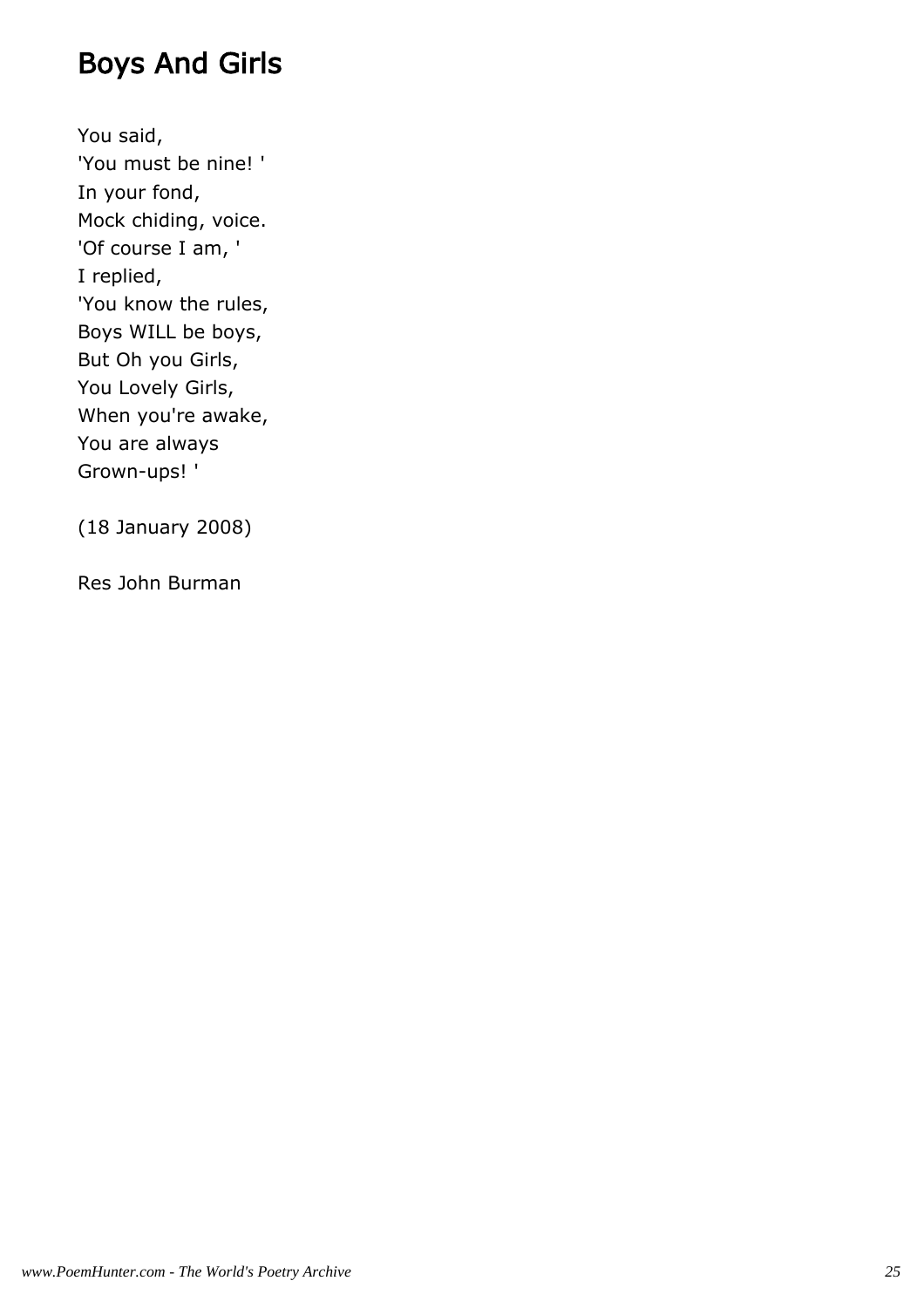# Breathing You In

I like the cool side of the pillow The warm side of the bed Your long slim legs entwined with mine Your head beside my head.

My hand upon your belly Your skin against my skin And slowly pull you closer And simply breathe you in!

Warm your feet upon me Snuggle closer in I'm glad to have you with me And simply breathe you in!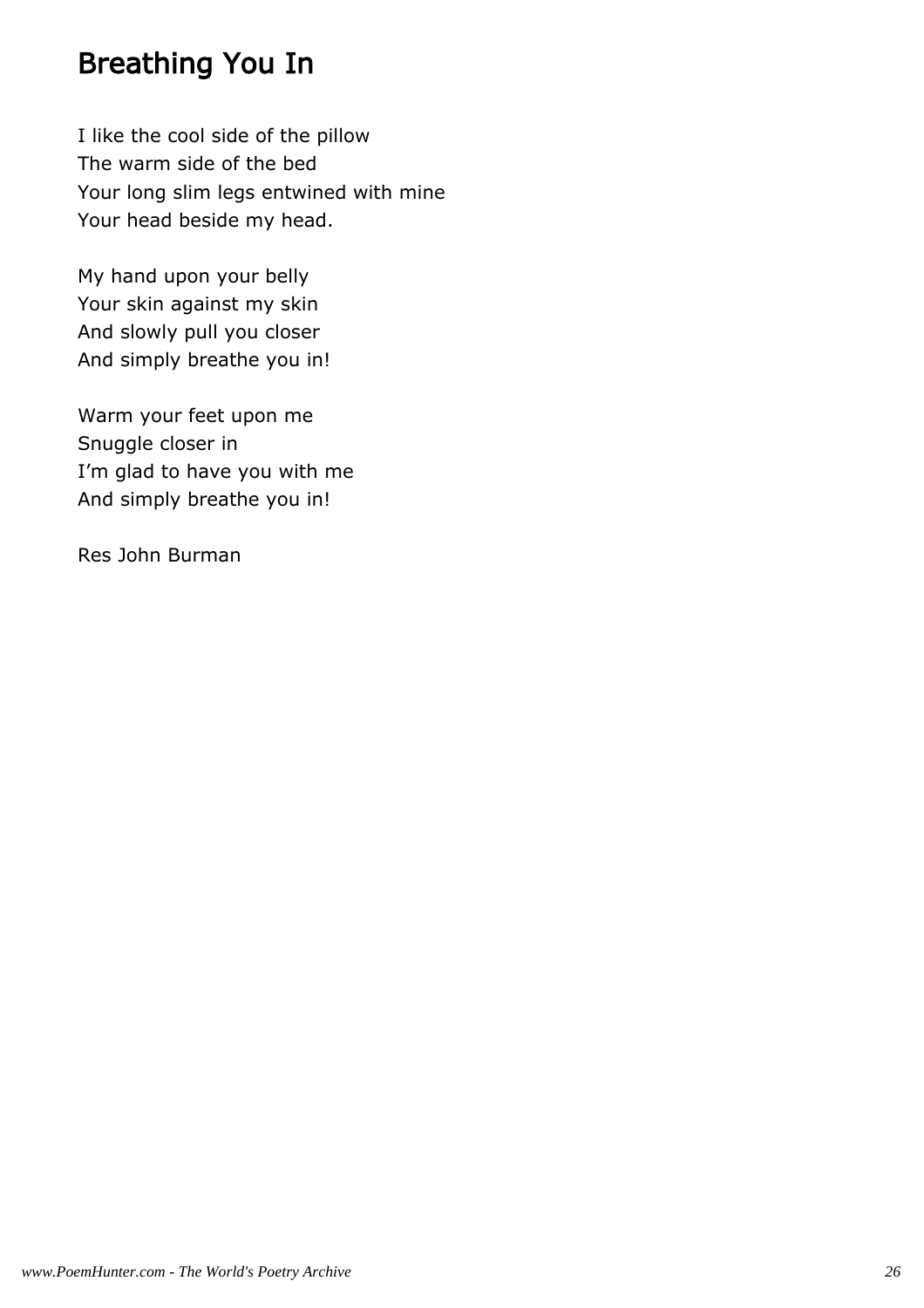#### Brown-Bread Tommy.

Poor Tommy Atkins In trouble Running round the square "Double! " Large pack small pack Bayonet and scabbard Bullet pouches all Buckled upon him. Rifle overhead At full stretch Of his puny arms. Sergeant Ottley Drill Sergeant Or as we said Drill Pig! The scourge of the innocent! Fault finder among the faultless! The only person In the British Army, Certified: - "Unfit for Human Consumption! " Pursuing him With demented shrieks "Double, double! Lift that rifle up! Higher, higher! Get them knees up! Higher, higher! " Poor Tommy demised. Run into the ground! Brown-bread, Dead! Passed over! Answered the final question! Gone for a Burton! D/D,

Discharged /Dead!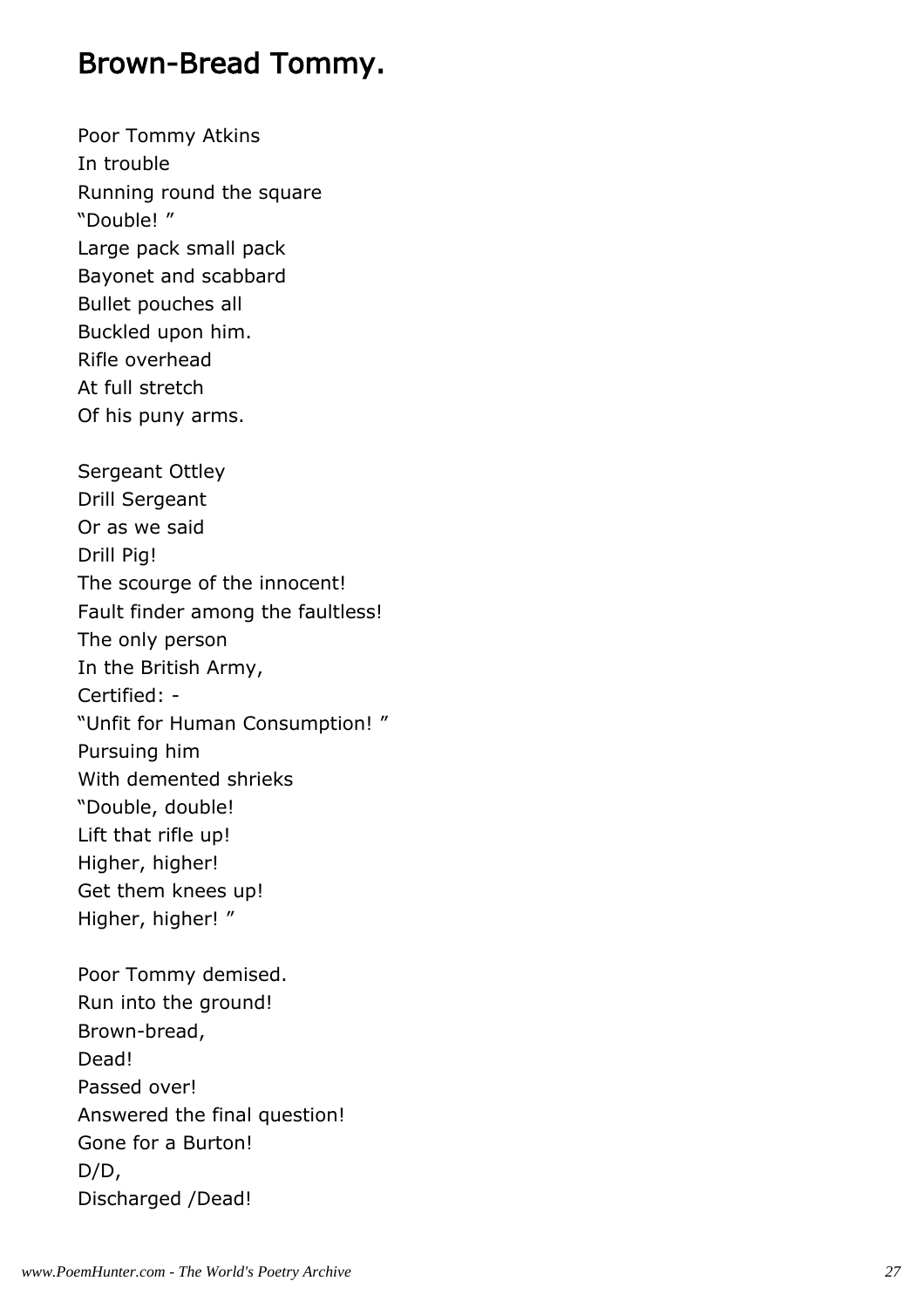Poor Tommy After he'd handed back His rifle and kit He was posted To Heaven. Saint Peter said "Welcome, You are welcome here Because you knew hell On earth."

Crafty Tommy Peeked in the Gates Recoiled! And shuddered! Up on the throne Starched and polished Chevroned and straight! Ottley! "I'm not comin' in there! " Sez Tommy, "That's Sergeant Ottley! "

"No No! " Saint Peter cried, "You'll be alright. That's not Ottley, That's God! He just thinks he's Ottley!

(29th March 2008)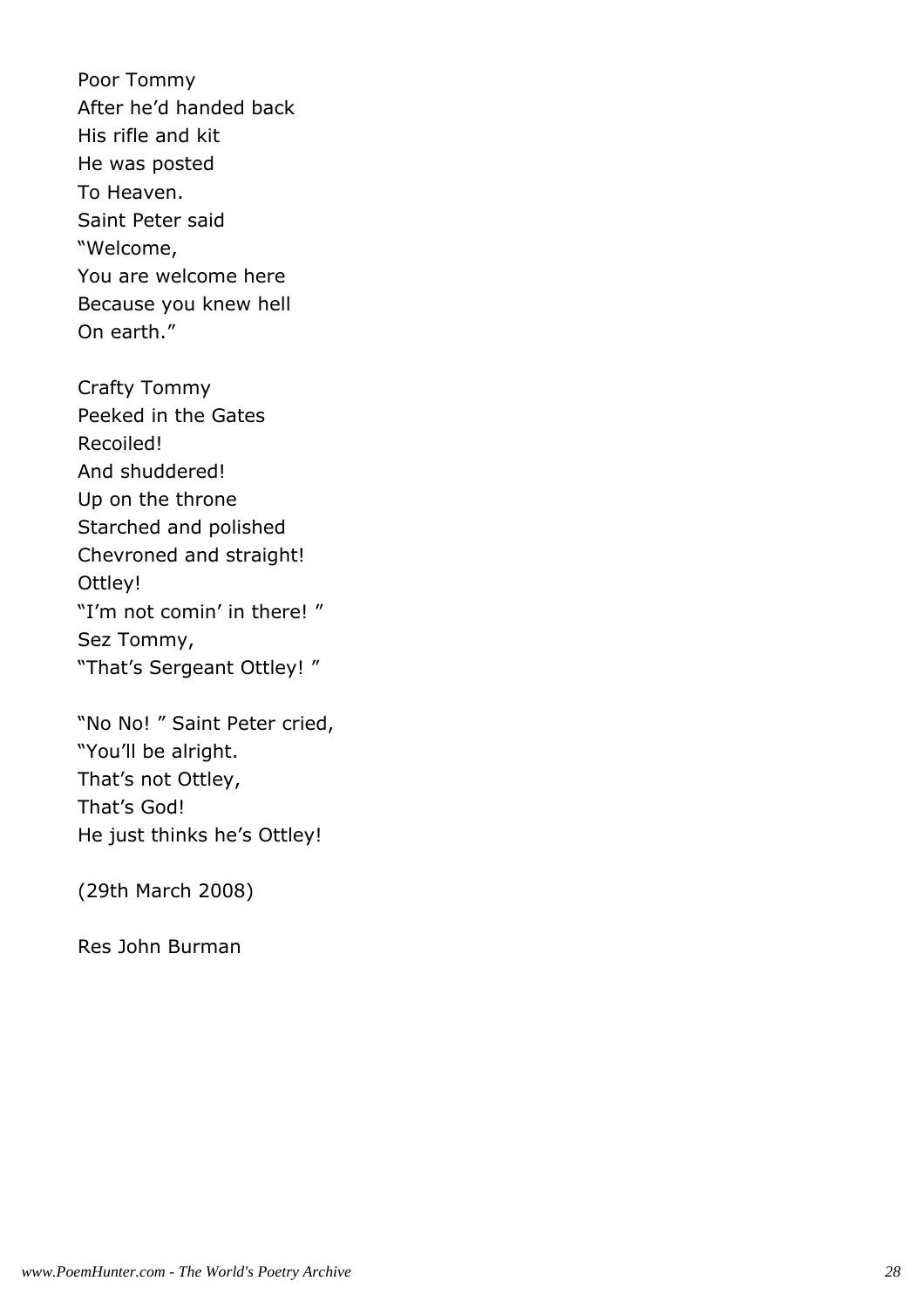#### 'Bugis Street'

Old Bugis Street was quite a sight With acetylene lamps burning bright Tables and chairs from end to end Where you could meet and greet a friend

And order food from any stall Those cooks all at your beck and call Sharks Fin Soup, Thousand Year Eggs And strange things done with chicken legs

Nasi Goreng, satay, saffron rice Tiger Prawns and Octopus so nice Tiger Beer and Anchor too San Miguel, now there's a brew

So when all the bars of Singapore Switched off their lights and locked the door You could still eat and drink all night For Bugis Street was a delight.

There were Lady-boys and Chinese Whores And sailors in from foreign shores Bush pilots resting from their flights And soldiers resting from their fights

Rubber tappers from Malaya way Tin miners down in town to stay And spotless children playing tic-tac-toe And winning - watch your money go

There'd be smugglers resting from the sea And traders in from far Araby Ginseng dealers trading fair You'd find all sorts of commerce there

Gun runners just in from the isles Soldiers from the rank and files Young ladies from the Embassies Doing just about what they please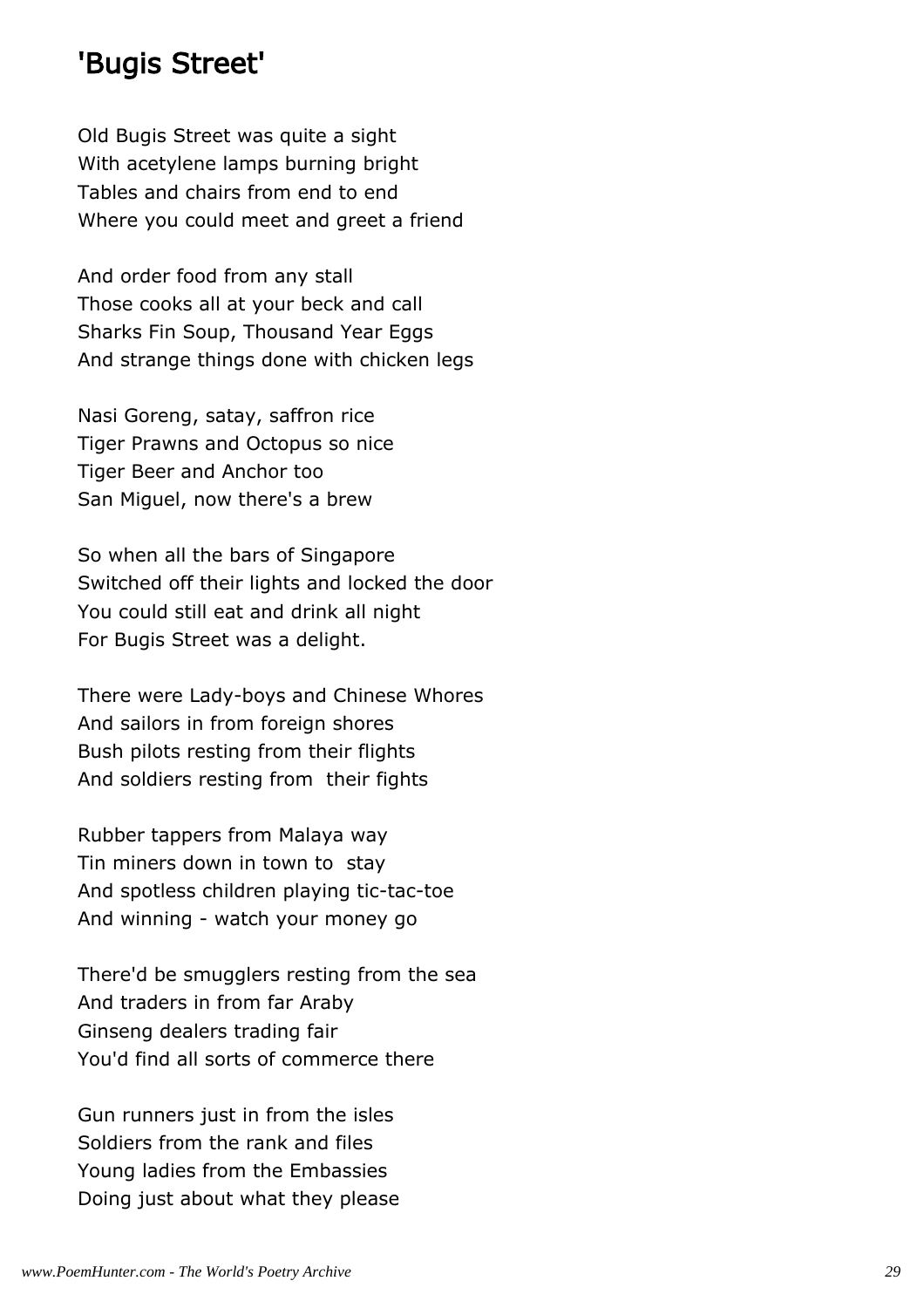Pirates, pimps and taxi drivers Royal Marines and pearl divers All the flotsam of a great sea port Gathered there to take their sport

Family and friends would come and meet Right there in what was Bugis Street Bulldozed now, and it don't seem right For Bugis Street was my delight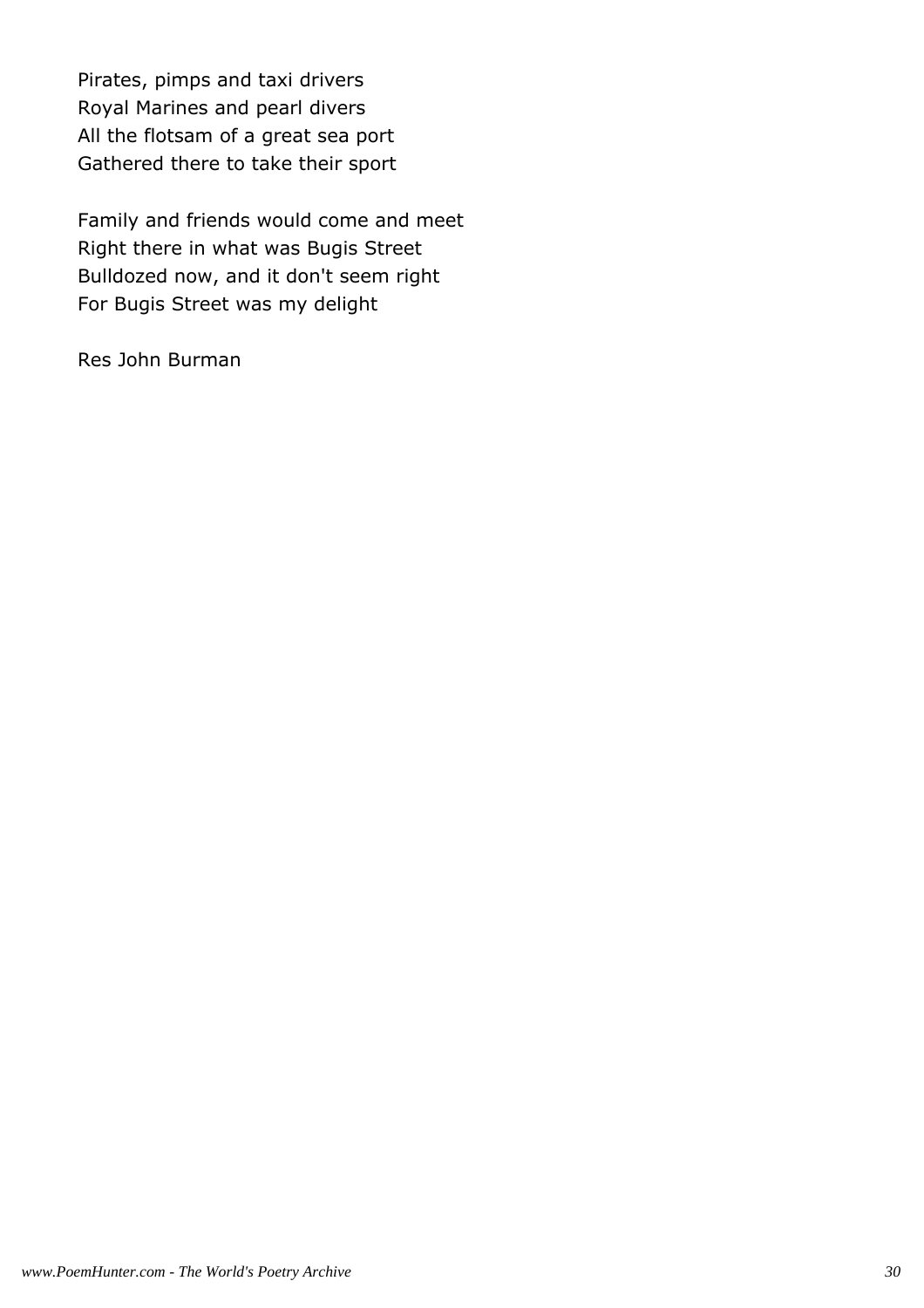#### 'Bush Fire Tanka'

I remember smoke On the wind, always warning Of approaching fire

Out with the long handled shovel And beat beat beat all night

~~~~~~~~~~~~

I have always said You get one fire, you get more There's always some fool

With more matches than sense More paraffin than brain cells

~~~~~~~~~~~~~

The fire is beaten And we see the damage done All the loss of life

What better time to remember Those friends that touched our hearts

~~~~~~~~~~~

Copyright © Res JFB 8th December 2009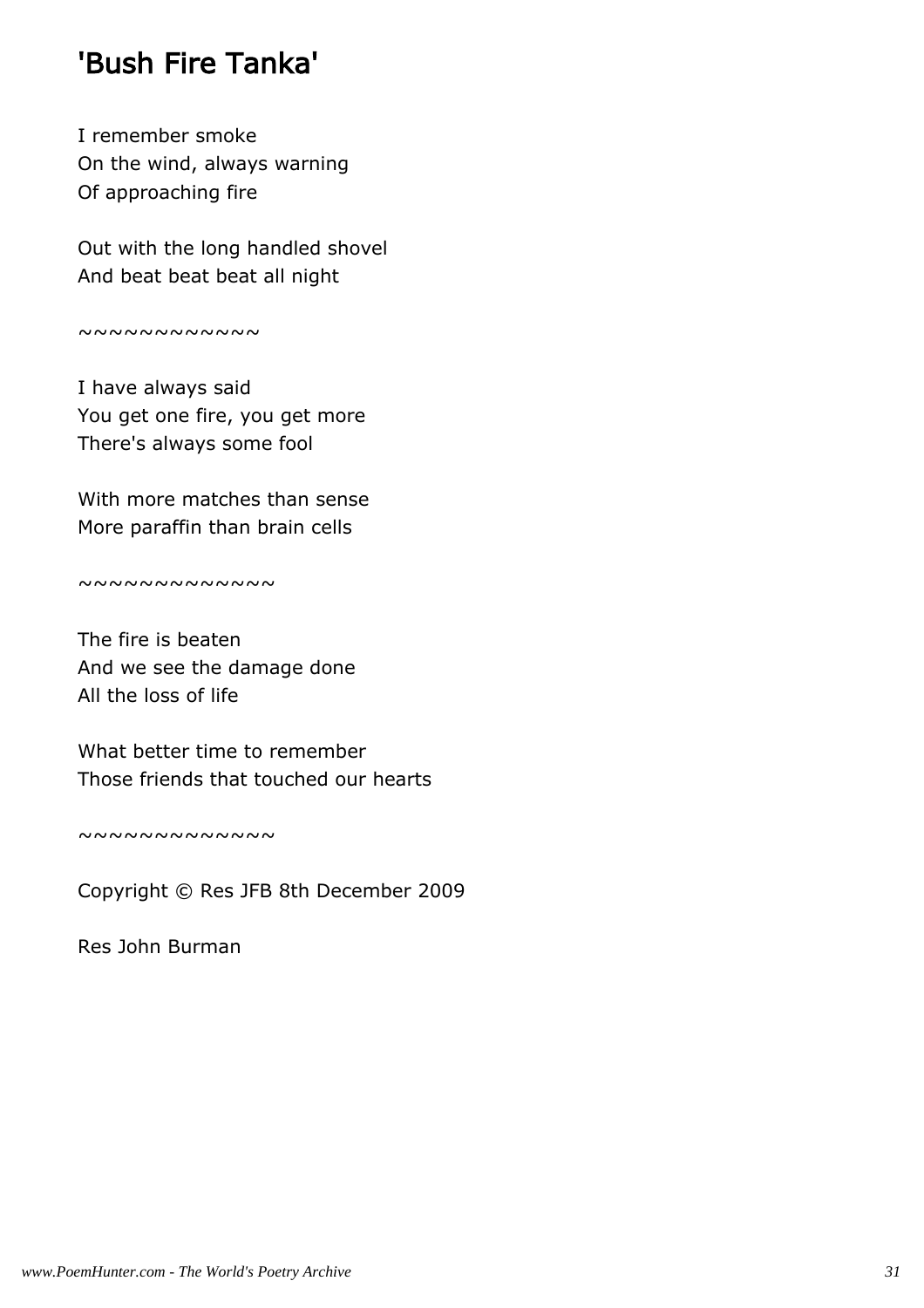# 'Campfire Dreams' A Tanka Chain

Tribal voices call Uniting all the People The beat of the drum

Synchronising the heart beat As Brother and Sister meet

I saw you dancing Such grace, such feminine poise Like a slender spruce

Waving in the mountain wind My soul melted into yours

I watched the fire light Anoint your silken shoulder Where I longed to kiss

Every curve and sway held me Captive  $\sim$  burning in the flames

Come dance with me now Until the drums fall silent And the music dies

But we and the flames still dance With our two hearts intertwined

Copyright © Res JFB 24th June 2010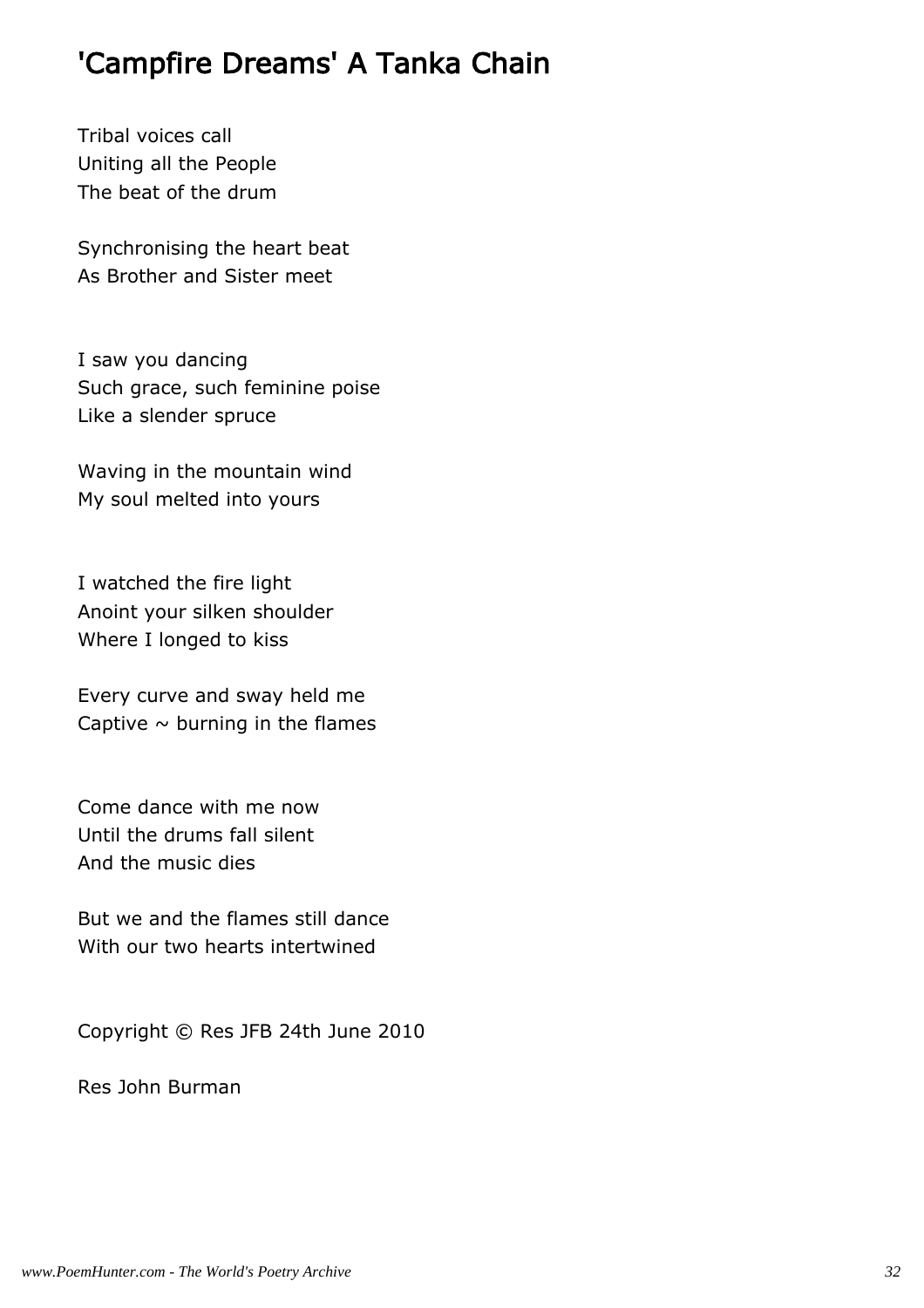# Caroline.

You were a wild child Like a banquet, feasting life Beauty dancing past.

Are you somewhere still? Cooking wonderful food, that smile Heavenly sunshine.

You were the whirlwind Or a star brightly burning Incandescently.

You lived three lifetimes With your lust for adventure Gone now, Carolina.

Still loved and still missed There hasn't been a party Like your last, last dance!

21st March 2008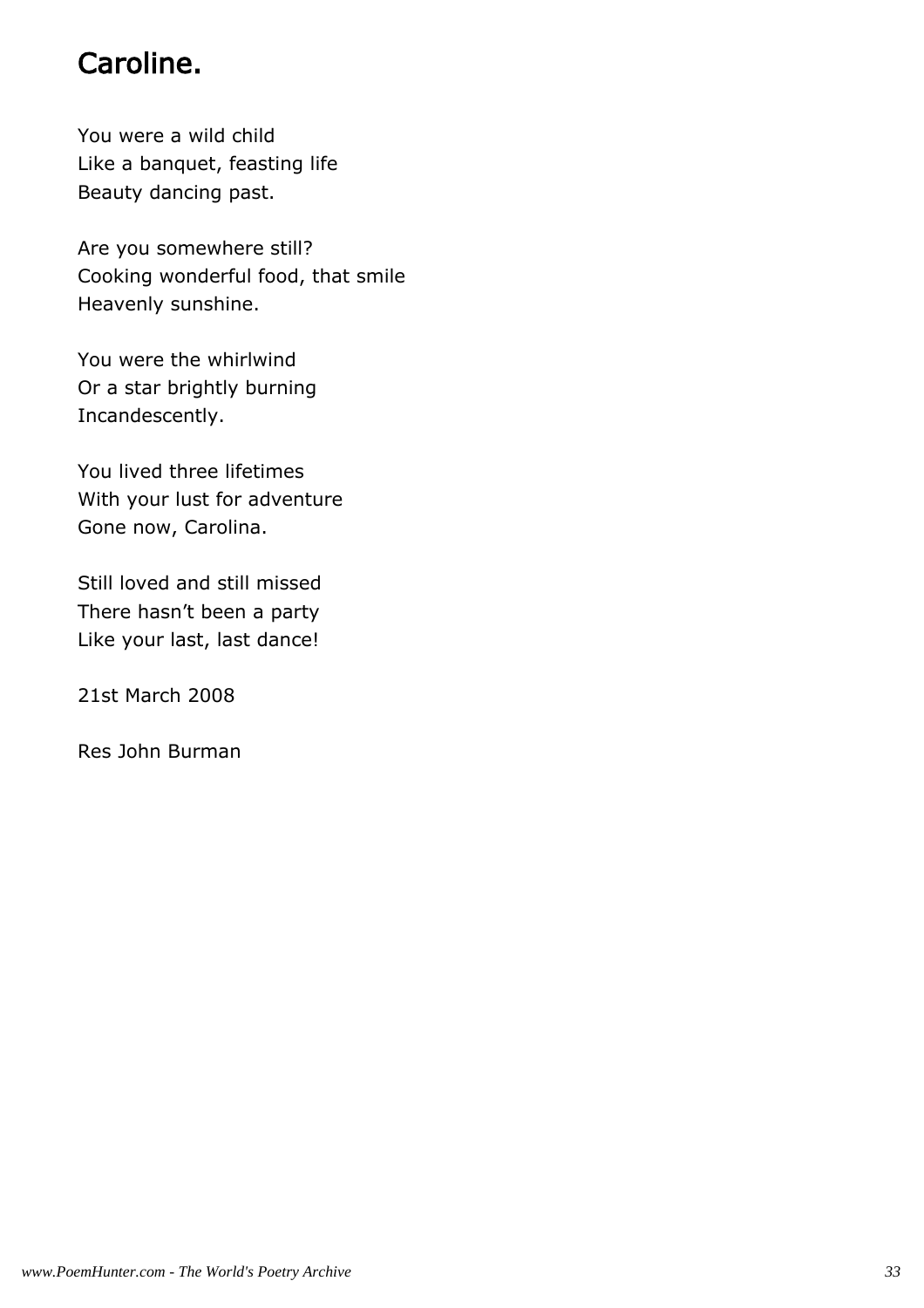# 'Cinnamon'

#### "Cinnamon"

A sliver of cinnamon bark In my bowl of saffron rice

Oh how that taste and perfume At once sweet and earthy Still affects me

I can remember when young The scent of rolled peelings of Cinnamon bark Drying in the tropic sun

I recall as though From my own past The words of Michael Ondaatje And his tale of the Cinnamon Peelers wife

It is as though I can smell Her breasts and shoulders Warm and aromatic As if my scented hands Had lovingly caressed her With the dust Of that exquisite spice

I seem to remember her Touching her belly To MY hands And saying "I am the Cinnamon Peelers wife Smell me."

And I remember how As so many times before I really WANTED that woman!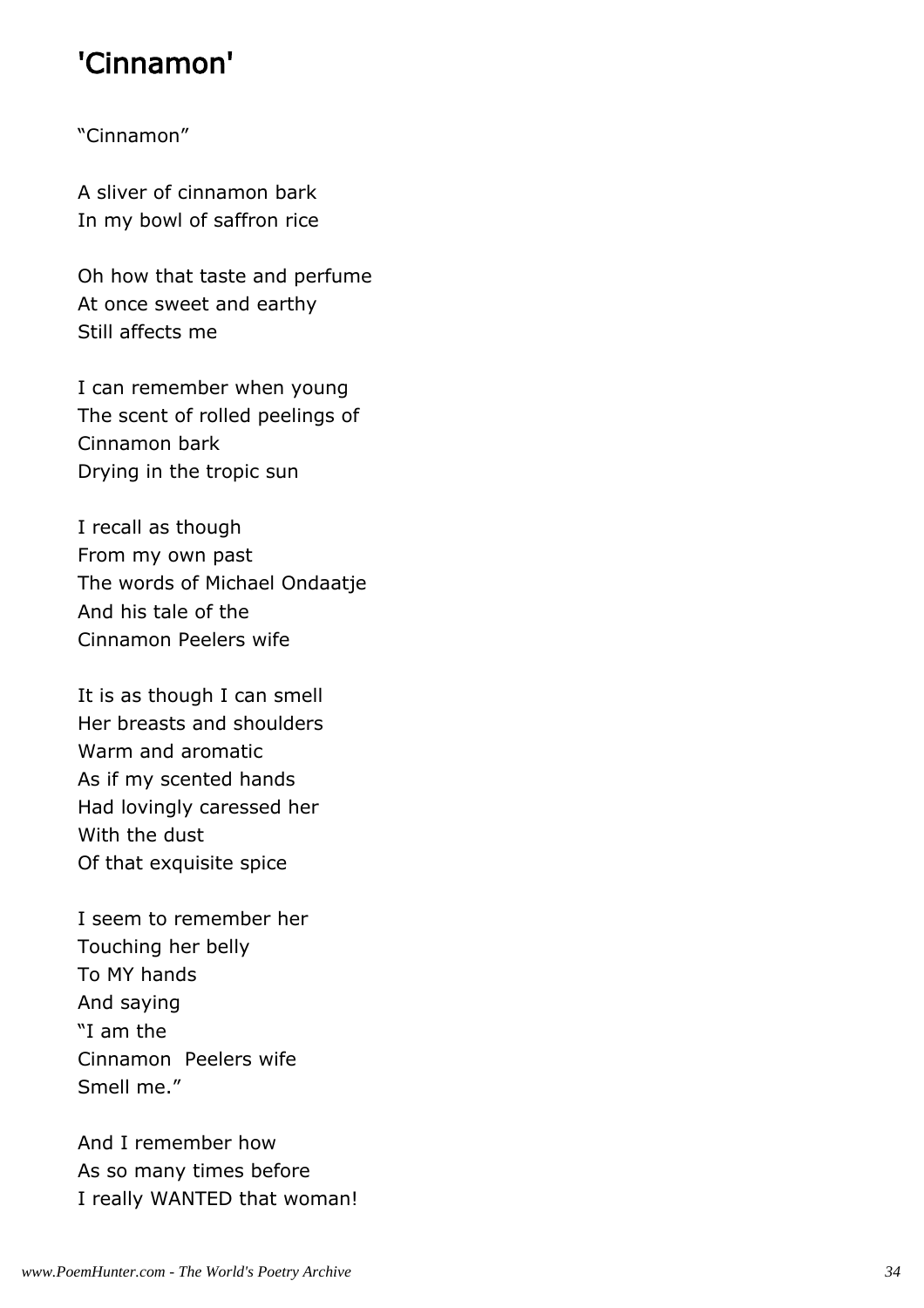Copyright © Res JFB 25th March 2013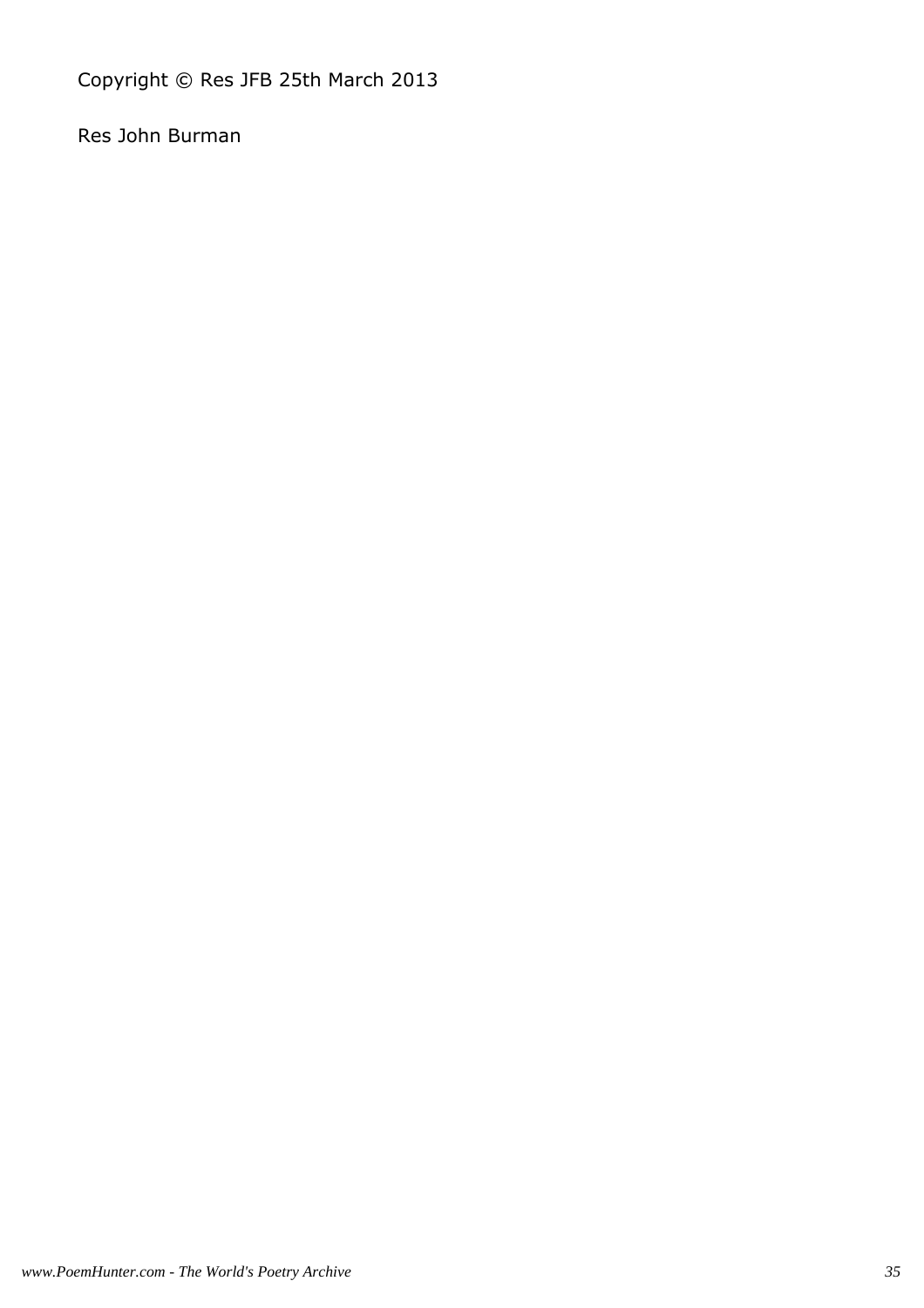#### Come My Darling.

Come My Darling. Hold me tight, Kiss me now and through the night, To love so well will break no law, So kiss me now then kiss me more.

And while you undertake this task There's just one thing that I ask For now I want to kiss your back And everywhere else, come to that!

There's a hunger in you I can feel, So no more armour, no more steel I want to kiss each dip and swell Each lovely breast and scar as well.

Let lips and fingers create desire And stroke and stoke, and stoke that fire, So curling toes and bottom dance, And always always more romance

Come lie with me and be my maid In this battle you'll need no blade There'll be no winner, nor vanquish-ed Just the glory of your bridal bed

So come to me and be my sweet I'll love you from your head to feet I love you now and to your core, I'll love you, love you, evermore.

(12th December 2007)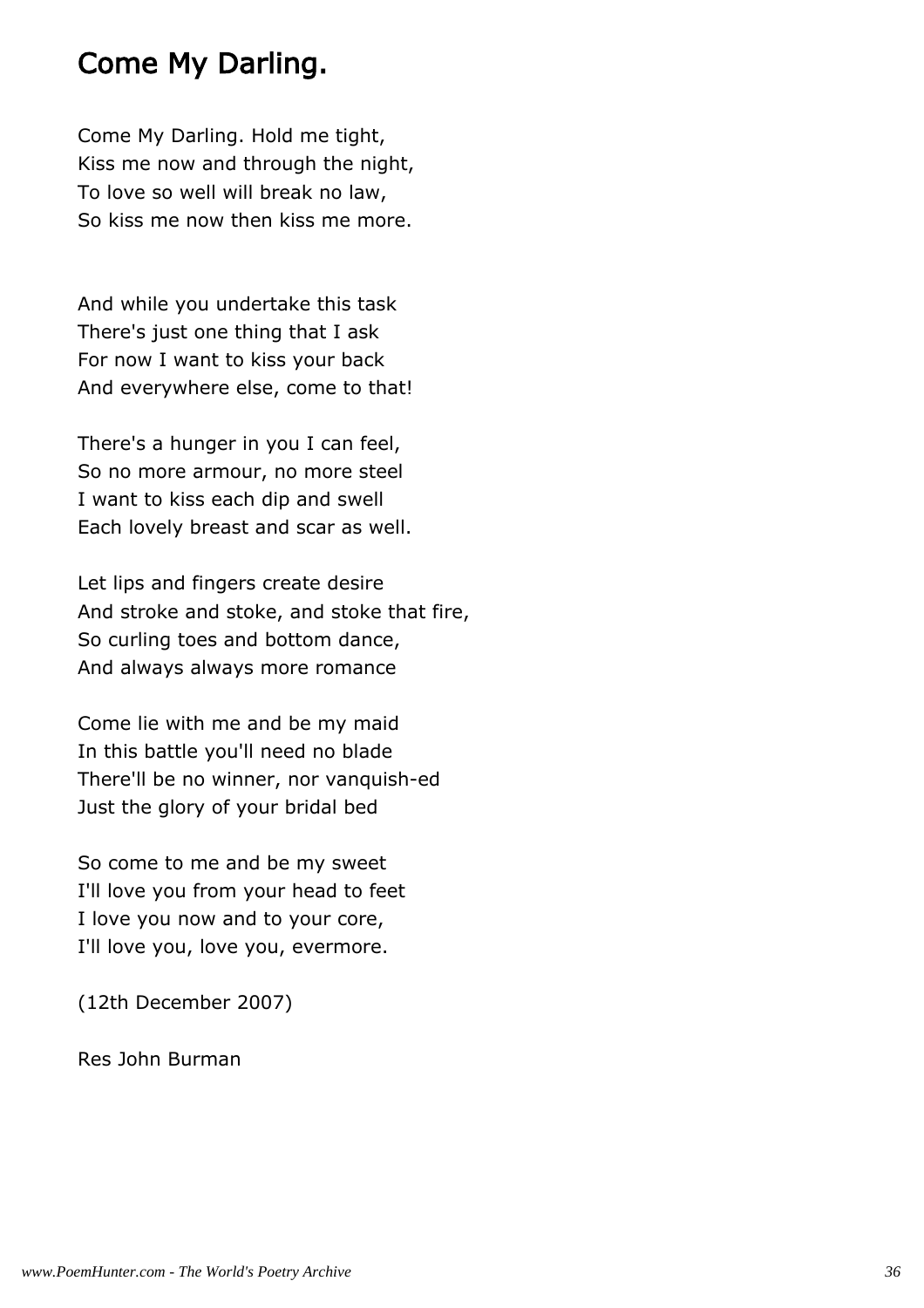# 'Cosmic Moorings'

I know my place in time and space My position in the human race

I've a good idea where I am going And still, sometimes see where I'm growing.

But sometimes now my heart is calling Cast off from my cosmic mooring! ~~~~~~~~~~~~~~~~~~~~~~~~~~ Copyright © Res JFB 25th May 2010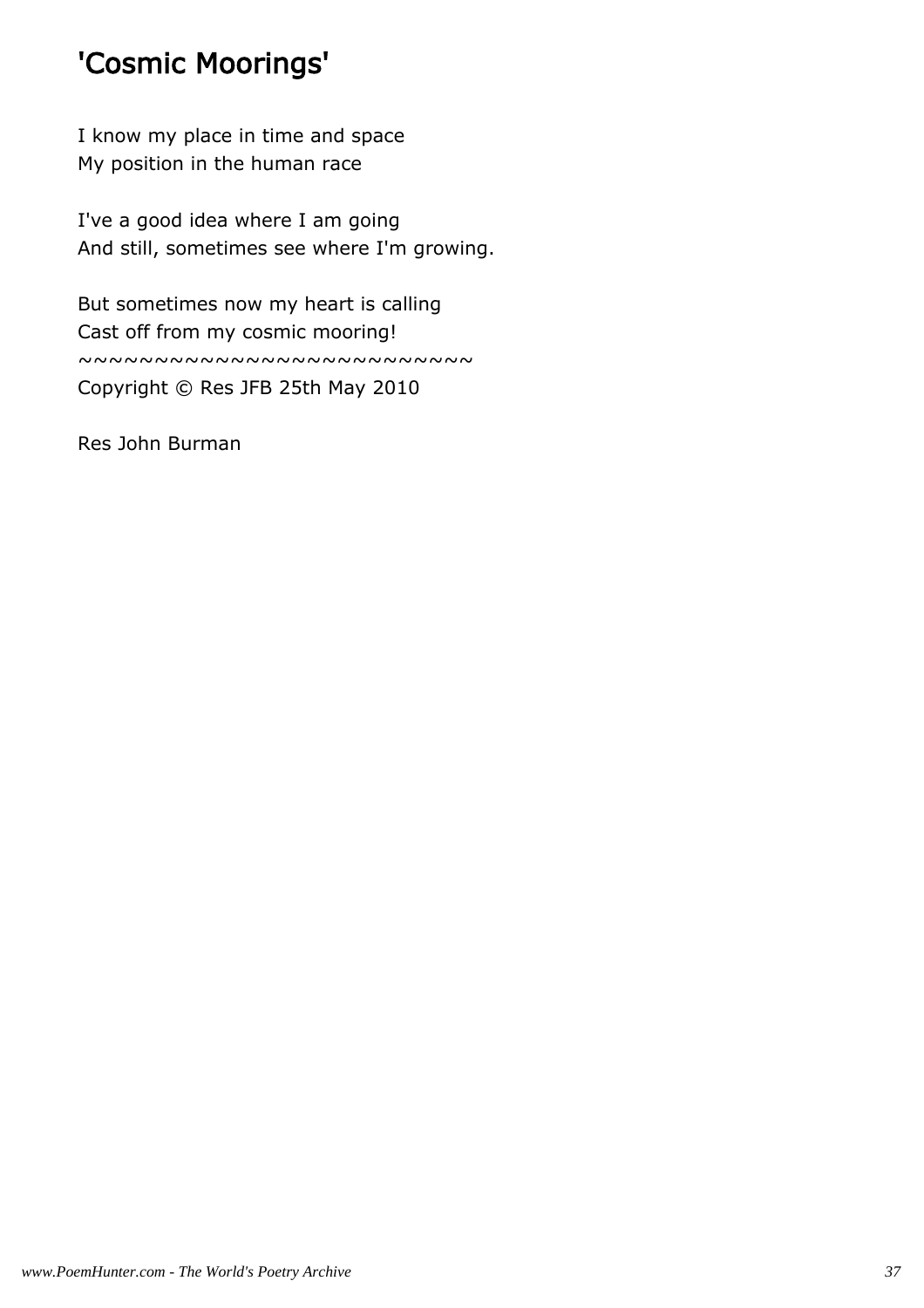#### Cowboys & Indians Or The Optimist

Many years ago When I first moved To the country I worked on a farm.

On my way to work I'd often come across A traffic jam In the country lane.

Godfrey walking behind Ernie Hathams Cows Re-enacting the film he'd seen The previous night on TV.

One morning he would strut Legs bowed from an evening Bronc busting, hands hovering Over his holstered colts.

Next day perhaps With his rifle at the high port He'd patrol the lane behind the cows Wary head swivelling to find Germans in ambush.

When Godfrey became a Red Indian Wellington boots lifting and shuffling To the beat of the war dance You kept tight hold of your scalp.

Every so often an advert would appear In the local paper "Wanted, Live in Housekeeper, Apply, Godfrey, The Caravan, Ernie Hatham's Farm! "

(22nd February 2008)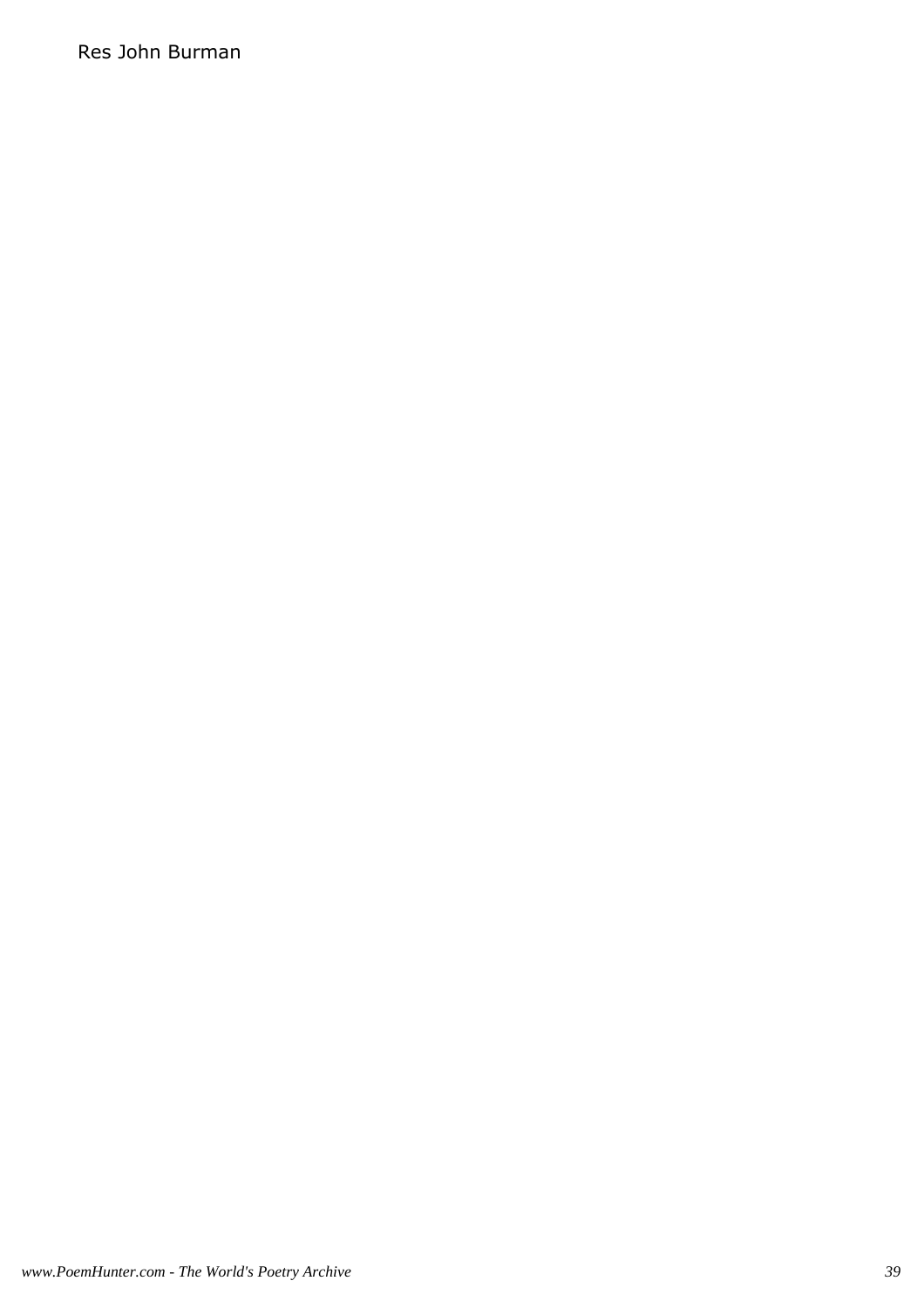## Cultivating Love And Fruit. (Parental Advisory)

Hail, my lady, I stand proudly In your presence here I come to polish apples And plant my seeds down there!

I am intent on cultivation Is this fertile earth and fresh Watered by my salivation To bring sweetness from your flesh?

Oh your apples shine so sweetly In the candle light of night And the pips pucker to my touch Oh you are a lovely sight.

I love your scent I love your taste I love your peachy skin I love the splitting of the fig As you rise to let me in.

But first a salty furrow I'd plough with tongue and nose I'll tip-toe through your tulips Now who's got curling toes?

I see your nectar oozing I see this earth rise up I love your taste I love your scent Drinking from your loving cup.

I peel your grape And taste it there Oh thou art, thou art, Thou are fair!

And now comes time To stir the spell Mixed in this cauldron I love so well.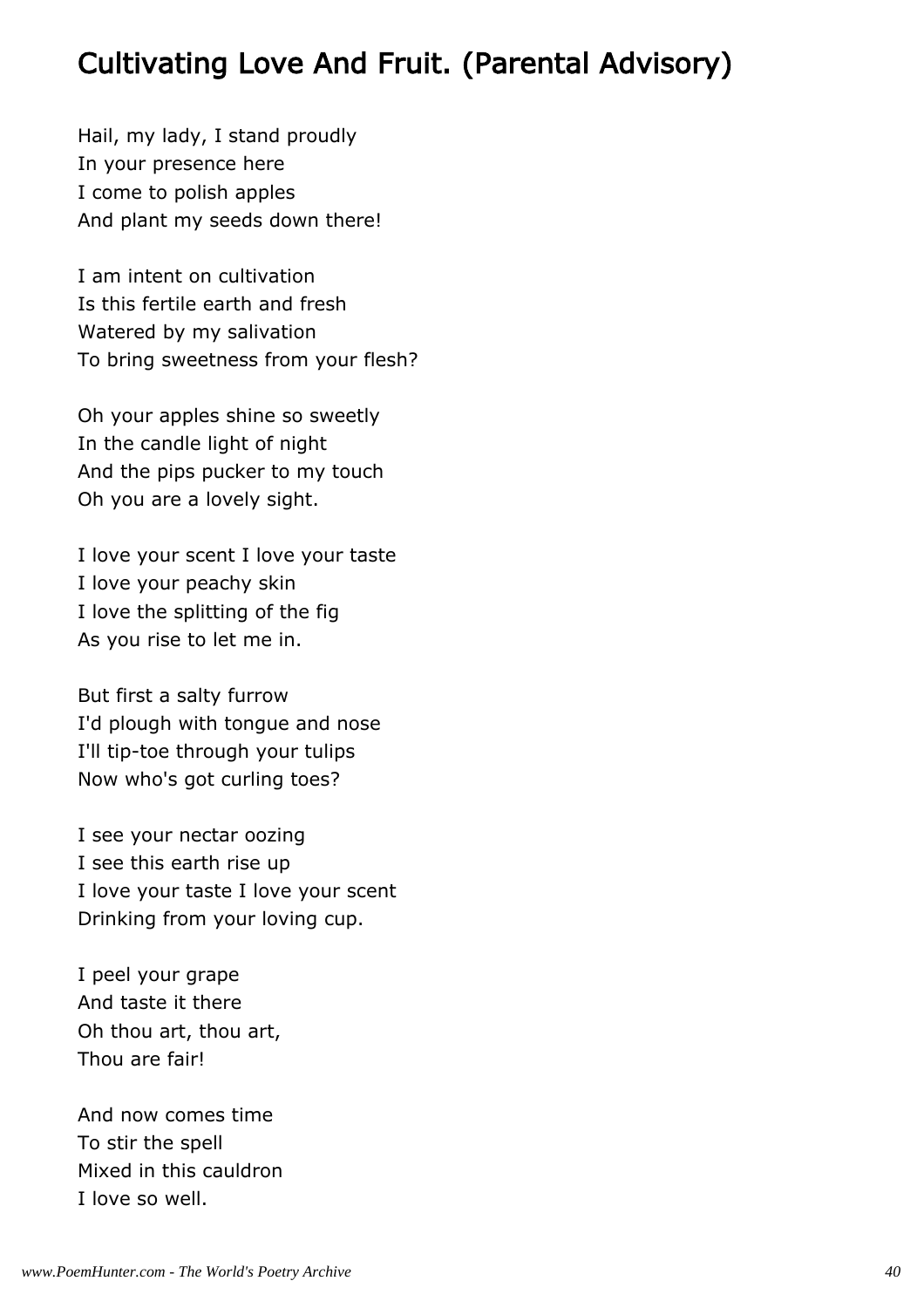Pestle in mortar Grind on grind To stir the flesh To squeeze the rind.

To mix the fruits Till juices run You are my moon You are my sun.

This is my garden I till to please To bring delight To bring you ease.

This is my temple I worship here Goddess love Goddess care.

This is your bower 'Tis where I serve When duty calls I serve with verve!

Hail Lady, I stand proudly To serve I am not loath. For in your garden of delights I'm Master and Servant, both!

(12th June 2008)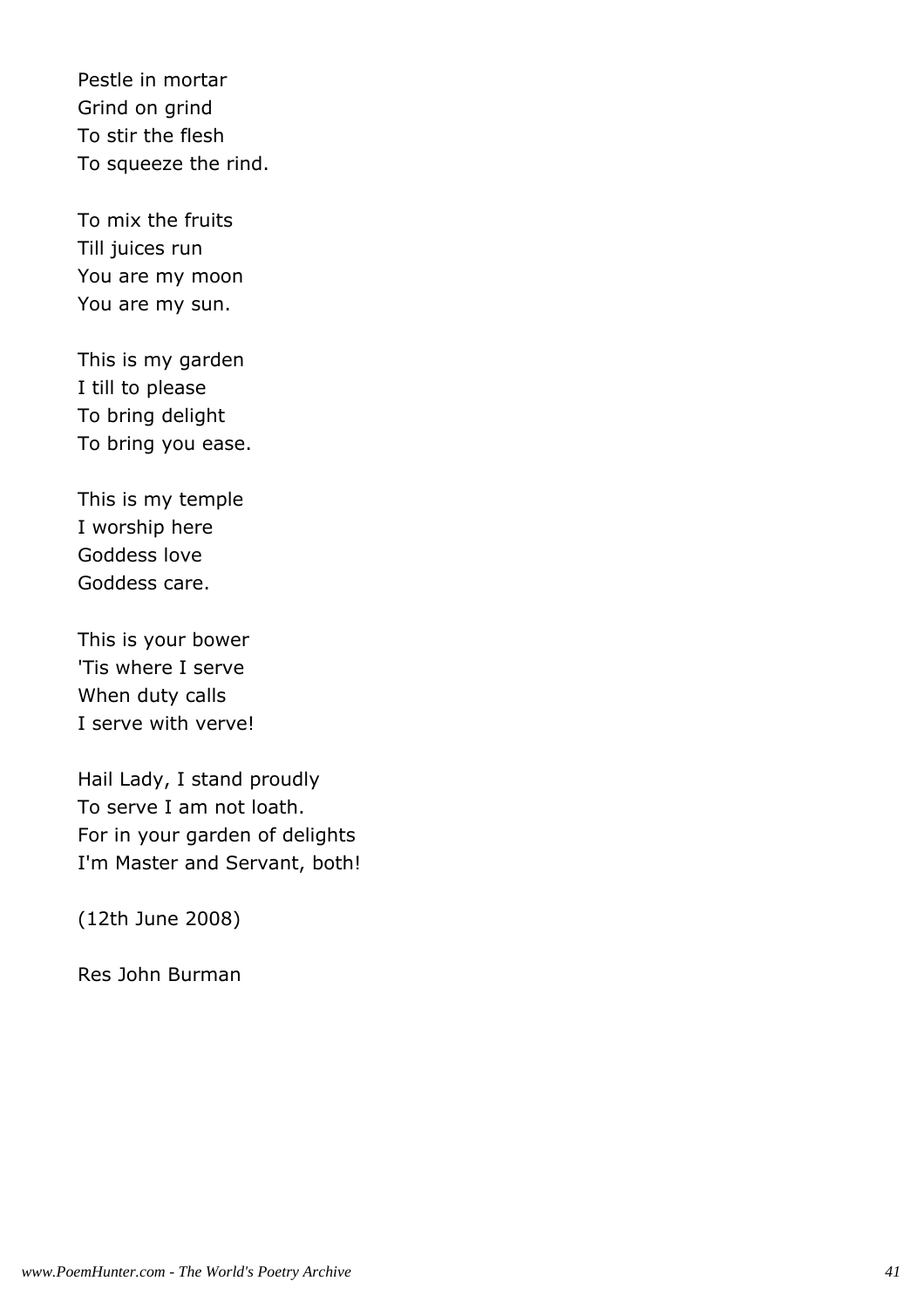#### Darkened Doorways.

If upon a Golden Highway, Darkened Doorways you espy, Should you plumb those depths of darkness, Or on heels made hasty - fly?

Could you find - within the darkness, A Talisman or key which might, Someday unlock a gate of Golden, Into a City of Delight?

Could you lose yourself in darkness, Lost to light and lost to day, Or can you always keep some brightness, In your soul to show the way?

It isn't always choice that throws us, Into the abyss of despair, But if you wave off the birds of sadness, They can't nest there in your hair!

So, while you'd always choose the sunshine Try to stick to that Highway bright, The lessons most in need of learning, Are often hidden in the night.

So Golden Highway, rocky road, Or perilous crossing o'er the foam. The only place that means safe harbour, Will be the place you call home!

(1970's to 2008)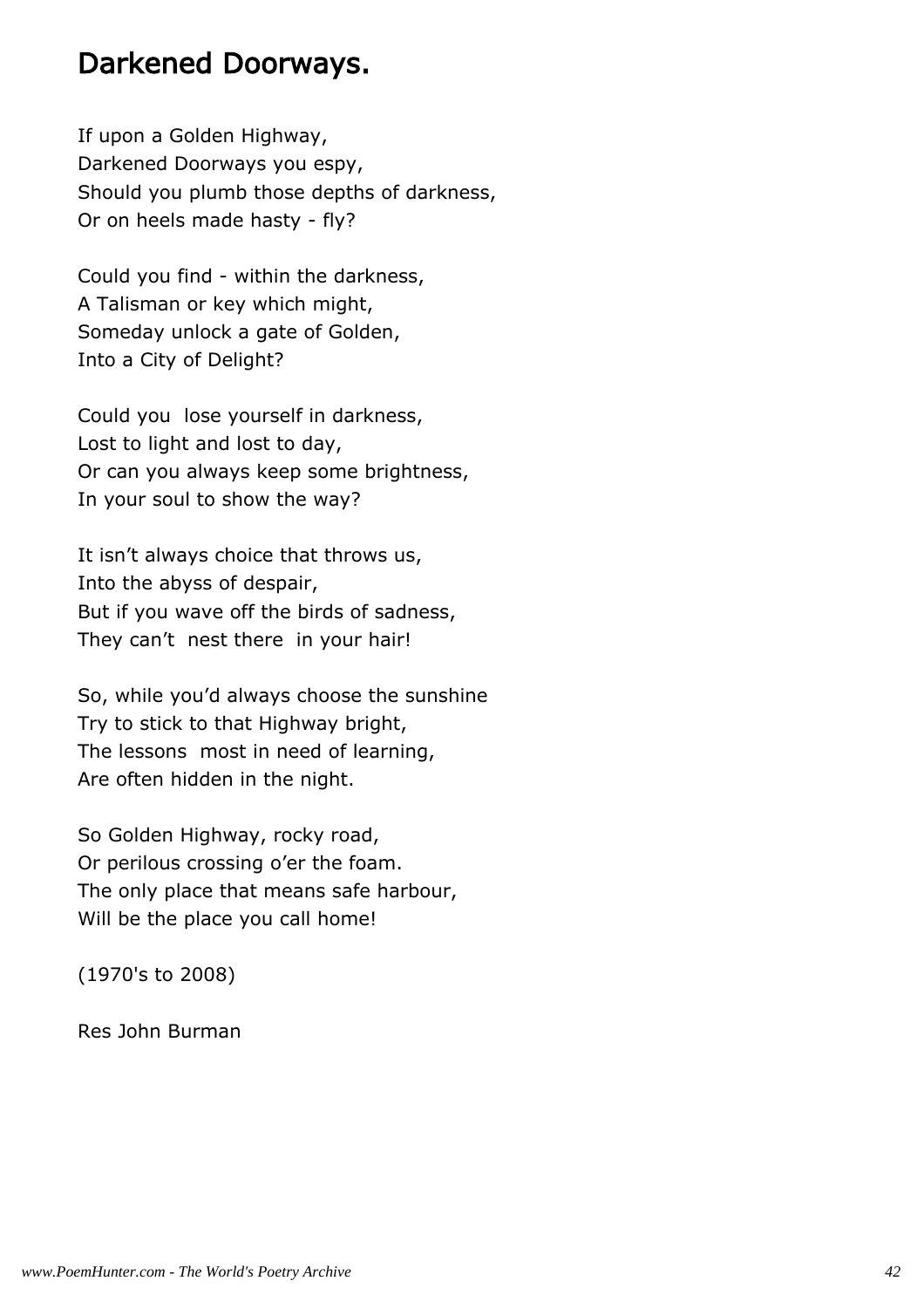#### Dawn.

Old man like me, I need my rest, Three, maybe four hours at best, But that puts my head just right, Sleeping on the Black Breast of Night.

When I leave my bed it is so neat To put walking shoes upon my feet Life greets me fresh each early morn The amethyst nippled pink breast of dawn.

Oh what a way to start the day, Walking round the edge of old Mounts Bay Where Atlantic Current from Mexico Meets the cold English Channel flow.

And to the East and overhead Nights navy blue turns savage red, And then the red to pink and blue, To greet another day so new.

This is the way I start my day, Whenever age and pain say I may, And though I may be past my prime, I'm getting younger all the time!

(20th February 2008)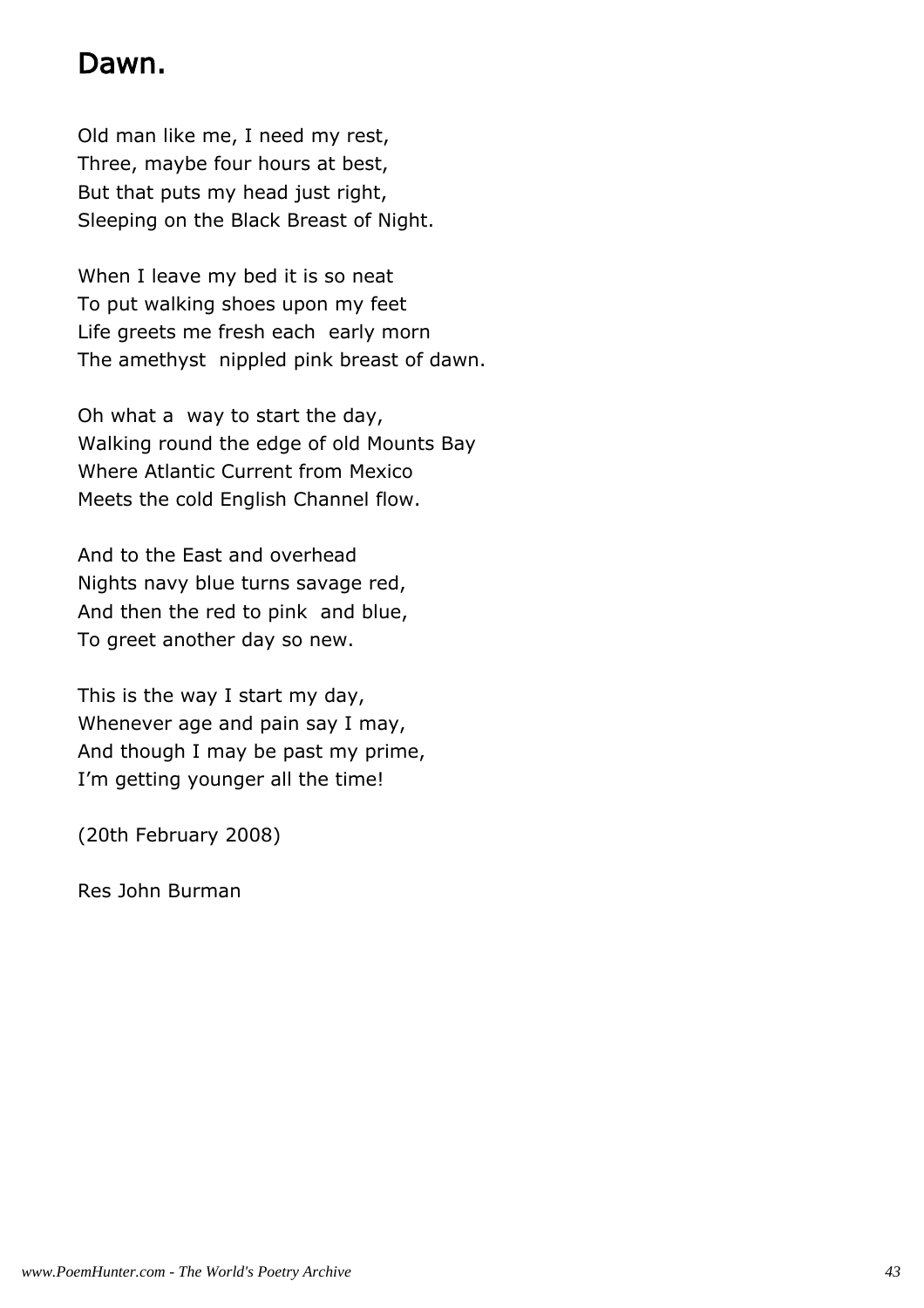# 'Dawn's Rails' Tanka

Pink tracks leading East Beckon the early morning train Rattling dawn-wards

Soon I shall ride those rails again Until the wheels turn the pink to gold

Copyright © Res JFB 20th April 2010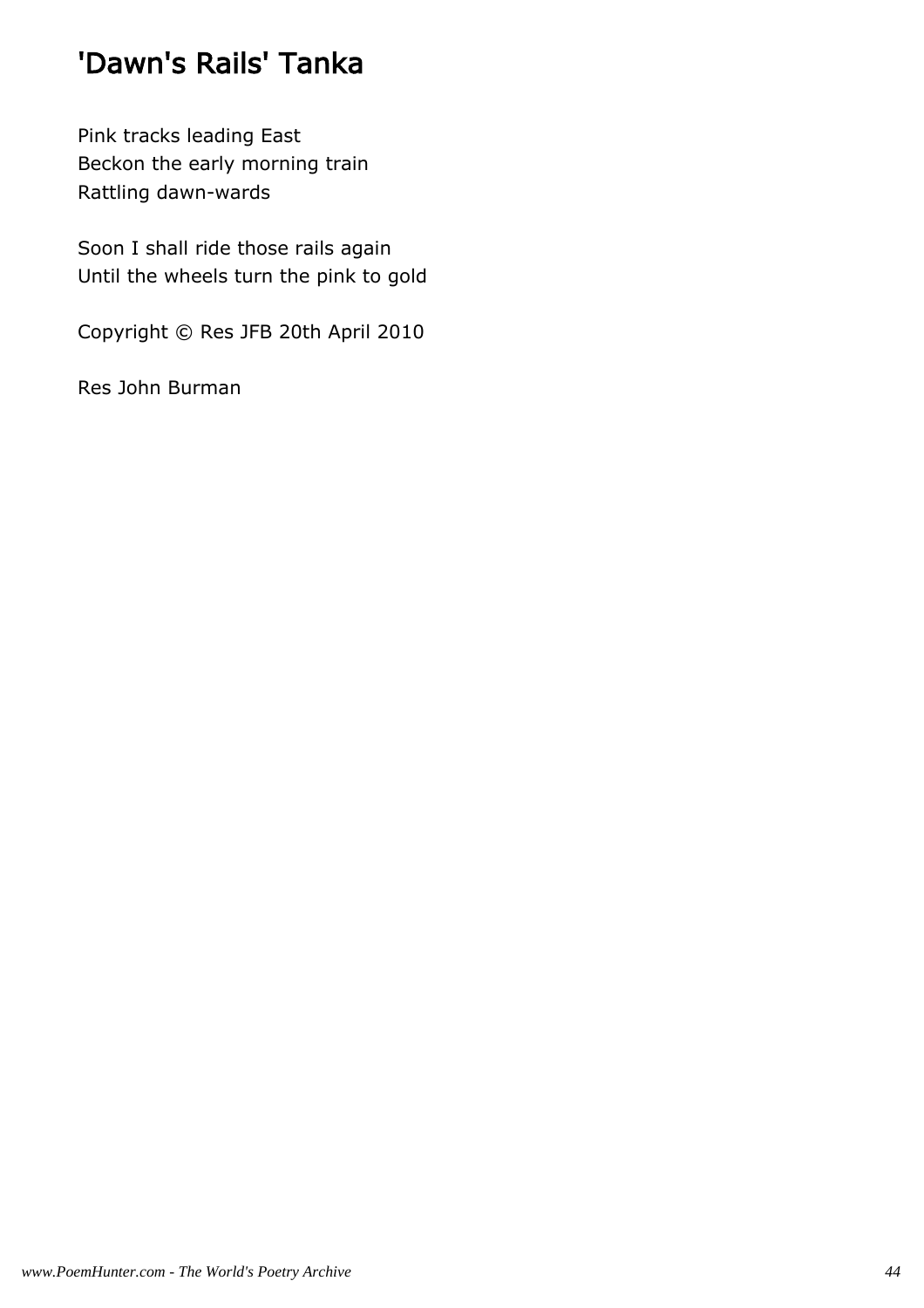#### 'Decorations'

A telephone call Do I want my medals engraved? 49 years late

They were not so keen To hand out decorations When the sh\*t hit the fan

Just in time to go On the lid of my coffin My grateful country

At least HM the Queen Sends me my pocket money Regularly…

Bless Her

Copyright © Res JFB 17th October 2012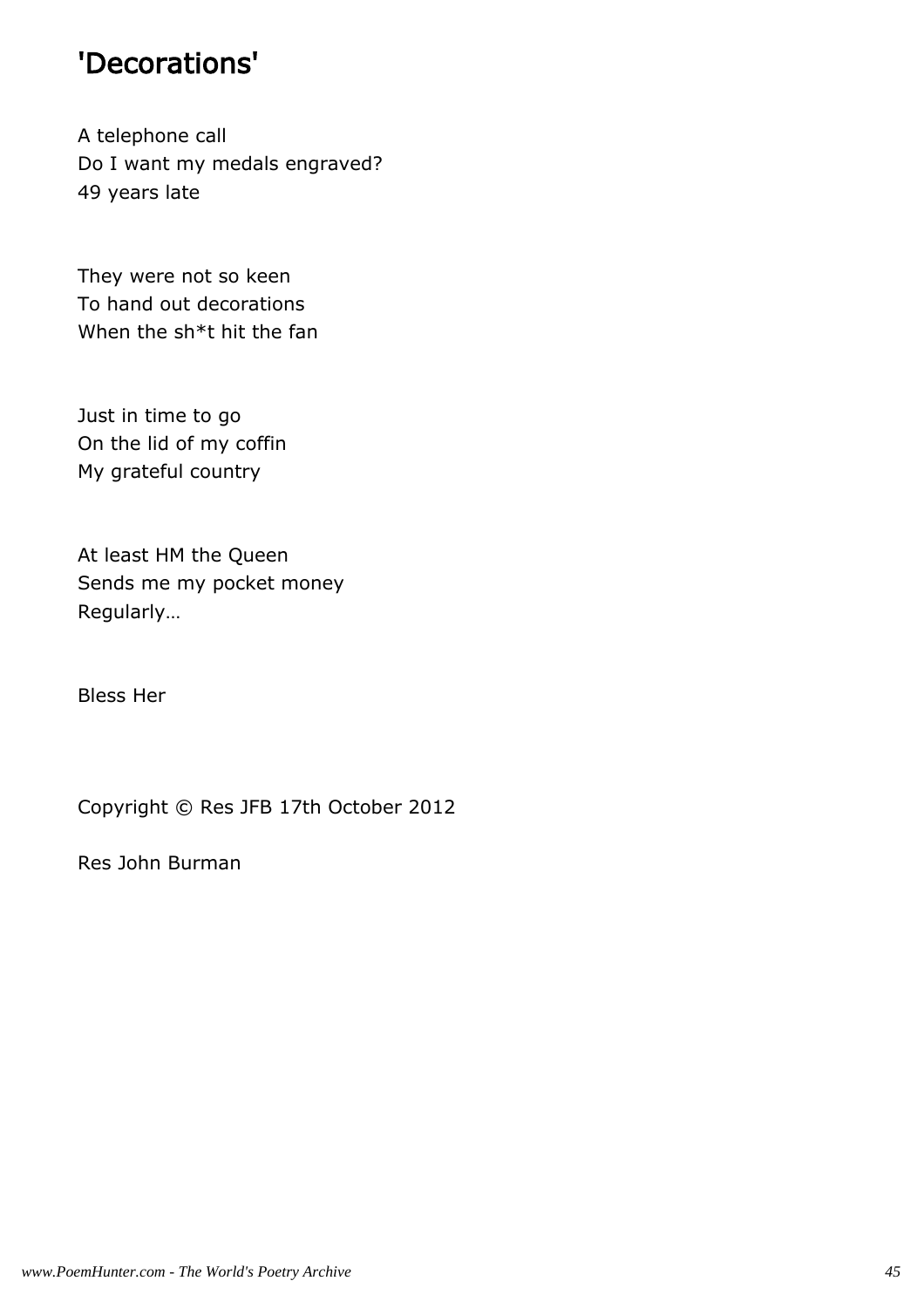### 'Donkey Tales' A Haiku Chain.

Donkey in the kitchen With her hungry face on Rattling the lid of the bread bin

My boy and his donkey Busy with the daily round Two hearts intertwined

My boy and his donkey And a smart little two wheeled shay A chick magnet country style

Donkey and cart Rattling down the main road Surf-boards on the back

Blanket on the beach Donkey in the middle of it 'Where's my sandwich? '

Stop at a road-side café Ruan, donkey and I Pot of tea for three

Donkey at the fair Giving rides to the kids Fuelled by Saffron Cakes

The donkey cart Full of ropes and climbing harness Off collecting tree seeds

My son and I collecting seed Seventy feet up a western hemlock The donkey waits below

Donkey back in the field With two Arab race-horses Donkey rules the roost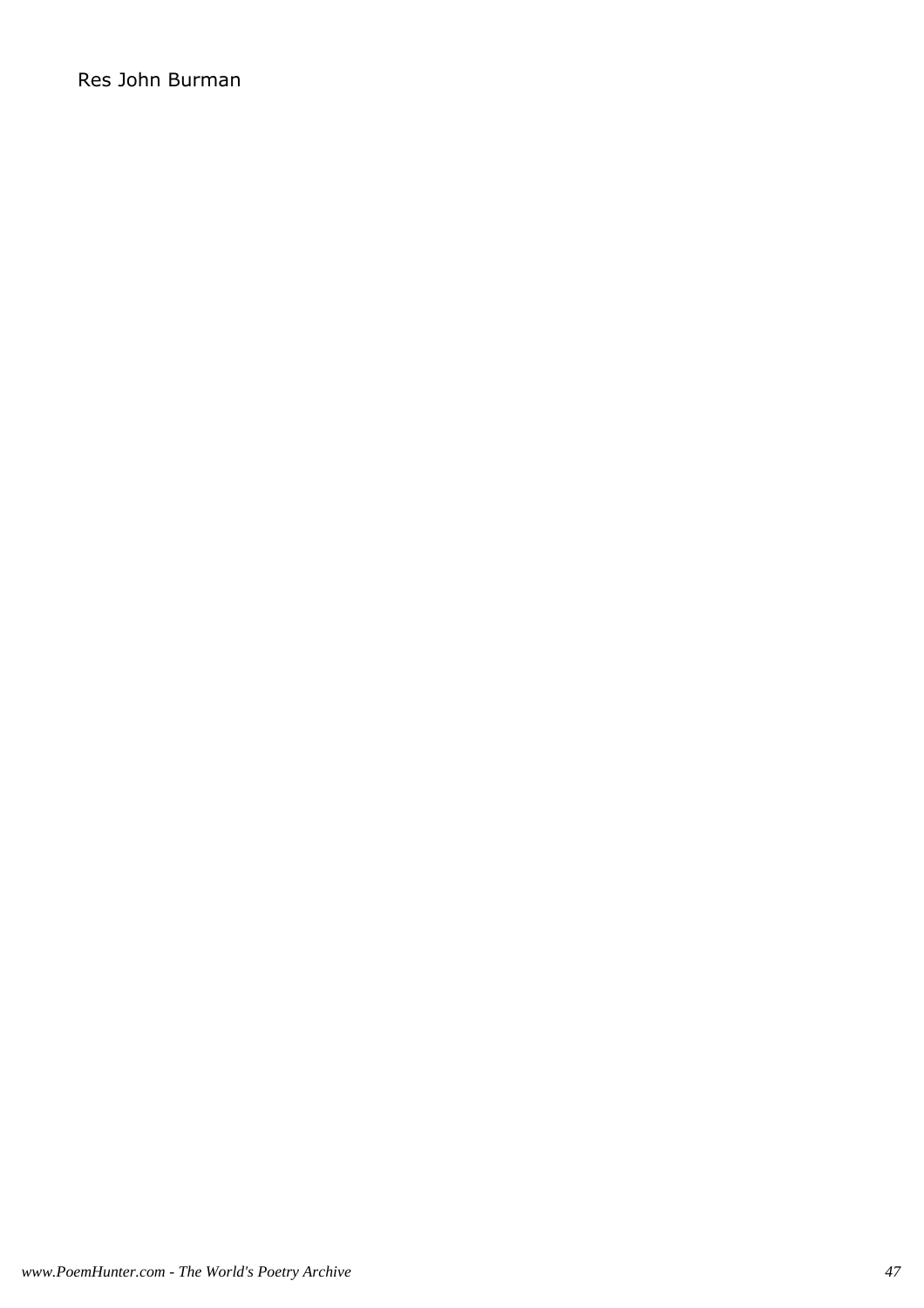### Door

An exercise in surreal poetry.

They say in Deep Space, No one can hear you scream! Of course they can't, There's no one there!

But there is a Door. A big, stout, solid door. You never see it, You never touch it, Or hear it.

But you do hear, The echo of it's slamming, That tells you, You're alone!

The echo, Like a life, Winking out!

(19th February 2008)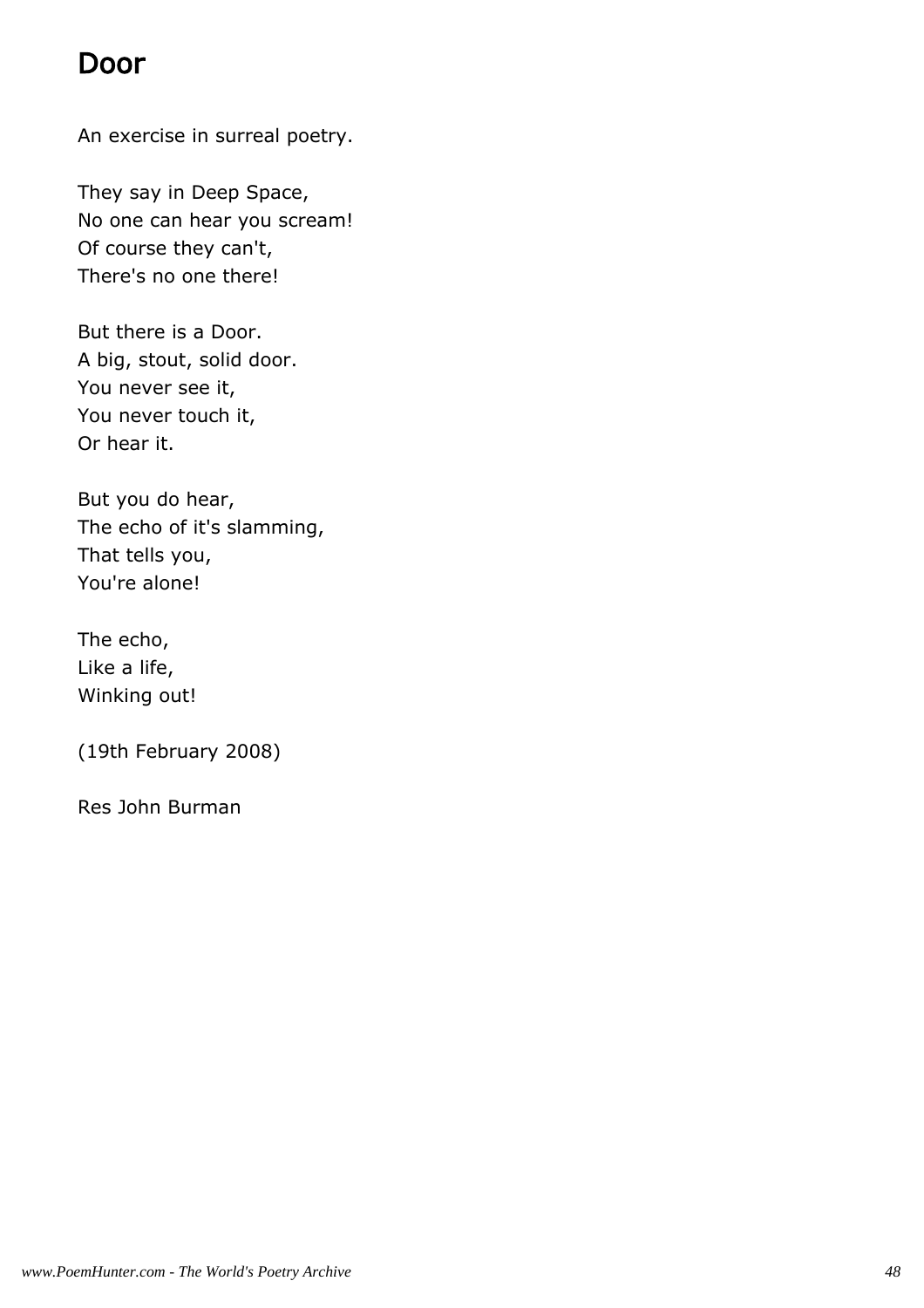#### 'Dreams Of Portobello'

You're schlepping down to Portobello When Portobello was THE scene And you're young enough to cut it And too old to be too green

You've got a little swagger You know you're lookin' good An' you've got a dangle going And it's riding like it should

So you catch the ladies glances And you're nimble on your feet And you're known on every corner As a cool dude on the street

The straightest dealer on the block Delivers to your home Hand rubbed hash or best Thai sticks You seldom smoke alone

Leonard drops in for a chat To see what he can discover I wonder how many spliffs got rolled On his first two LP covers?

He passes Cat Stevens on his way He has the flat above And the most beautiful call girls in the world Sell their surrogated love

You can dropp into Hennessey's For a drink with all the boys Hawkwind's drummer buys you a pint Says, 'Sorry about the noise! '

You can grab a pint at Finches Or a curry at East and West But for Peas and Rice the proper way The Mangrove is the best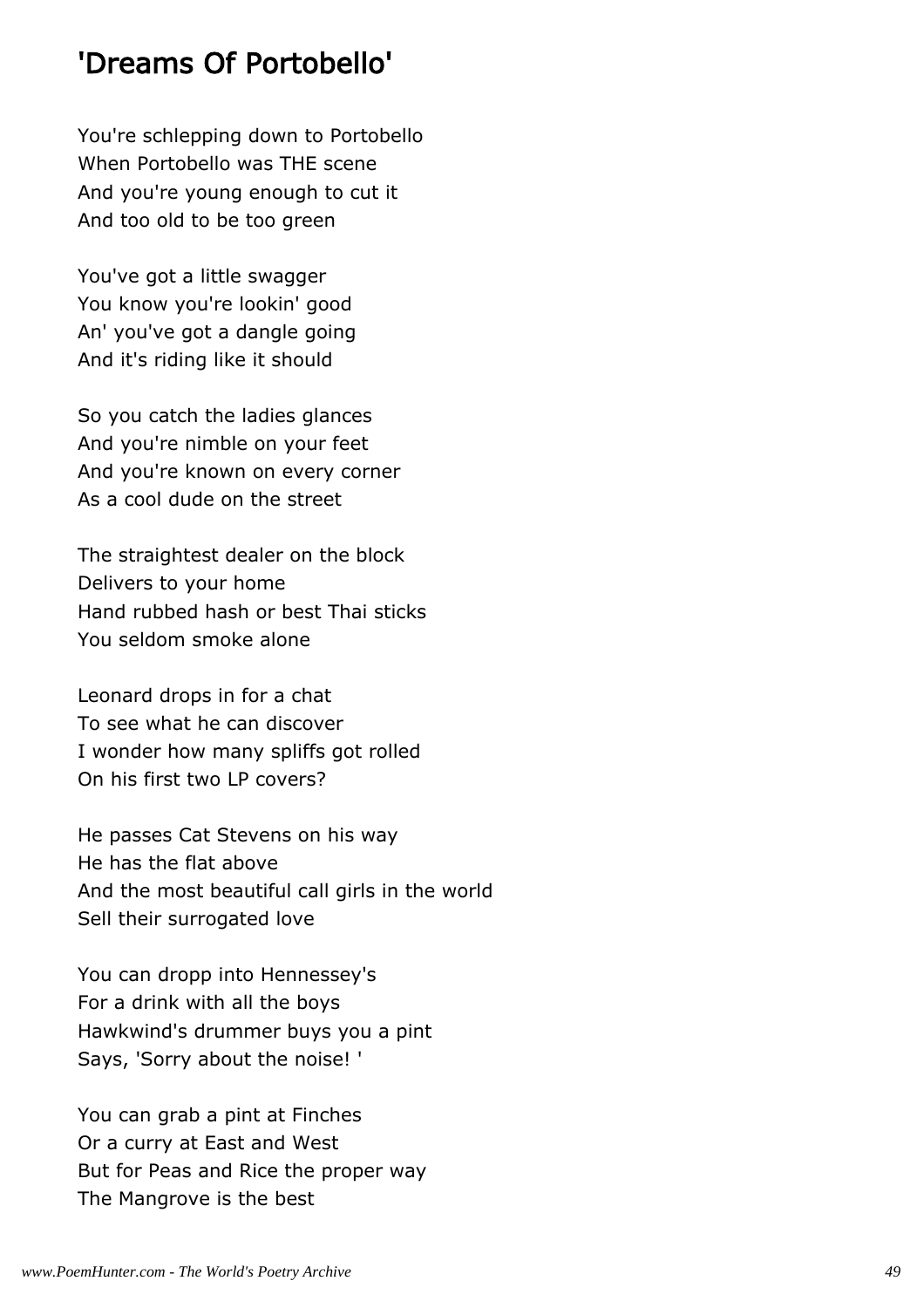You can meet up with a travelin' friend Just hitchhiked back from Thailand Or spend the night with those Aussie Girls You met out in the Islands

You can schlepp on down to Notting Dale Find Bob Squire making tea Him 'n' John Martyn playin' crib And Beverley bored as can be

Bob always telling Vernon 'Don't you bring the Old Bill near! ' And when Old Bill did come round Bob said, 'He don't live 'ere! '

But that was in the good old days When Dear Juttè was still living When Bermuda Mick would cut a dash Before Martin took to drinking.

When Kieth and Val were host to all Their tiny room a-popping And Andy was quite beautiful And the whole joint was a-rockin'

I still listen for that other beat That I used to use for walkin' But I think now it is Time's feet And It's me that He is stalking

And now it seems just like a dream My loves 'n' friends of yesteryear But if you can remember it They say you were not there! ~~~~~~~~~~~~~~~~~~~~~~ Copyright © Res JFB 29th May 2010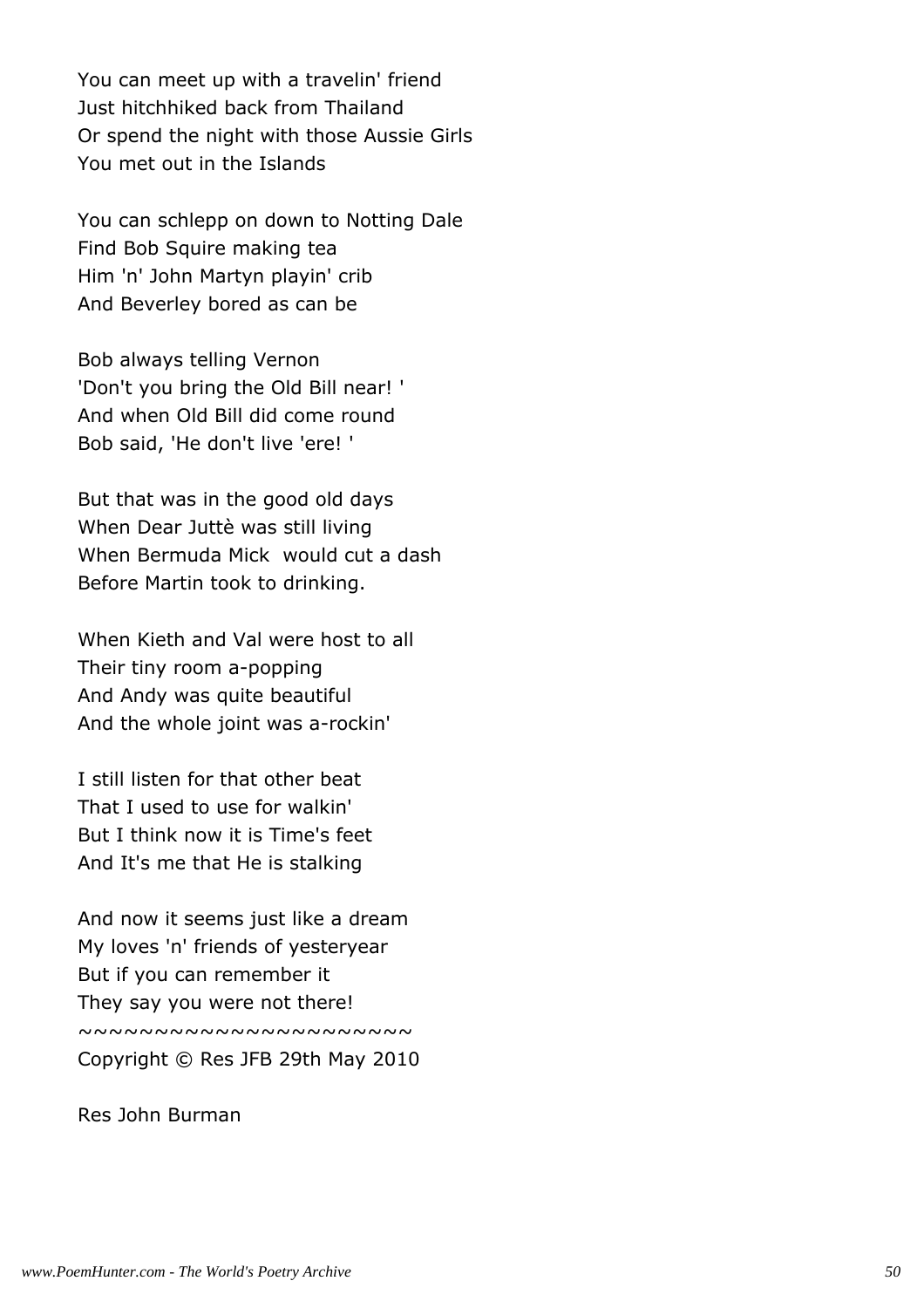#### 'Exiles Tanka'

As winter storms in My little mimosa tree Sports shivering blooms

The collared dove warms her feet Dreaming of Southern Sunshine.

~~~~~~~~~~

Far from the mountains Where sages lived forever My heart grows older

Remembering younger days And weeping dark bamboo tears.

Copyright © Res JFB 25th November 2009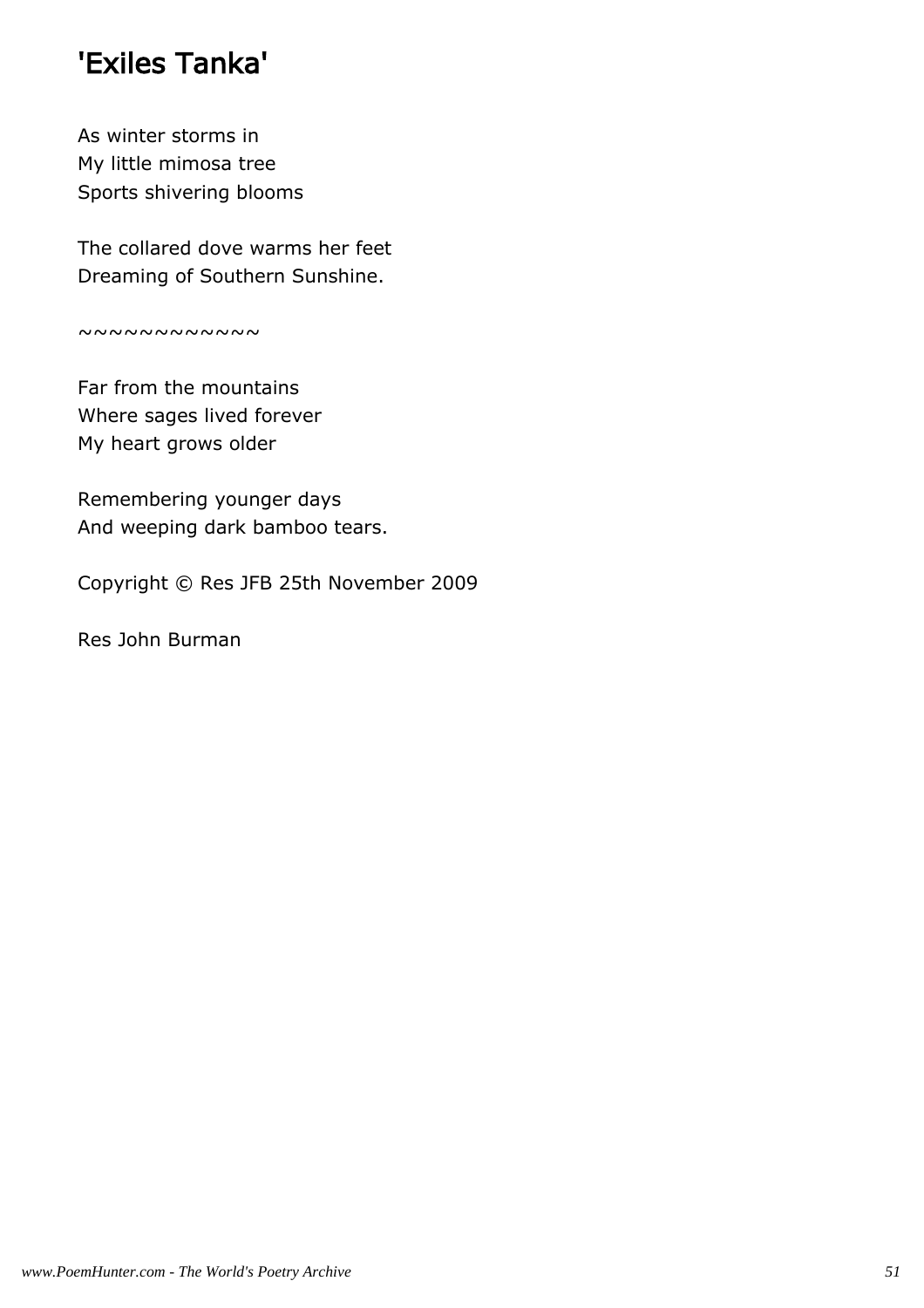# Fairy Queen

If you were a Fairy Queen A crown of Clover would be seen Upon your head and in your hair I know because I'd place it there.

I'd scatter bluebells round your feet And bring honey for you to eat. I'd ask the birds and ask the bees To sing you songs and bring you ease.

Robes I'd weave from Mermaids Hair Scatter roses everywhere Write songs of you, for others to sing Were you my Queen and I your King.

Oh yes I know it's make-believe Like favours sewn upon a sleeve And heraldry so seldom seen, But to me you are my Queen.

And though we work and though we play The magic is not far away Your lovely hair crowns your lovely head You bring love and rose petals to my bed.

11th May 2008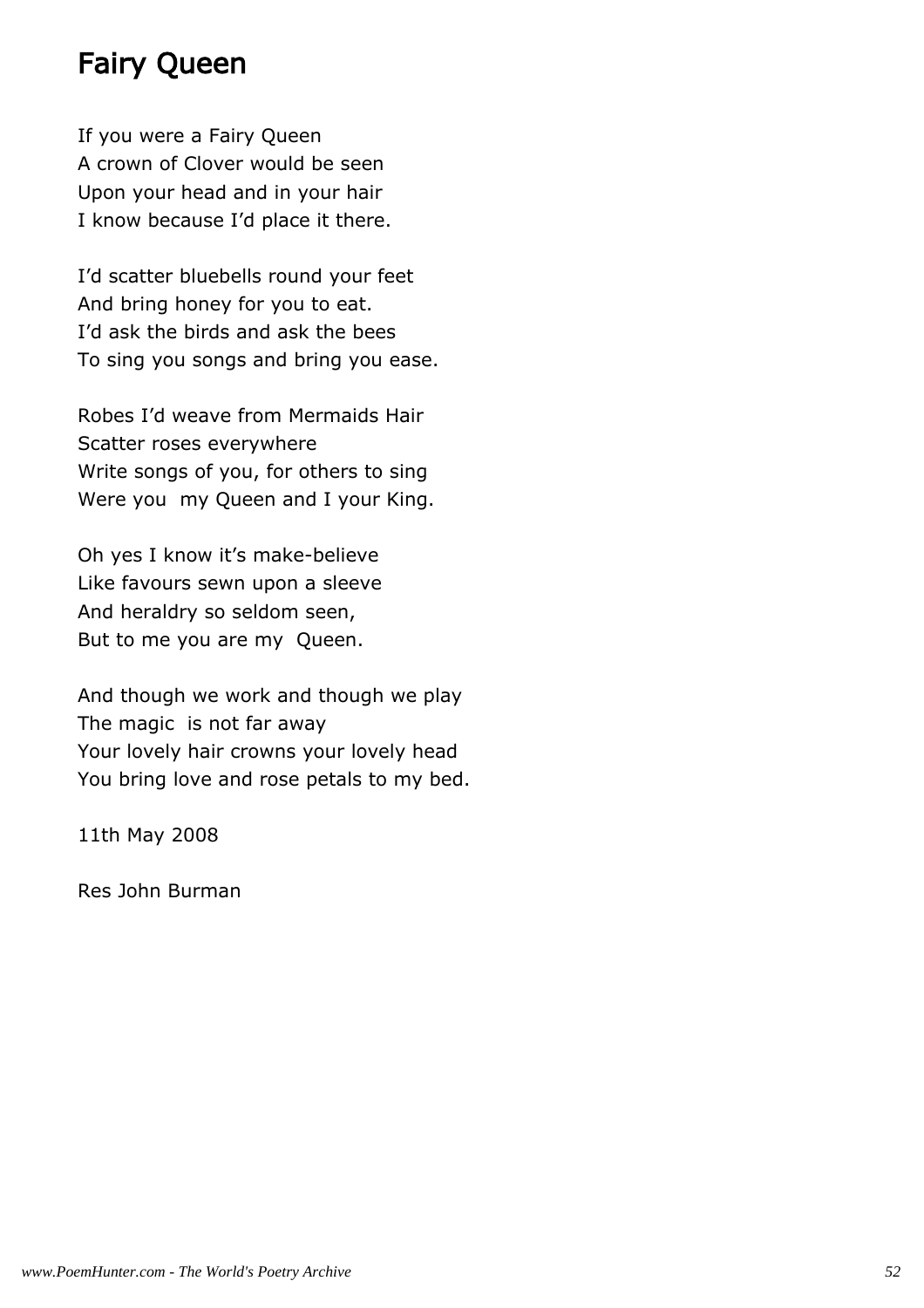## Farewell Haiku

Little Church nestling Beside the River Camel Sweet morning birdsong

Blackbird sings on graves Saint Michael's Church Porthilly Mother's favourite song ~~~~~~~~~~~~~~~~~

Copyright © Res JFB 14th May 2010

19 years ago we buried my Mother in the graveyard at St Michael's Church, Porthilly, a pretty little church built by the Normans in the 13th century, on the banks of the River Camel, just opposite Padstow. A sweet resting place. Rest in Peace Olive Eva  $\sim$  Much Love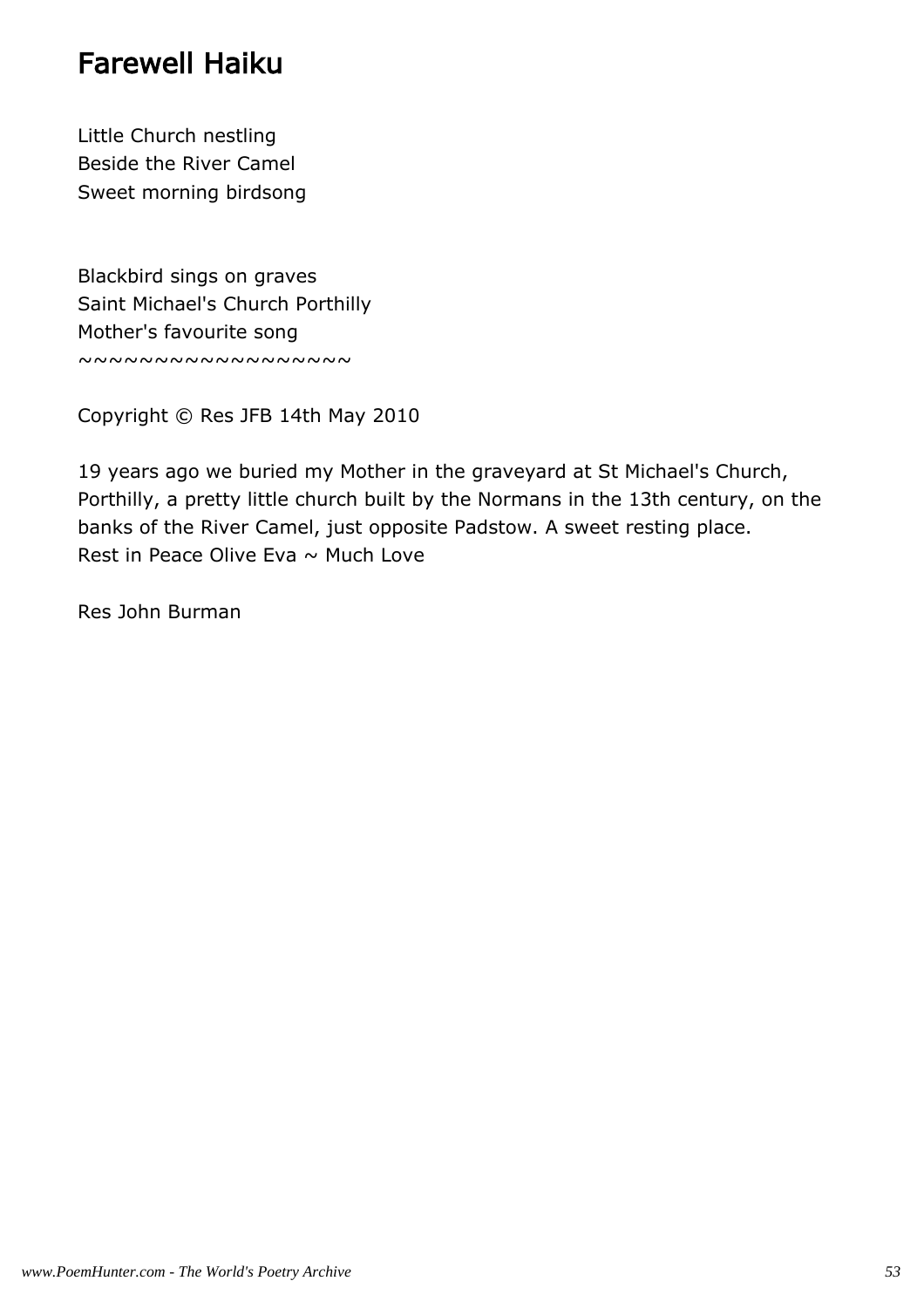## 'Farewell Haiku'

Little Church nestling Beside the River Camel Sweet morning birdsong

Blackbird sings on graves Saint Michael's Church Porthilly Mother's favourite song ~~~~~~~~~~~~~~~~~~ Copyright © Res JFB 14th May 2010

19 years ago we buried my Mother in the graveyard at St Michael's Church, Porthilly, a pretty little church built by the Normans in the 13th century, on the banks of the River Camel, just opposite Padstow. A sweet resting place. Rest in Peace Olive Eva  $\sim$  Much Love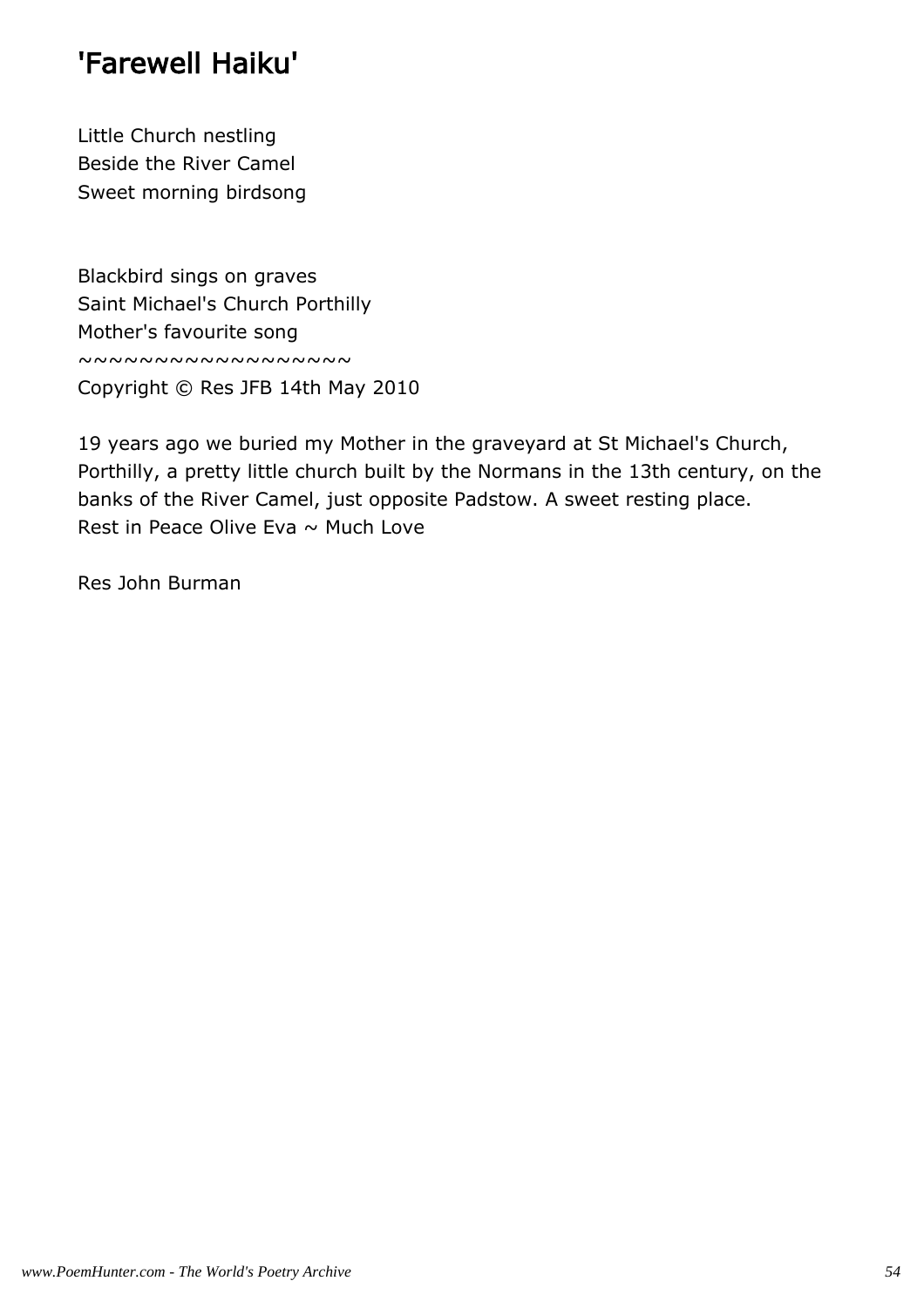## For My Heart

Give me seaweed for my thyroid, Celery seed for gout, Chilli and Ginger to warm my blood, And Aspirin to thin it out. Laughter for my spirit, And Oh Dear God above. For my heart give me, Love Love Love.

Give me food when I'm hungry, Give me water when I'm dry, Give me tasks my mind and hands can do, And Peace when I die. Give me wisdom when I need it, Give me friends Dear God above, But for my heart give me, Love Love Love

Give me companionship with animals, Give me tests to make me strong, A conscience when I need it, To save me from doing wrong, Give me kindness and understanding, And Oh Dear God above, For my heart give me, Love Love Love

(February 2008)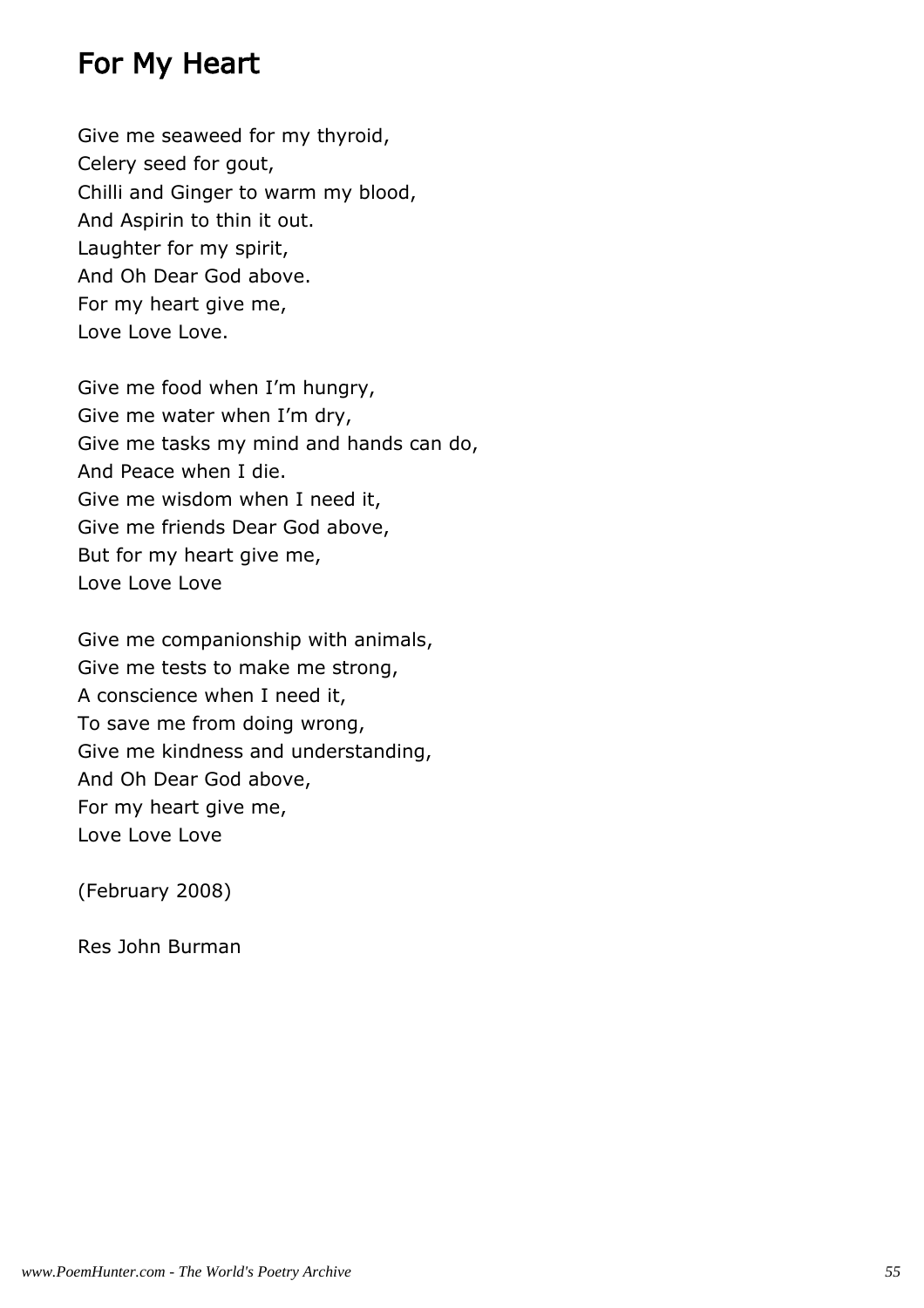# 'Forked Tongues' A Tanka

It is morning and I have had no sleep... yet still The sparrows chatter

Do they speak the truth... d'you think Or do they speak with forked tongues ~~~~~~~~~~~~~~~~~~~~~~~~~~~~ Copyright © Res JFB 7th September 2010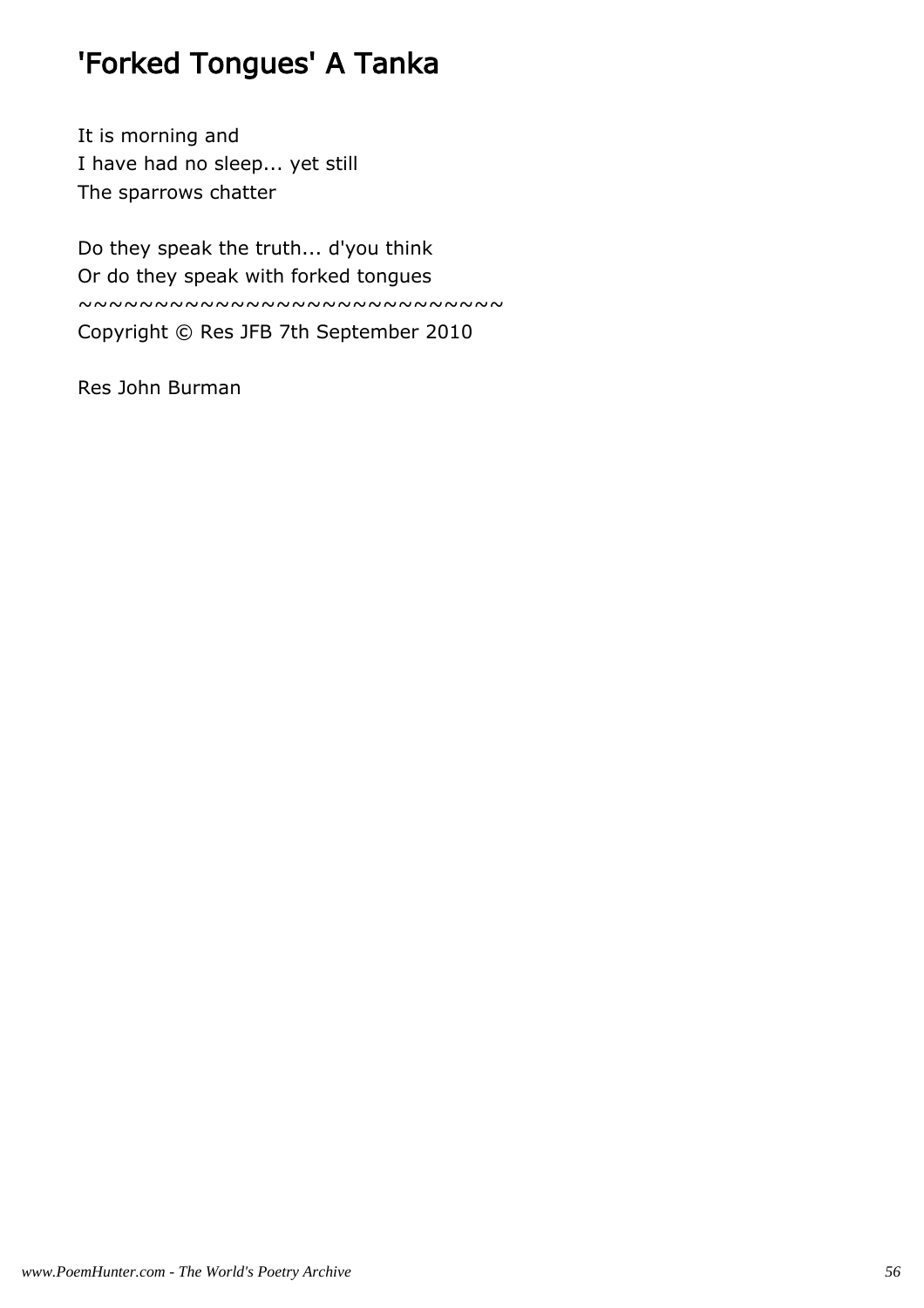# Francoise

There is a poise, An elegance, In your pose. A stillness, That speaks Of the freedom Of the Dance.

© Res John Burman 24th October 2009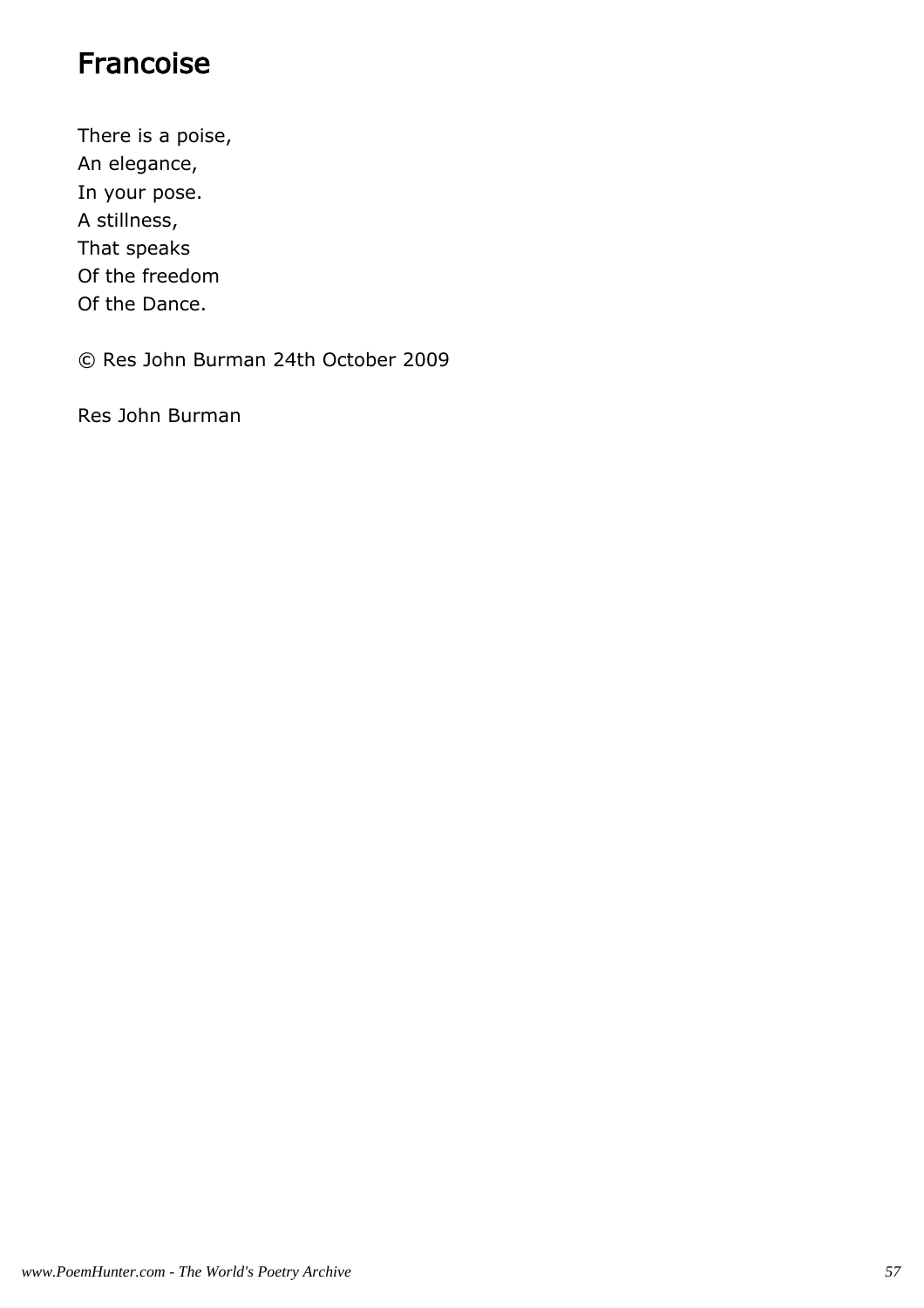# 'Gandhara Buddha'

Gandhara Buddha On a lucky red necklace His hand on my heart

Gandhara Buddha His hand resting on my chest His smile in my heart

Gandhara Buddha Hanging around my neck His wisdom in my heart

Hopefully!

Copyright © Res JFB 30th September 2012 Thanks to Dr Gabi Greve San For the inspiration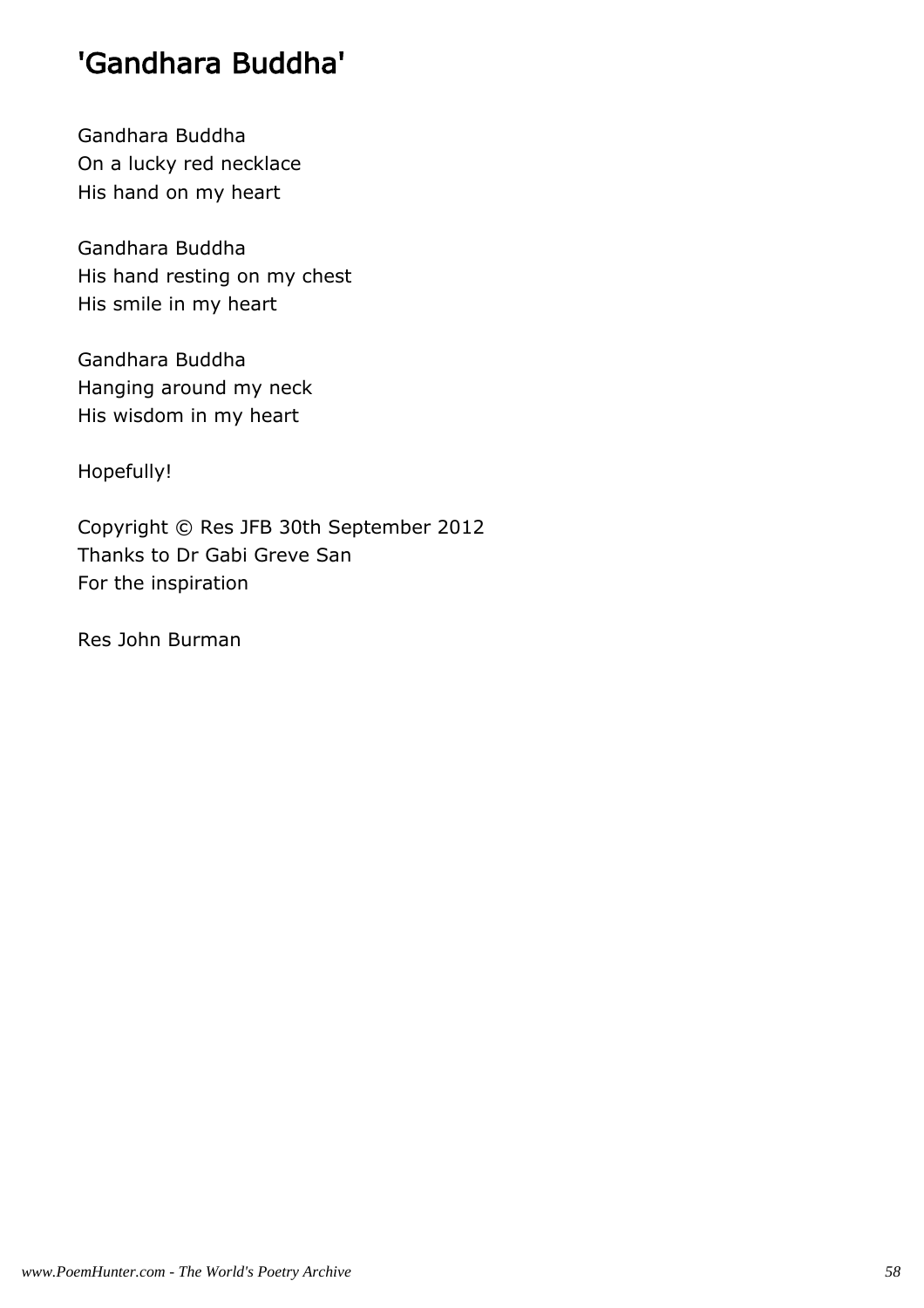# Goodbye Charlton Heston

Goodbye Charlton Heston

I shall miss your acting skills Your epic movies and the thrills.

You may have been too fond of the gun Or did it protect your place in the sun? Surrender it now, this race is run!

To many you are the eternal charioteer Now you're racing to a new frontier!

I know the Girls will miss you here.

(13th April 2008)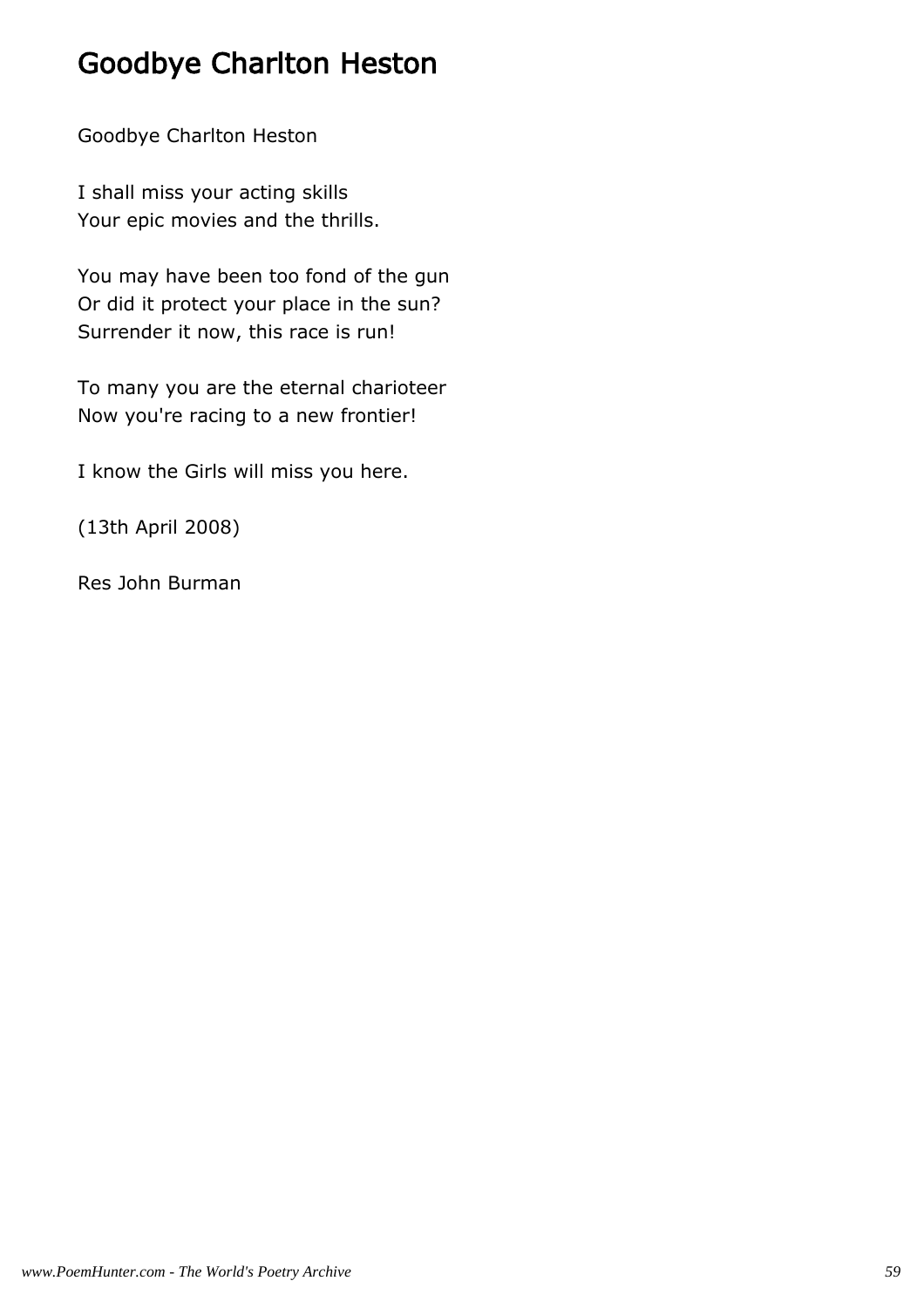# 'Green Thoughts Of Home'

'Green Thoughts Of Home'

Let me find a nice soft bed Where beech and oak and ash hold sway A mossy bank to lay my head And blackbird's song at end of day

Let me listen to my hearts content As I lie among those stately trees The robin's call, the dove's lament Floating on the evening breeze

The sound of water over stone Was always music to my ear The dragonfly's passing drone And drifting pollen on the air

Just once more before I die I want to smell the loam and flowers And spend some time in a bluebell wood Where moving shadows mark the hours

And should I die as well I could Please don't shed a tear for me But bury me there in the wildwood Because that is where I want to be

So I could rest where foxes roam And badgers snuffle in the leaves I'd know that I had made it home Sleeping beneath my beloved trees

Copyright © Res JFB 20th March 2013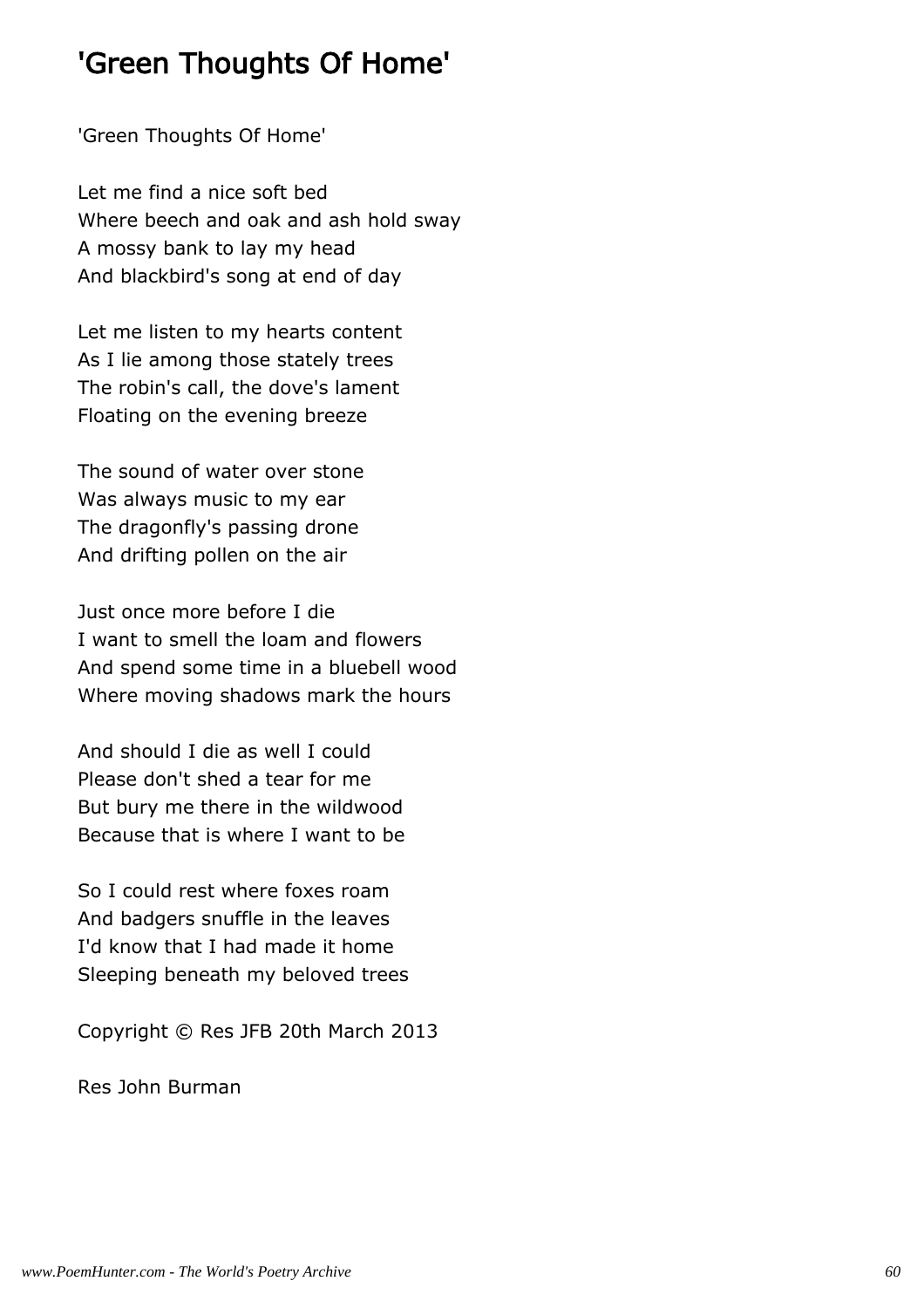#### 'Heartbreak'

"Heartbreak"

I remember those heady days When we both thought This might be the real thing.

Exploring likes and experiences Enjoying the shared discoveries.

Remember the Gurkhas? How fond I was of them How proud I was Of my service with them?

What fun we had drinking Rice wine in Longhouses With the Headhunter's trophies Hanging above our heads.

How delighted I was When I heard you say, "Mum used to date Gurkha Officers." Still delighted, I asked, "What, Nepalese Gurkha Officers? "

The horror in your voice Was echoed, chill, in my heart. "No…" you shrieked, "No… No… White Men… White Men… They were White Officers! "

In such glimpses through The curtain to your soul Heartbreak is born! Things were never the same! And there is no going back!

© Res JFB 27th March 2013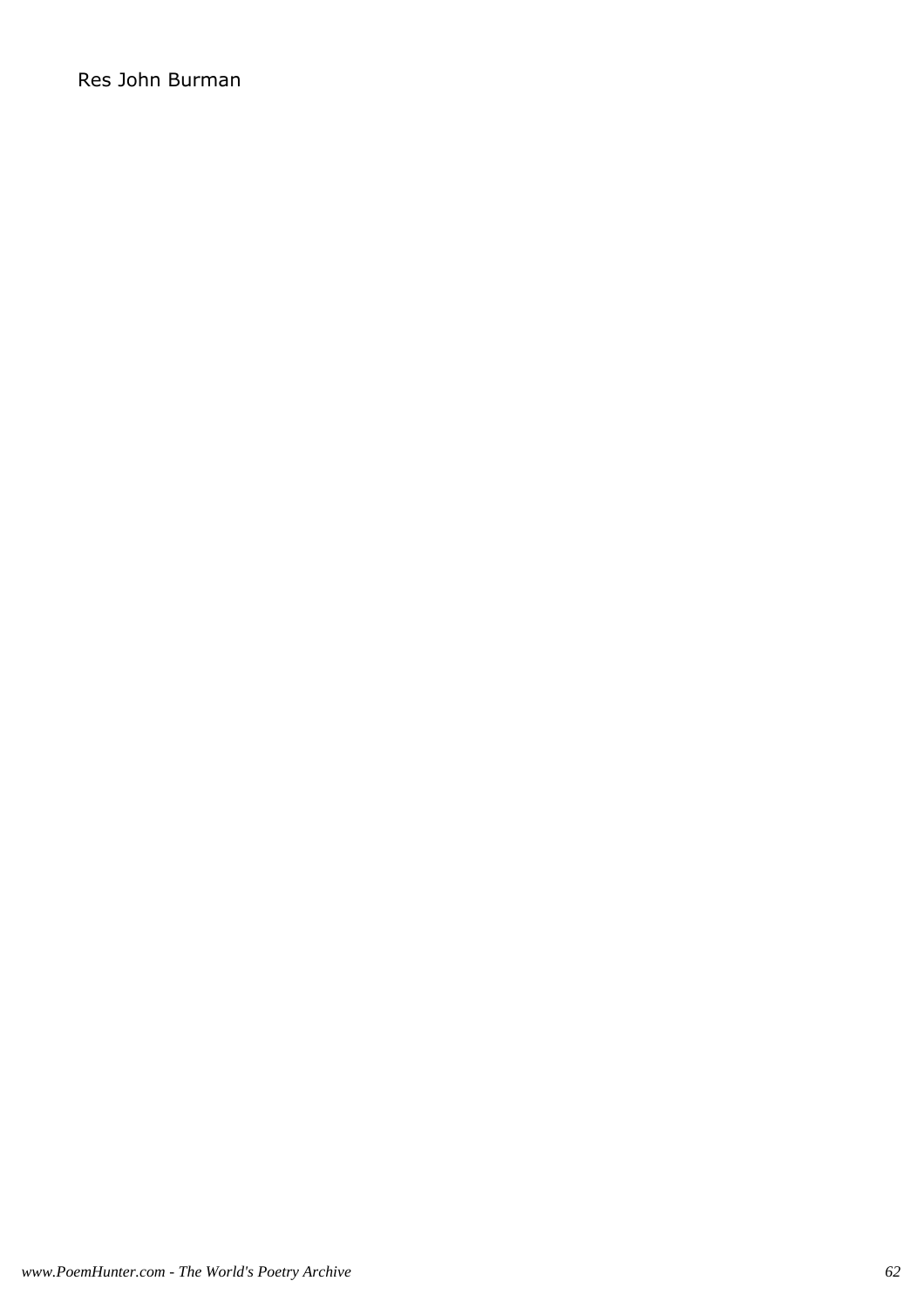#### **History**

In Olden Days, which are best forgotten, The men were hard and the times were rotten. In Saint Buryan, there did dwell, A brawny farmer, I knew him well.

Henwood Penwallet, take my word Grew the finest shallots, in the Western World. Those times being hard, he did say, I'll take a load to sell up England way.

Course, silly bugger, din't know the way, So he followed the coast line, every day. Suddenly he found, before he could scoot, An English Army camped across his route.

He thought he try to sell them shallot But conscripted was all he got. They thought perhaps he was a Yeoman So they turned him into a bowman.

The King before the battle visited his men, And gave 'em peppy speeches to make 'em brave again He checked the lances sharpened, the axes fit to slice And then he came to Henwood, an' spoke to him so nice.

'You any good with that bow? ' he asked 'My good man.' 'Buggered if I know, I'm a conscript, that's what I am! ' 'Well, try it out, see if you can hit that tree o'er there.' The arrow flew left and right and vanished in the air!

King Harold said, 'Don't worry, you are doin' fine. Captain, put this Cornishman, in the front line. An' for Gods sake! ' he said, 'Have someone watch this prat, He'll have someones eye out, shooting arrows like that.

Hastings 1066 (17th March 2008)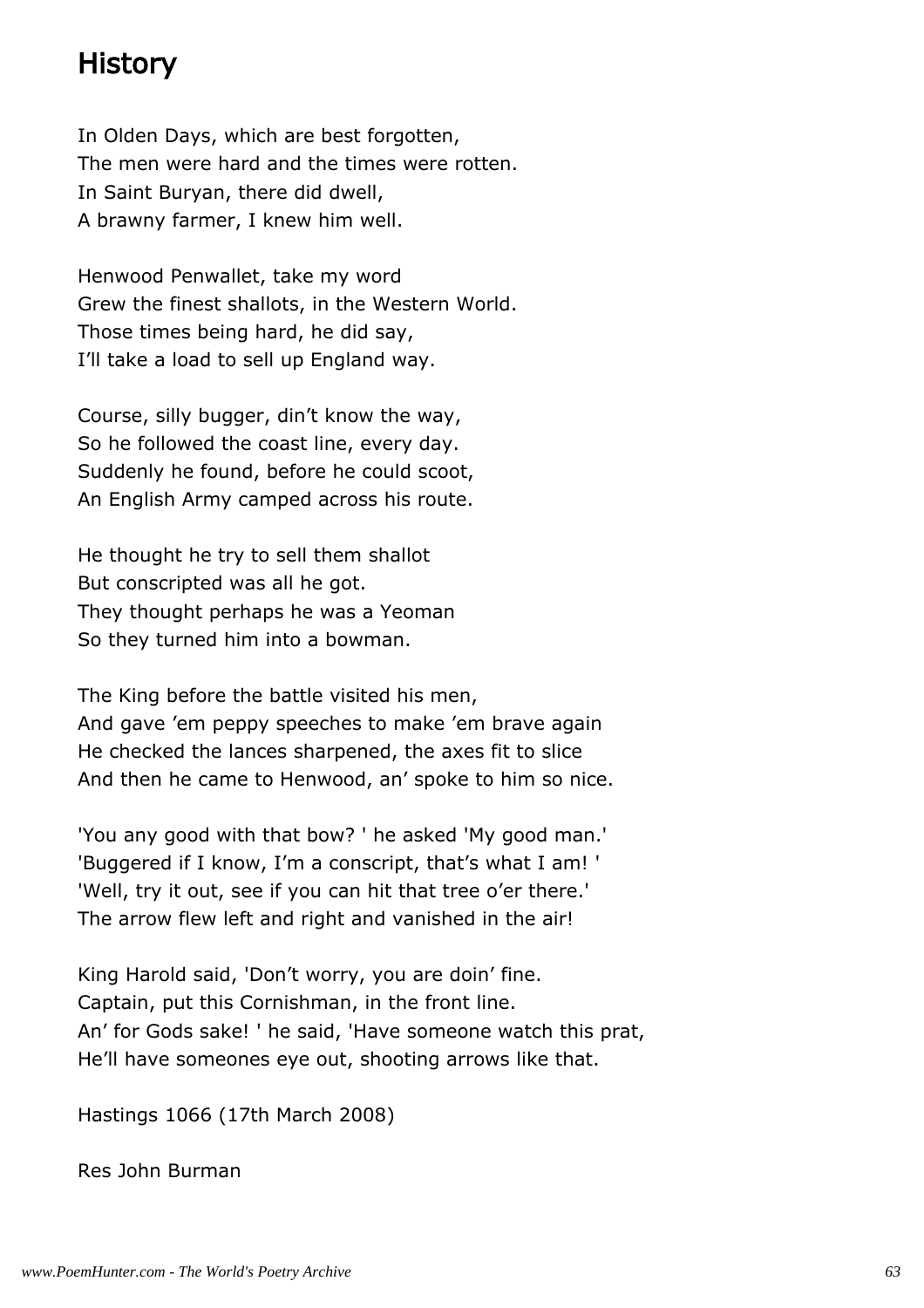#### 'Homeless London 1961'

'Homeless London 1961'

I remember the rain, the hunger and pain The cold that burnt under my skin The long sleepless nights when I lost all my rights Because homelessness then was a sin

There was Sally Ann\* if you were in a jam The Rowton House\* or the Spike\* But if you hadn't the bread to pay for your bed You could & Quot; P\*\*s off! On yer bike! & quot;

So at night I would stray Covent Garden way And pick up fruit and veg from the gutter Some porters would fuss and some of 'em cuss But most of 'em would only mutter

With thruppence to pay, a nice cuppa tay At the tea stall with it's spoon on a chain It was warm and was wet and the best I could get Standing out there in the rain

One could sleep in the Park, bugger that for a lark Stretching out on an old park seat 'Cos Old Bill would nick you or often just kick you And then you were back on the street

If you could beg, borrow, steal, just thruppence, a deal The best place to sleep that I found On the Circle Line train, you'd sleep out of the rain Going round and around underground

Another shilling a day was needed to pay For the locker where I kept my pack A wash and brush up just might change my luck And a cleanish shirt for my back

All day I would seek for some work for a week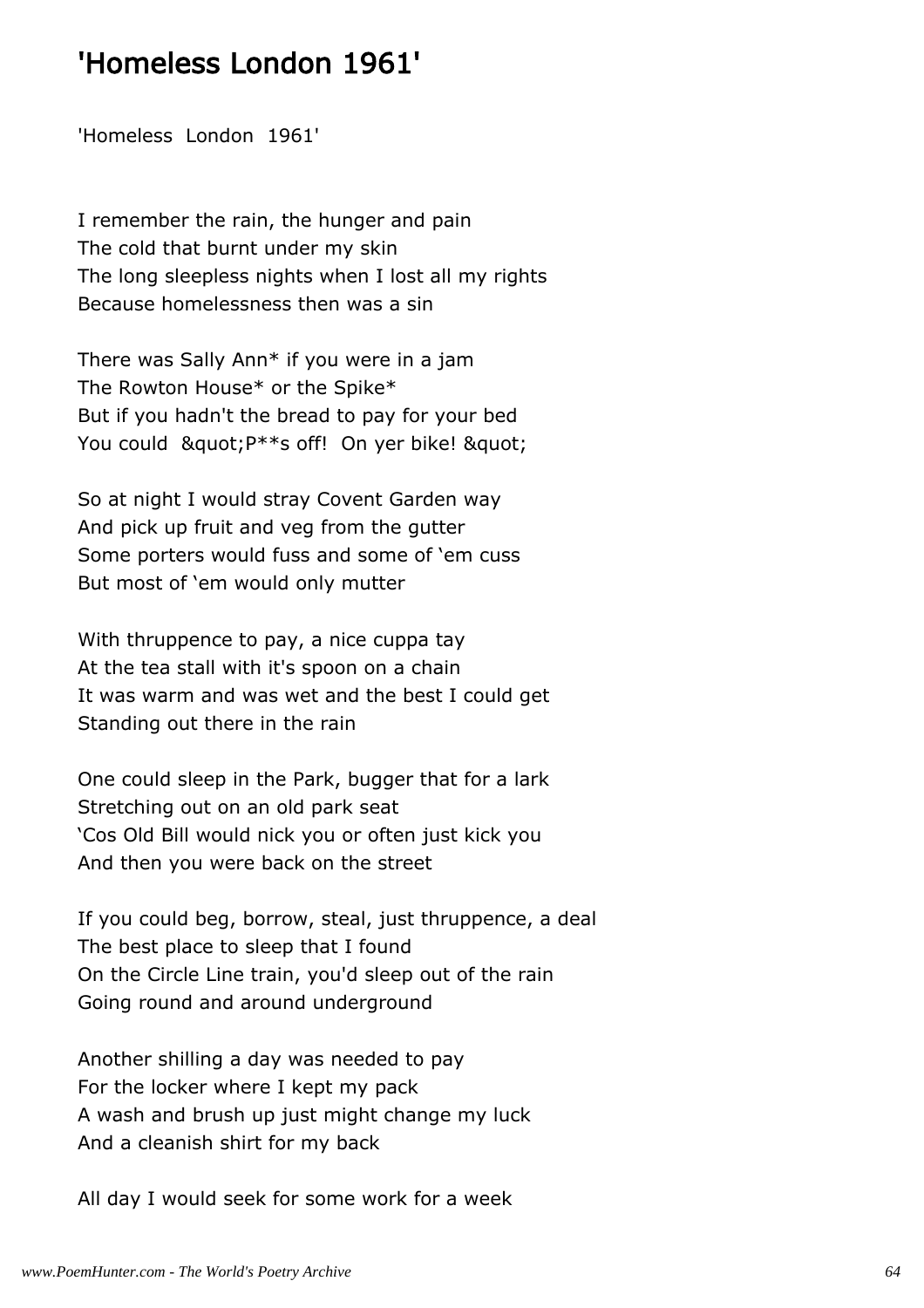Or a day, or a meal, all that mattered But London's a hard city and hadn't much pity For the young and the hungry and shattered

Sometimes you just might, find work for a night Washing up in some swank eating house But the job was no snap and the wages were crap And they treated you worse than a louse

Some said we were lazy but that is just crazy Nobody starves for a choice But the weaker you grow the less chances show And the smaller and smaller your voice

So months of poor diet, you really should try it It's not something you'd find very merry Your swelling feet, see, means you lack vitamin B And you know that you've got beriberi

To the vagrant population of this capital nation It was known as Skipers Foot And the agonizing pain bombarded your brain And you thought that your life was kaput

London's such a rich city it is such a pity The hospitals don't want to know & quot; Your legs will get worse, come back when they burst. And now it is time that you go! & quot;

Luckily I had a friend, who helped me in the end Gave me food and a bed for a while Then with the loan of ten bob\* I soon found me a job And soon I was living in style.

The 'Sally Ann" (Salvation Army), Rowton Houses and the 'Spike" were hostels for the poor and homeless but only supplied accommodation at a price. There were 'Receiving Stations" for the homeless but they were similar to WWII delousing centres, and the treatment received there was guaranteed to drive one out again.

Ten bob = ten shillings  $10/-$  in old money.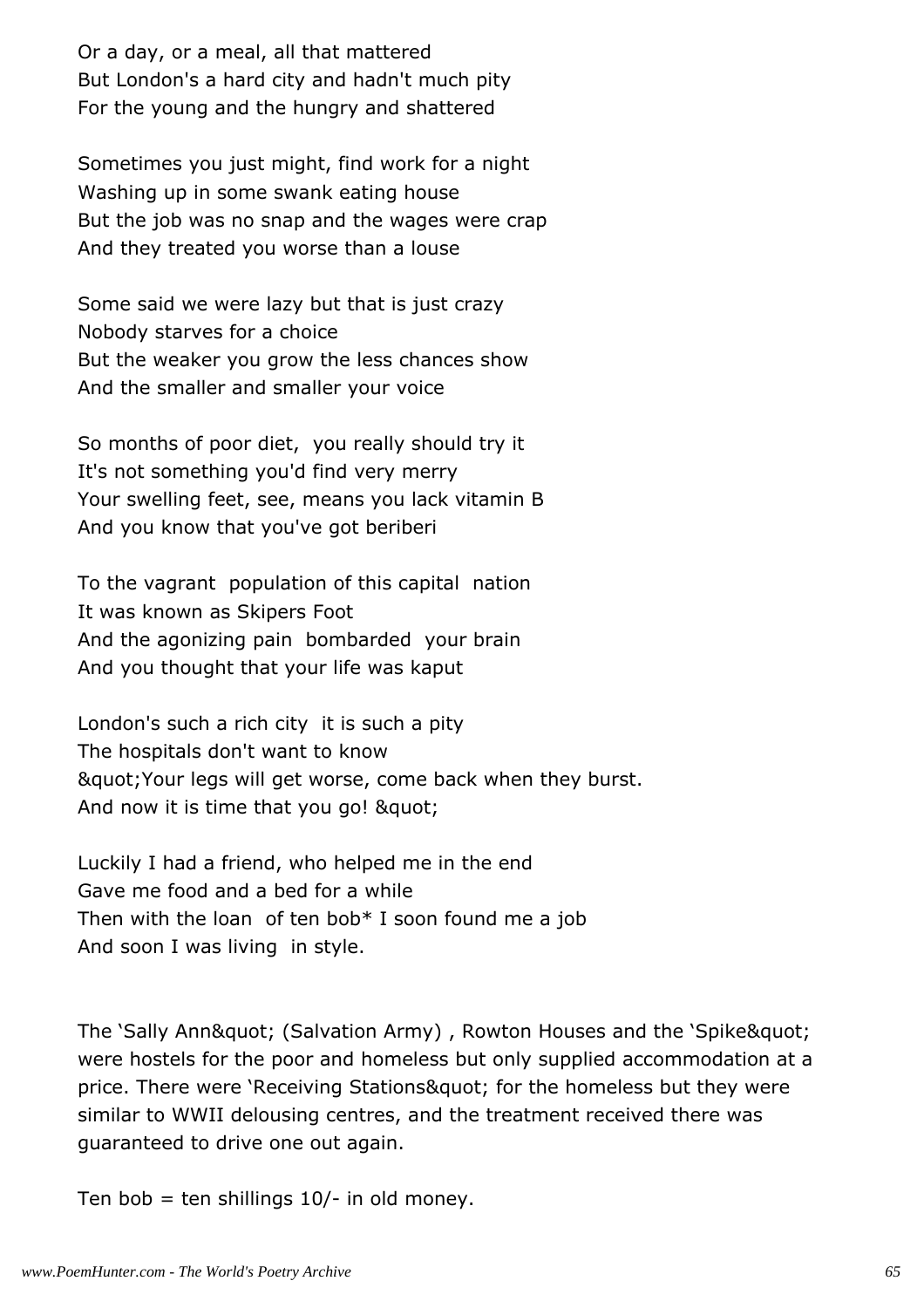Copyright © Res JFB 15th March 2013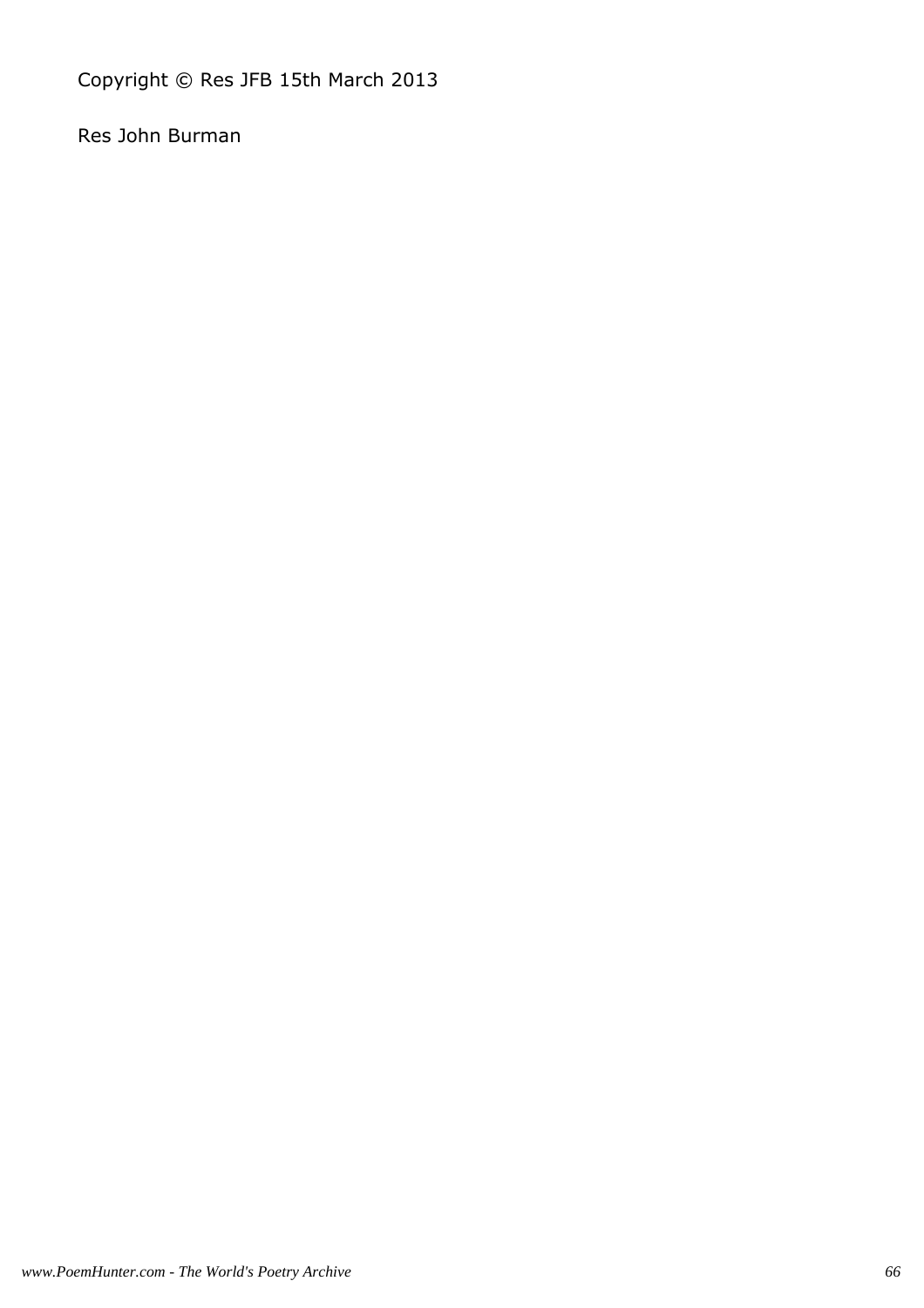# 'Huà Shàn Mountain'

Pilgrimage to Huà Shàn Mountain, Beside me a rock face and a rusty chain, Beneath me, three planks and the eternal wind.

No wonder they thought Taoists immortal. Come this way once and you'll think, You can live forever!

Copyright © Res John Burman 5th November 2009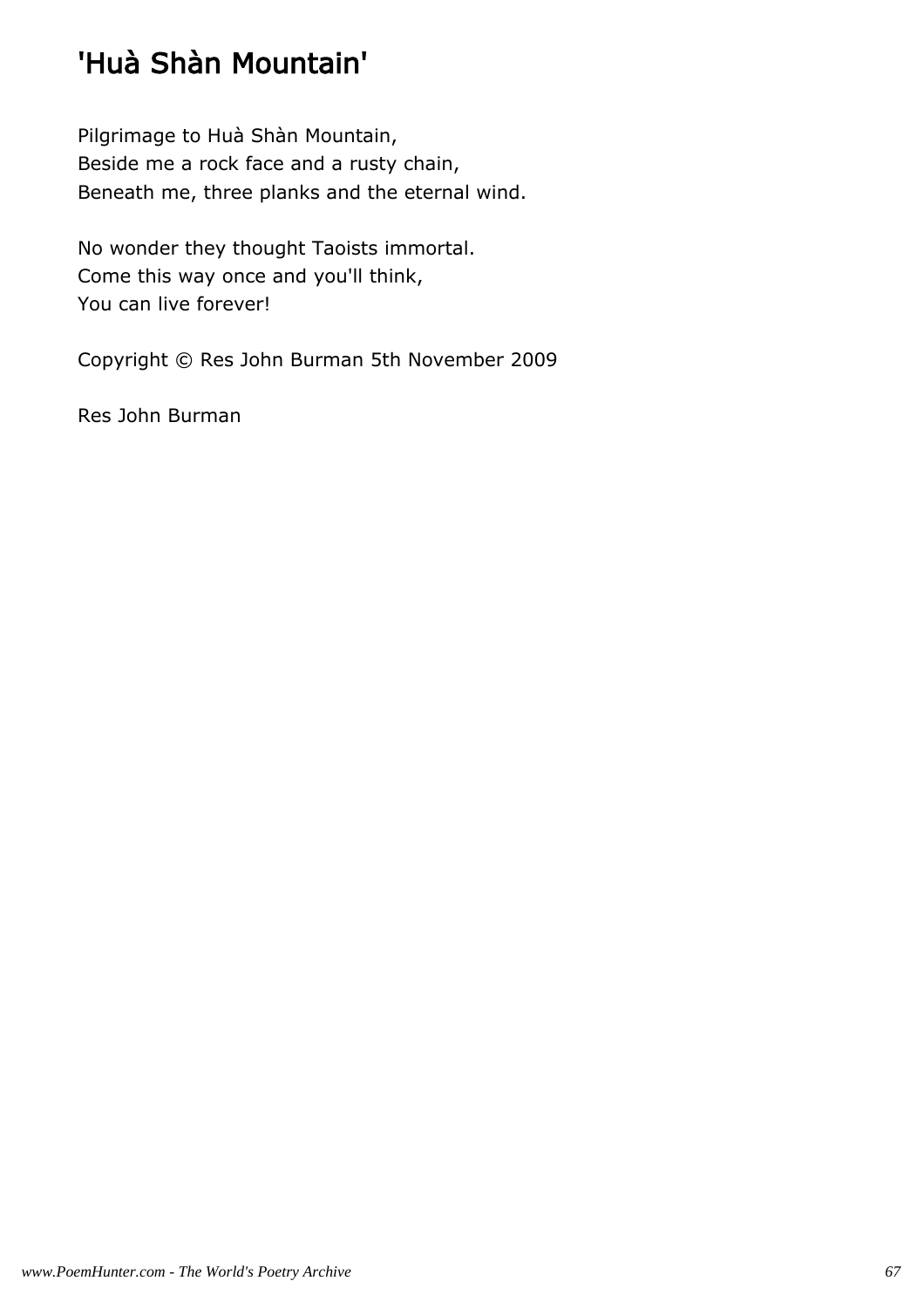# Hunting.

You ask me if I've hunted, Or been a fighter too, Or if I'd leave the ladies, So I say this to you.

Hunting, yes I've hunted, When I've needed to, to eat, But never took much pleasure In killing for my meat.

And soldiering, yes I've soldiered When needed to, you must When weaker trusting people Need somebody they can trust.

But leave the ladies? Never! I've no wish to lose touch They can break a man or make him, And I love 'em all too much!

And as for Mister Sun Tzu My warring days are done It's let's make love not war for me Or, failing that  $\sim$  just RUN.

(February 2008)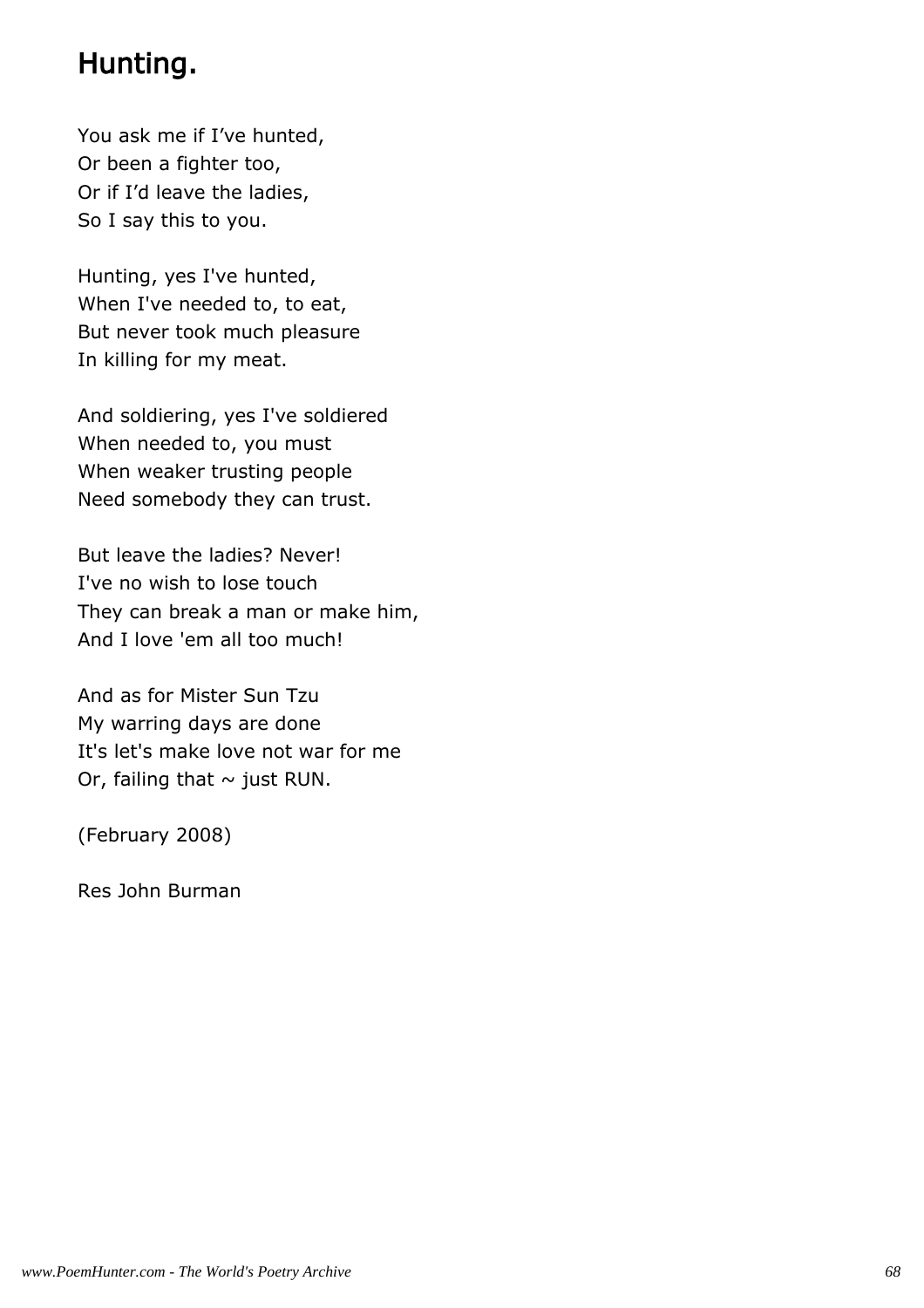# Ines

I saw that glance As you looked back Your eyes so brown Your hair so black.

Those perfect lips A sculptors dream That oval face Your skin like cream

You hair like silk Down that sweet back I wish you'd looked At me like that!

Copyright © Res John Burman 2009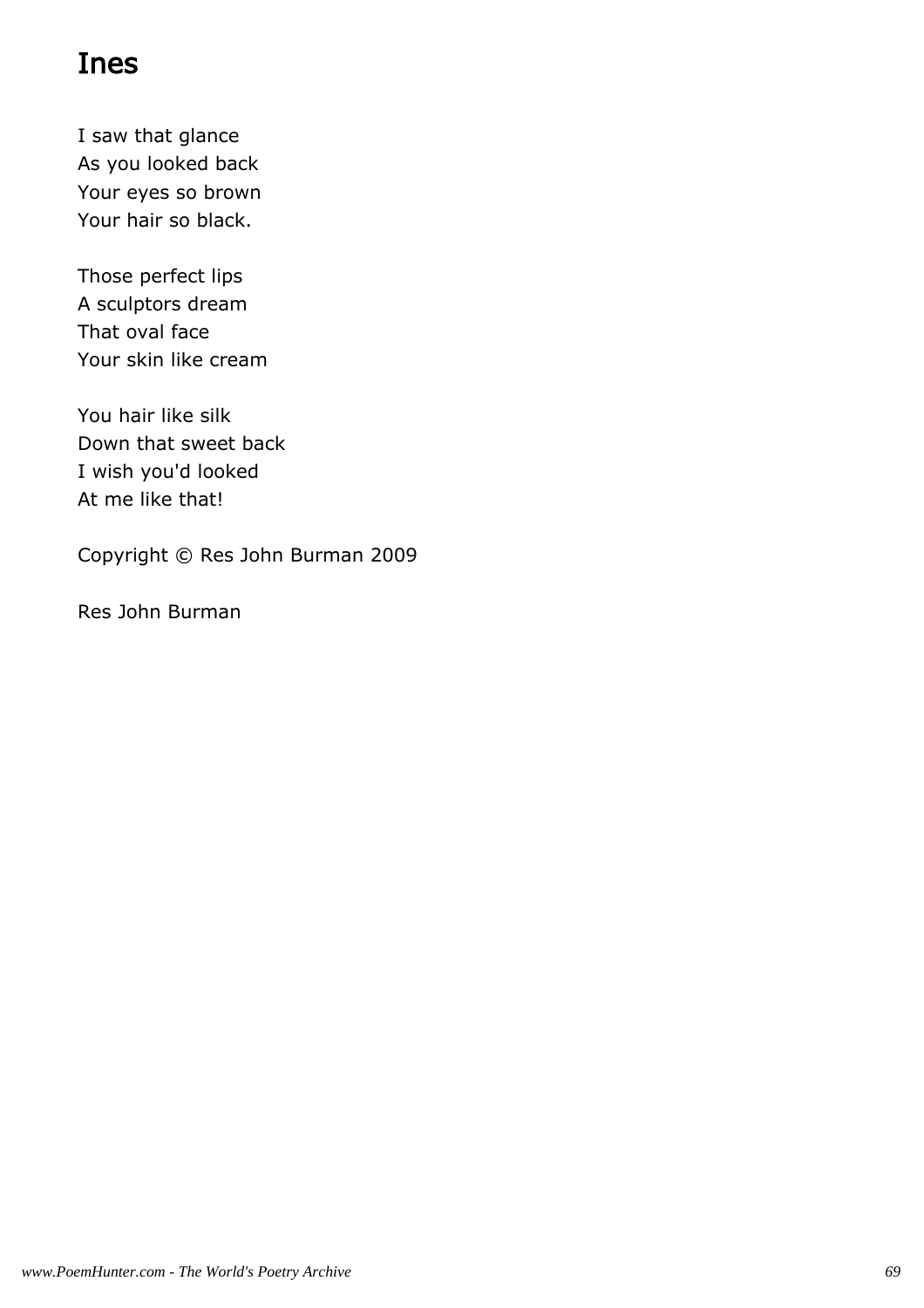# Injured Birds

Injured birds break my heart

Like injured innocence Losing the gift of flight

If only one could cradle Them in warm palms Heal with the touch of love

Breath fresh confidence Into their timid breasts

Their recovery would mend my heart!

(13th April 2008)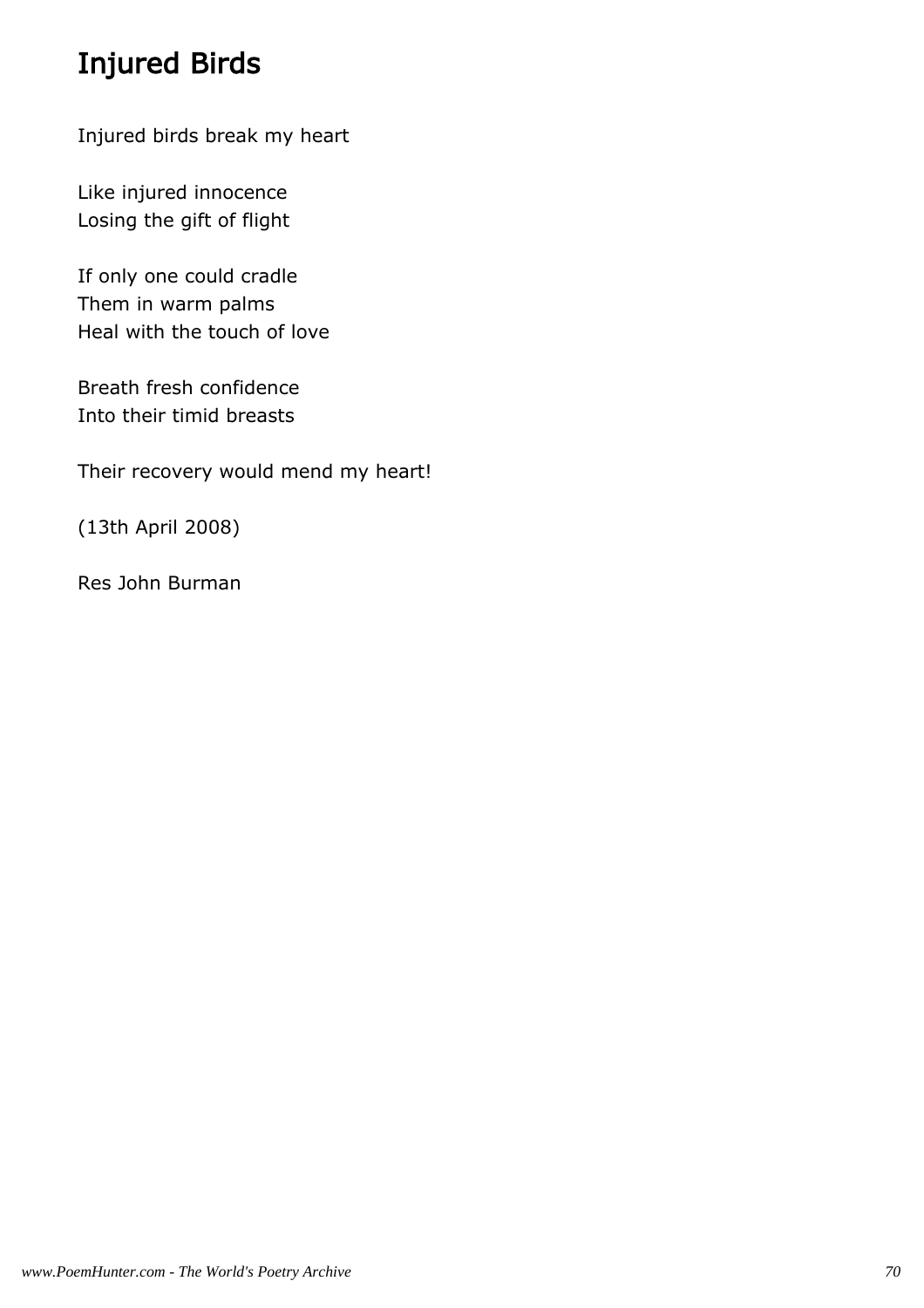#### 'Johnny Gurkha'

In the rattle of the battle In the fog of fusillade There's a comrade I'd have beside me And no better friend was made.

He's a Gurkha from the Mountains I'd have watch my left and right And stalwart stand, kukri in hand A Comrade day and night.

And when the battles over You forget those bloody miles And what sticks most is your courtly host And those gentle Gurkha smiles.

And now I hear them marching To the door of Number 10 They've come to say, we saved your day And you throw us away again.

Refused the right to Doctors Refused the right to stay They've been our friends, right to the ends How can we serve 'em this way?

You can thank your Gods, whichever Gods You choose, why even Kali They politely ask, don't take you to task Or shout 'Ayo Gurkhali! '\*

In every little skirmish, In every war that's been He's been our mate, since early date In Eighteen Seventeen.

And now it's time to show the world To lead by some example To show these friends before it ends Our gratitude is ample.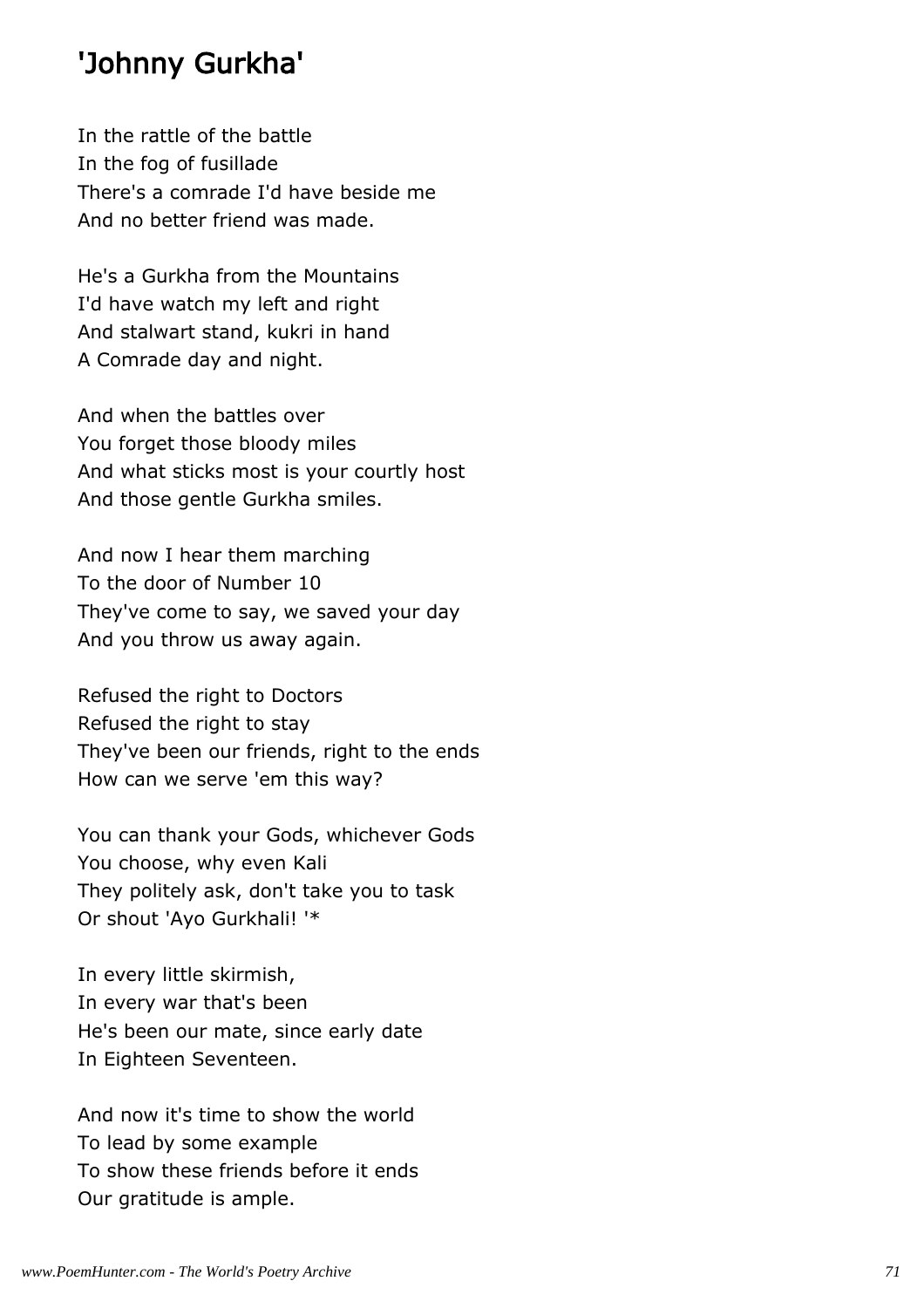### Copyright © Res JFB 12th September 2008

\*The Warcry of the Gurkhas: 'Ayo Gurkhali' = 'Here come the Gurkhas! '

'Jai Mahakali, Ayo Gurkhali' = 'Hail Goddess Kali. The Gurkhas are upon you! '

This was written in 2008 when I heard that an 87 year old winner of the Victoria Cross, Britains Highest Honour for Valour, RSM Tul Bahadur Pun VC, handed back his medals at the door of Number 10 Downing Street, the official residence of the Prime Minister, in protest at being denied medical treatment in a London hospital! This event caused an enormous backlash from the British Public backed by a vigorous campaign led by Joanna Lumley which did eventually win for Our Gurkha Comrades some of the concessions we, their old Comrades-in-Arms, believed they were entitled to.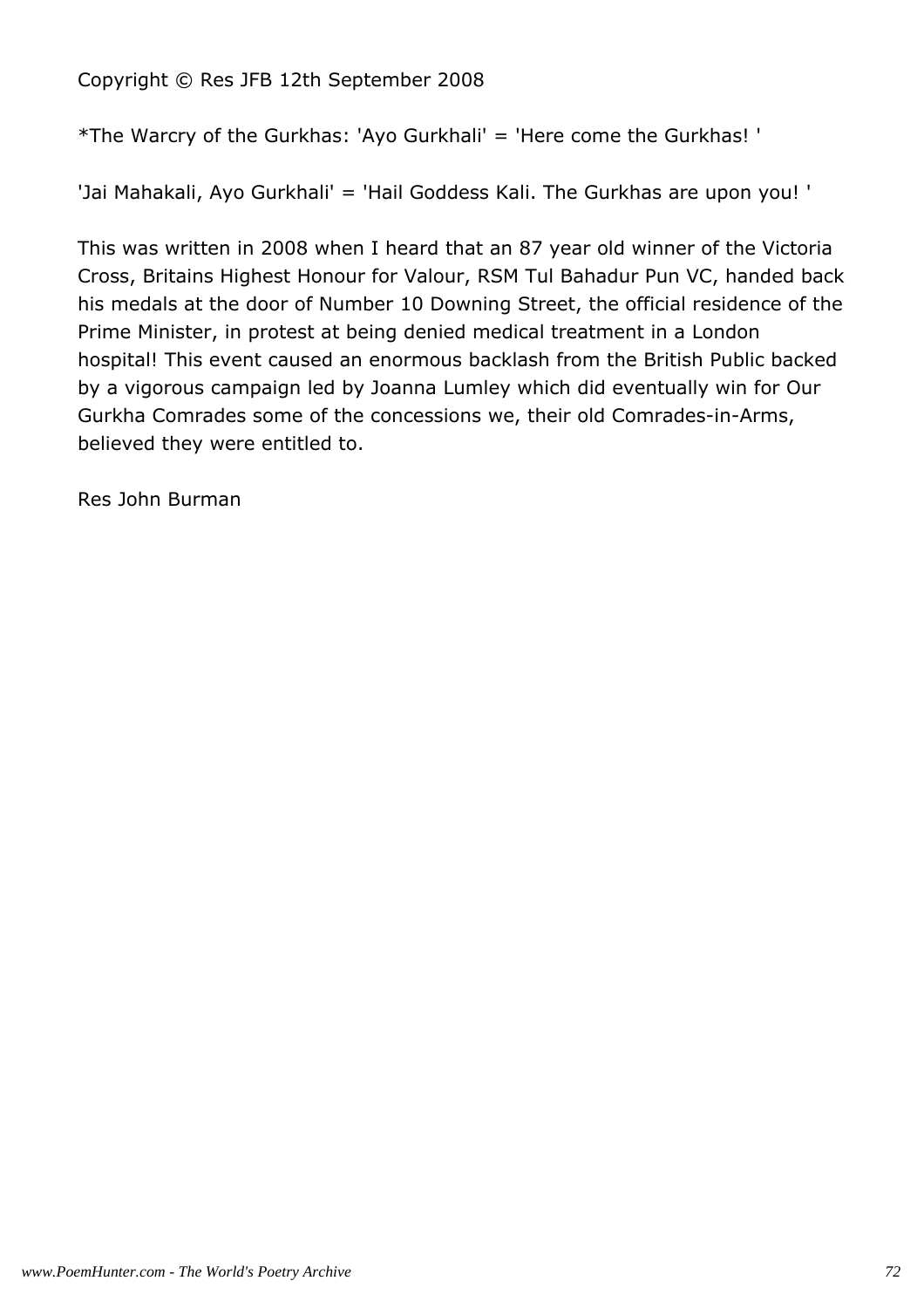# Jungle Warfare

Drifting through this hell of green, Trying to remain unseen, Youngsters really, many a teen, In a Jungle War e're their manhood's seen. Just think what these kids might have been, While the dirty politicians preen. You won't find them in this scene, 'Cos they have to keep their hands clean! Leave the kids in school with the Dean, And feed the politicians to the War Machine!

(23rd May 2008)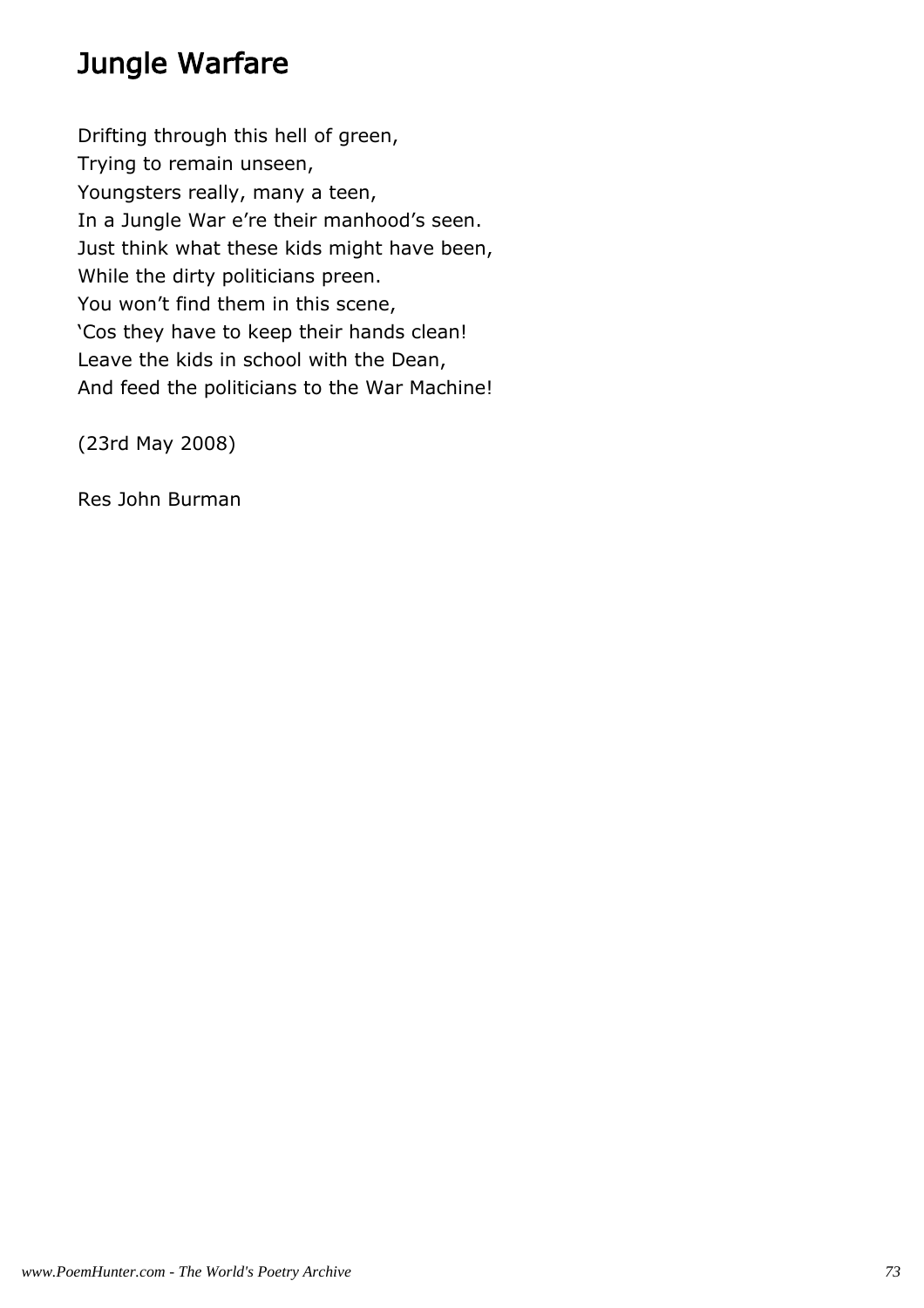# Lao Tzu

Confucius he say: - "Given a few more years Of life to finish my study Of the Book of Changes, And I may be free from great errors! "

Just goes to show What a Big-head, Confucius was!

Lao Tzu smiled And whispered: - "The beginning of all things, Lies still in the beyond, In the form of ideas, Yet to become real."

We both smiled And walked on, Arm in arm, Playing Ping-Pong, With ideas of Love.

Xiao Gao Jiao, Little Longhorn, Munched contentedly, On fresh grass and water chestnuts, I'd gathered for him. Kind brown eyes liquid, With loving wisdom, Too slow and deep, For me to understand.

"When will you get to the West, Master? " I asked, "When can I expect to see you Riding down Causwayhead in Penzance, On your water buffalo."

The Old Man smiled,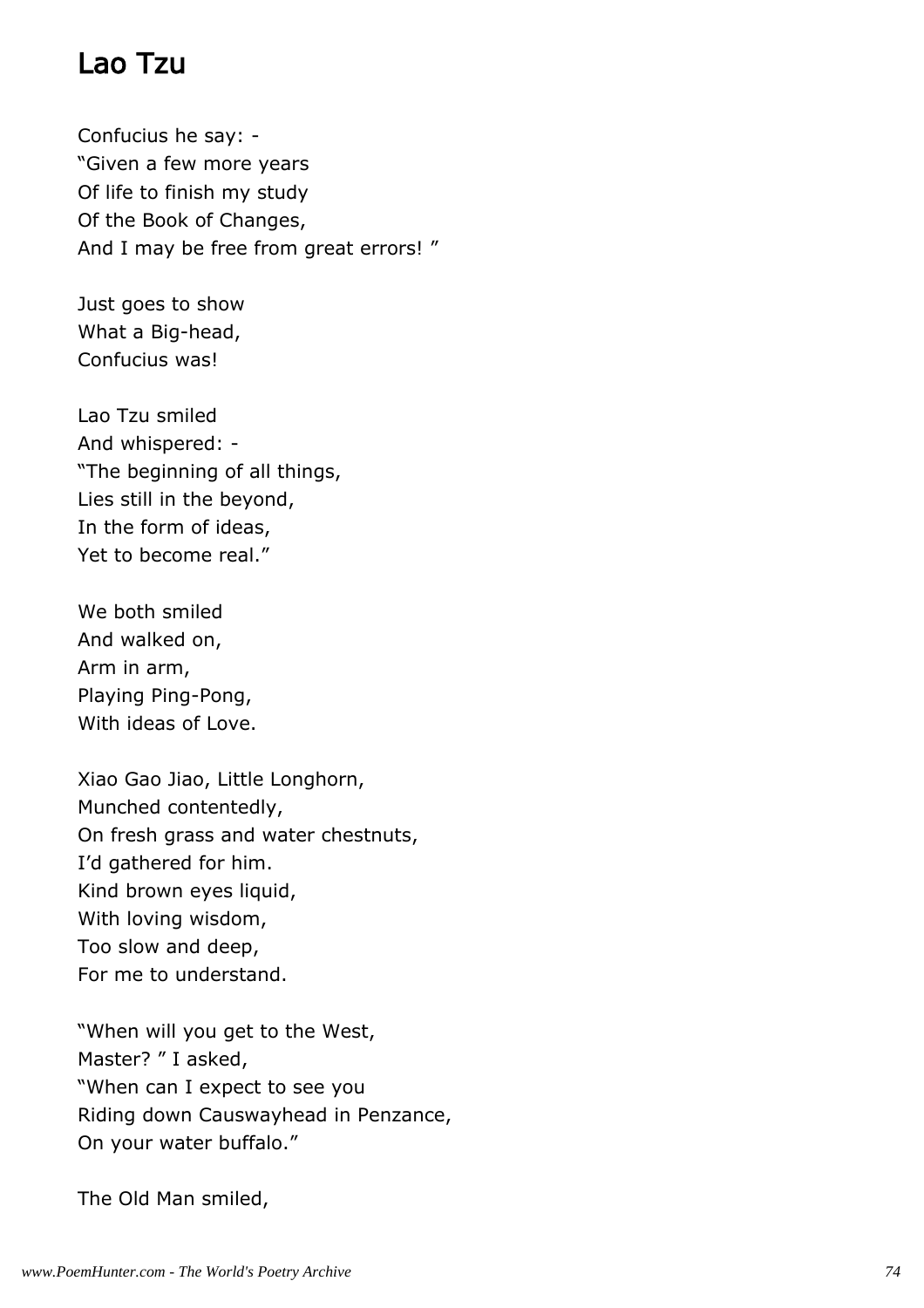Put a finger to his lips, "Ah you Westerners, " he said fondly, "Better to live in wonder Than just wondering! "

With a twinkle in his eye, He squeezed my arm and said, "Little Brother, if you thought less And felt more, you'd know, I'm already there with you! "

(20th February 2008)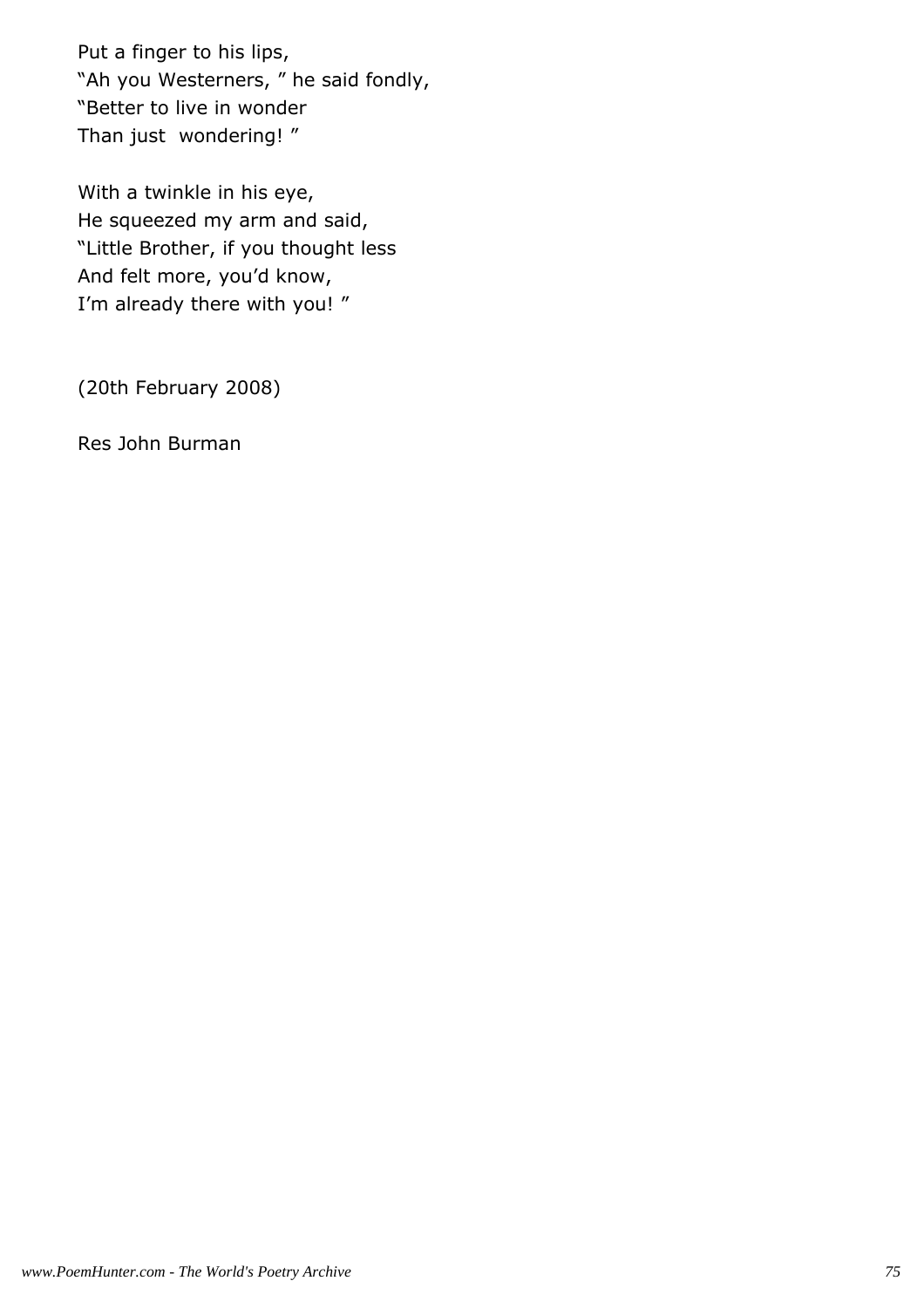### 'Liam Clancy, Rip'

God rest ye, Liam Clancy You were a lovely boy With magic in your music And a way of spreading joy.

God rest ye, Liam Clancy A true son of Erin's Isle Your voice could break a thousand hearts Or make a Nation smile!

God rest ye, Liam Clancy The music was your own I pray your Mercy Angels Will carry you safely home.

God rest ye, Liam Clancy I'll shed a lonely tear We're poorer for you passing But richer you were here!

God rest ye, Liam Clancy Your music will not pass And while I play your songs again I'll raise a Parting Glass.

Rest Well, Old Friend  $~\sim~$ Copyright © Res JFB 5th December 2009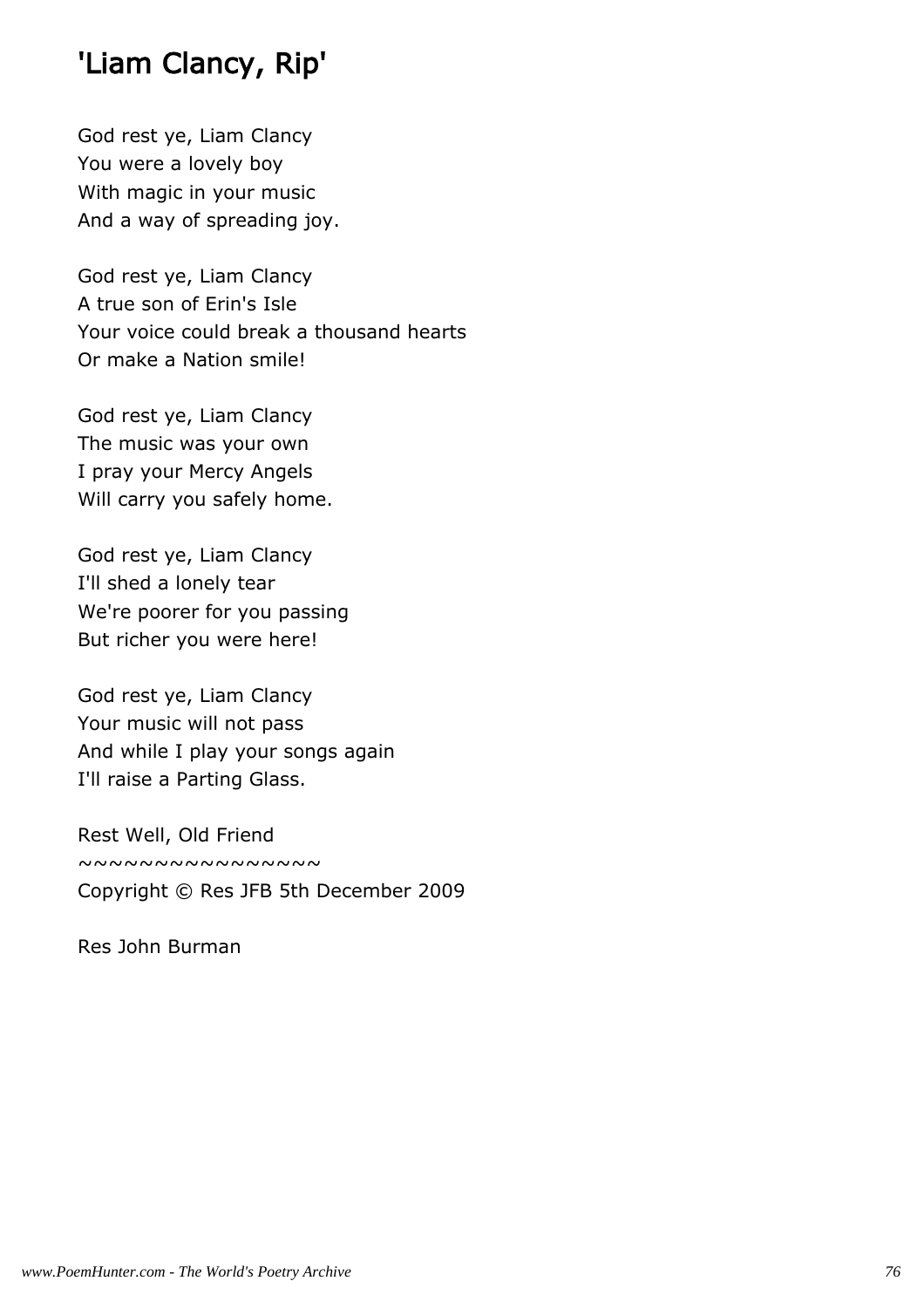# 'Life And Death In The Forest' Tanka

### 'Bamboo'

When darkness settles And the wind forgets to blow The trees are silent

But no matter how quiet The bamboo always rustles. ~~~~~~~~~~~~~~~~~~~~~ 'The Fallen Beech'

So quiet she lies Stretched upon her leafy bed Resting in the sun

A monument to her life A Greater Serenity  $~\sim~\sim~\sim~\sim~\sim~\sim~\sim~\sim$ Copyright © Res JFB 26th April 2010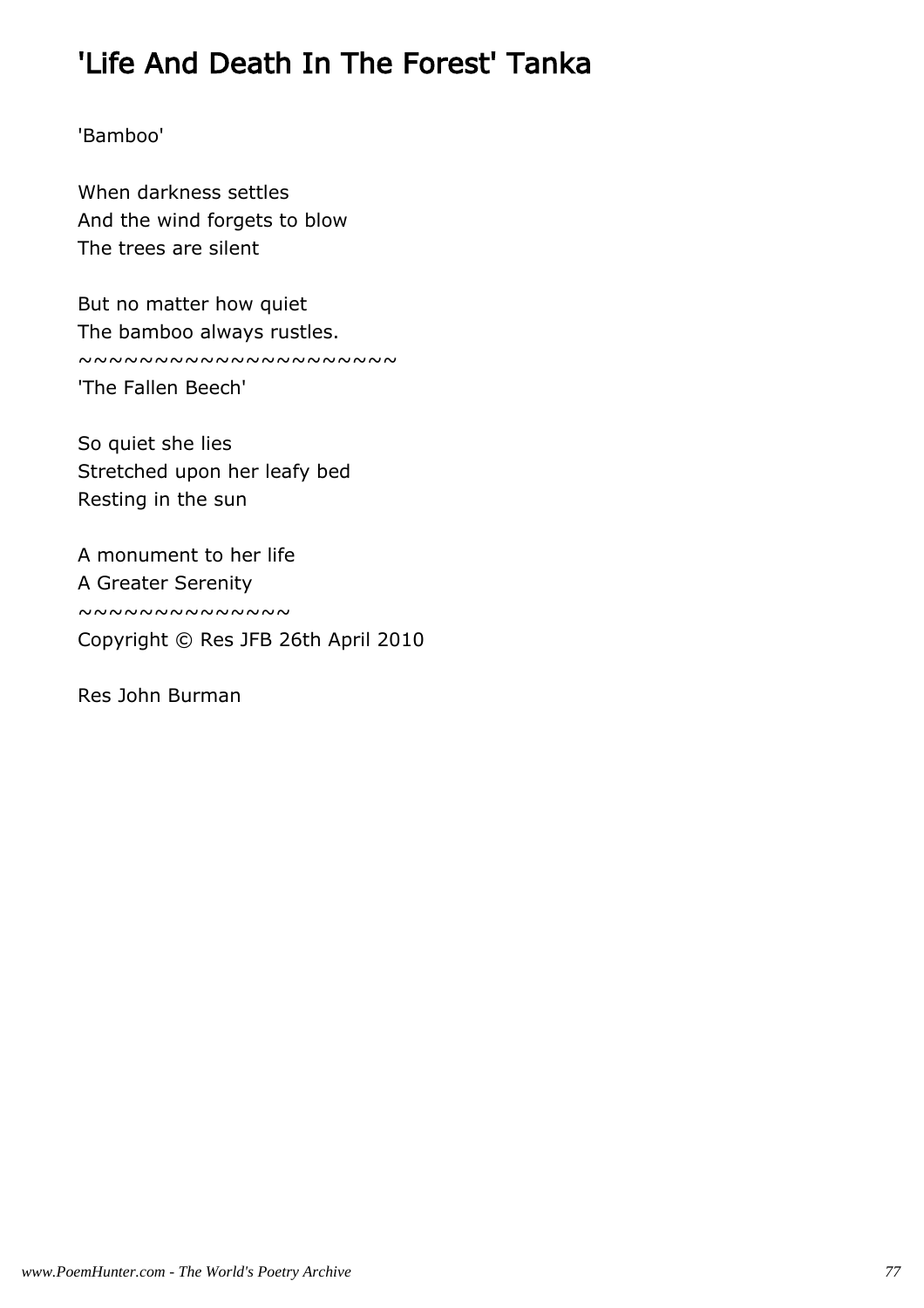### Life And Death.

A sweet friend who I love dearly Not halfway through her beauty Starts to fear for her passing Starts to fear her dying hour Will she waste the beauty Of her loveliness and spirit By fearing the one thing That we know will come to pass?

We are all upon a journey An exciting vivid pathway Not just from birth to death But from alpha to omega. From amoeba to future man From Africa to America If we can trace our DNA To the dawn of time in Africa Surely by all that's Holy It must stretch as far the other way!

All of us who have loved someone Must have felt that consciousness That expanding of awareness Beyond the function of the brain! That knowing beyond thinking That's the senses of the spirit That's the knowing that can go with us When we leave this life behind!

I am quite content to know The limit of my understanding Cannot hope to encompass Everything that will be so. Whether playing harps in Heaven Or going walkies with a Dog God Or worshipping a Goddess Oh Goddess let it be so! Or imagine just an energy With that loving consciousness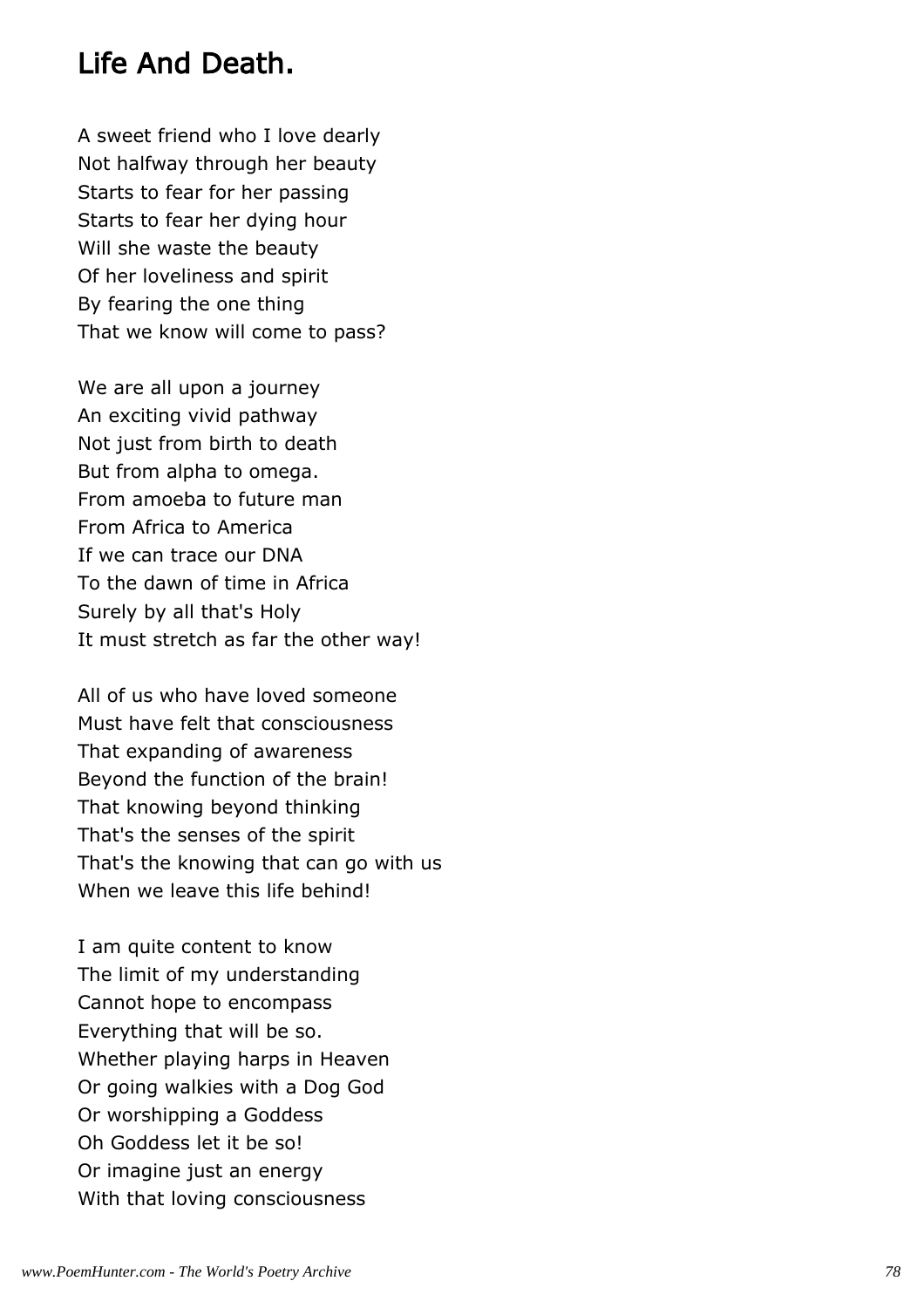Merging with all others that have ever been. Imagine all the sparking, the laughing and the larking When this life is over I'll be content to go there.

I'm in no hurry to move onward But I know it's surely coming There's one or two would kick my ass If I went too soon! When my time comes I hope I'm not a miser at my ending Clinging greedily to days and nights Who's worth is sadly declining. But ready to hopefully Face the onward journey With all the love I've saved up In my ever-loving' life!

Someone said 'twas better To always travel hopefully Than to arrive. I think that's a better way To try to live your life. Live up to life's promise Live all your life hopefully No matter what the setbacks Love as many dearly As you'd wish to love yourself This can be a life of beauty And your only duty Is to do your very best For the best part of your life.

There's no need to live fearfully Because of what is coming That is just to waste the thing That life has given us. Death is just the next step In the journey we must travel To regret any part of it Is to regret life itself.

So give yourself to living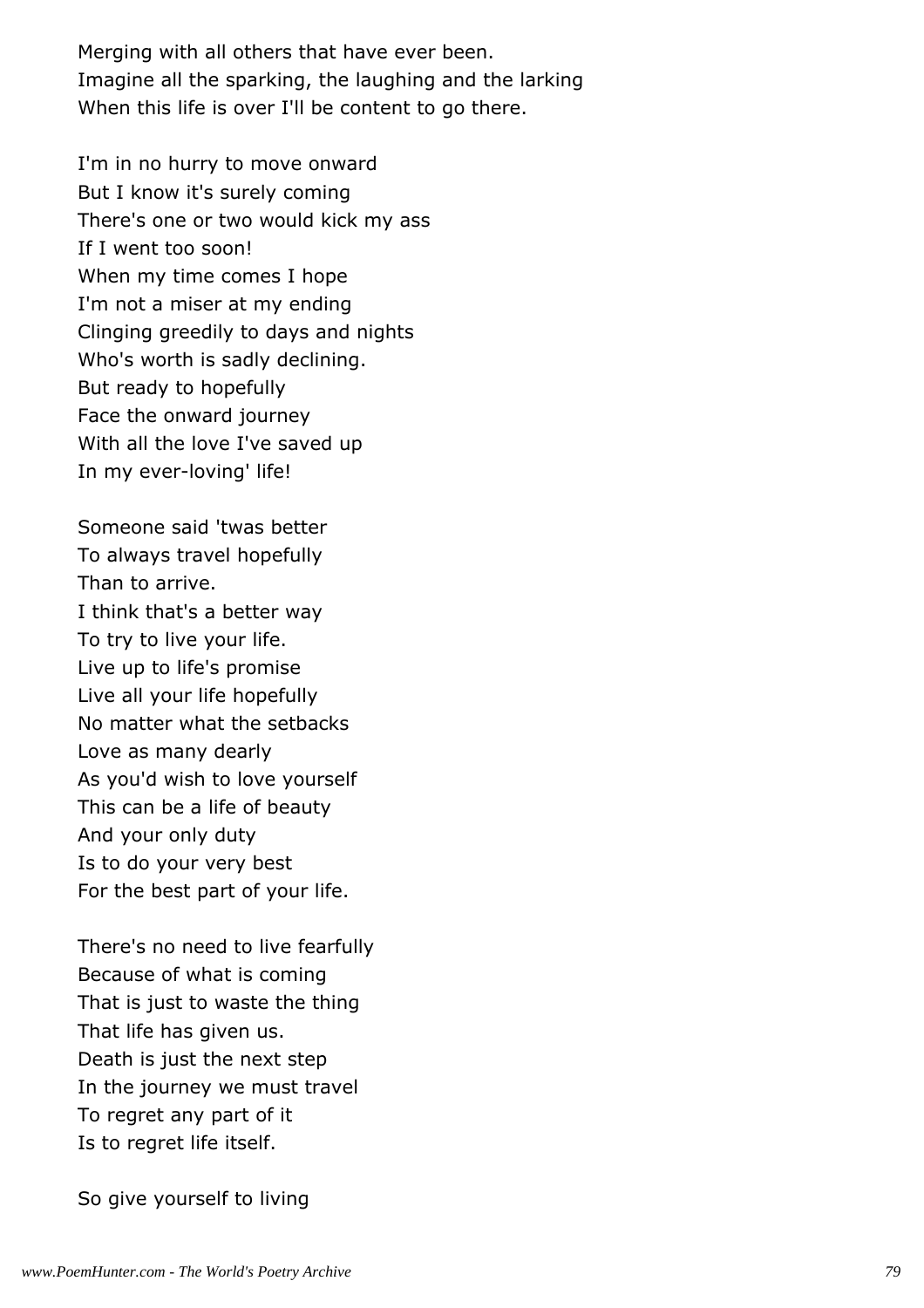Give yourself to loving Give yourself to travelling This lovely vivid road Give to travelling hopefully Till age make travelling wearyfull Then allow kindly death relieve you of your load.

(18th May 2008) {This is dedicated to my dear friend Dena, with love and admiration.}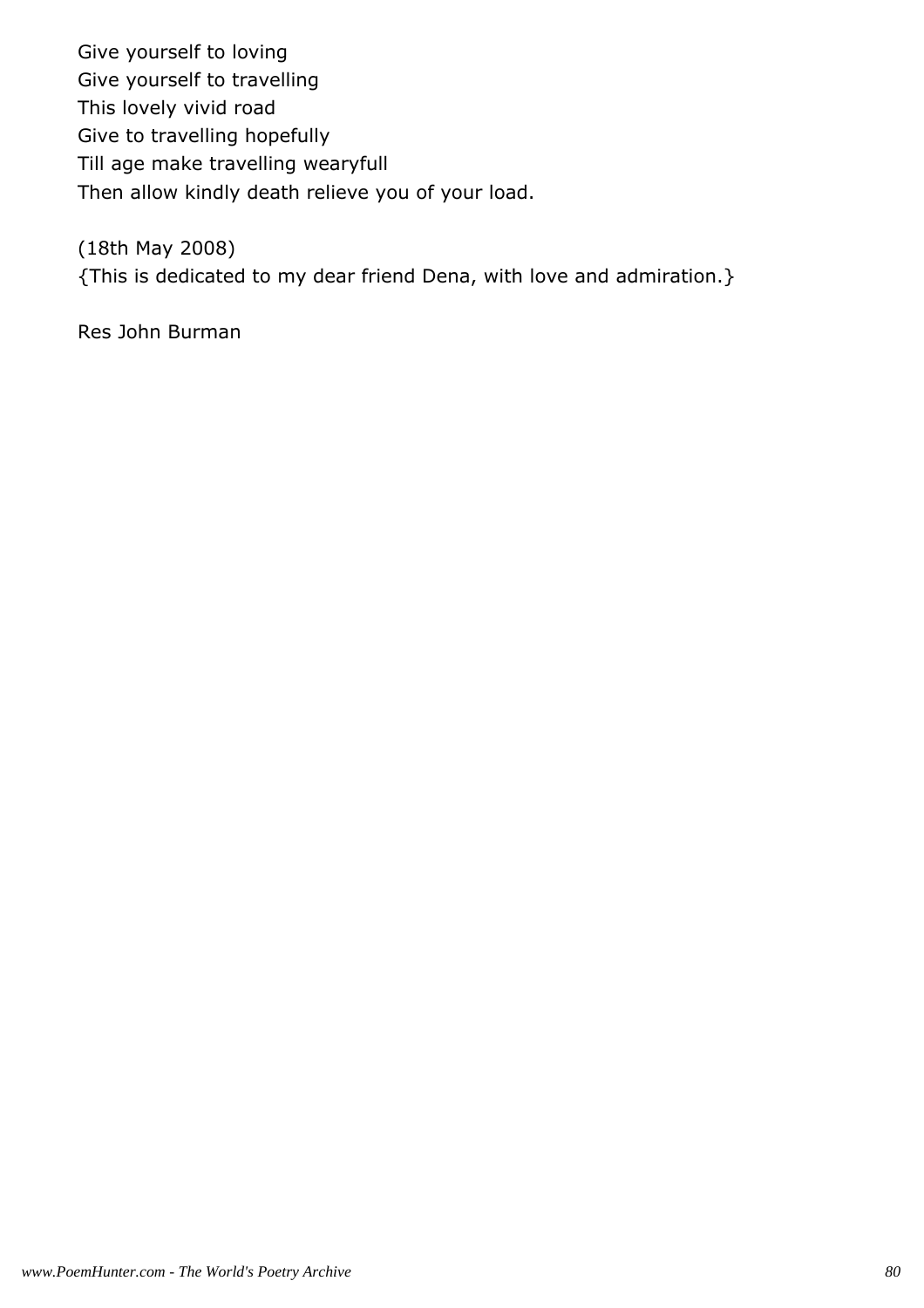### Lotus

The Lotus sits Pure, pristine and symmetrical Upon her murky seat.

The golden centre shining Illuminating the creamy White petals, from within.

I can imagine primitive man Thinking that Godhead Resided here, in this perfection.

I too, modern, sophisticated, Twentieth century man Trying on the twenty-first! .

Like a new overcoat And rather liking The fit and the feel of it.

I also feel, within this one Perfect bloom The touch of the Divine.

By whatever name You choose To call Her!

(28th June 2008)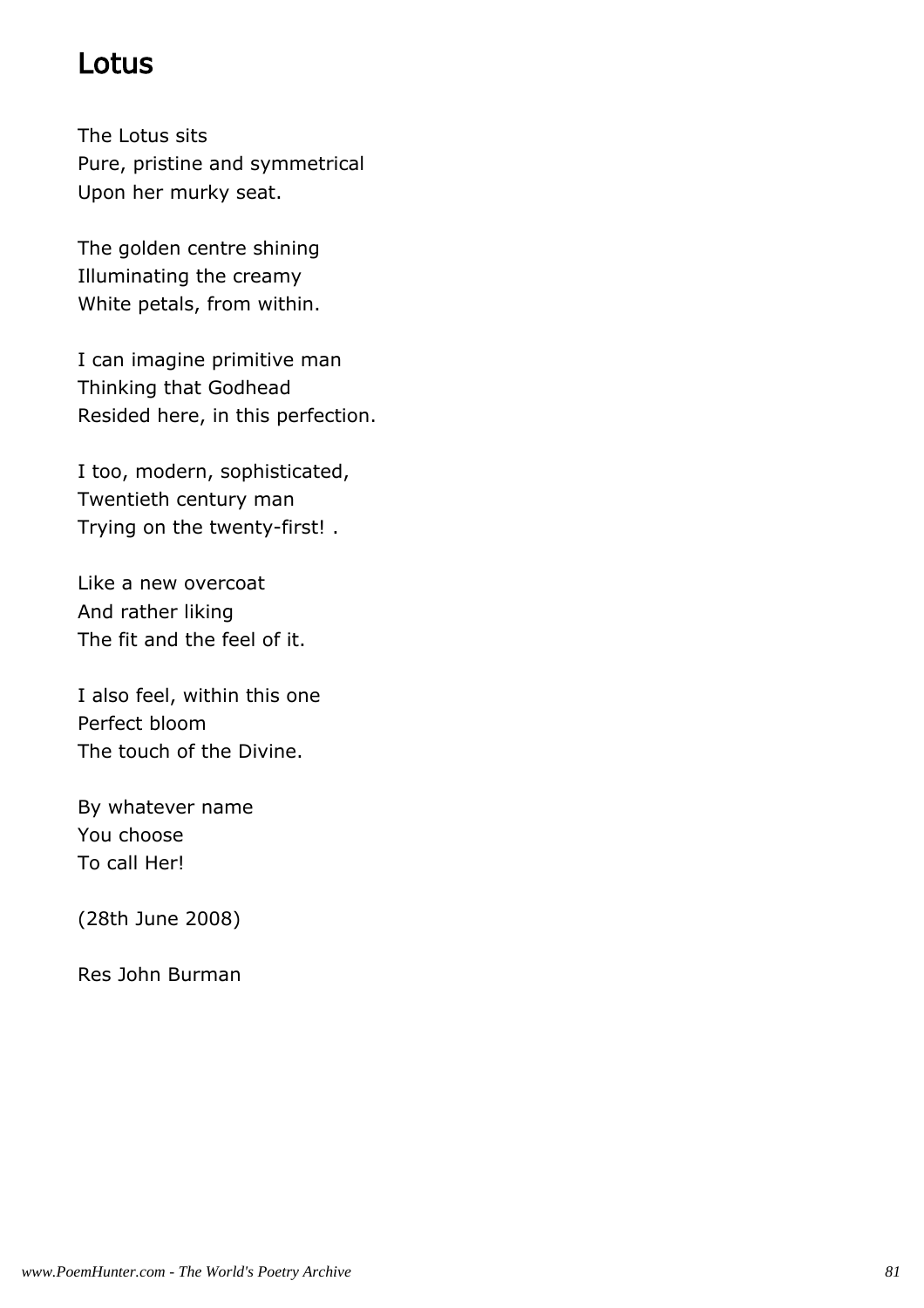### Meditations Of A Soldier

The following Poem contains violence and language that may be offensive to some. Please read at your discretion.

You can see it coming, A mile off, On their hot, Eager, unthinking, faces. Always somewhere inappropriate. Like a dinner-party.

"You were a soldier, " "Did you ……? " "Have you ever …..? " Whispered… "Killed anyone? " You want to reach out, Across the table, And bitch-slap 'em, Back to reality.

How would you react, If I were to reach, Under the table, And start to pile, Upon our Hostess's White table-cloth, Body-parts?

Dead friends And enemies, And innocents. Blood and faeces, Splashing in your face, Like this red wine I symbolically flick At you.

Do you really expect An answer? Do you think,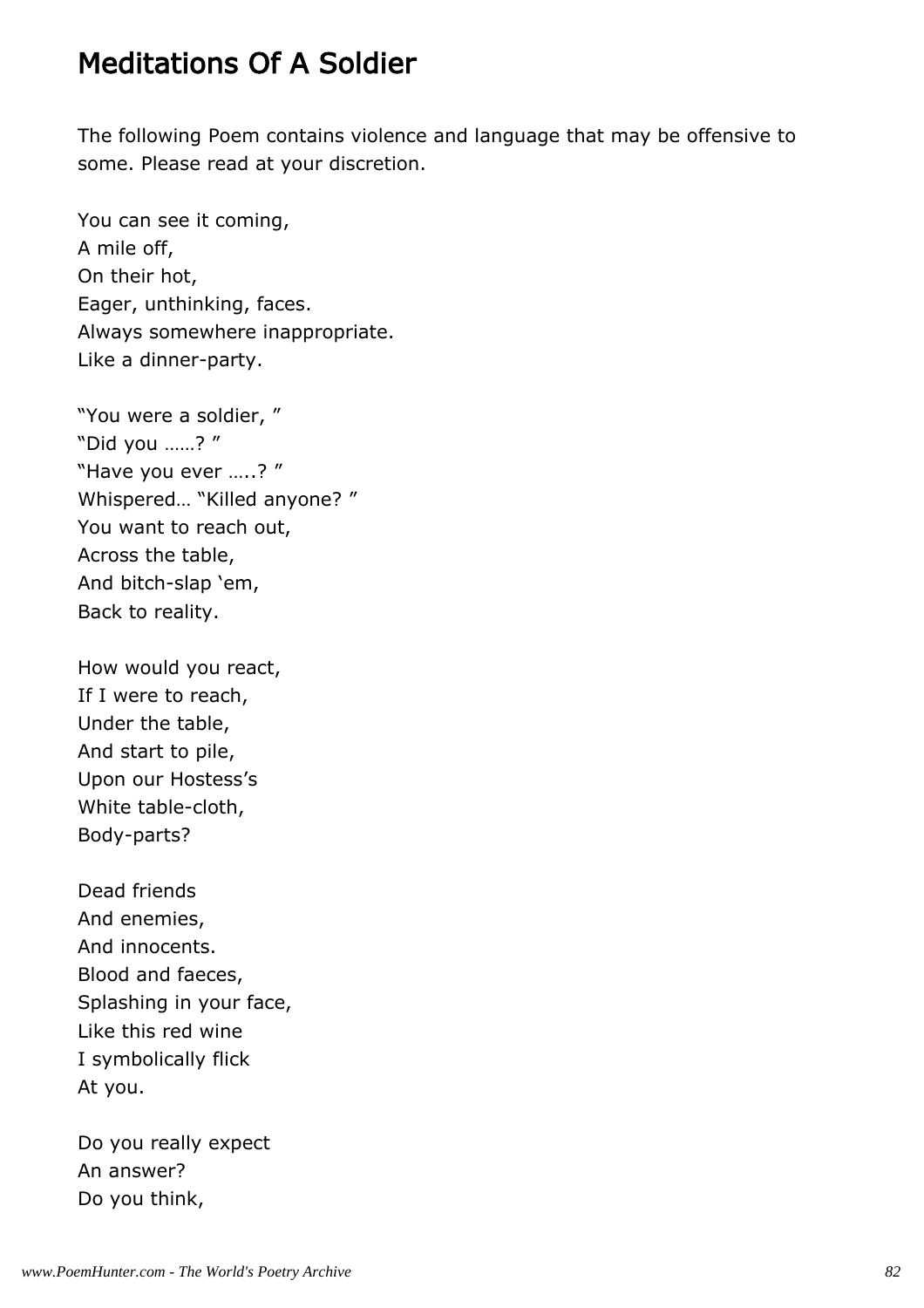That we who went, Were more fool than you?

Perhaps we were, For going! But don't assume We still are. We ALL offered Service and Sacrifice, Loyalty, To Governments Who proved unworthy Of it. Until the only loyalty We felt was to Each other, Or to the dead.

What civilians do not realise Is that the dead cannot hurt you. It is always the living, Who cause us problems. All the dead can do Is wake the live horror In our minds Of what man does to brother! And what we have lost!

We learned to remember, The friends and the fun, The service and the hardship, The lives that were saved! Do you ever ask of them? But we also learned, To leave the killing And the dying, At the back-doors Of our minds.

Lest it wake you,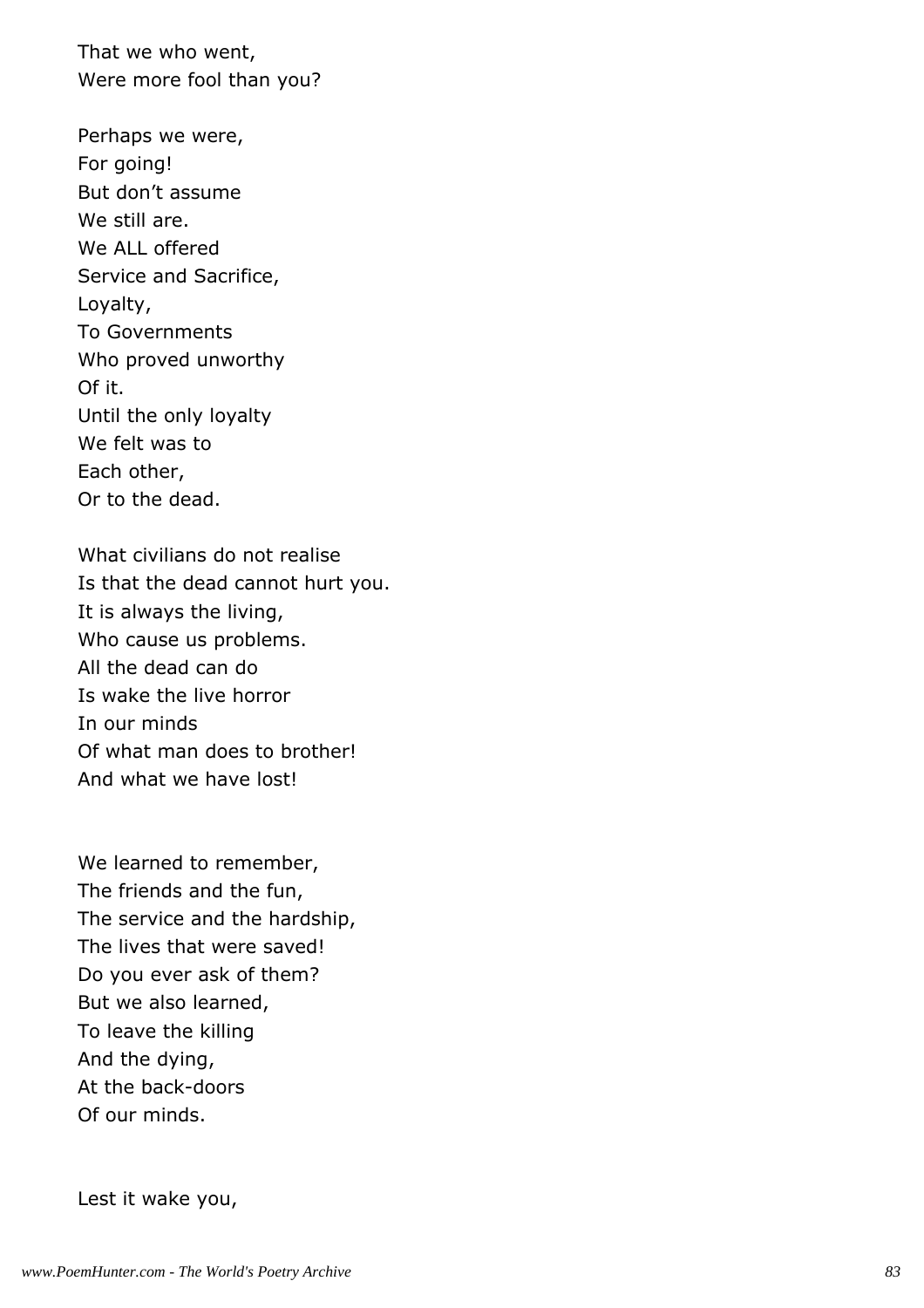And our hostess, And fellow guests, From their sleep, As it still wakes us. Occasionally. Especially after Your silly, thoughtless, Idiot, questions!

So learn my friend, That simplest of lessons, One of the first, That we as soldiers learned, And keep your silly mouth SHUT!

We have buried our dead, And unless your name is Jesus H. Christ, It ain't your job To resurrect 'em. So  $\sim$  don't  $\sim$  f\*\*\*ing  $\sim$ ASK!

(11th March 2008)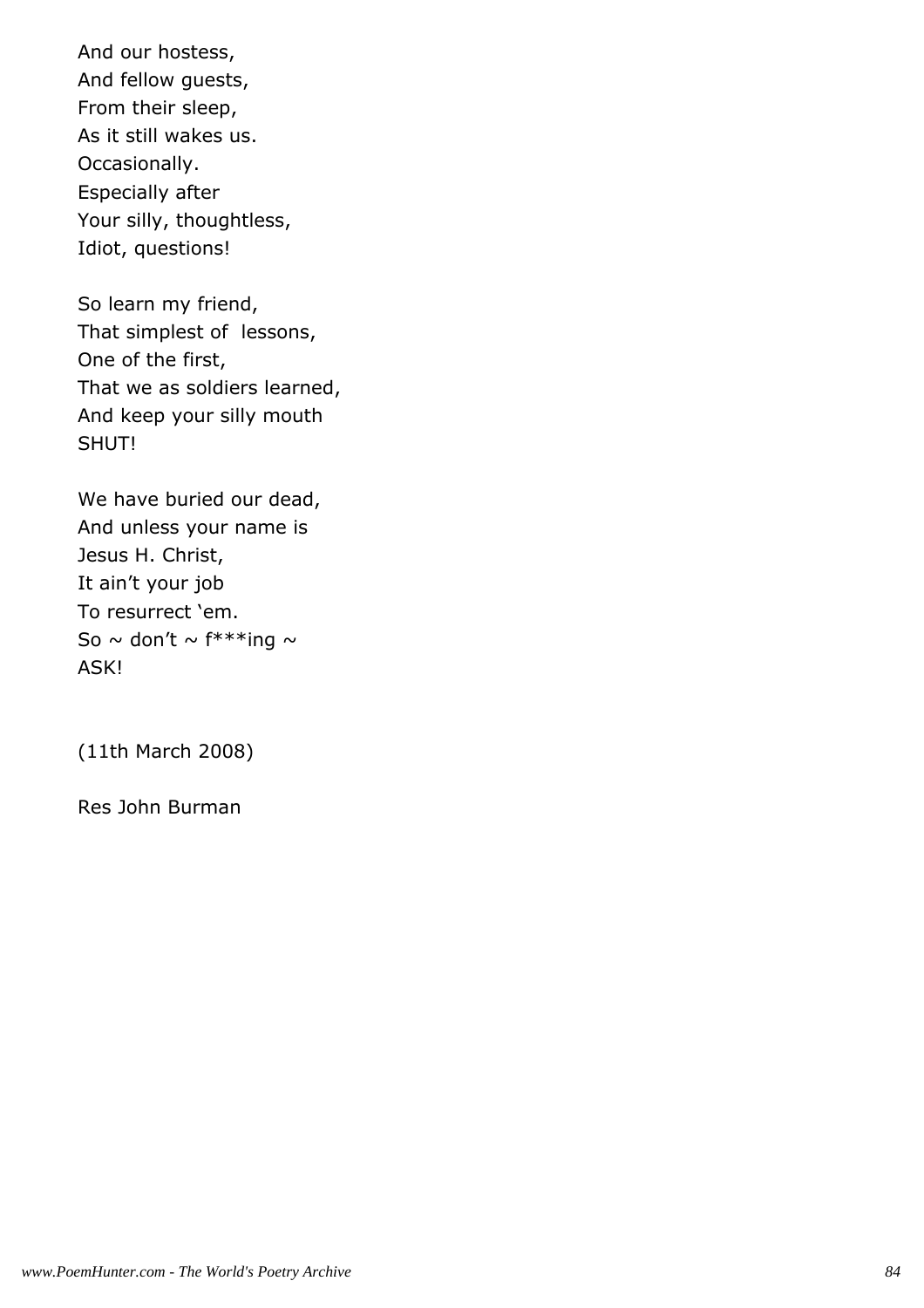# 'Mickey Gaughan'

& quot; Mickey Gaughan & quot;

Mickey Gaughan and me Singing Rebel songs Deep into the night. He'd play his records And I'd shout from the window & guot; Louder, Mickey, louder! & guot; We'd sing " Kevin Barry" That I learned from Tony Barry of Ennis In County Clare. Then " Brennan on the Moor" And " They're Hanging Men and Women For The Wearing of the Green" And while we loved The raucous, militant Songs of Rebellion We also loved the quieter More poignant ones. Like " The Foggy Dew" Whose sweet words I first learned on the pillow Of Beautiful Nonie Collins Of Dublin Town. And we'd finish with the haunting & guot; Glory-o Glory-o To the Bold Fenian Men"

\*\*\*

I was never one of The Brotherhood And never would be. I could not agree With bombing civilians. Mickey knew that And respected it too. But we both had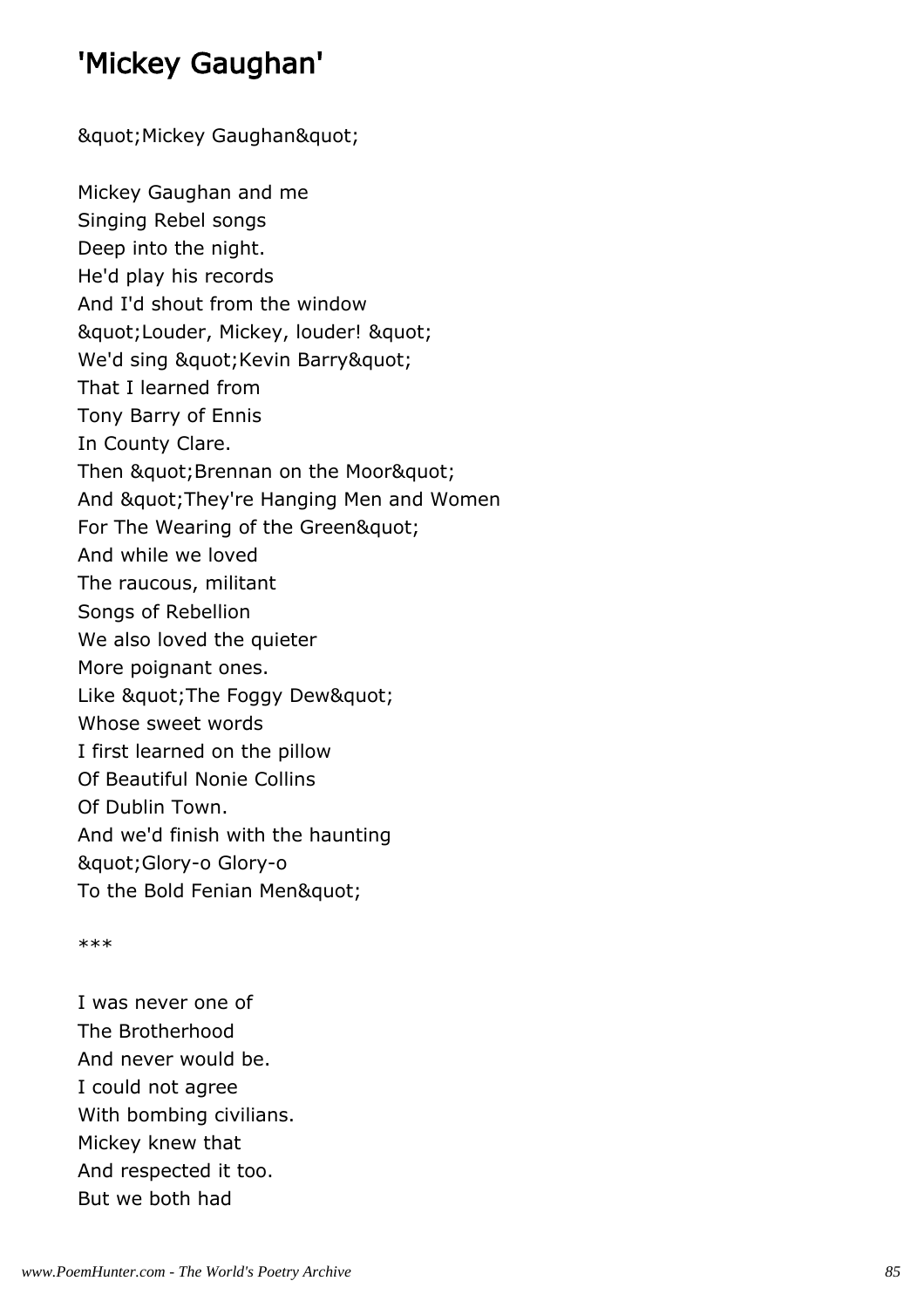Deep convictions About the 'Rights of Man' And the rights of men To fight for their freedom. And we loved the old songs That told of the struggle And man's love of home And family and freedom.

#### \*\*\*

Apart from close family I was probably The last friendly face Mickey saw Before they took him away And murdered him! & guot; What's up, Mickey? & guot; I asked. " They're taking me Across the road, " he replied, & quot; And I don't think They'll let me come back! " And true to their word They didn't!

#### \*\*\*

You were a good friend And neighbour, Mickey And oh how I loved The music we shared. You were a good soldier And you paid the Ultimate price For your beliefs. If you didn't achieve Everything you fought for You did put an end To Force Feeding! That most barbaric And hideous of tortures! And political prisoners For generations to come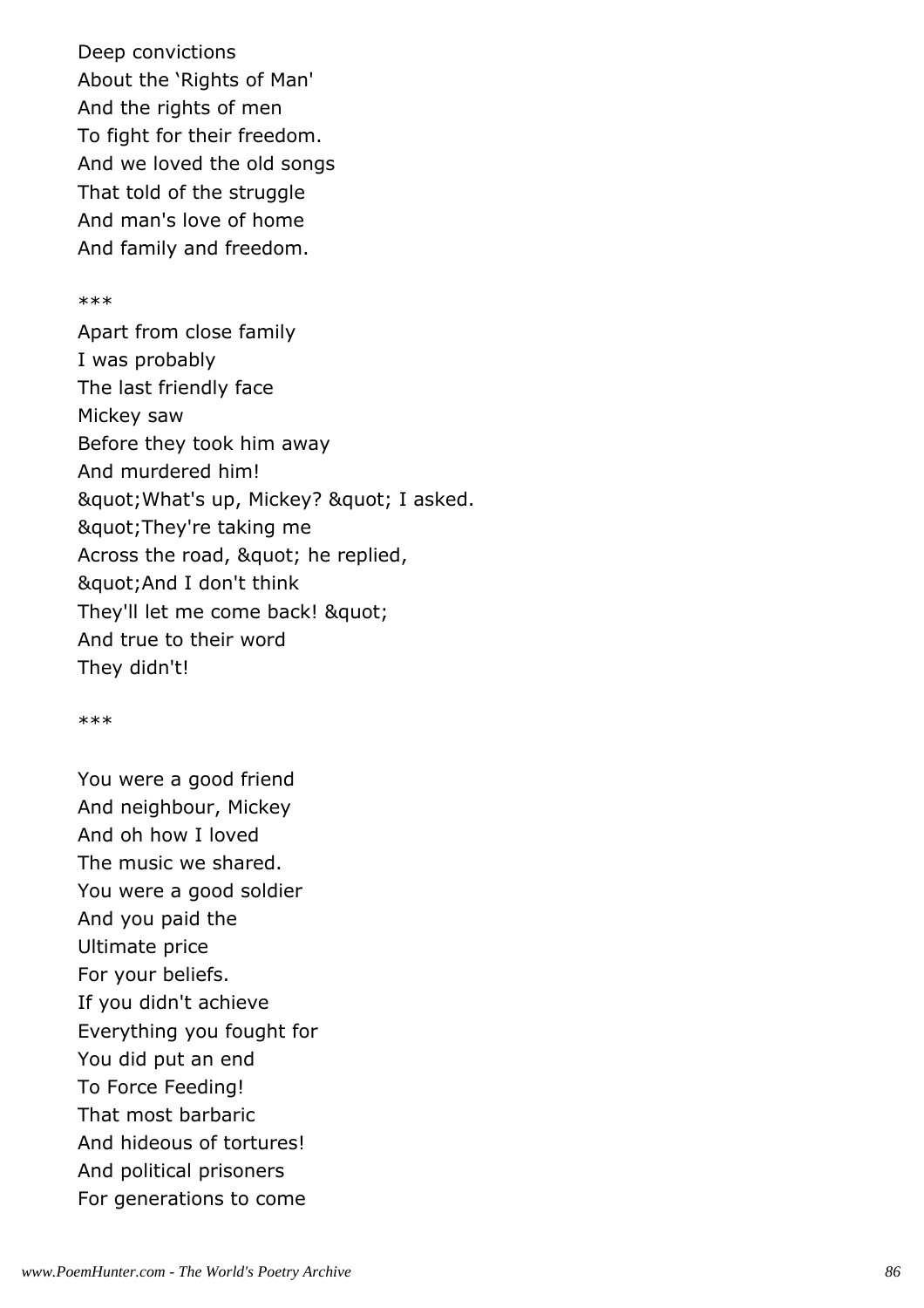Should thank you For that! And every Englishman In whose name Such tortures Were carried out, Should thank you too! I Thank you!

\*\*\*

Goodbye old friend I needn't tell you I liked you well. You the dedicated Republican And bold Volunteer Me the ex Corporal British Army. Perhaps we should Have been enemies But we, both common men, Found more that spoke of brotherhood Than enmity More common ground Than differences As we both suffered Under Perfidious Albion's Thumb!

\*\*\*

I just wish They'd written A better song About you than " Take me back to Mayo! " One that captured The poetry of the Irish soul And the 'Terrible Beauty' To be found in the songs We loved to sing Window to window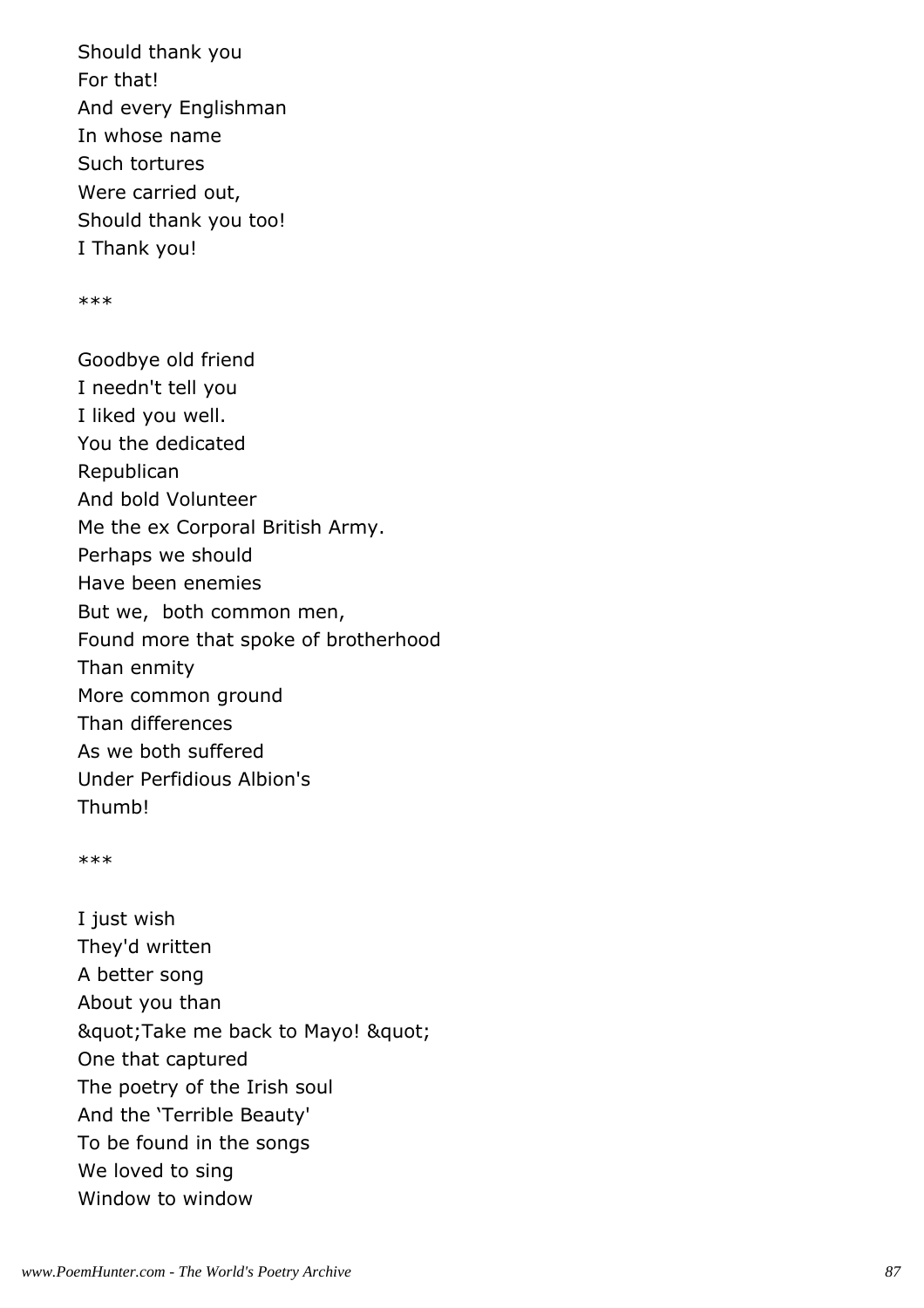In the night! I am proud To have known you And to have called you Brother Glory-o, Glory-o to you, You Bold Fenian Man

\*\*\*

R.I.P. Michael Gaughan 5th October 1949  $\sim$  3rd June 1974 Soldier of the Irish Republican Army Hunger Striker Son and Brother Friend

Copyright © Res JFB 5th October 2012

The 5th of October would have been Mickey's birthday. I offer this, not in hopes of resurrecting 'the troubles' but perhaps as a very small gesture towards reconciliation.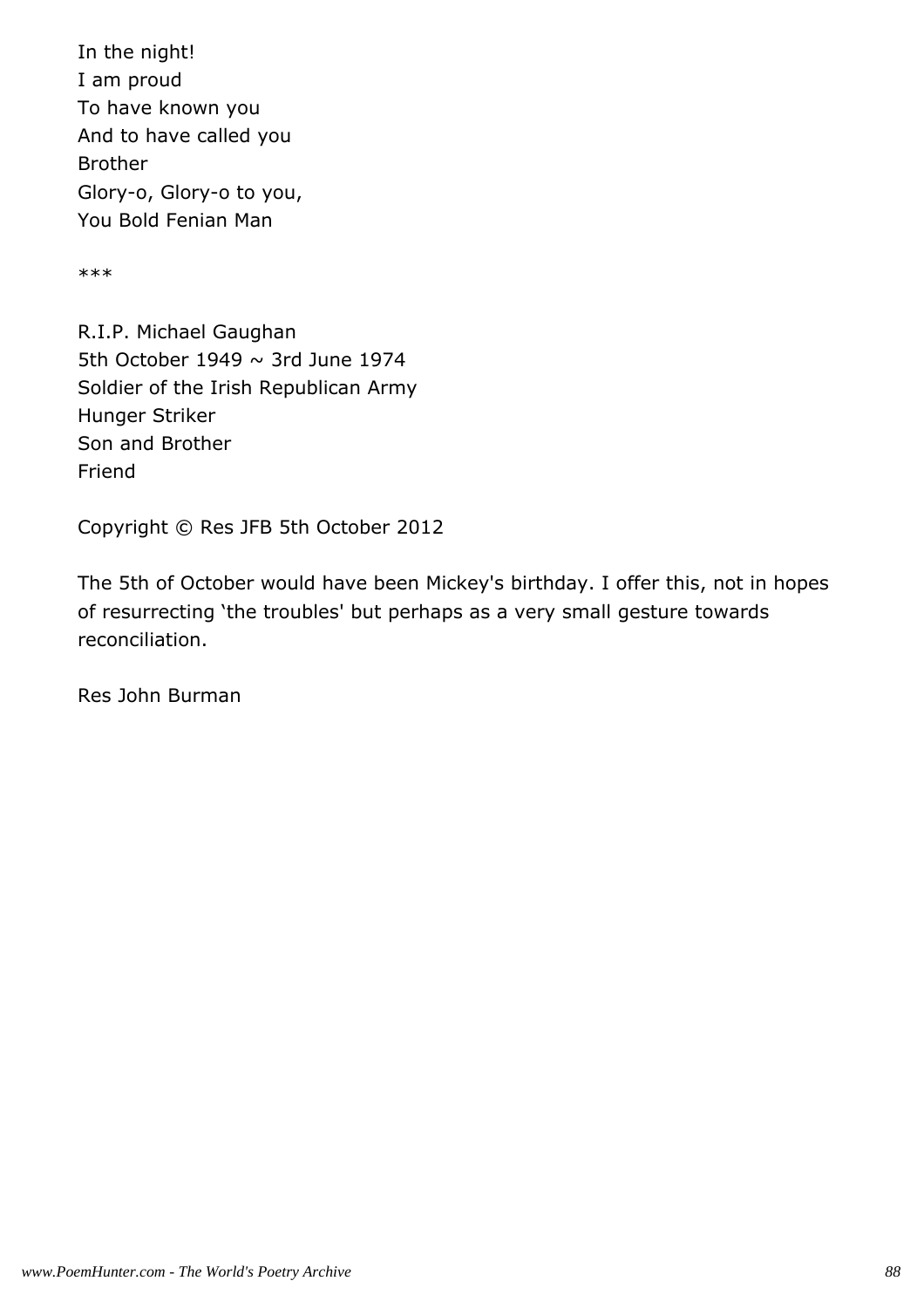### 'Milk Fever And Cow Lifting'

'Res, I've got a cow down! ' My friend Leonard said, 'Show me, my friend! ' said I, And followed where he led.

Big black and white Friesian Fallen and wedged quite tight Behind the feeding troughs And it was coming on for night!

'Milk fever? ' I asked quietly So as not to fright the cow 'Have you got the calcium in 'er? ' 'Yes, I've just done it now! '

'Did you stick it in the milk vein? ' 'No, just under the skin! ' 'Damn, it'll take forever, Milk vein's the place to whack it in! '

Though it wasn't Leonard's fault But it really was a pain With half a ton of cow on top You couldn't reach the vein!

'Leonard we'll have to lift 'er, But there isn't any space, What have you got in the lifting way That we can get into this place? '

'Well, I've got a pin-bone clamp, That I picked up one time, But nothing in the lifting way That we can bring on line! '

'Come Leonard, I've seen scaffold poles Out there in the scrap, And sheave blocks and grain hoists We can make something out of that! '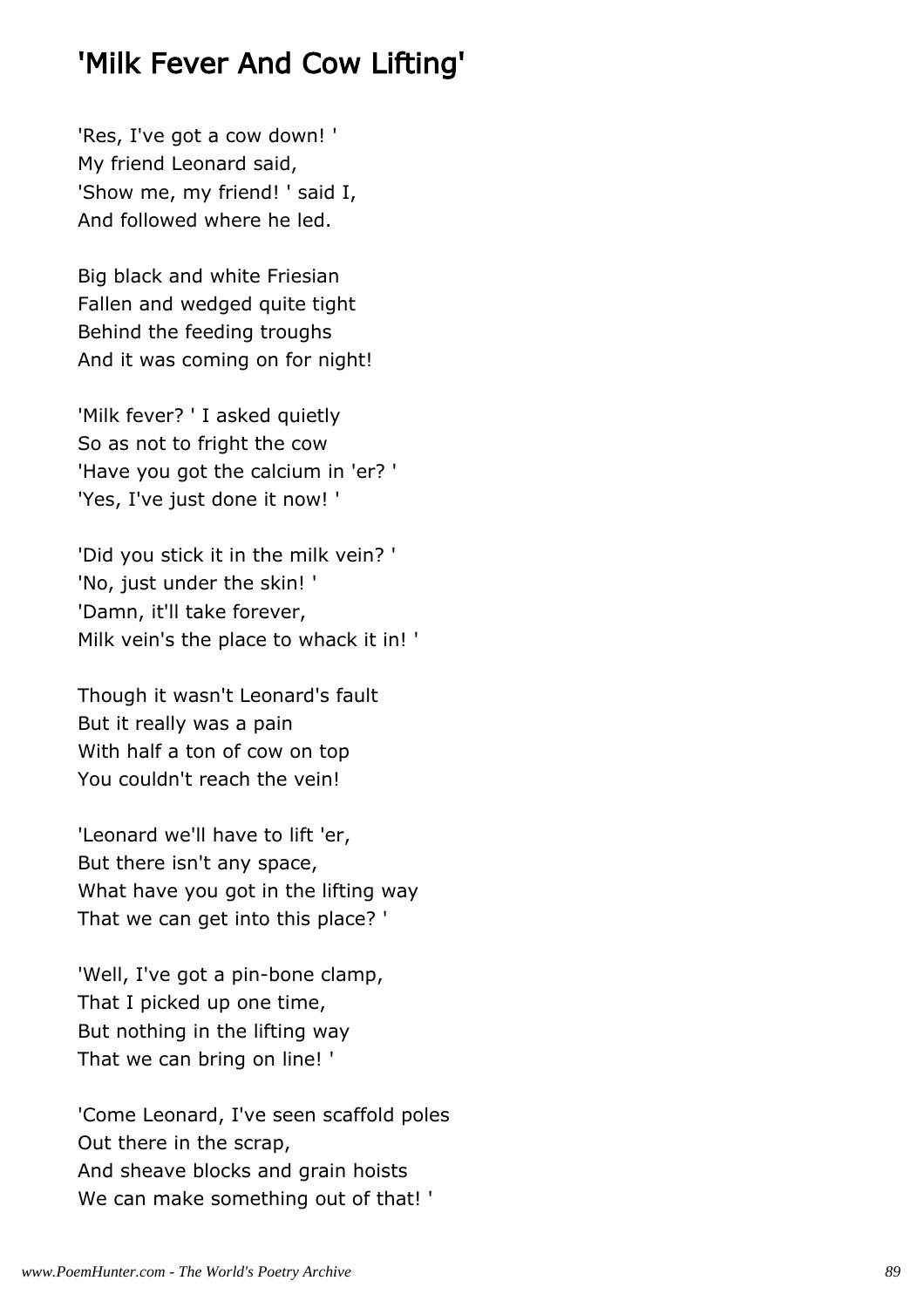So we scat a hole up through the floor Of the granary upstairs, And built a sheer-legs out of poles And collected pulley wheels in pairs.

Some rope from the bale trailer, Threaded through the wheels And we had a block and tackle With a four to one lift deal!

So clamp clamped on the pin-bones And filled with more than hope, , Two husky sons and I began To pull down on that rope!

'Oh Res, she's lifting nicely! ' Our Leonard he did say, But her arse came up and her chin stayed down, And then she stayed that way!

'No good, no good, no good! ' I cried, 'Lower her down once more! Gently now, don't let her drop! ' And we lowered her to the floor!

'We need another sheer-legs, We need more rope and blocks, Send a son to fetch back mine, The one I use for moving rocks! '

So we built another sheer-legs, Another hole in the granary floor We made a sling for under her chest And we start to lift her more!

This time she came up even And we held her there a-while But she wouldn't take her own weight Not by a country mile.

'We need to massage her legs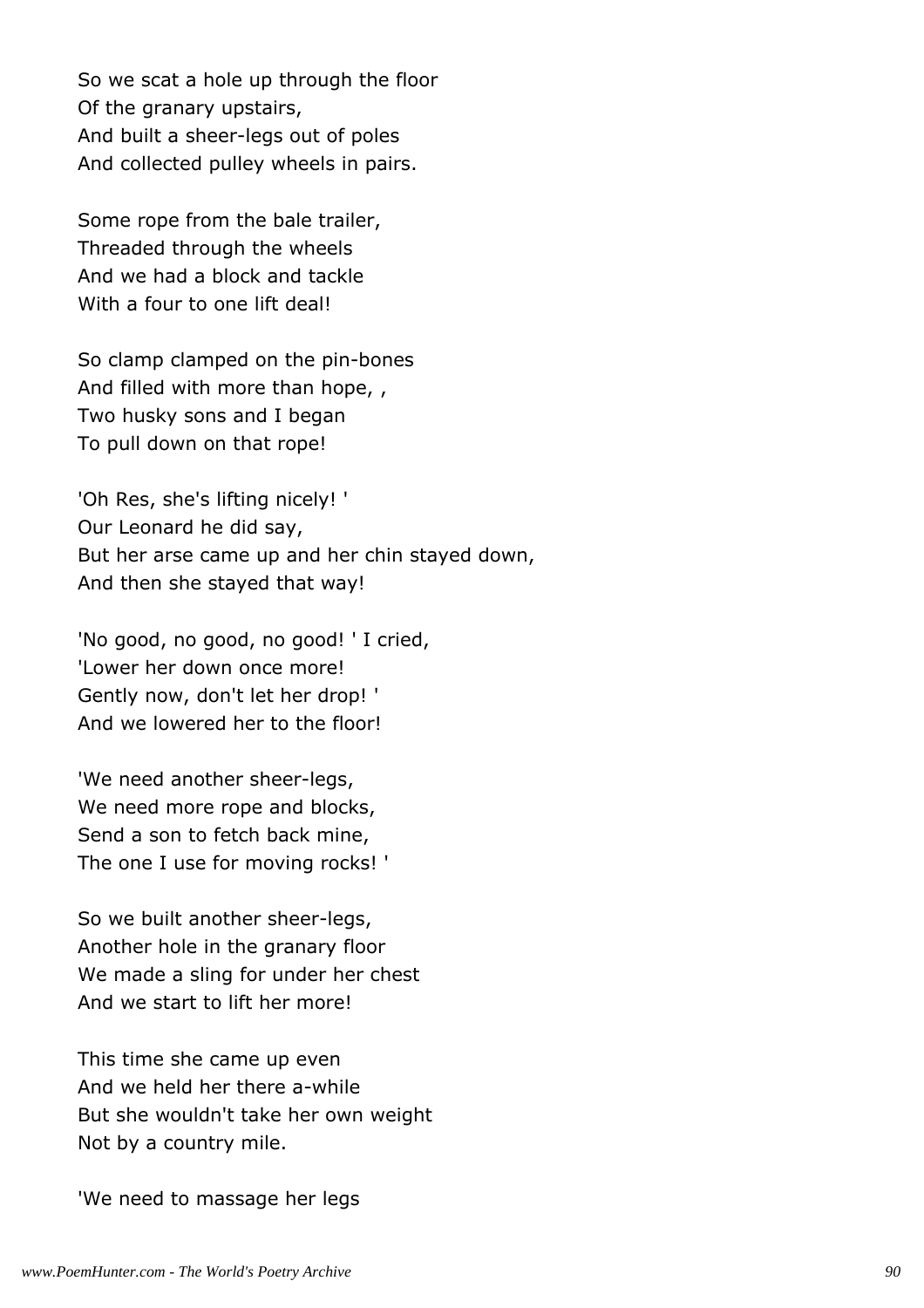To get some feeling back But there just isn't room to work, We'll have to lay her back! '

'No! No! ' I said, 'Let's tie her off, Let's make a careful plan, Let's cut some rollers and a door, To lay her back upon! '

This we did, we cut some pipes, We found a fine stout door And arranged them underneath Before we lowered her to the floor.

Now inch by inch we dragged her Backwards on her door, Until she popped, just like a cork Onto the loose-box floor.

Ah now we would have room to work, We let her rest just then. No rest for us, we had to do The whole job over again!

Two more holes up through the ceiling Arrange the sheer-legs and the rope The clamp, the sling, the blocks and all, And start again with hope!

This time we raised her neatly We were getting good by now, We tied her off just dangling there, And went to work on the cow.

We massaged each leg carefully, She really did look sick, We lifted them and flexed their joints She was too tired to kick.

We built a wall of straw bales To hold her up a while And gradually slacked off the ropes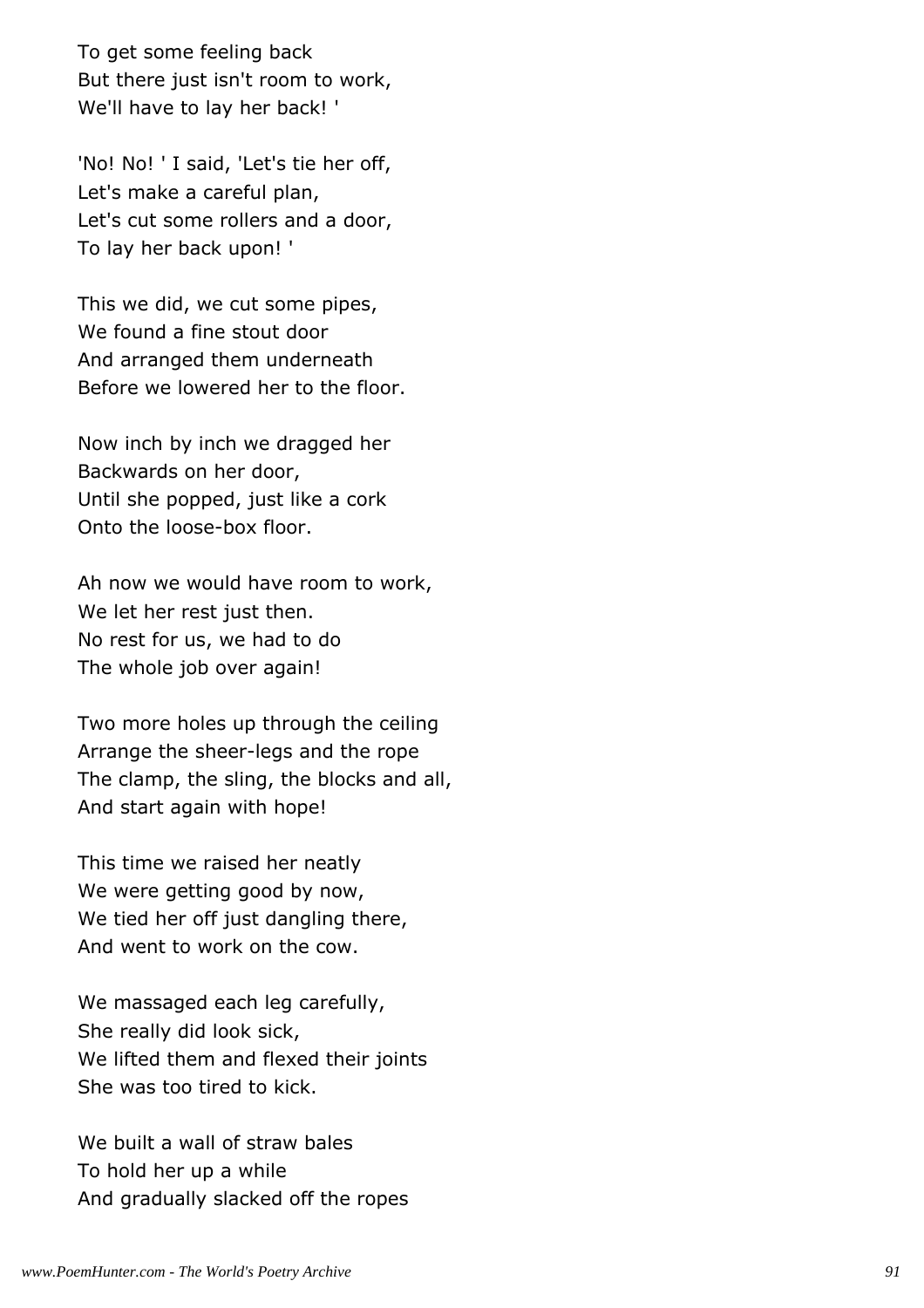You should have seen Old Leonard smile.

We were all smiling As we saw her take her weight Another cow saved once more From the Knacker-man's fate.

And in the lantern light we sat Mrs L bought tea and scones, Cow suckled calf, and Len and me Were weary to our bones.

But satisfied and well pleased With our labour on that day, We'd earned a piece of heaven As we went upon our way. ~~~~~~~~~~~~~~~~~~~~ Copyright © Res JFB 15th July 2008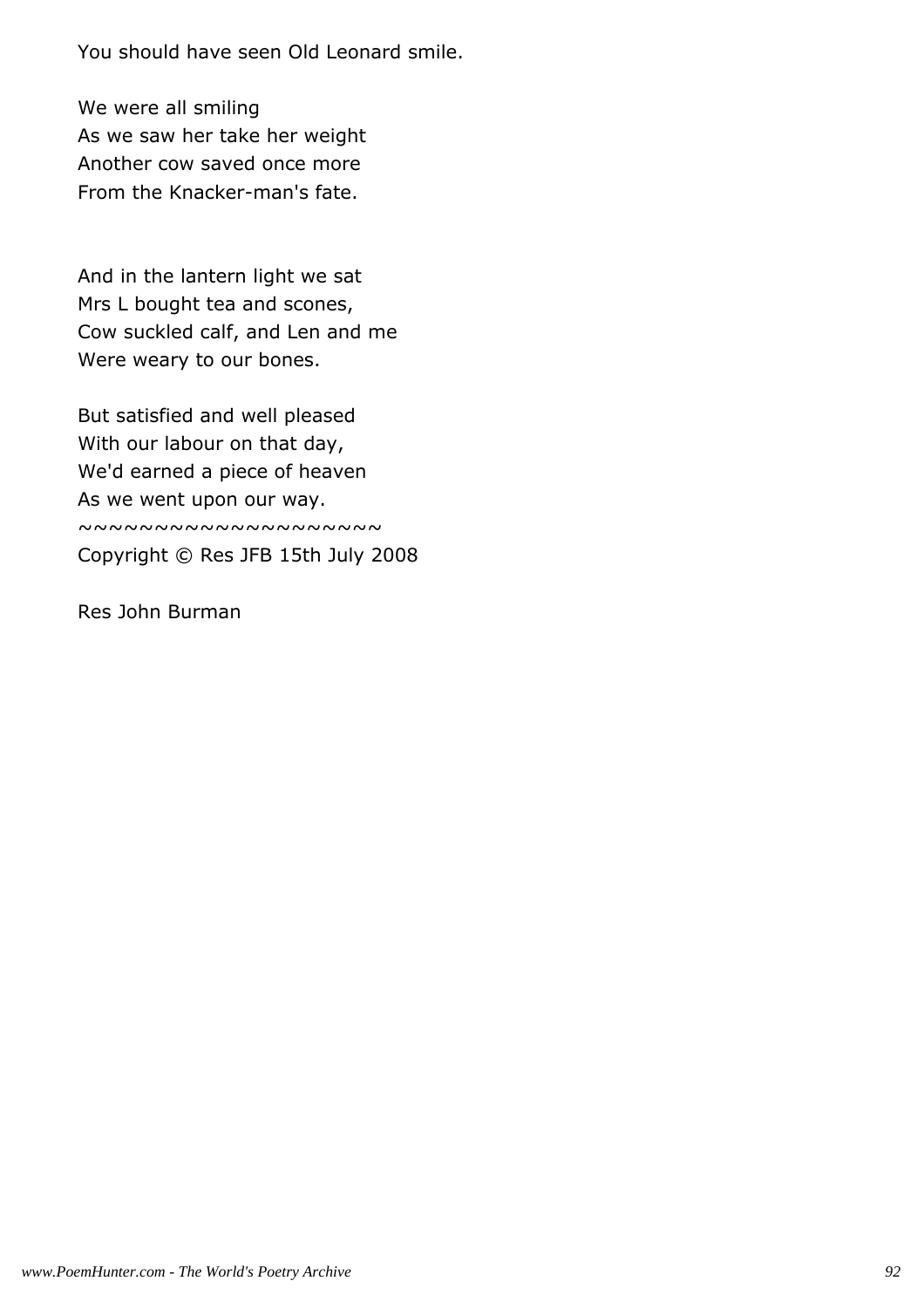### Miracle At Country Life Press Station.

There comes a time in many a young life, After stony roads and loads of strife, We can fall into places inter-tidal, Then hopeless we sink to suicidal.

Young girl sitting by the railroad line, Feelin' she'd just run out of time, Body and mind shrieked the same refrain, "I'm gonna end it under the very next train! "

Sitting down the end of Chestnut Street, Waiting there her fate to meet, Praying for that final expiation, On disused Country Life Press Station.

Just sitting there in a world of pain, Waiting for that lethal train, She thought she sat all alone there, When "Got a Smoke? " whispered in her ear!

An old Hobo sat there by her side, Frightened her so she nearly died, Then she saw that as a ghastly joke, So they sat there quiet and shared a smoke.

A train was coming! But she just sat there, Suicide is a very private affair, Her innate good manners, she couldn't end Her life in front of her smoking friend!

The train pulled up, in that screeching way, "Better get on this one, " she heard him say, "Won't be another chance." he said so mild, "Thanks for the smoke, God Bless you child! "

She climbed aboard and waved good-bye, He wasn't there, she didn't know why. "Tickets please! " said the Conductor Man, Standing there, holding out his hand.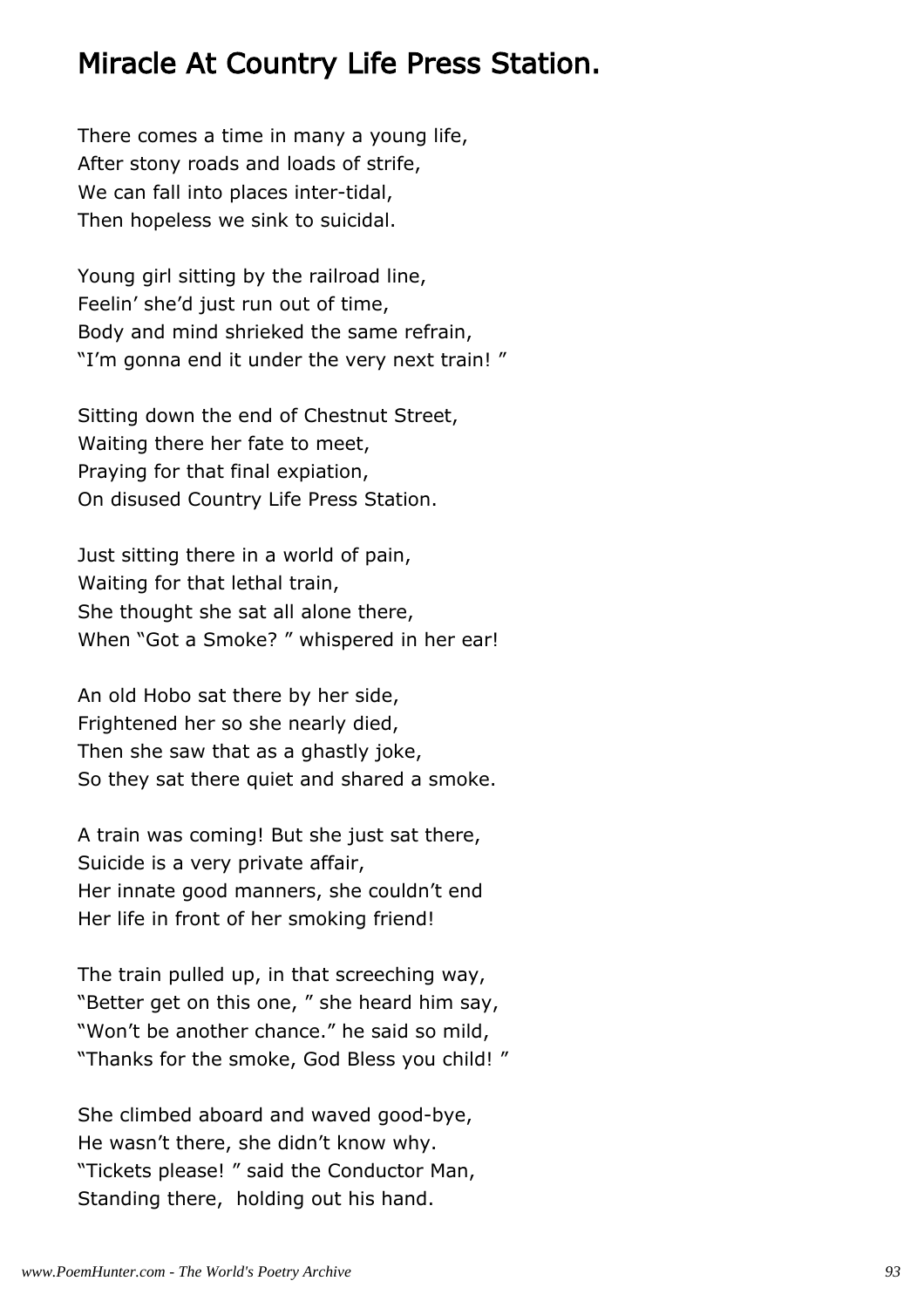"I haven't a ticket, I must confess, Can I buy one from Country Life Press? " "You must be mistaken, Child, I greatly fear. Trains ain't stopped there for many a year! "

She was too shocked to argue the matter, Her heart was beating pitter-patter, A pain in her soul like a bowie knife, Had an Angel Hobo just saved her life?

From that day on she never looked back, On the smoothest roads or the outward track, Not once more did she go adrift, She made good use of the Hobo's Gift.

Young Girl grew up strong and true, Good friend to me, good neighbour to you, And the only flaw in her reputation, Is a belief in Angels on a disused station!

(26th May 2008)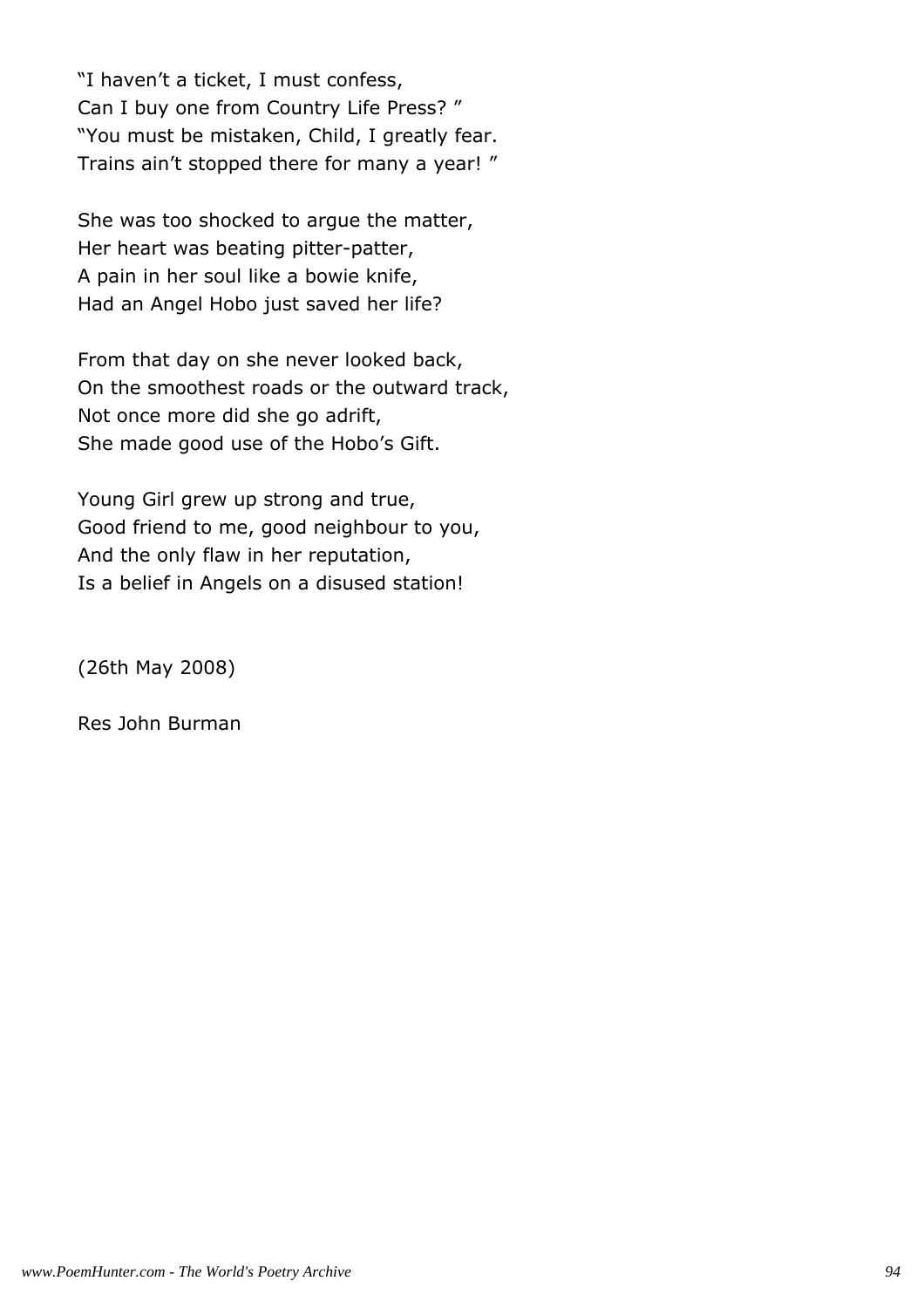# 'More Haiku'

'Granite Headlands'

Patiently we stand Like a monument to time Enduring  $\sim$  Granite  $~\sim~\sim~\sim~\sim~\sim~\sim~\sim~\sim$ 

'Ancient Beech Woods'

Ancient beech woods shine Light and shade  $\sim$  mossy boulders Listen to leaves fall

Copyright © Res JFB 23rd April 2010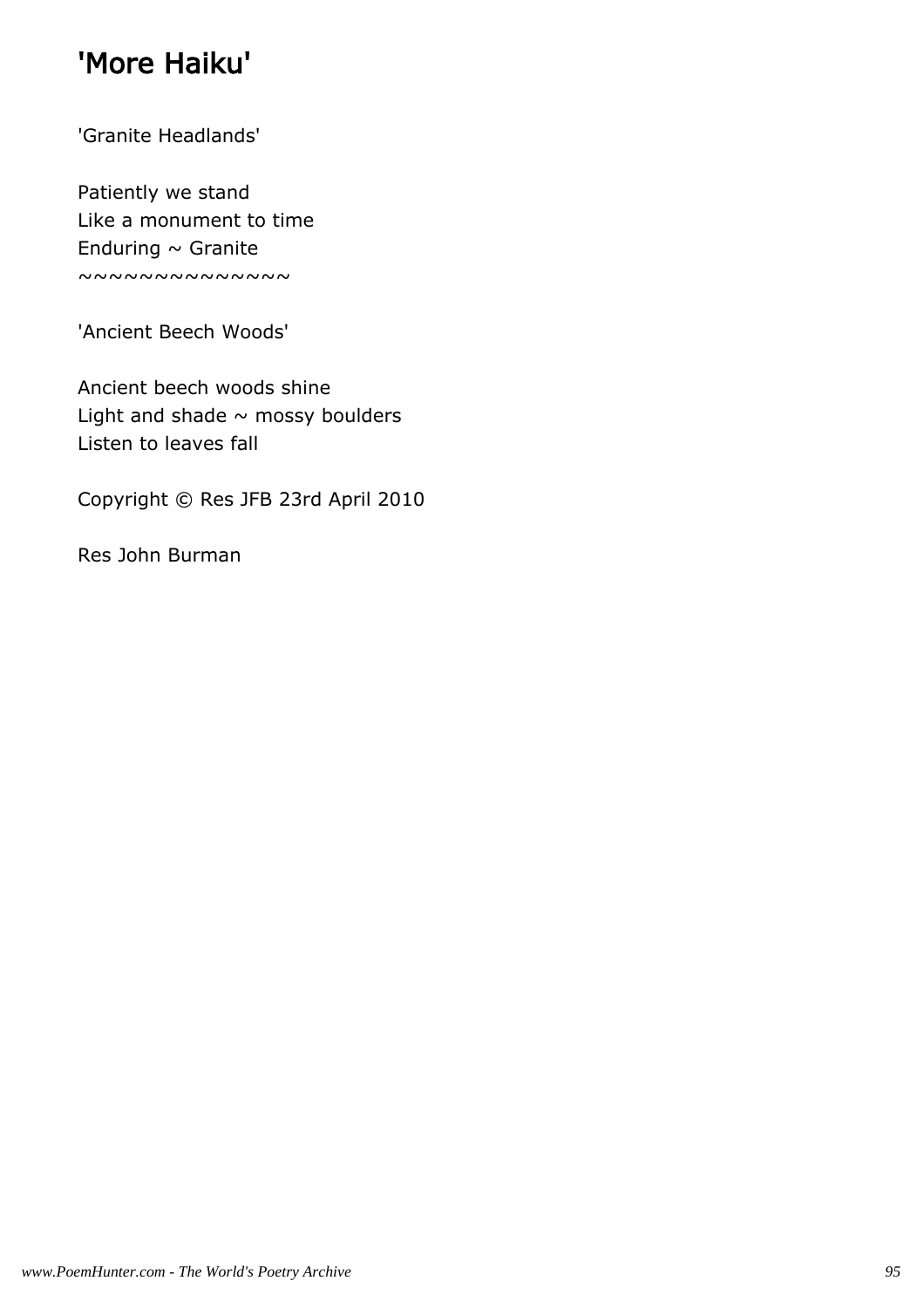# Morning Sun

The morning sun sets trees ablaze With a fiery rosy tint, It can do the same for days and days, Without a carbon footprint!

(15th May 2008)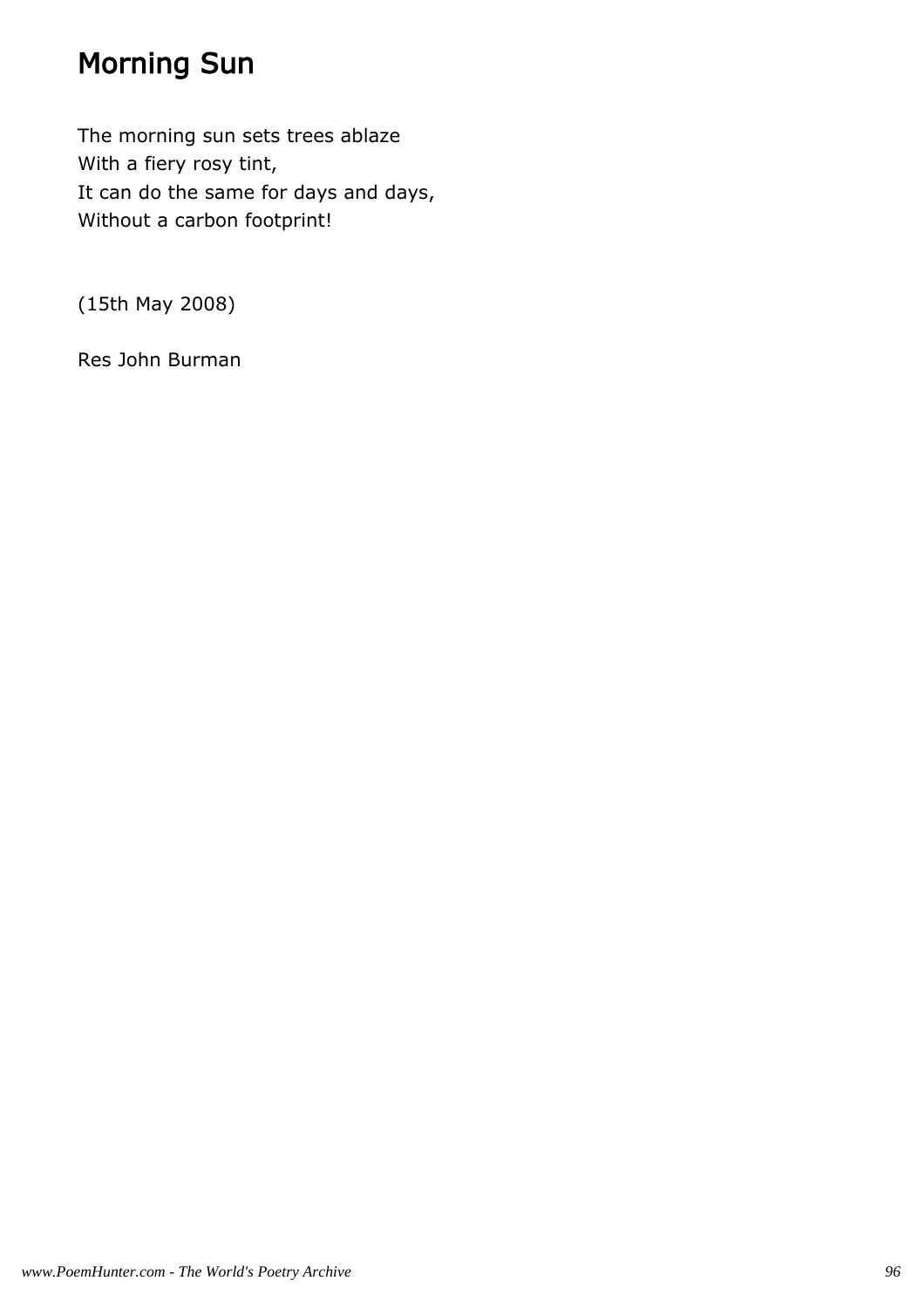### Morning Walk

A pretty pastel morning, The sea a gentle swell, The morning Sun is climbing, Over sand and sea and shell.

The air is like cool satin, A caress against my face, I stretch my legs and swing my arms, Picking up the pace.

I want to get to Marazion, The next town round the bay, There and back will be five miles, I hope to keep fit this way.

The light is always changeing, The scene is always new, It would take a lifetime, To tire of this view.

There's rabbits playing on the grass, And always dogs I know, They'll remember me for a biscuit, And bring me balls to throw.

There's flowers there to photograph, And swans fly over the foam, And maybe a 'bacon banjo', Before I venture home!

(12th May 2008.)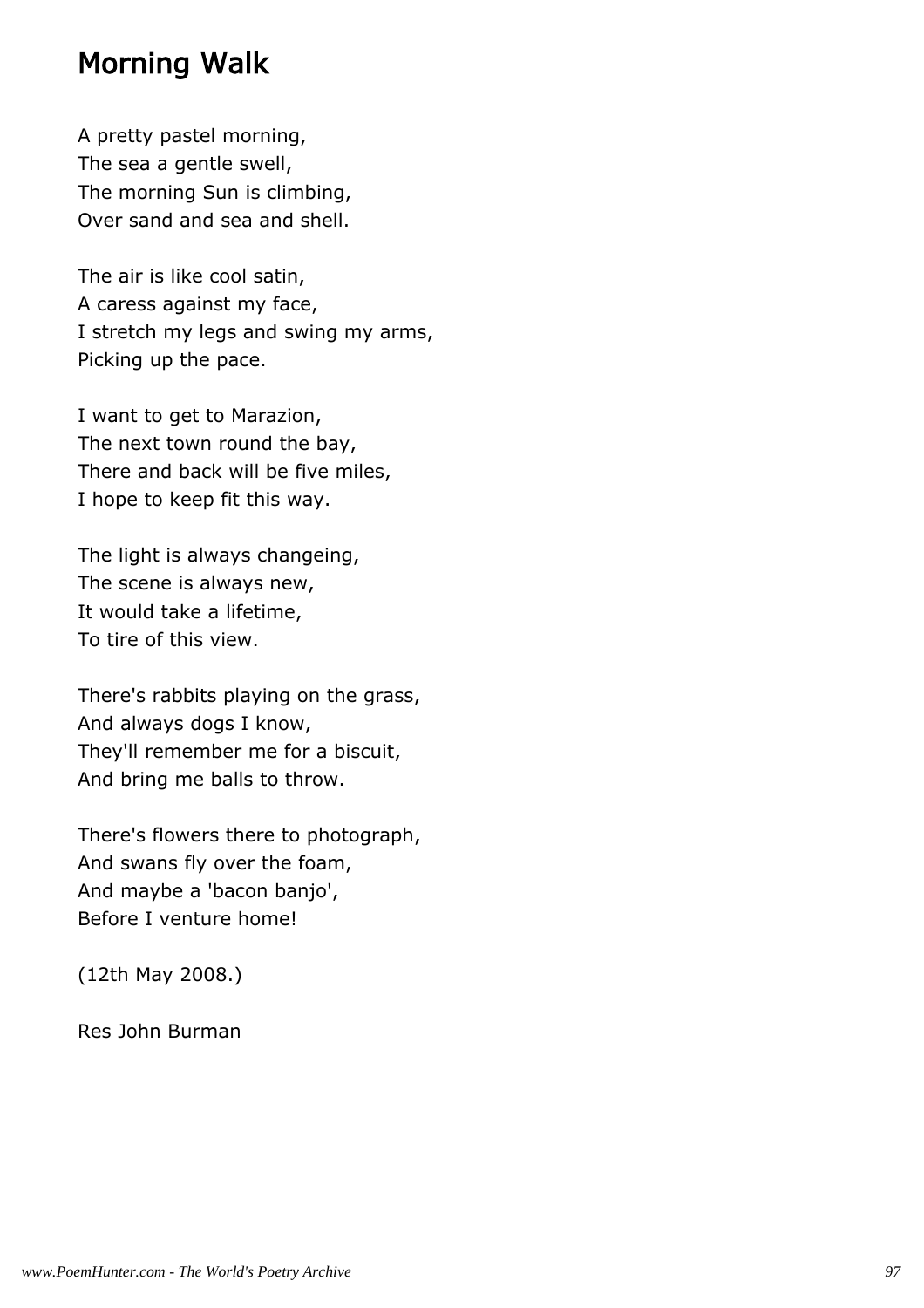# 'My Beauty Of The Lowlands'

She was small and beautiful A youthful bloom seemed to shine From beneath her sun tanned skin Her blonde hair like corn silk Framing her exquisite face And she was my companion For the bumpy bus ride From Matala on the south coast of Crete Over the mountains to Iráklion

We had talked a time or two In the taverna society of Matala. Danced a time or two at the Mermaid Café Not knowing how famous it would become From Joni Mitchell's 'Carey'. But she was too beautiful For a tired old soldier like me to pursue And she was always surrounded By those wanting to share her beauty Or her body! While the wind Carried the smell of African dust As we danced in the night.

When she talked to you She had a habit of stepping closer Right into one's personal space And looking directly up into your eyes With those eyes so deep blue They were almost violet. And although she was surrounded By admirers, For those brief moments of conversation It was as though we were quite alone in the world.

Now tired from the farewell parties We shared a seat on the bus. Her bare arm touching mine As we talked about our mutual friends And acquaintances among the freaks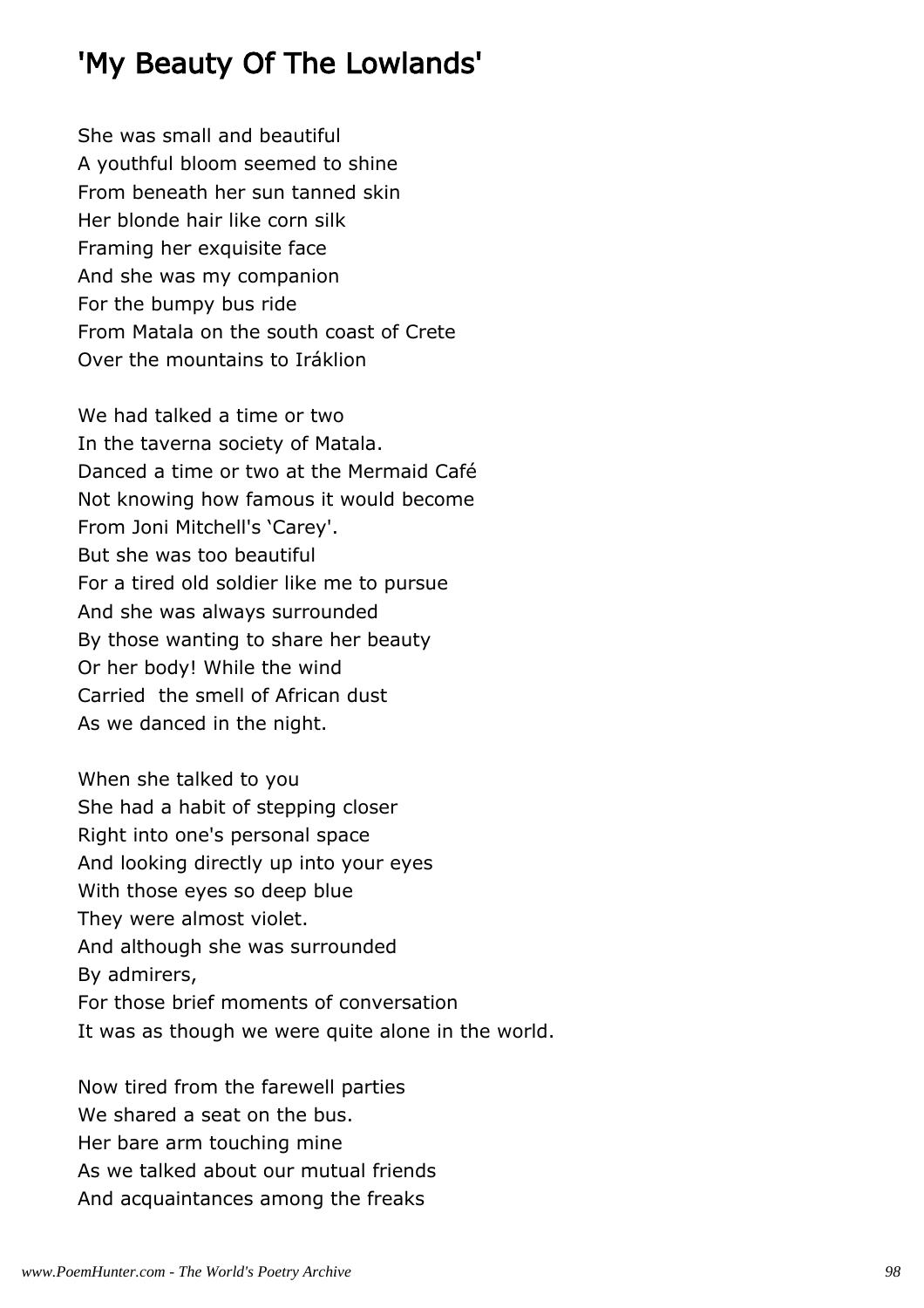And draft dodgers, deserters and ex-soldiers That made up the floating population Of Matala in those days. She told me her name was Helena Which, she said, meant light, A perfect name for this shining beauty. Gradually she grew sleepy Her head nodding until it rested Upon my delighted shoulder.

I hardly moved for the rest of the journey For fear of waking her. I could smell the clean perfume of her hair Feel the softness of her skin Where her cheek rested on my arm. See the beguiling white Vee Where her suntan faded Between her perfect breasts. My breathing slowed as almost In a state of meditation I sat there Loving the trust and closeness, The warmth and the beauty Of Lovely Helena from the Low Countries. And while the Greeks around us Fervently crossed themselves At every roadside cross and shrine Commemorating every fatal accident On that twisty mountain road I sat there wishing the journey Would go on forever.

Eventually we rattled down From the mountains into Iráklion. I bought a ticket on the Ferry With the money I had received From 'selling' my cave on To it's next occupant. That was the way on leaving Matala. You always 'sold' your cave for the price Of the bus fare over the mountains And the Ferry ride back to the mainland.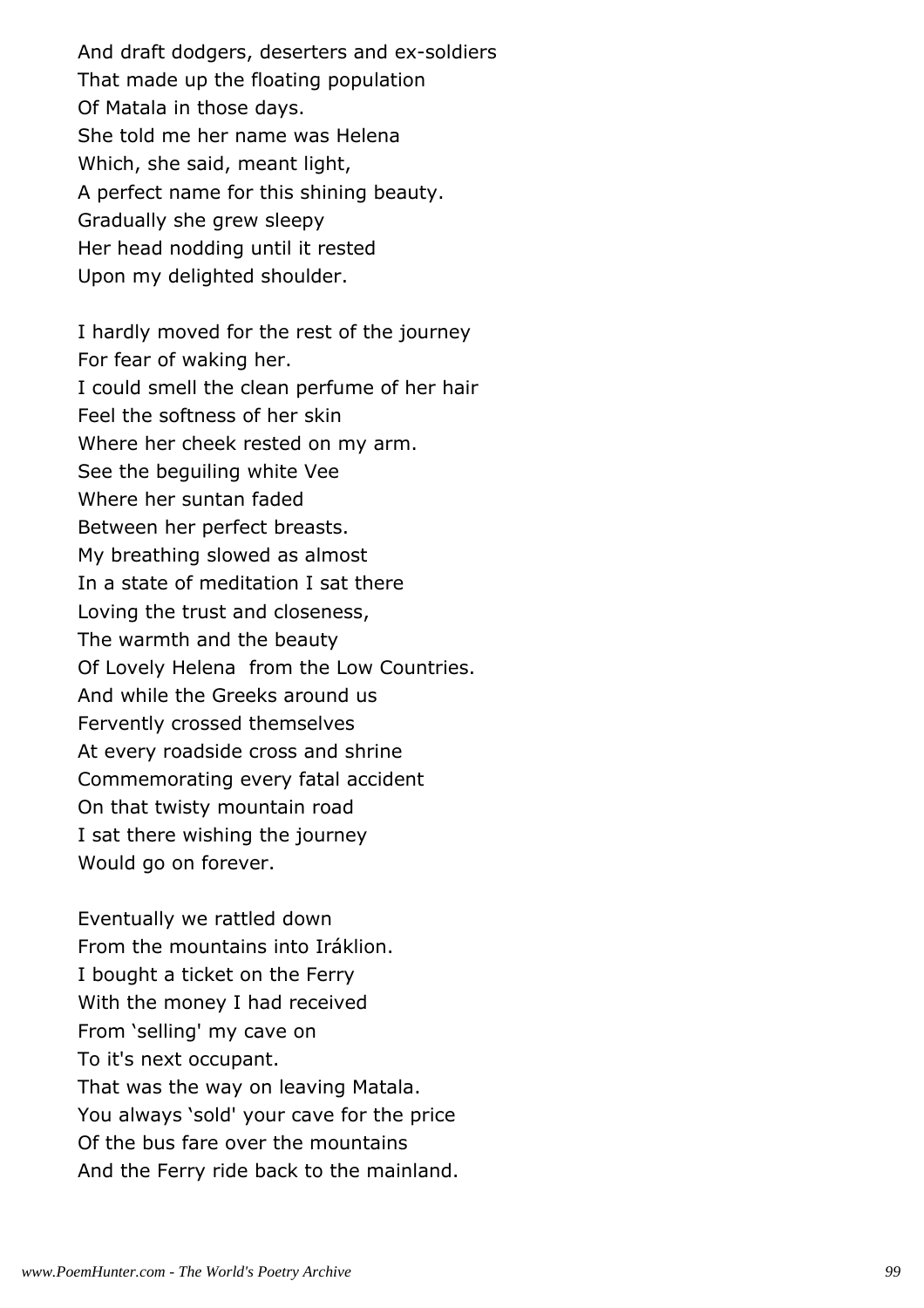We shared the Ferry ride Helena and I, across the Aegean Sea to Piraeus Athens' seaport, busy bustling and earthy. We took a room together in a cheap hotel. It was only when I went to the bathroom And spied girls standing in the dim doorways Of their rooms that I realised that We had taken a room in what served Piraeus as a Brothel! Complete with Government Rules and Regulations Printed behind the doors. I made sure that I accompanied my Beautiful friend to and from the bathroom After that! But we both found it funny, And perhaps it added a little to our passion, But none to the tenderness that grew Between us that night.

Tenderness like a balm to my old wounds. It was there I learned she had deliberately Chosen to travel alone with me, Away from the competition of her attendants! She could switch from Dutch to German, To English to French, easier than I could Change hats! But she said, " French is the Language of Love, mon chéri" " Rather than the gutteral language of my own country! "

She said she had always collected Injured birds and animals, That was why she wanted to become a Veterinary Surgeon. I asked her, " Is that what I am to you An injured bird? " & quot; Mais non, mon chéri, but I have always Had a way with injuries! To me you are An injured horse, non? Like the knights Used to ride! " She didn't know that My Chinese Horoscope sign Was the Horse. & quot; Now you must learn to let Your scars dance, just as we did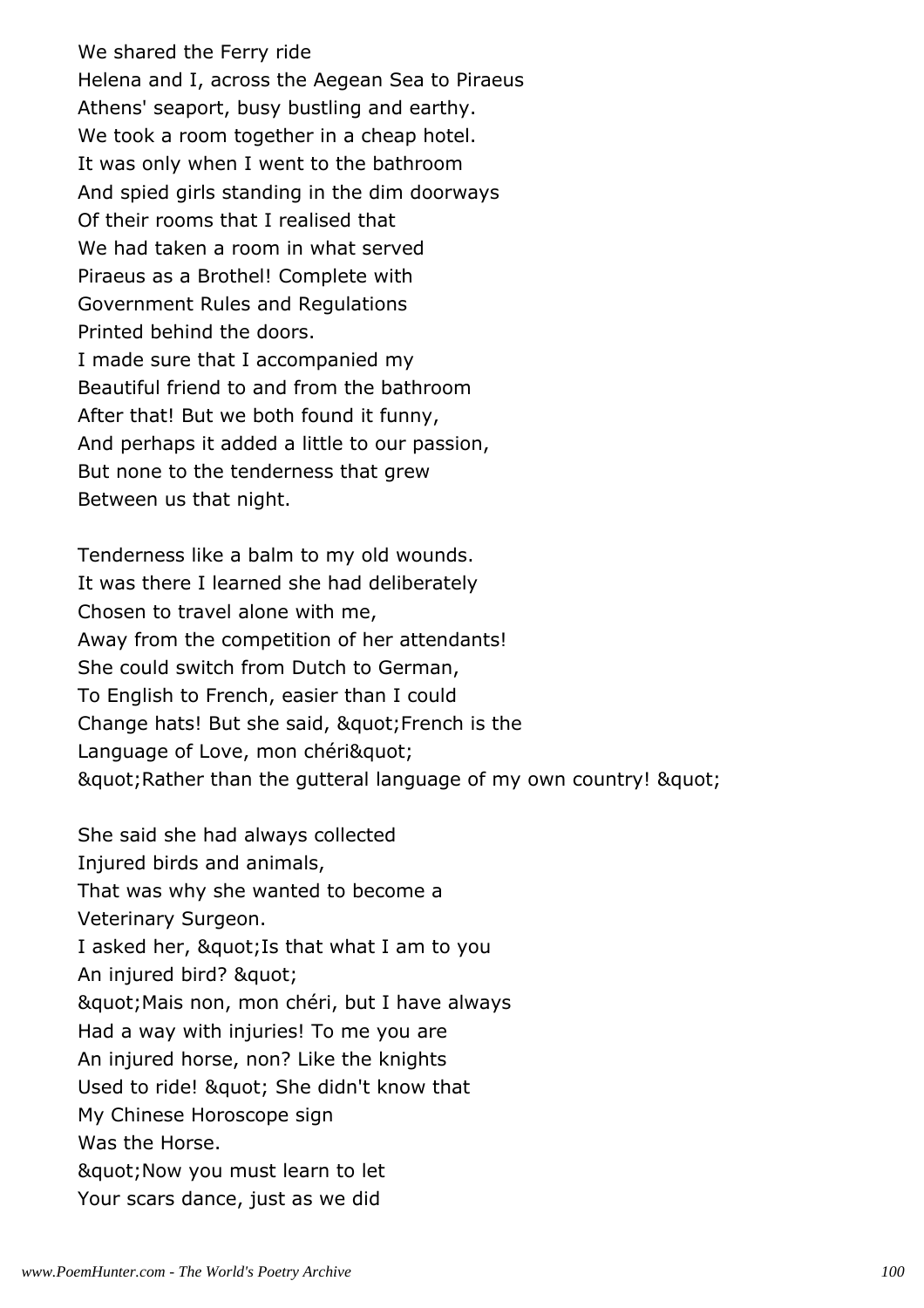At the Mermaid Café! & quot; And we danced Naked, to a tinny radio in a Brothel In Salty earthy Piraeus.

Next day we took the lovely wooden tram Up the line to Athens. There to go our separate ways. She to join friends for the overland journey Across Albania and Yugosolavia to Austria. I, forbidden that route by my Government, Unwilling to allow the secrets I still carried In my head, to venture behind the Iron Curtain, Was forced to remain in Athens. Sleeping on a camp bed on the roof of a Hotel In the centre of the city. Waiting for a cheap passage on a \*Gastarbeiter bum boat Carrying poor Greeks across the Ionian Sea To Brindisi in Italy and thence overland To a life of servitude in Germany.

We exchanged names and addresses She writing hers on the flyleaf Of my copy of The Lord of the Rings Still only part read despite six months in the Islands. And so we parted! She, again surrounded By admirers, but stepping away once more Into my personal space for one last kiss, As her attendants glowered behind her back!

It was a couple of months before I heard Leonard Cohen sing 'Sisters of Mercy' On an LP in a bed-sit in Notting Hill. And a year or two before I met the man himself. But 'Sisters of Mercy' became Always our song in my mind! Lord of the Rings was washed to a pulp As I hitch-hiked through the Alps Her name and address dissolving into Wet sludge in the bottom of a rucksack pocket.

I did eventually buy another copy But the name and address of lovely Helena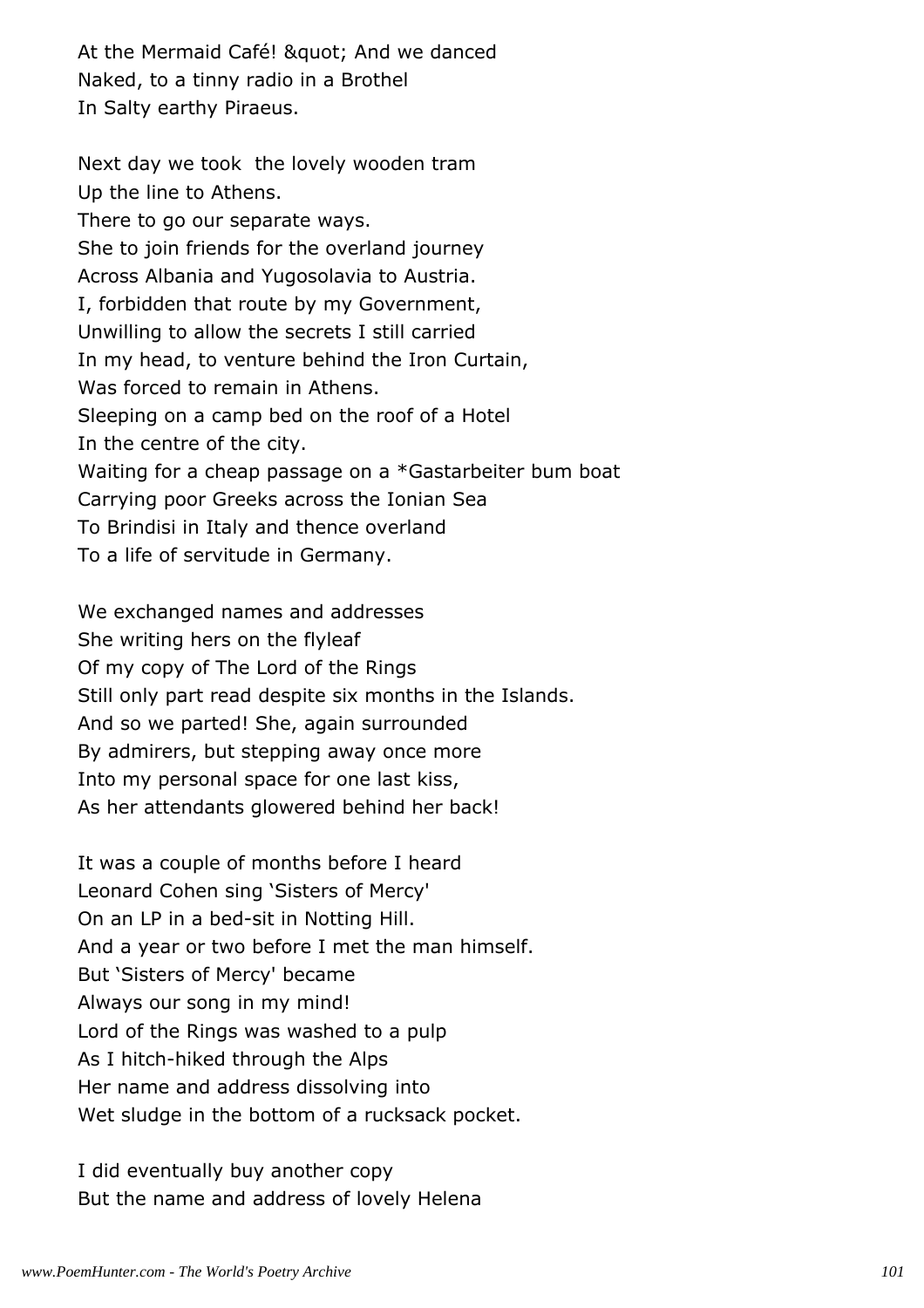Was sadly absent from the flyleaf! I did eventually finish Tolkien's saga But every mention of Hobbit Holes Cast my mind back to when I too Lived in a Hobbit Hole on a Cretan cliff face In the ancient land of the Minotaur. And on leaving spent two loving days With the most beautiful girl in the world!

If I had known then what I know now………(Sigh)

Copyright © Res JFB 15th October 2012

 $*$  Gastarbeiter = Guest Worker, in Germany. In those days many poor Greeks took ship to Italy and then overland to Germany to make money as Labourers in Germany's expanding economy. As a consequence of that, I learned more German in six months in Greece than I did in two years in Germany. The Germans spoke too good English to allow us to mutilate their language by holding conversations with us in German!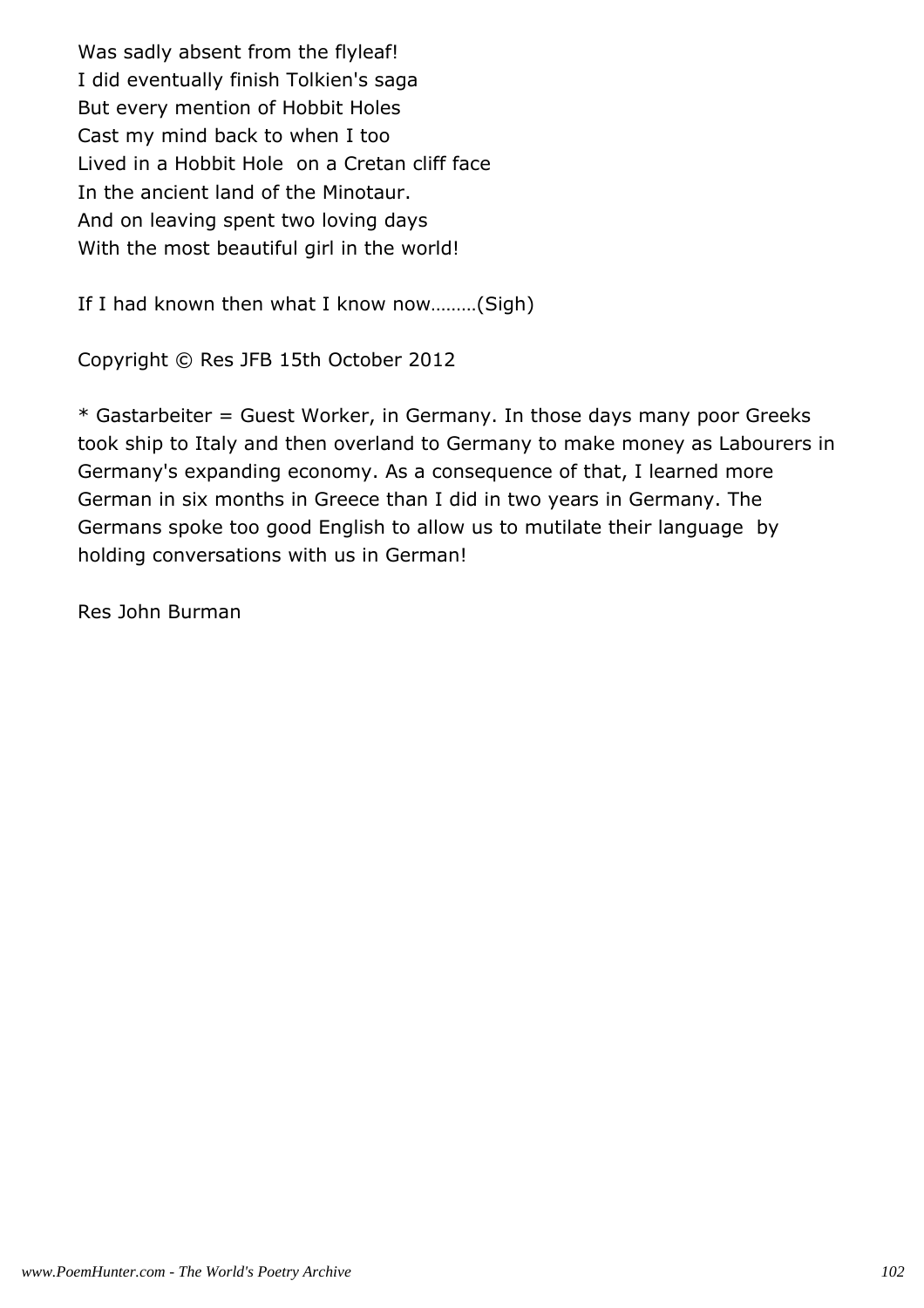# My Ex Wife.

Your face Sneering, scowling Contorted with malice Hands taloned to attack my face If I remember you It is like this My wife.

My life Has moved on from Such sad and spiteful days I suffered long enough for you Now I'm free, rejoicing Lib-er-at-ed Reborn

I shall Forgive, but not For your sake but for mine Forgiving sets me free, to be Endlessly so grateful To be away From you.

Now you Cannot hurt me You cannot hurt our son We both grow beyond you, away To replace your hateful And selfish ways With hope.

And love Beyond your ken Feelings that are foreign To you grim soul lost in darkness We walk away, relieved So free of you At last!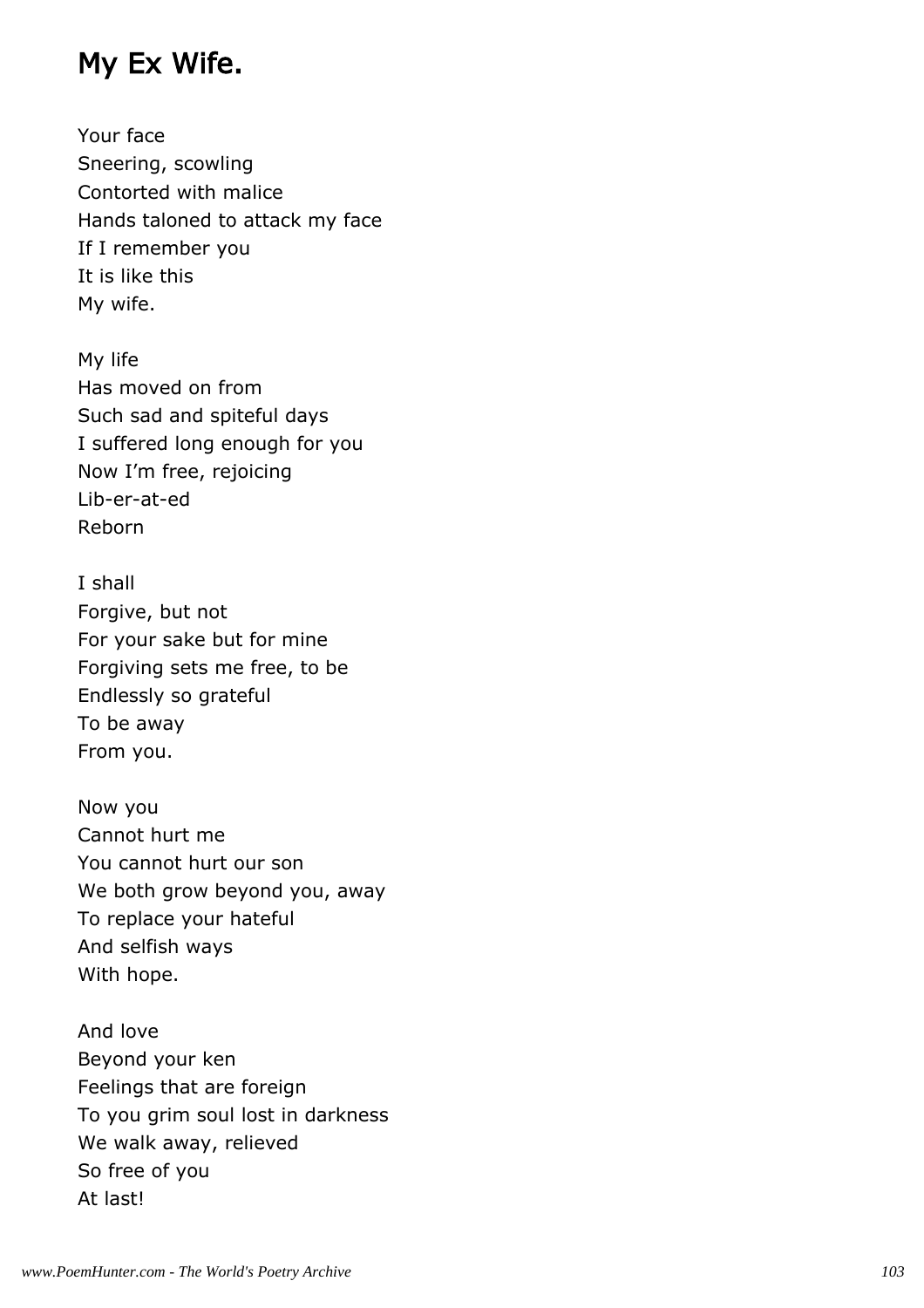20th March 2008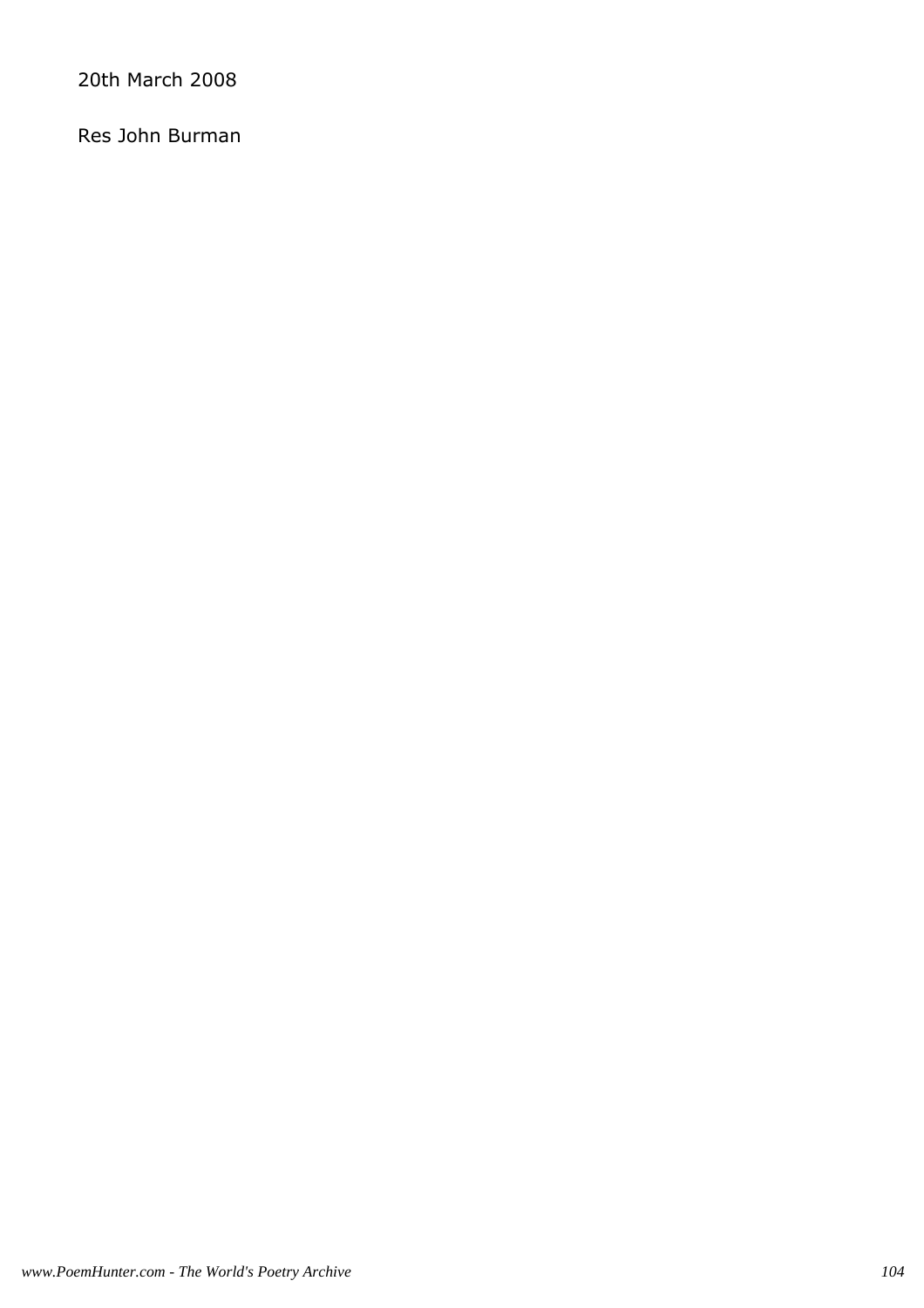# 'My Fortune Beckoning Cat'

I changed the batteries in my Fortune beckoning cat, And set him in my window, beckoning again. Then I asked Barclaycard to repay all the Personal Payment Insurance That had been wrongly sold me!

Wrongly sold? I believe that is a euphemism for theft! "Wow! " said the man from Barclays. "That's a good pay-out! "

But I'd had three of his colleagues On the 'phone only a month or two before. Demanding that I give them the few pounds That I send to Médecins Sans Frontiéres Each month. And what I send to Unicef And WaterAid and Macmillan and a few more. They said they had a higher priority than The starving millions in Africa and Asia! They said they could have me evicted! Thugs in suits!

"Go ahead and evict me, " I said. "See what bloody fools you'll look, Evicting a 70 year old Disabled Veteran Just because you stopped Lending 'Interest Only' Mortgages To people of my age. You're not dying from dirty water Or lack of medicines! Though your lack Of manners may be terminal! "

They reluctantly agreed to let me stay For a short while, Provided I increase my monthly payments By six hundred and twenty five per cent!

I was forced to sell my house!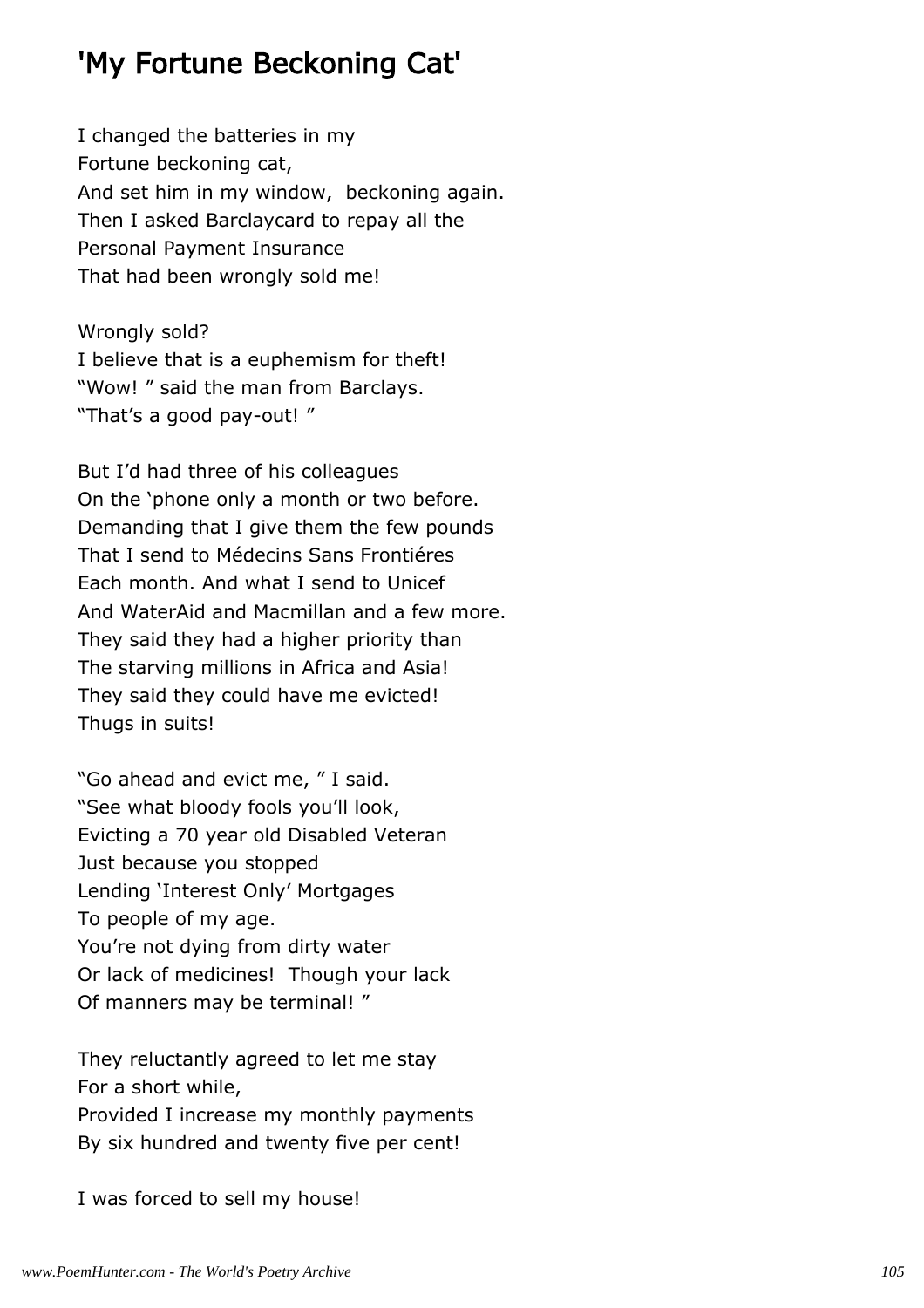And promptly rented it back! I paid off my mortgage and all other debts. Barclays didn't even say, "Thank you! "

But then I changed the batteries in my Fortune beckoning cat! "Wow! " said the man from Barclays. "That's a good pay-out! "

"That's not a pay-out! " I said, "That's you paying me back All the money you've stolen from me In the last eighteen or twenty years! " And then I went out and bought another Fortune beckoning cat….. Just in case!

No wonder the Chinese Are so enamoured of These 'Lucky Cats! '

Now Barclays keep asking me To transfer any balances I might have To them! 'More neck than a brass giraffe, ' Springs to mind.

One cat beckons… The other waves Barclays off…. It reminds me of the legendary bird Whose cry sounds remarkably like "Fuggoff… Fuggoff! "

Copyright © Res JFB 27th April 2013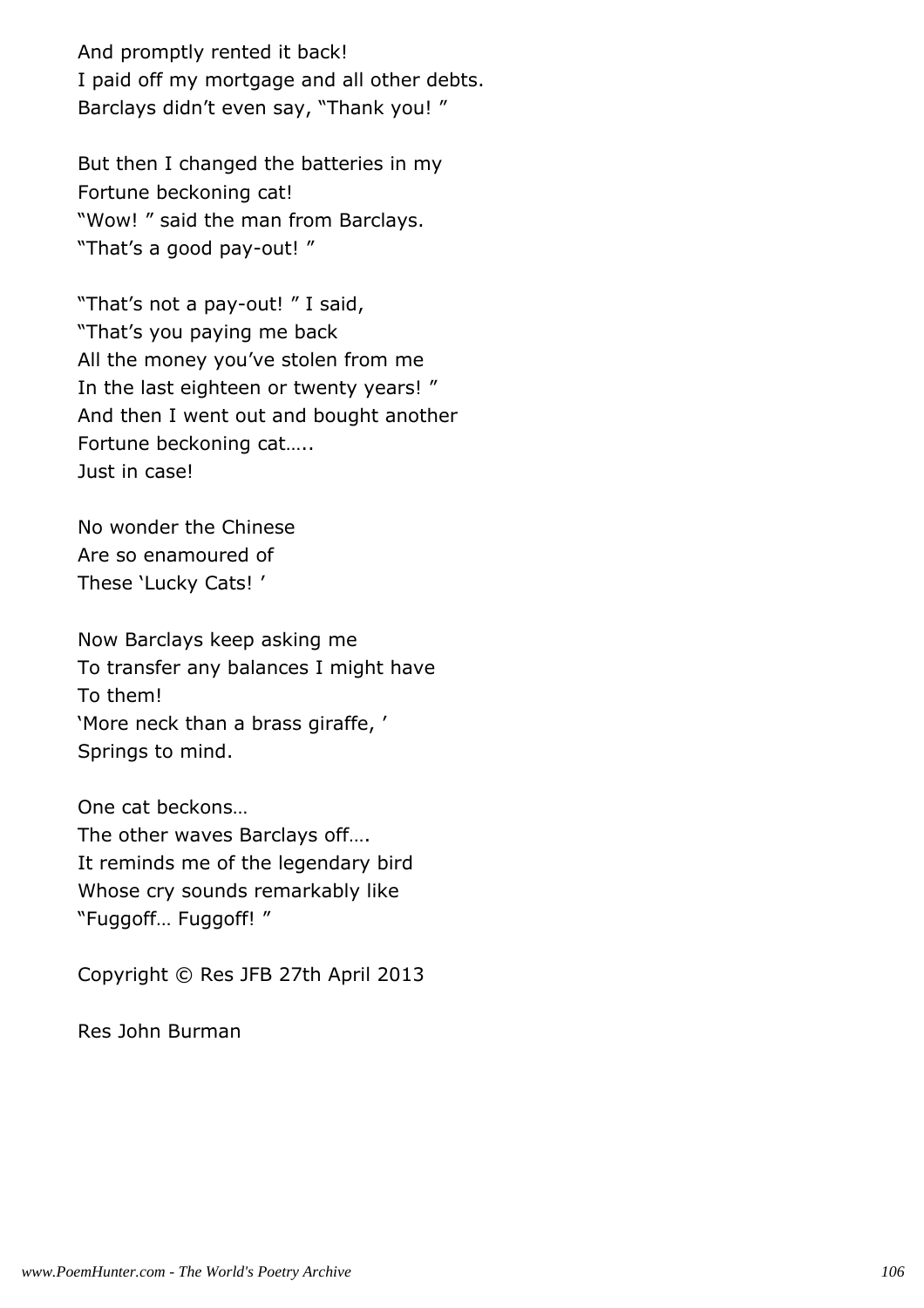# My It Consultant

I have an IT Consultant, Who, gently, with words of one syllable, Patiently leads me through the complexities, Of Mobiles, landlines, filters, Modems, USB's and other such mysteries. Whose gentle voice sometimes pauses, Just long enough, for me to say, I love you!

(28 January 2008)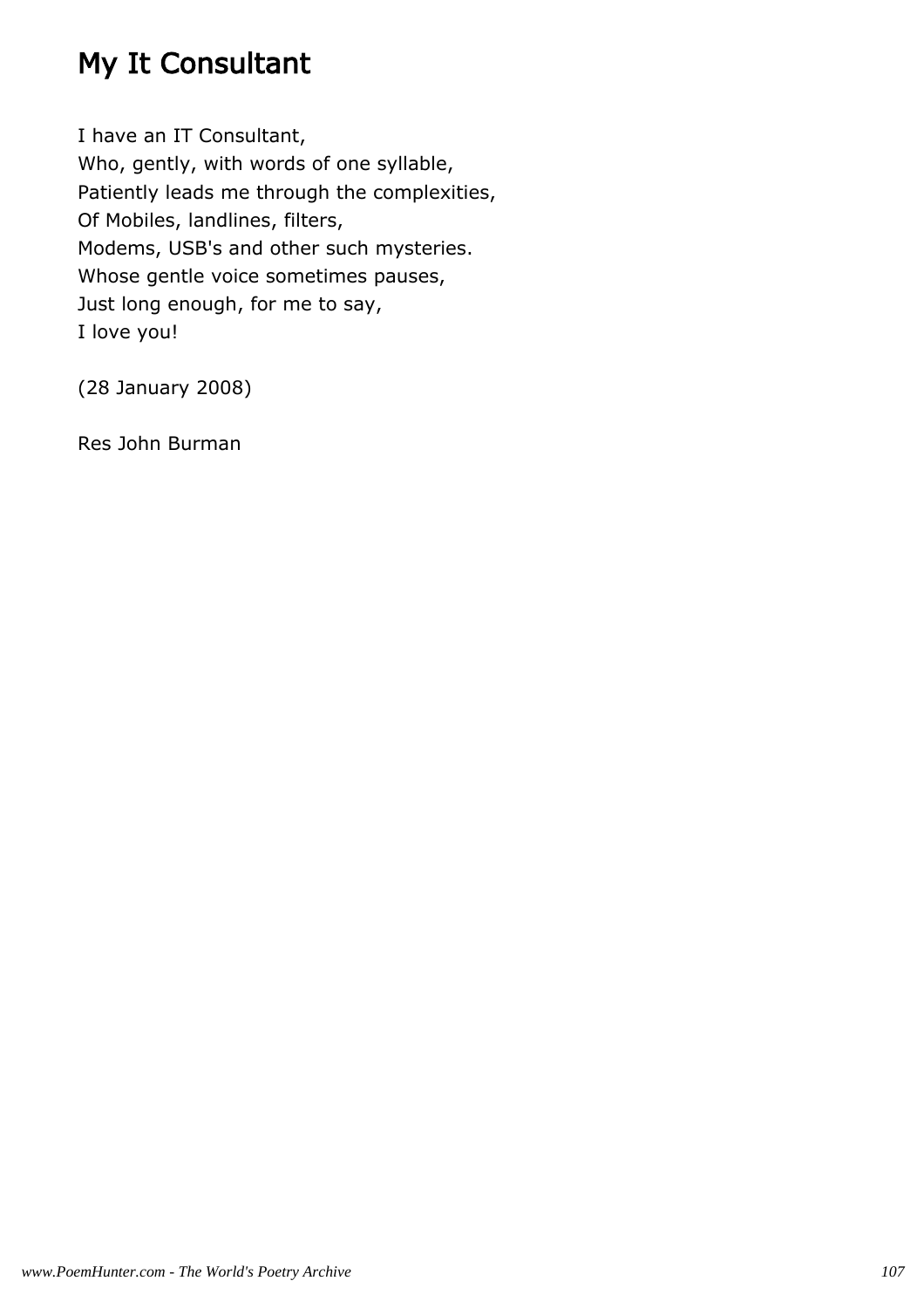# My Morning Began (Tanka)

#### 'Blackbird'

My morning began Hunting for the Early Worm Fuel for my life

It's a well fed blackbird sings The most exquisite love songs ~~~~~~~~~~~~~~~~~~~~~~~

'Grey Squirrel'

My morning began Stealing that which was not mine This is my nature

The Divine Hand that made me Bade me thrive  $\sim$  so I obey ~~~~~~~~~~~~~~~~~~~~~

'Mother's Headstone'

My morning began Taking bluebells to Mother Maybe the last time

However  $\sim$  the less I come The closer our next meeting ....

Copyright © Res JFB 11th May 2010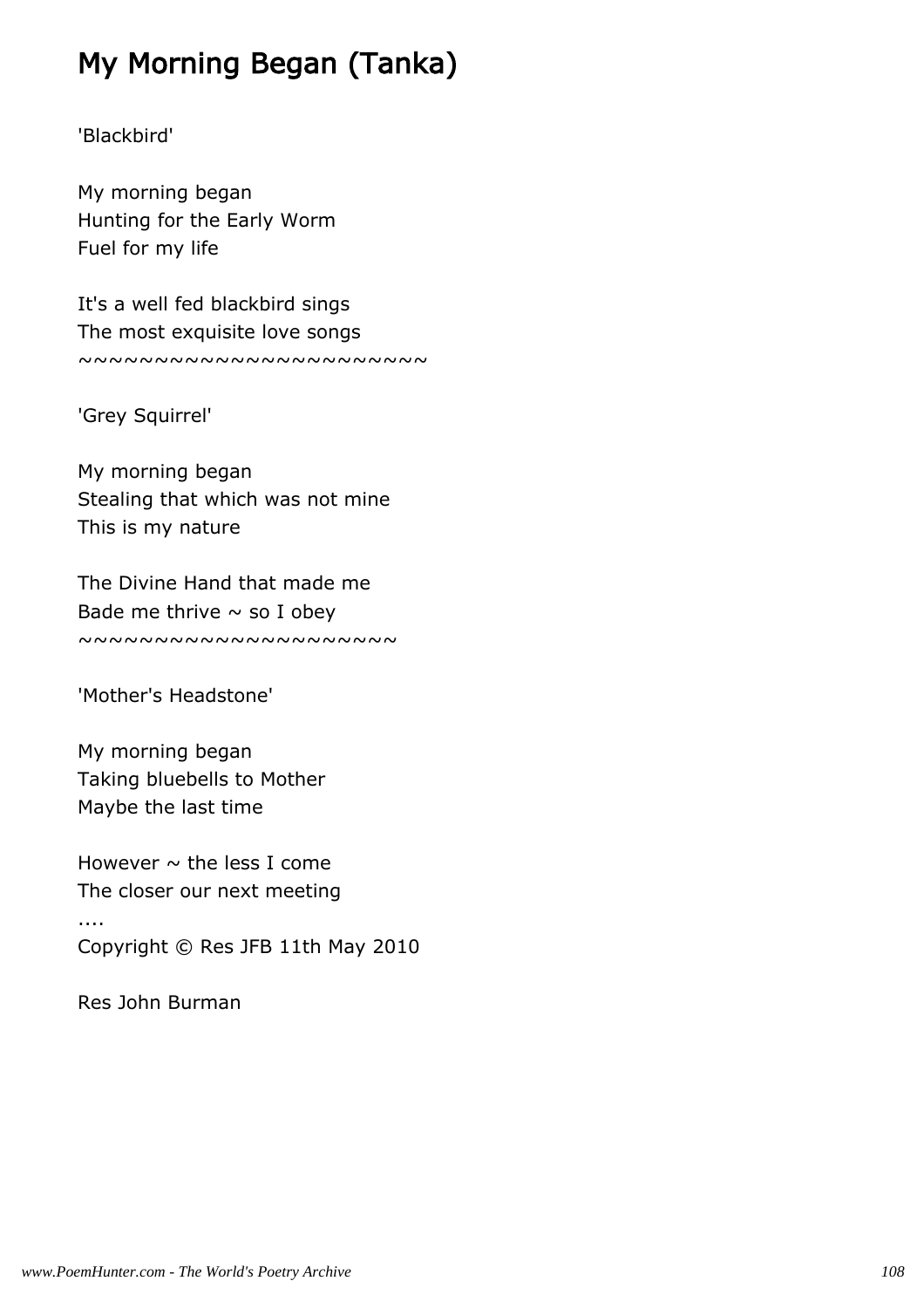## 'My Place'

"My Place"

My place now is Cornwall I was drawn here by the clean air and the sea Driven by that heat-wave we had back in '76.

Cornwall is where the granite spine of England Lies exposed to the wind and the weather Before dipping below the Wild Atlantic Ocean.

It is a hard county. These Celtic people lead hard lives. It breeds strong, brave men, wide of shoulder. From mining tin from the granite, wresting a living From the sea, or crops from the land.

When a lifeboat is lost here, with all it's crew From one small village, they'll spend a day Looking for bodies or survivors. The next day a full crew of volunteers Report for duty on the next lifeboat! I've seen this happen and their courage still astounds me!

Here the old boys talk to the granite! They have built houses from it And Cornish Stone Hedges Since the Stone Age. They'll cut it And split it at will. Only telling it first What they want it to do!

It is a poor county. Most of the wealth Was torn from the ground and the sea Generations ago. But the prevailing wind Has the whole Atlantic over which to purify itself Before reaching here. Sometimes it will storm in, Hurricane force winds, but the air is clean And the water is soft. And so are the accents. And I'd rather be poor here, than rich in a city.

It's a fine place to raise your children.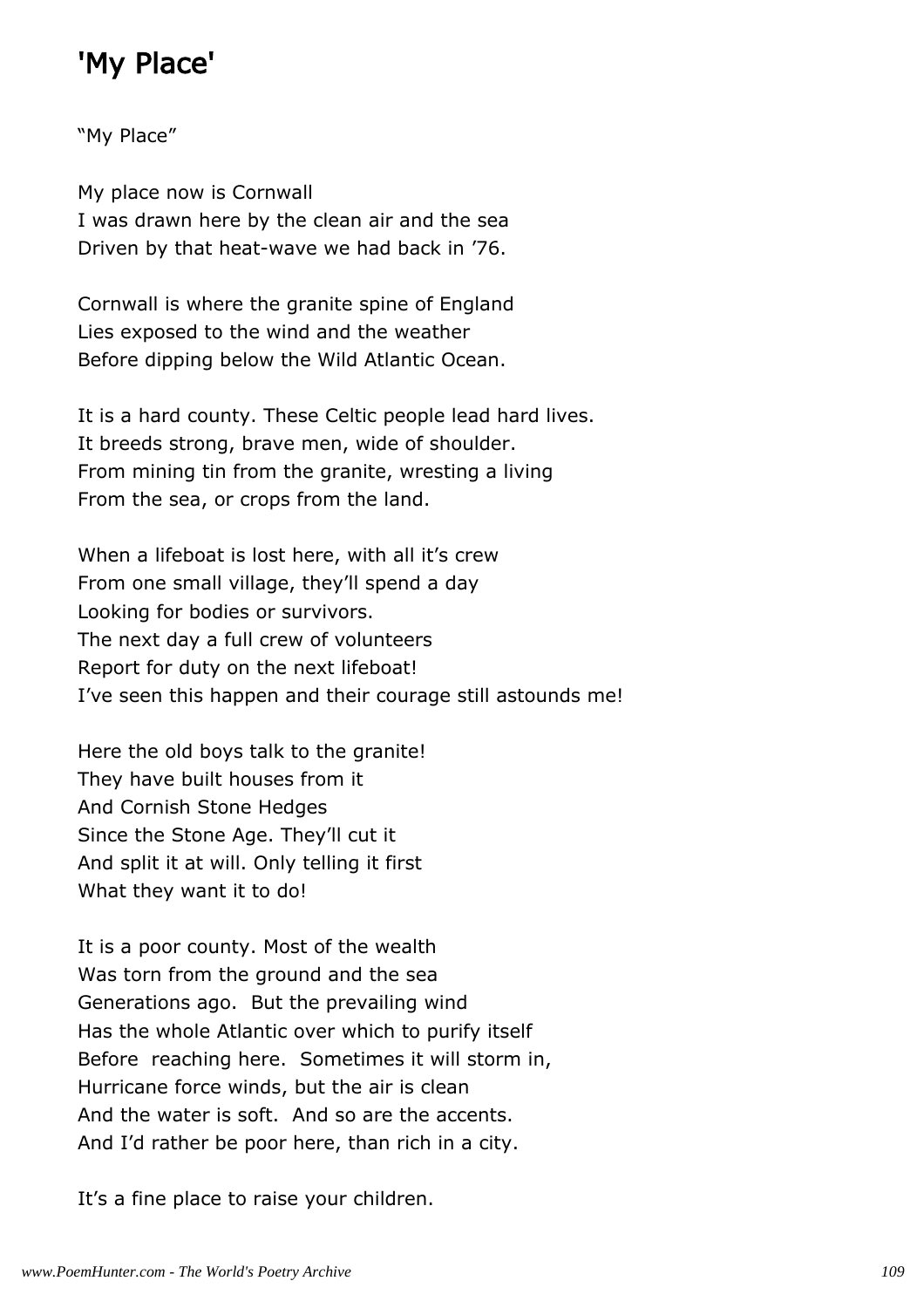There are many things that will kill them… But not so many that will sully their souls. They learn to swim early, and surf and drive tractors. Most boys sit their driving test on their sixteenth birthday. And with narrow lanes they often drive as fast backwards As they do forwards!

It is a place of rugged cliffs and rolling hills Green pastures with dairy cattle always ready For a conversation over the field gate. Dogs at heel and friendly neighbours… well mostly! Narrow lanes where bramble, hawthorn and blackthorn grow Swampy lowlands rich with lemon balm and orchids! And rugged moors, purple with heather, sharp with gorse.

The place is littered with Standing Stones, Iron age forts and villages. Legends that on a misty night you might swear Were coming true. Great inventors like Humphrey Davy And Trevithick and Old Henry Trengrouse, Who invented the 'Rocket life-saving apparatus' After watching the whole crew of HMS Anson Drown down at Loe Bar, below Helston.

If you imagine England as a Christmas Stocking Cornwall is right down at the toe. And like a Christmas Stocking This is where all the nuts collect! Artists love the light here and the blue of the sea. Sculptors settle, witches brew, old soldiers come to rest, Musicians pick, writers write and poets bloom Which may be why I'm so happy here!

Copyright © Res JFB 20th April 2013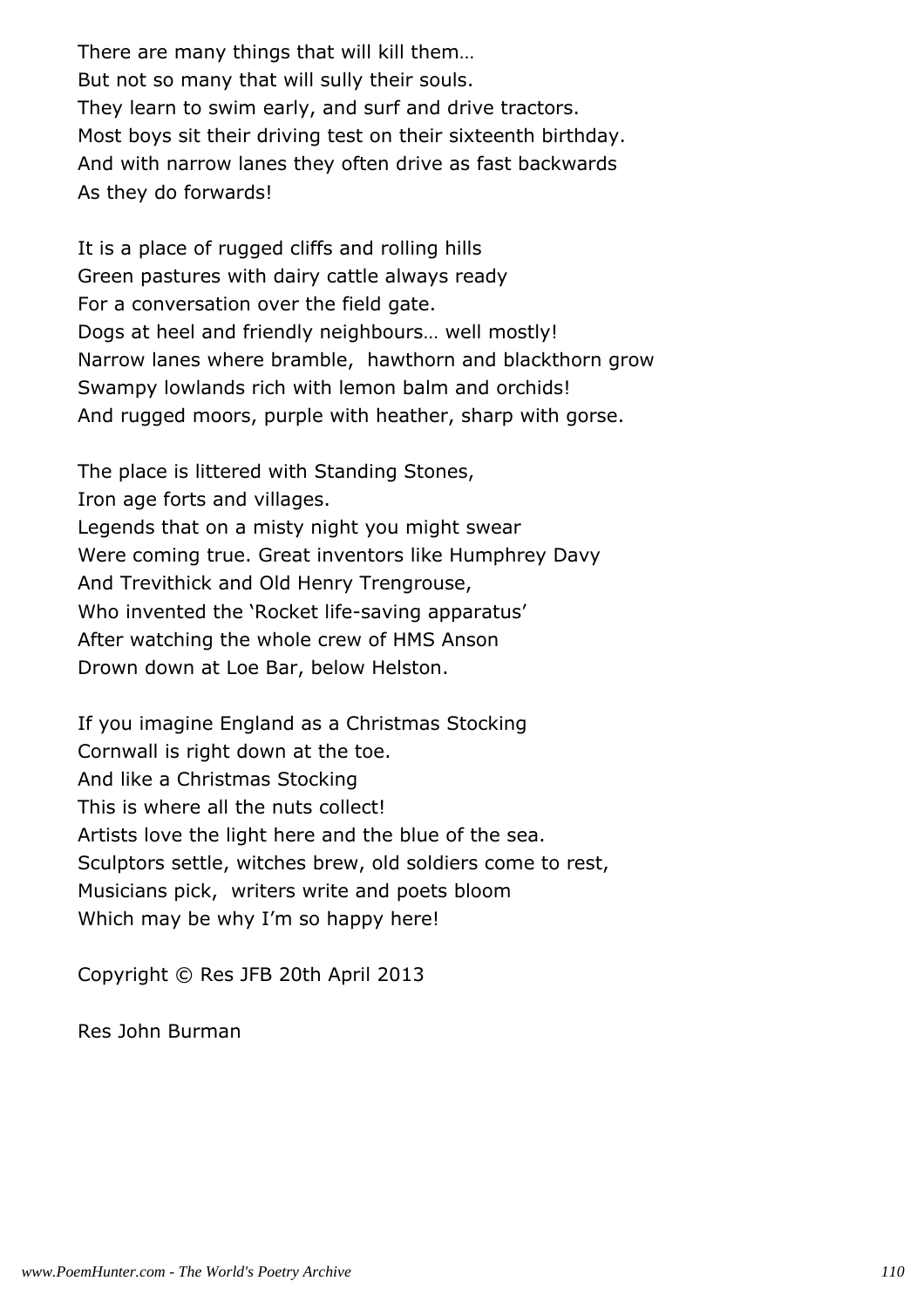#### 'Nonie Collins'

Sometimes when the light's just right And the shadows look like water I think I see her in the night That Fenian's lovely daughter.

Perhaps a snatch of 'Danny Boy' She taught me on her pillow Perhaps a glimpse of auburn hair Or her hips swaying like a willow.

I can almost feel her smile Like silk upon my skin The whens and wheres of her kisses And her warmth that drew me in.

I remember well her temper Like livid sunset flare And the blessed balm of her forgiveness Her tenderness and care.

The beauty of her body Green eyes and auburn hair And her love that did enfold me I think she saved my life that year!

But now it is so many years Since I heard her lilting laughter And we'd practice, practice all summer long The Loving Arts to master.

I have much to thank Erin for Not least her lovely daughter Whose laughter could light up my day Or turn my knees to water.

Farewell my dear, my warrior maid My yardstick of perfection The lodestone in my compass points Always in your direction.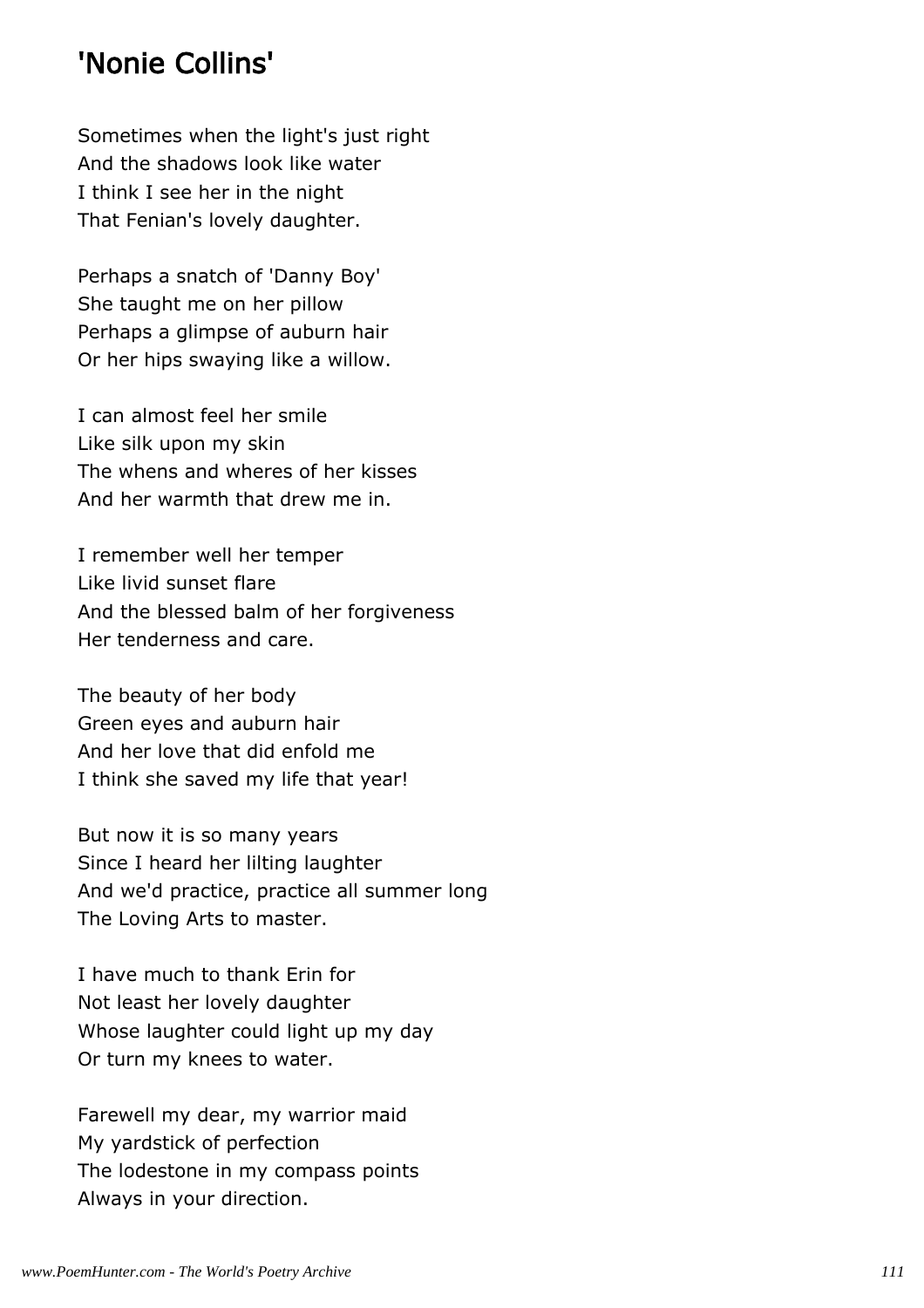Copyright © Res JFB 4th October 2012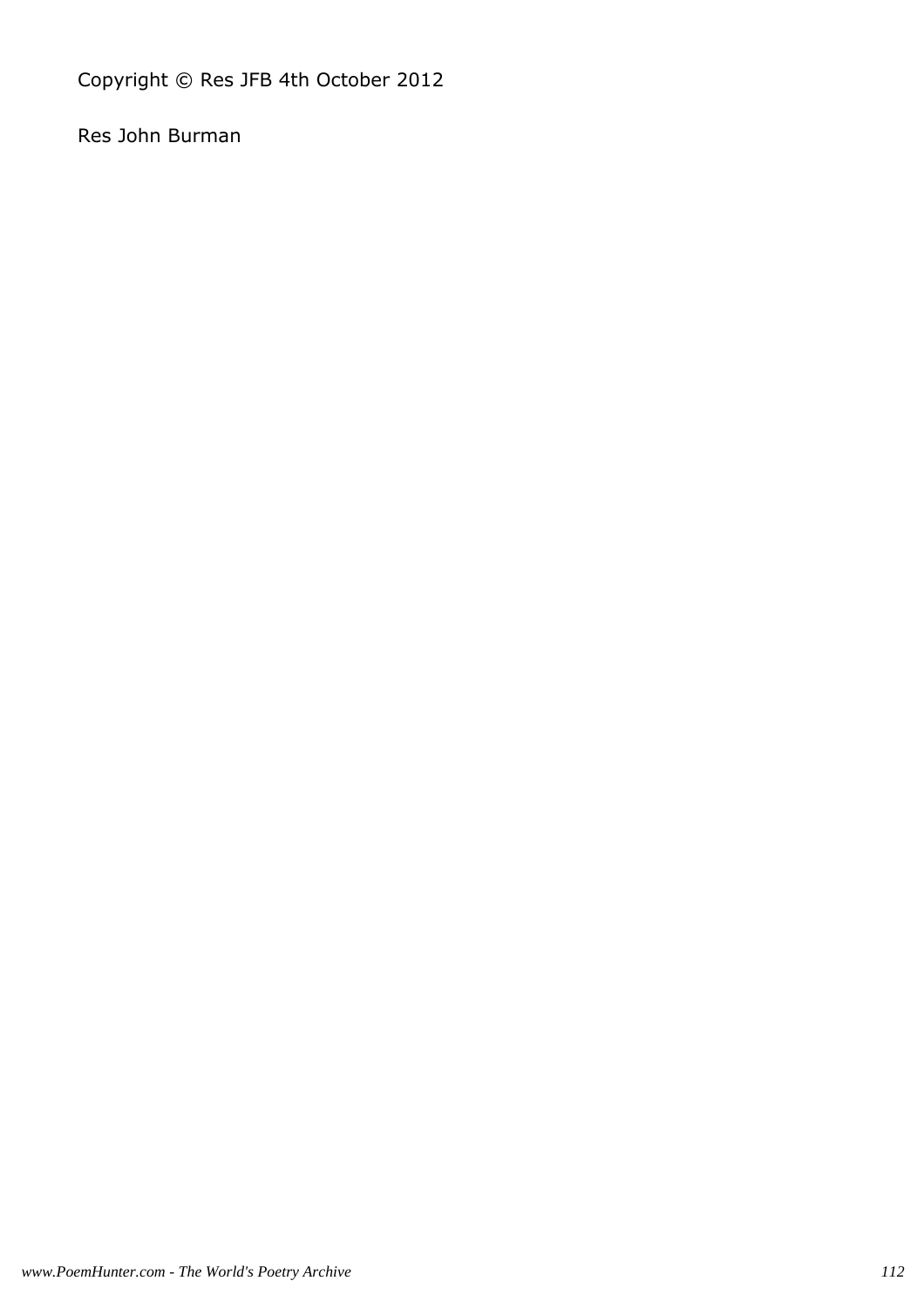# 'Ode To Eve Elliott'

Old Causewayhead just ain't the same I don't know who is to blame But the street has turned to a dreary mile Without the sunshine of your smile

Nowhere to stop for a welcome kiss I admit it's that I truly miss No smile lighting up my day Now that you have gone away

No wonder Penzance is in decline All year round it's winter time Ashes to ashes dust to dust Perhaps I'll move out to St Just

Perhaps by bus or perhaps by car I'll never more eat a Grizzly Bar

Copoyright © Res JFB 9th October 2012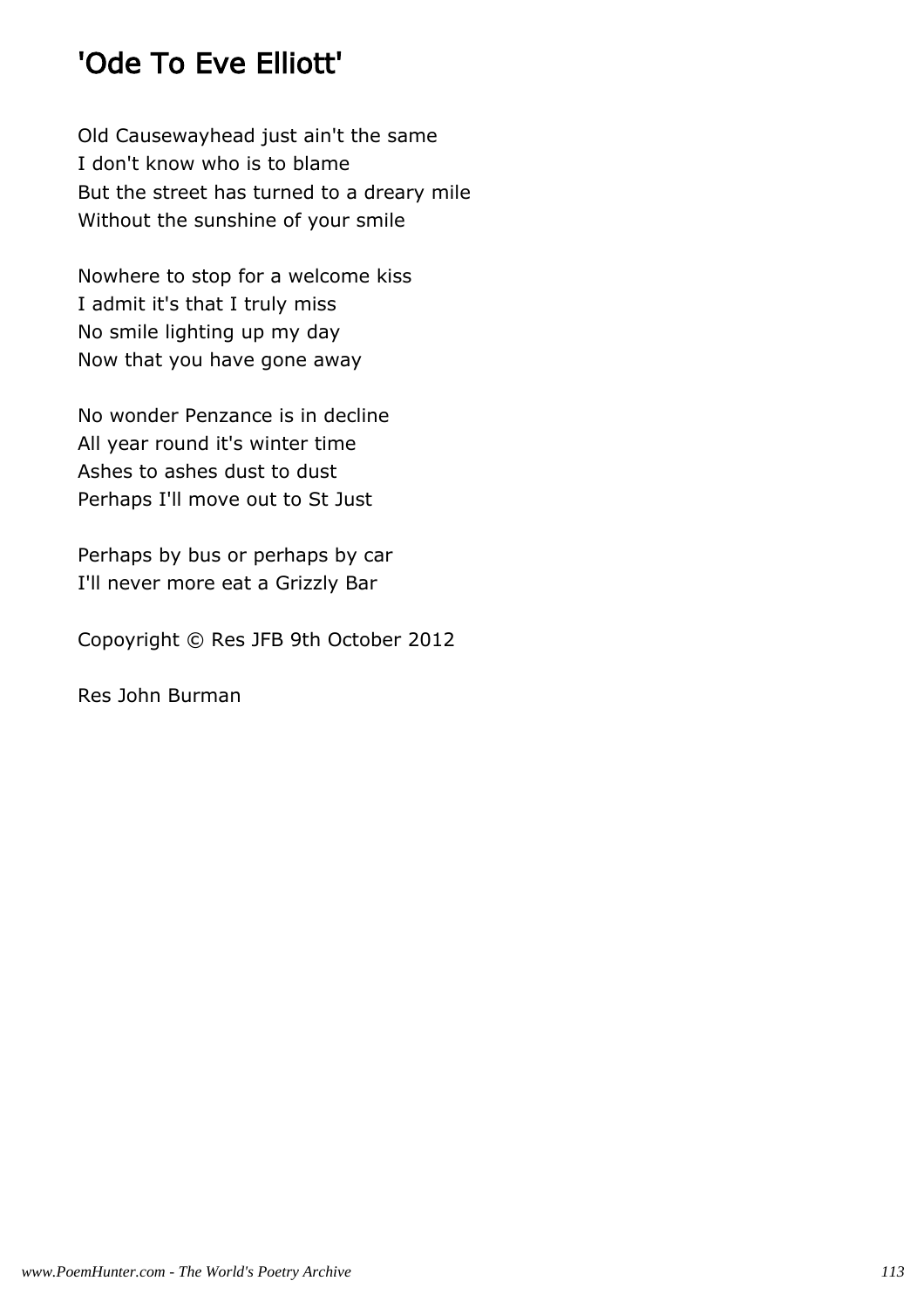# 'Old Charlie'

My old sarong's faded But my Viet Cong pyjamas Are still going strong

Old Charlie  $\sim$  he always was Damn near indestructible

Copyright © Res JFB 30th September 2012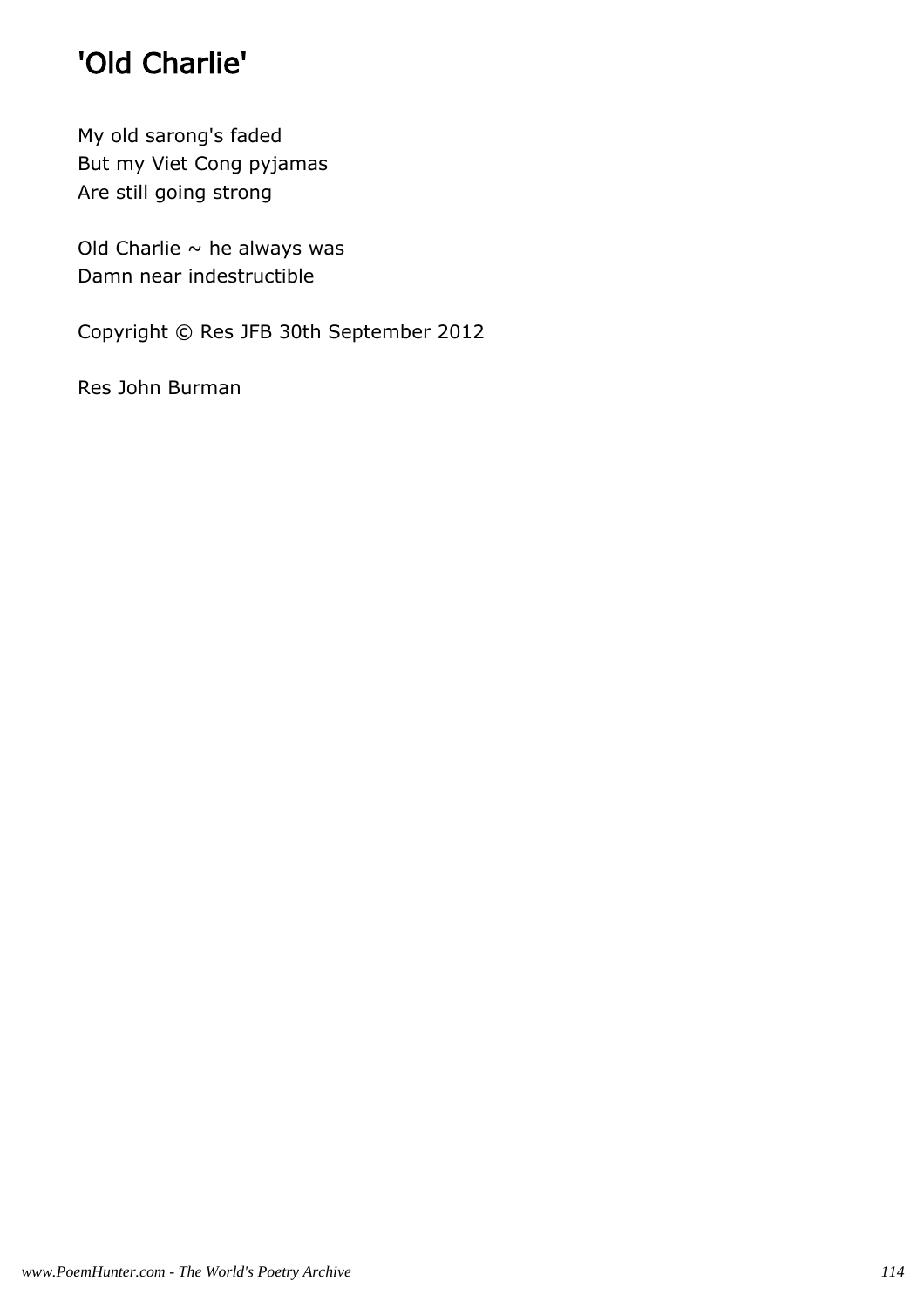## Paddington Station. Platform One.

Your beauty shines out In the monochrome station Sooty platform one.

We liked each other Long ago when first we met Such grace, we still do.

Your tinkling laughter Your voice in the night sighing I listen for you

Your taste and your touch The essence of your humour Spring comes to my soul.

21st March 2008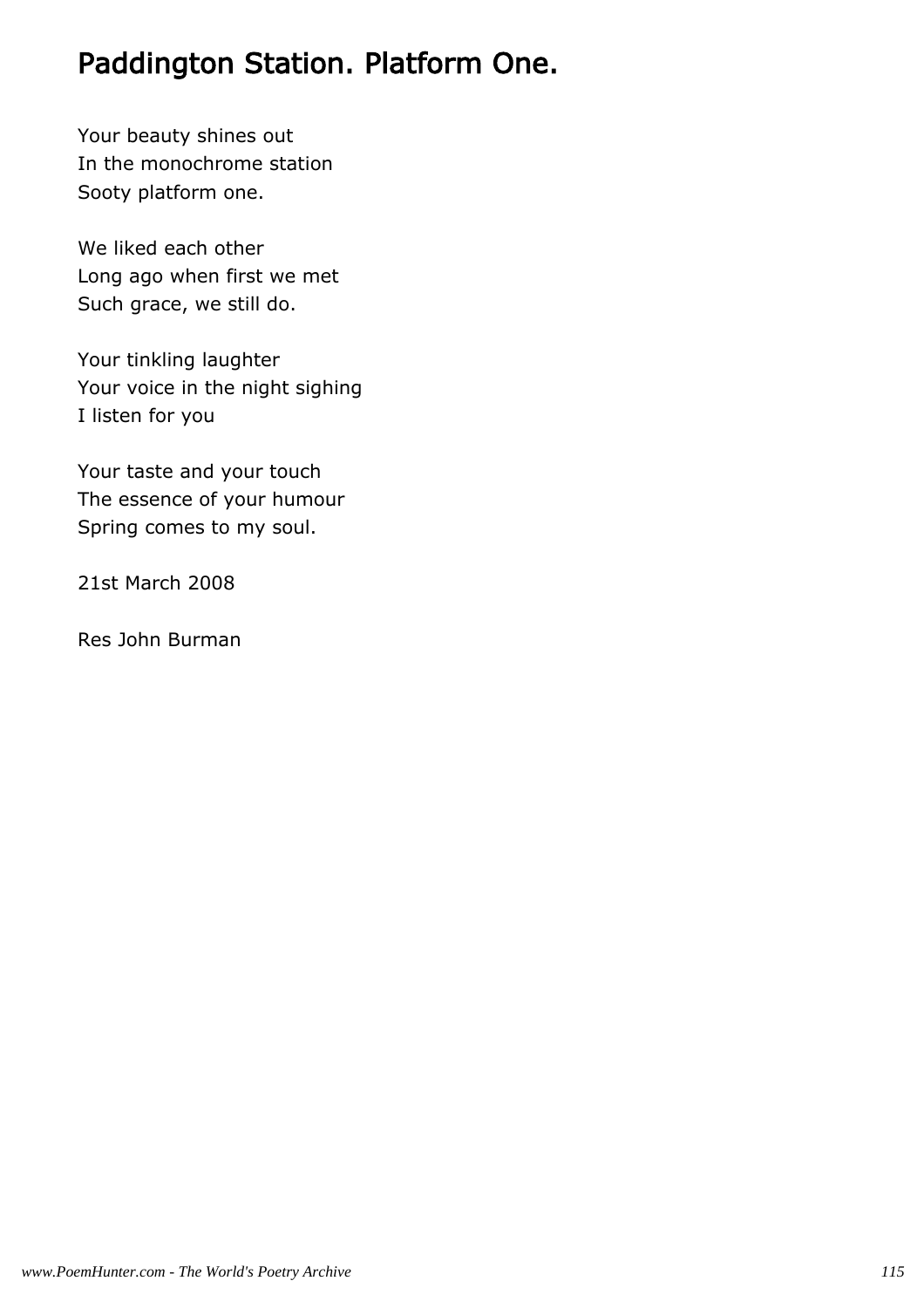# Paddy

(That's short for Patricia, not one of my Irish friends)

Our parting tears Yours, and mine I gathered in A blue paisley Handkerchief. I rolled it tightly And sewed it shut Tight, neat, little, Stitches. And tried to forget.

I joined the Army To forget. Because I couldn't Speak French. And a daily ration Of rough sour wine Didn't interest me. But climbing mountains, Did. Canoeing Rivers did!

Years later, Mountains and Valleys later. Loves later, Service and wounds later. Captivities and Freedoms later, Sacrifice and rebirths later, I found the handkerchief, And that little wooden mouse In my folks attic, Among other dusty traces Of vanished youth.

I cut the stitches, And unrolled the handkerchief.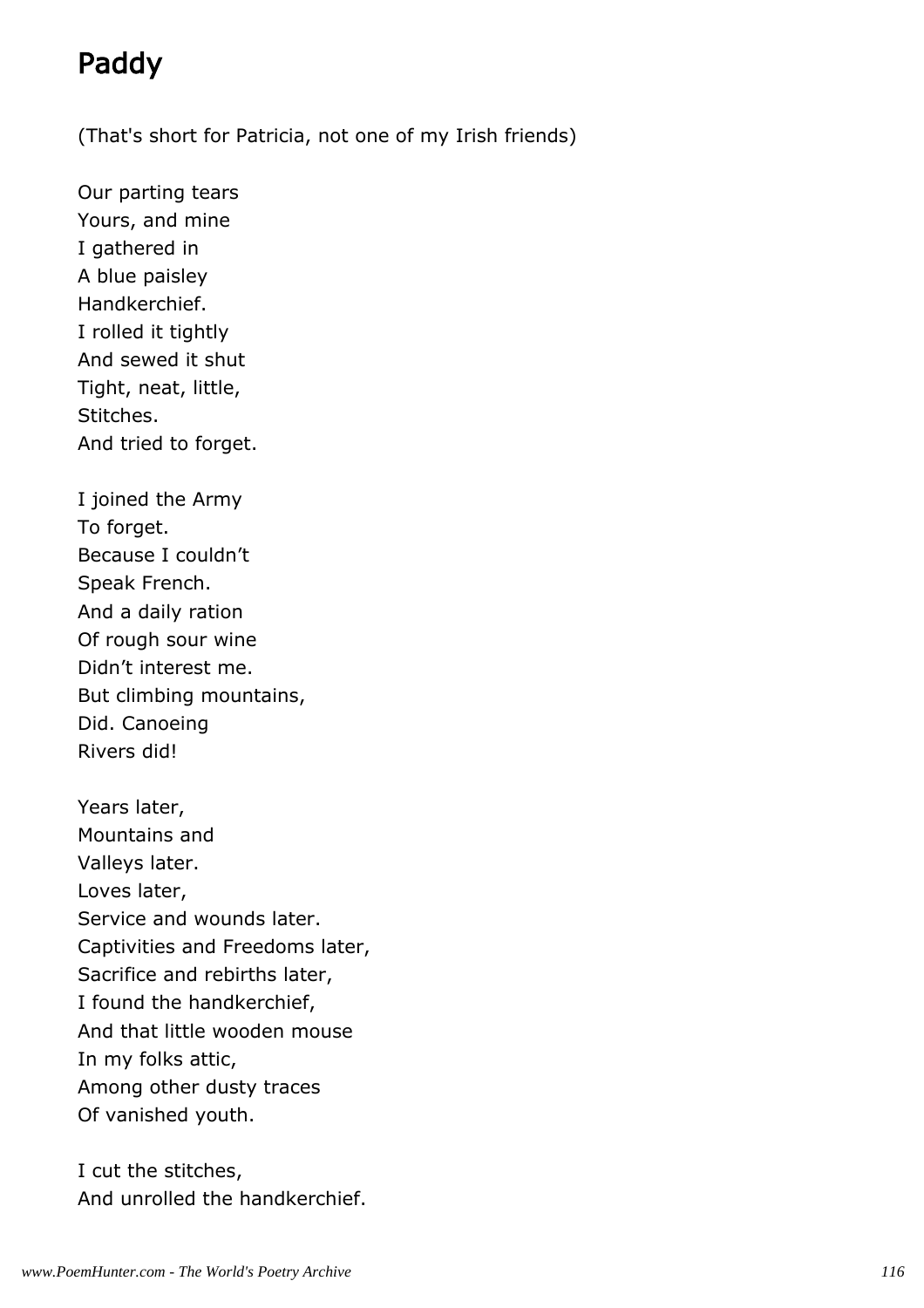The tears were No longer there. Now forty nine years Later. The pain Has gone. Even The longing.

But perhaps Like a faded spot On an old handkerchief, There is a trace, Just a shadow, Of regret, At what we missed, At what we might have been. Fare thee well!

(13th March 2008)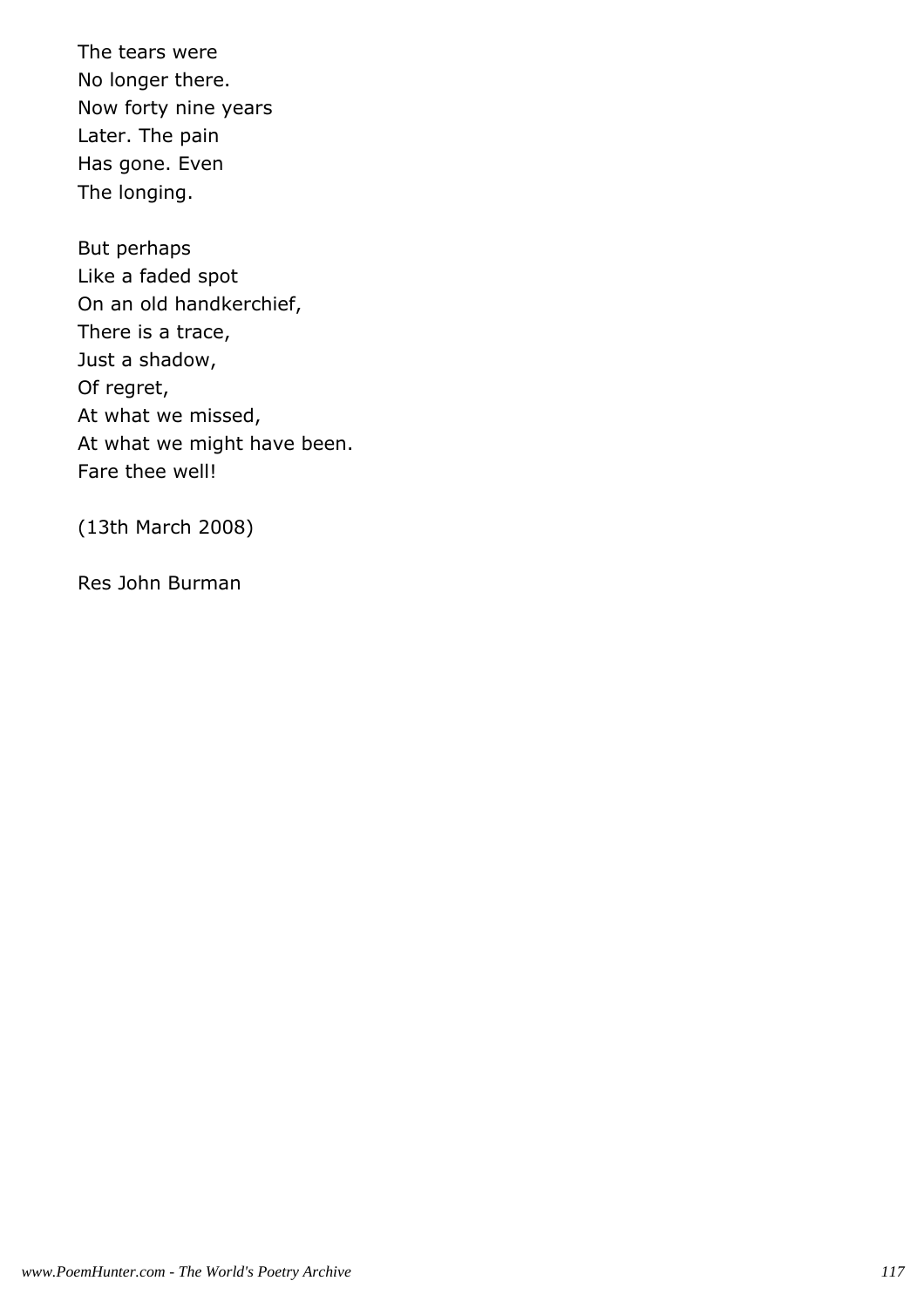#### Papaver Somniferum

Ah Papaver Somniferum, The fumes of long gone dreams, A pipe or two, and dreams of you, Are never what it seems!

This Blessed Balm from Heaven Will sooth all kinds of pain, But sad to say, at the end of day, The pain doubles back again.

Better, Soldier on Regardless, Than to take the easy way, But those dreams of yore, when you're feelin' sore, Will always make you pay.

So like Old 'Tommy living cleanly' Ignoring the horror of my fall, Now when I'm in pain, I say once again, I ONLY DREAM of Poppies growing tall.

(10th February 2008)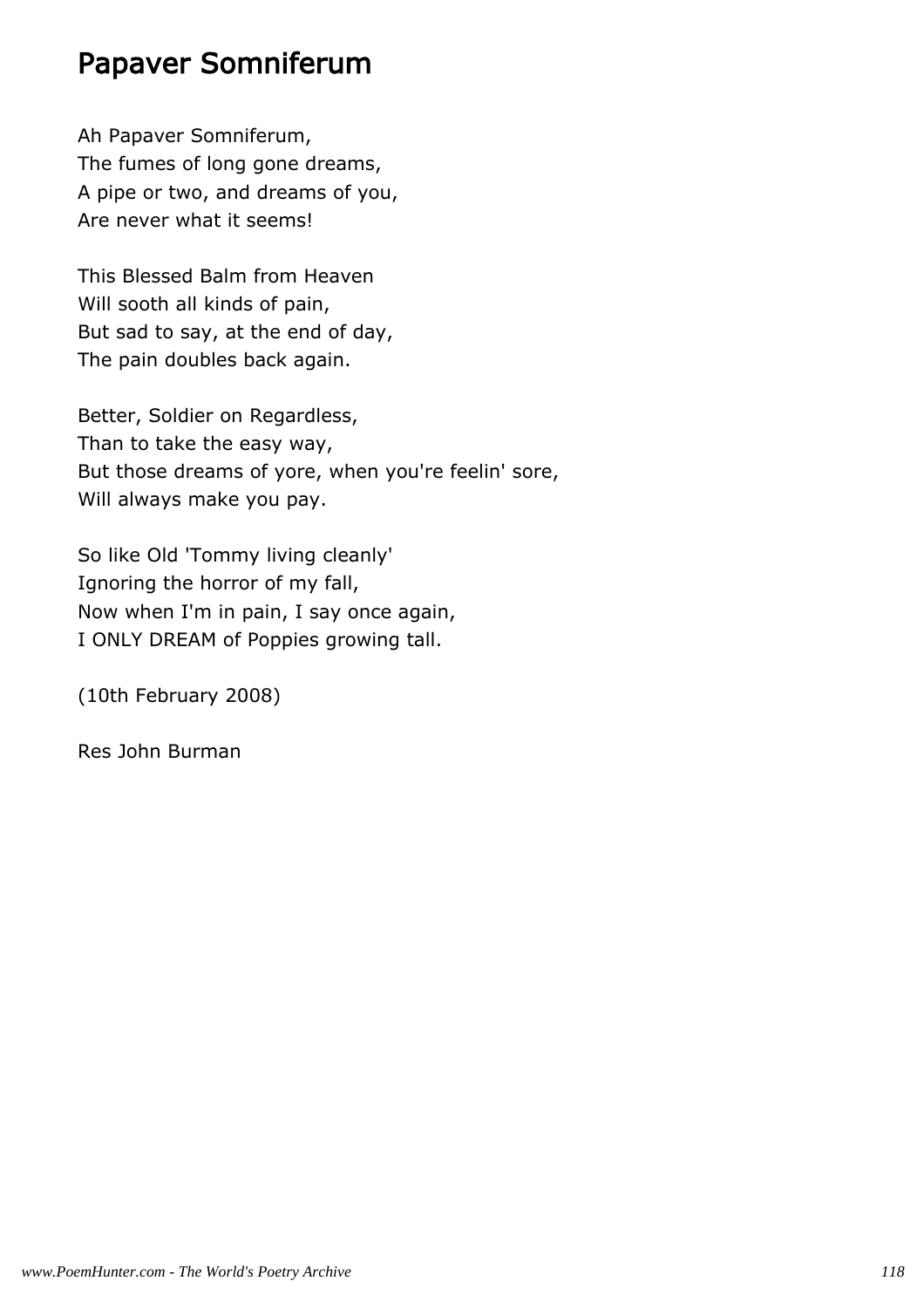# 'Pipa Music'

From under the tea-house eaves Pipa music lifts it's exquisite voice And wafts up the mountainside.

To where the Gods sit smiling And gently tap their feet!

Copyright © Res John Burman 30th October 2009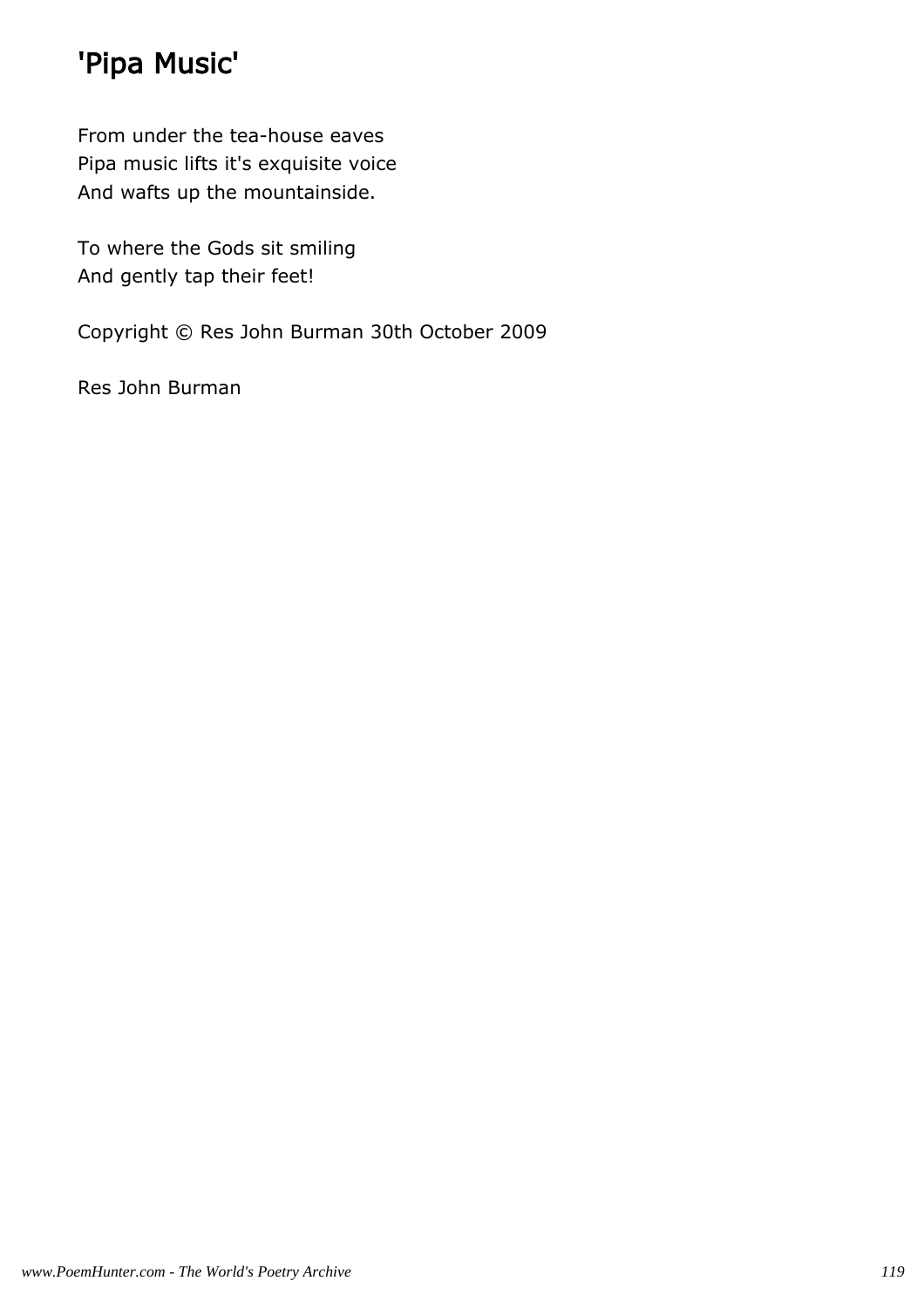#### Rapture. Miss P.

You have woken my soul from it's lonely sleep, You yearn me and churn me and make my heart leap. The thought of your love just fills me with flame, I go weak as a babe at the sound of your name.

#### Rapture

Thank you and bless you, may you always be, As safe and secure as I'd want you to be. If I can't always be there, I want you to know, My love always folds round you with a warm loving glow.

#### Rapture

I yearn to be with you, protecting and caring, Supporting and growing in loving and sharing. Come dance for me Lady, let our souls dance together, I promise to know you and love you forever.

Rapture

(12 December 2007)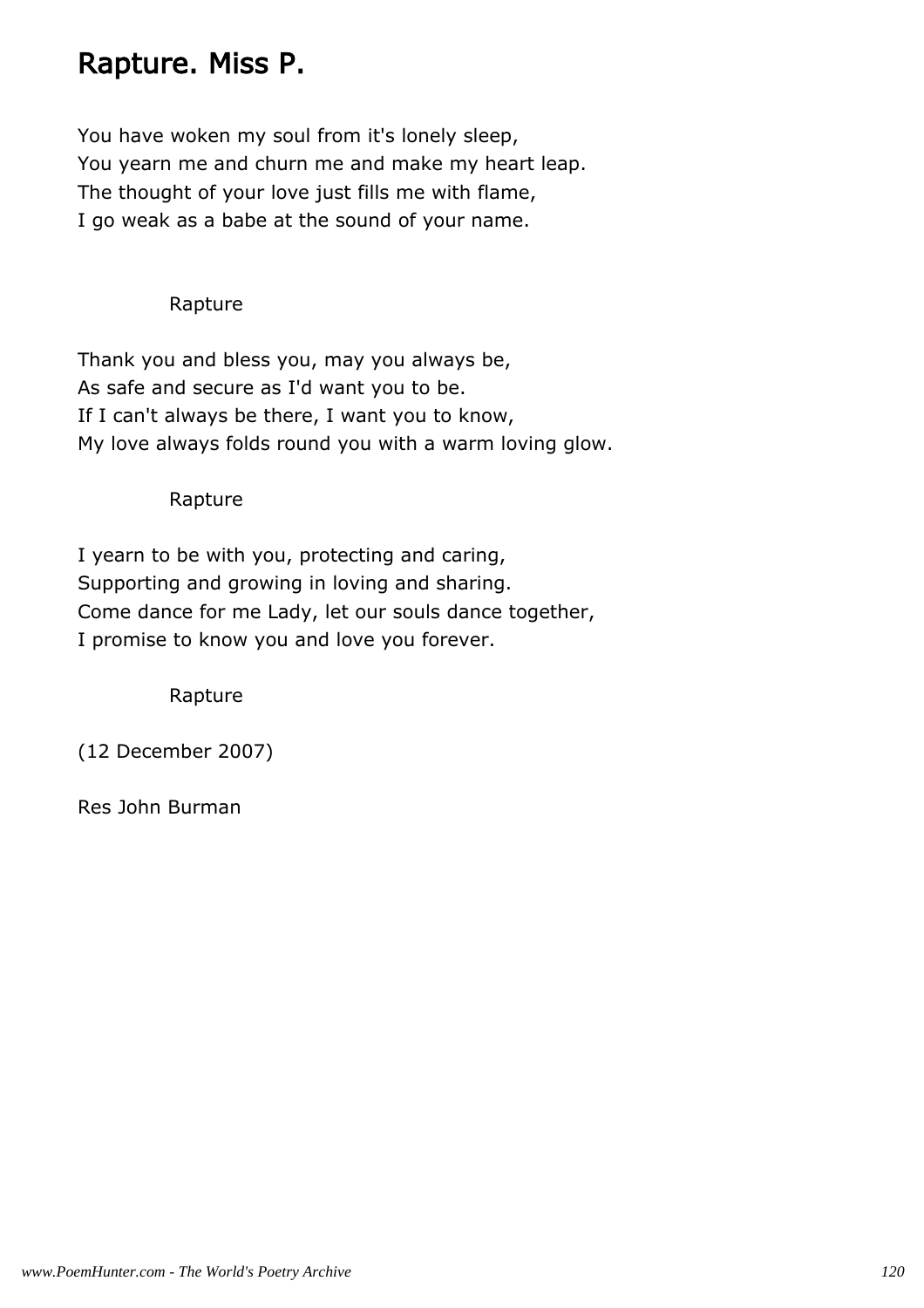# Ray On Cats

My friend Ray, Living in the woods, At Westmoor. Making tea on His woodburner.

"Look at Old Blackie relax." He said, "Isn't it wonderful How relaxed a cat can get, But…. Ready NOT to be! "

22nd March 2008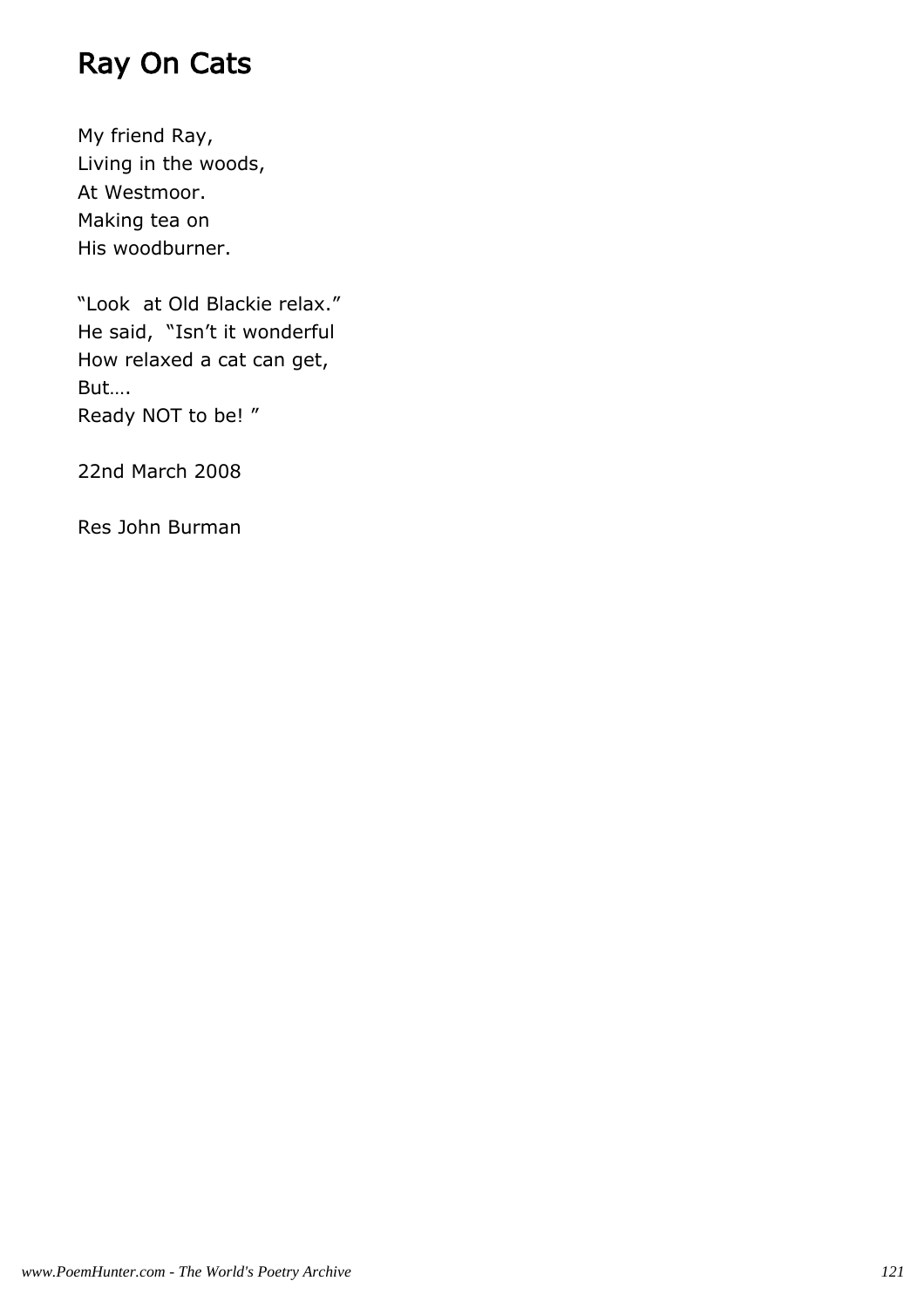## 'Reflections' Tanka

The window reflects Dove and sparrows eating grain Busier than I

They eat the seed I buy  $\sim$  but I have the best of the deal ~~~~~~~~~~~~~~~~~~~~

The mirror reflects My own face but much older There is something wrong

Why can't it portray my face Without the sorrow showing ~~~~~~~~~~~~~~~~~~~~~

Copyright © Res JFB 18th May 2010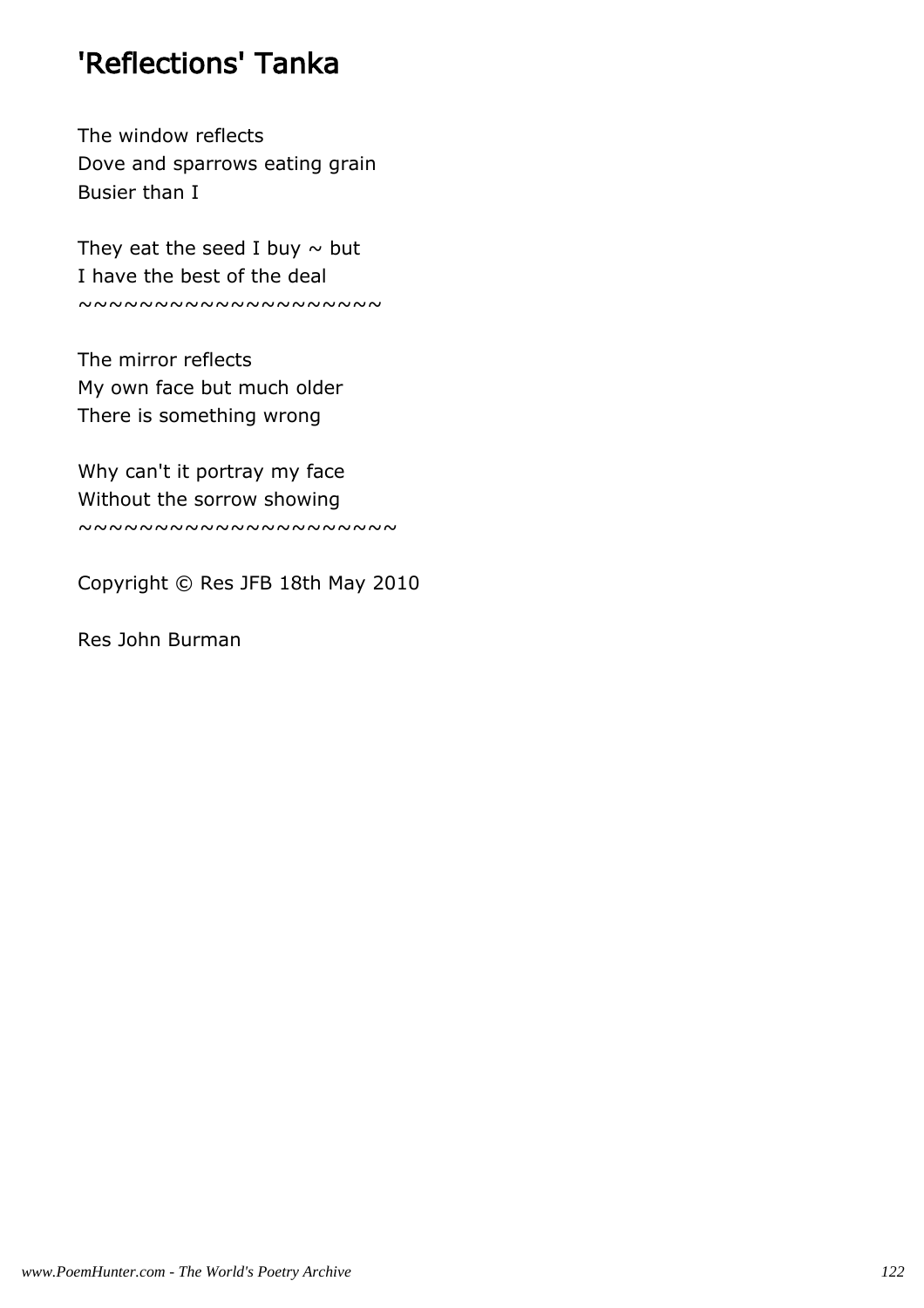## 'Remembrance Sunday'

Was it the throbbing in his head Or the growling in his stomach That woke him? He didn't want to wake up. He was cold and hungry, and with sleep, At least sometimes, came oblivion. When it wasn't fiery nightmares And for that the drink usually sufficed.

He pulled the thin blanket around him A'top his cardboard mattress. The throbbing grew louder. He'd had a warm sleeping bag Until last week when he woke to find Drunken teenagers p\*\*sing on it, And, not knowing if it was p\*\*s or petrol, He ran, in terror, leaving all behind him.

That night he'd spent cowering behind A waste bin, near a Supermarket Trying to master his terror While the sores on his legs Itched and festered! Still the throbbing in his head Grew louder. Reluctantly he crawled Across the cardboard In the shop doorway.

And there, marching to the beat of a drum, Be-chained and resplendent, Pompous and portly, Marched the Lady Mayoress, And the Aldermen, And the town council Attended by Army Cadets With a banner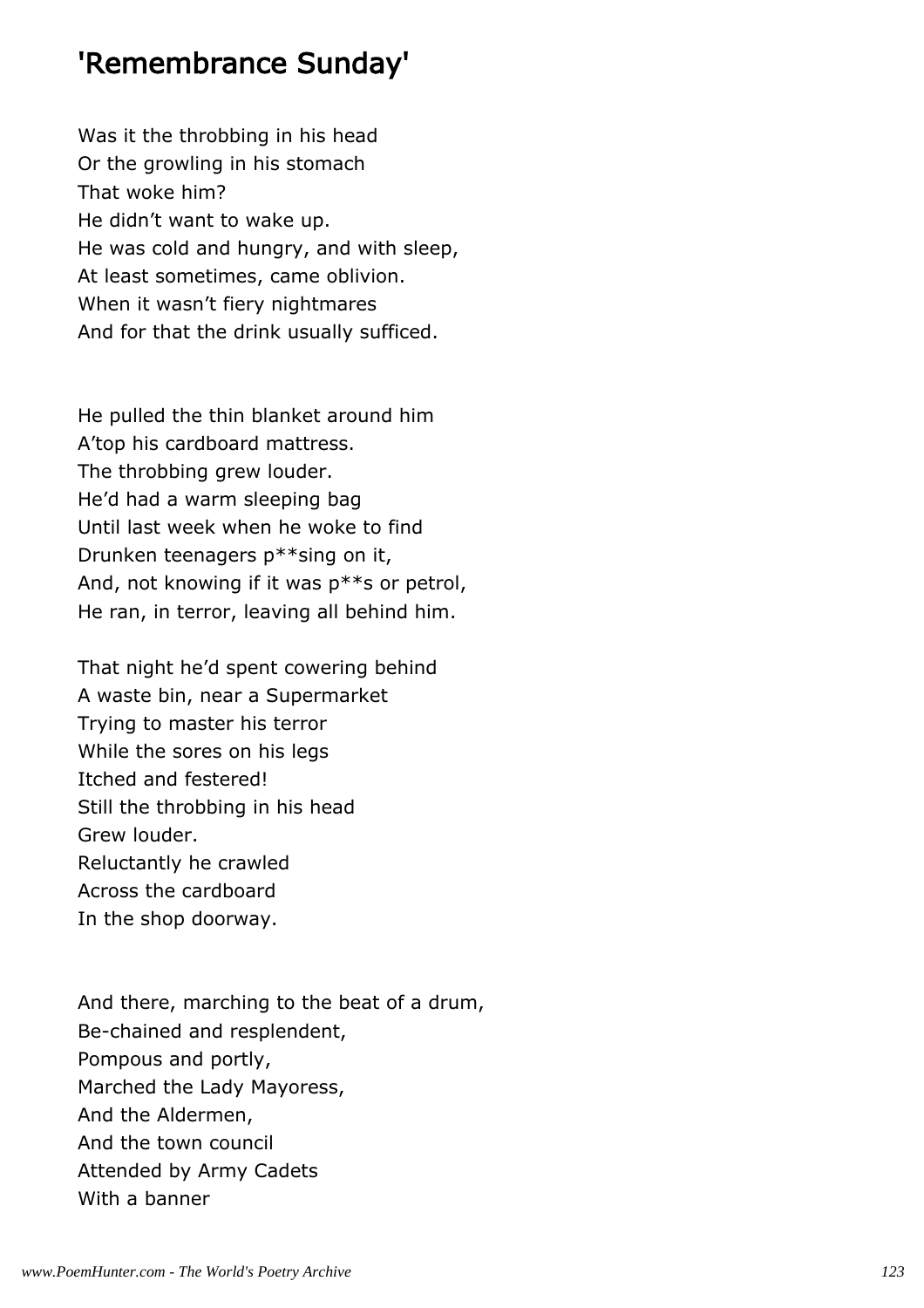With Sea and Air Cadets And a single bass drum that Throbbed throbbed throbbed In his head.

Old habits die hard. He snapped to attention And saluted the flag! He would have worn his medals But he sold them long ago For the price of a full English Breakfast With a fried slice and a cup of tea.

His jerky salute caught The Lady Mayoress's eye, She took one look and turned primly away Her chins quivering! They were, after all, honouring the gallant dead Of two World Wars and many smaller ones.

They had no time for the survivors Or those who merely crawled away. They who had sacrificed their courage Upon the Altar of their Nation's Wars. And having spent it had nothing left for themselves It was clear, the Nation had forgotten them The Nation didn't care.

As the parade drew away The throbbing in his head died away too. And he sat, wrapped in his thin blanket On his piece of cardboard And he remembered the fallen. As though it were yesterday! More vividly than the Mayoress Or her minnions.

The Mayoress was dry eyed but he shed tears They dropped on the sores from his last burning Which were on the skin grafts he had earned Wading through liquid fire on Sir Galahad In Port Pleasant, trying to rescue his mates.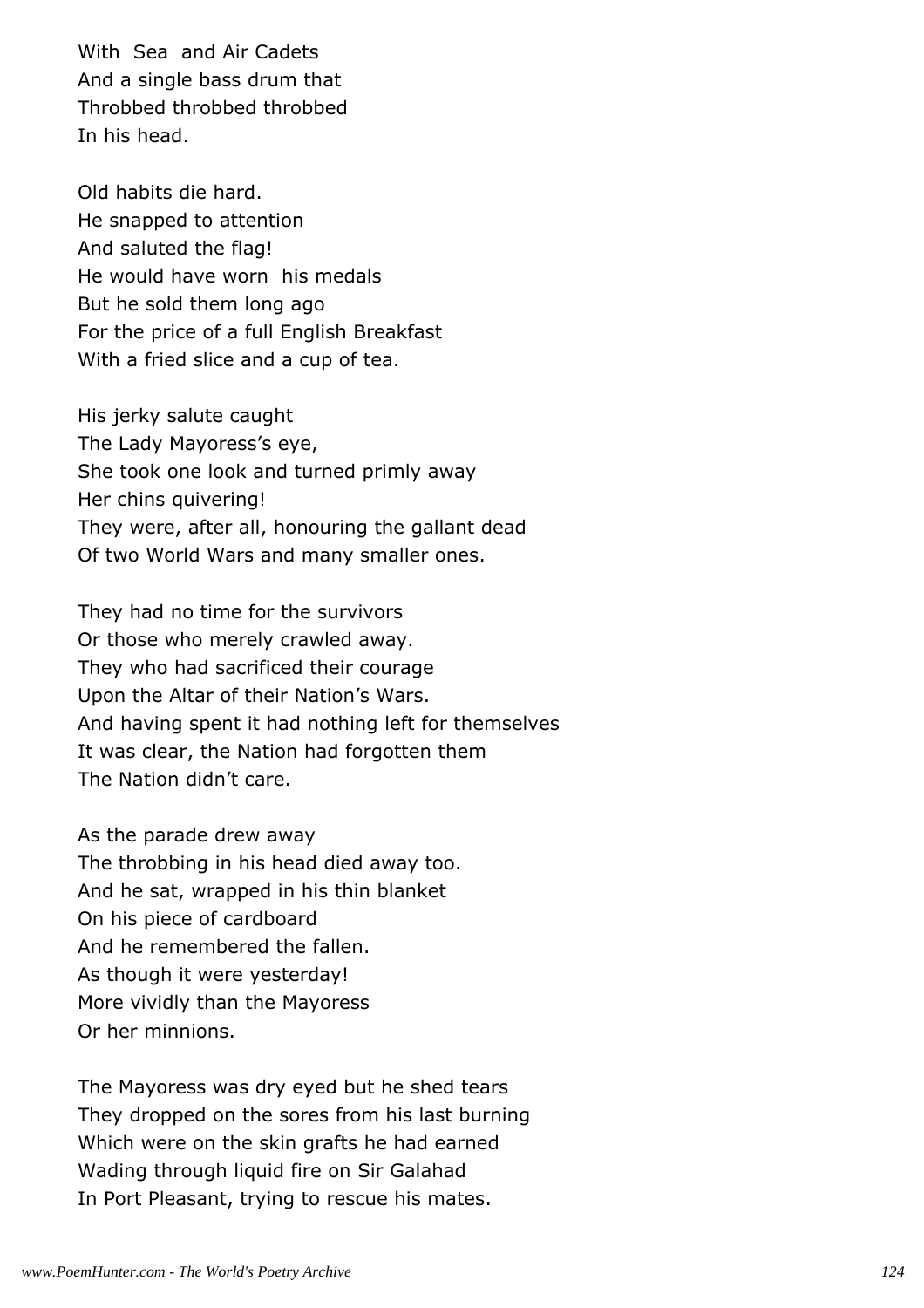After the parade, and a wreath and a hurried prayer The Lady Mayoress sat down to a hearty lunch. "Remind me, dear, " she said to her husband, "Remind me to phone the Chief Constable To ask why our Remembrance Sunday parade route Was lined with drunks and vagrants"

But she needn't have worried The receding throbbing wasn't the drum It was his tired heart finally giving up To septic shock. Burns on skin grafts do not heal Especially when one is unwelcome At the hospital, and the disapproval Of the nurses and doctors Frightens a man who spent all his courage Years before in the service and uniform Of a grateful nation!

Copyright © Res JFB 18th April 2013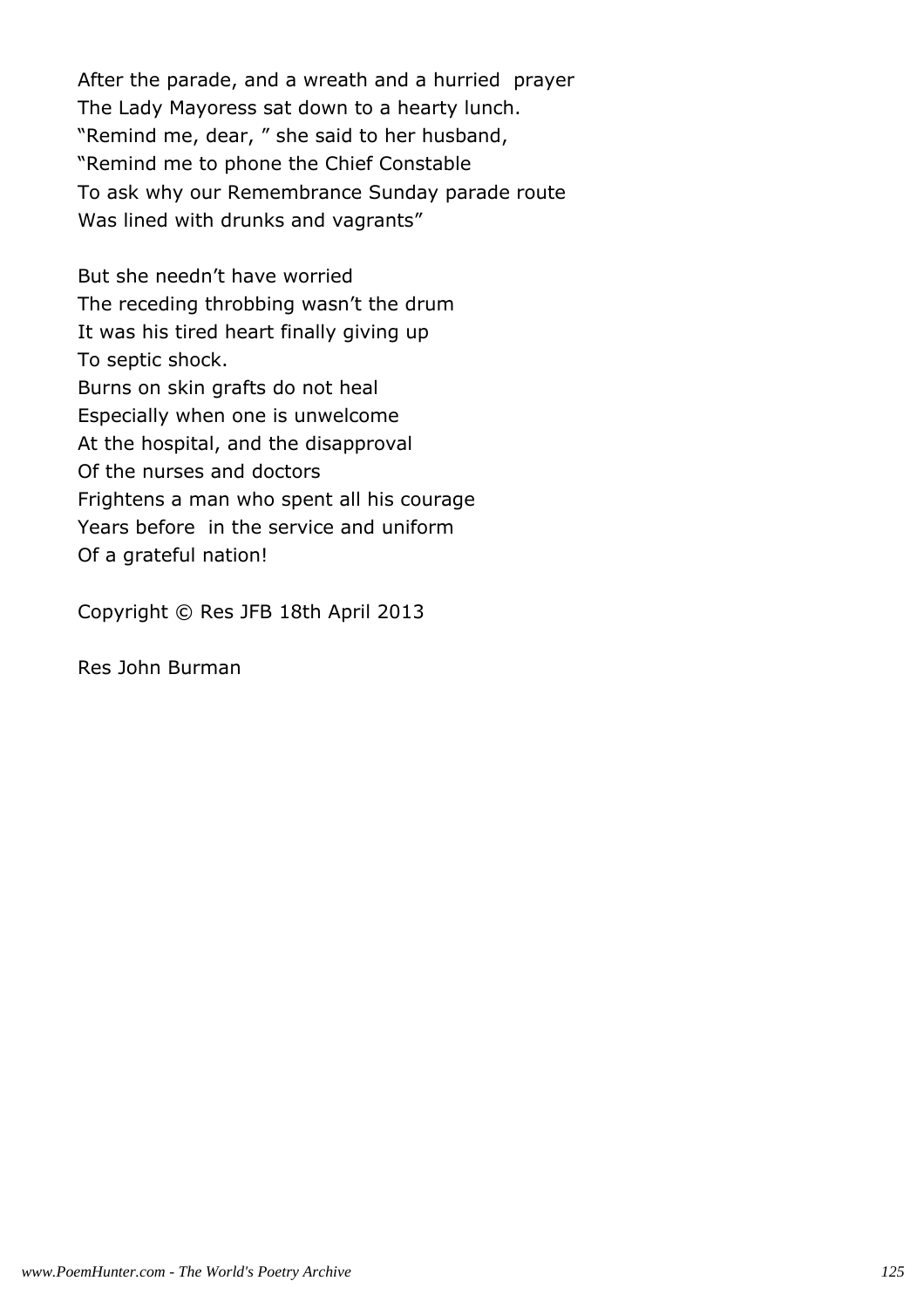## Rudbeckia Hirta. Black-Eyed Susan.

Oh Maryland has got some sights, That all are pleased to see, But Rudbeckia Hirta is the one, That really pleases me!

Not as tall as many, But her slender upright form, Always makes her look taller, And prettier than the norm.

She has a grace all of her own As she sways in the breeze And flaunts her skirts before the wind As pretty as you please.

Maryland has loved her, Since Nineteen Eighteen, And I, who love her just as well, Know just what they mean.

She is the Queen of Daisies, So radiant, dancing, smart, And a Goddess among women And the Princess of my heart!

(27 Jan 2008)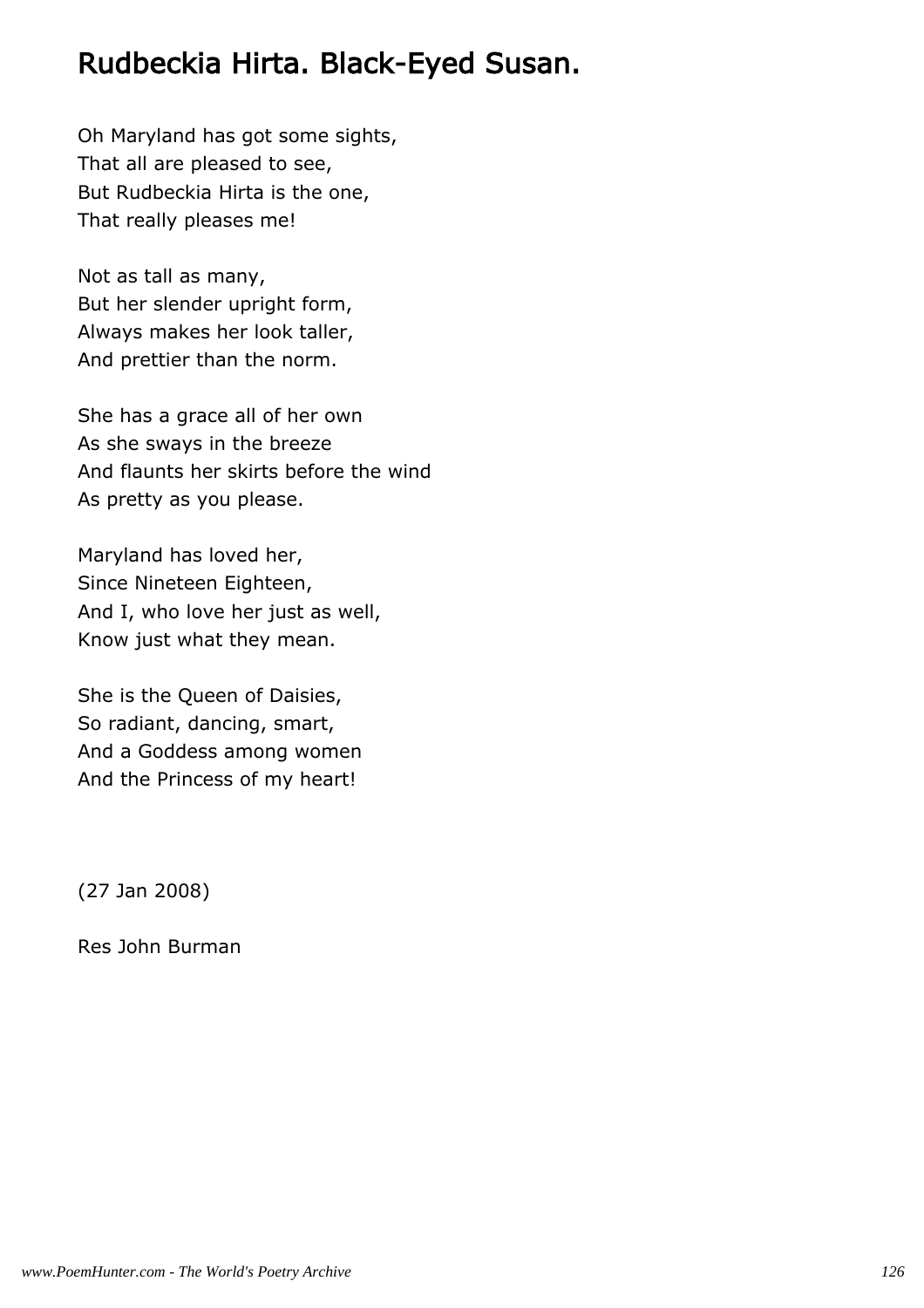## Sands Of Time

Written for a Poetry Challenge. The challenge was to write a poem including sand dunes without mentioning either word, this was the result.

Take the train to Bodmin Road They call it Parkway now But nothing has changed Except the sign.

Catch the bus to Padstow Rattling and shaking Through the Cornish Countryside.

Did you know Cornish Drivers Can drive as fast backwards As forwards Narrow lanes teach backing Fast.

Padstow or Padstein As they call it now Fish smell from the harbour Gulls call, all the time Buy a flower! Not a kiss me quick hat.

Look across the Camel That's a River not a cigarette D'you see Brae Hill Standing huge, rounded Beach heaped by the wind.

Partly grass covered, tufty Blown detritus Of the River Estuary. Take the ferry Go there.

The far side of Brae Hill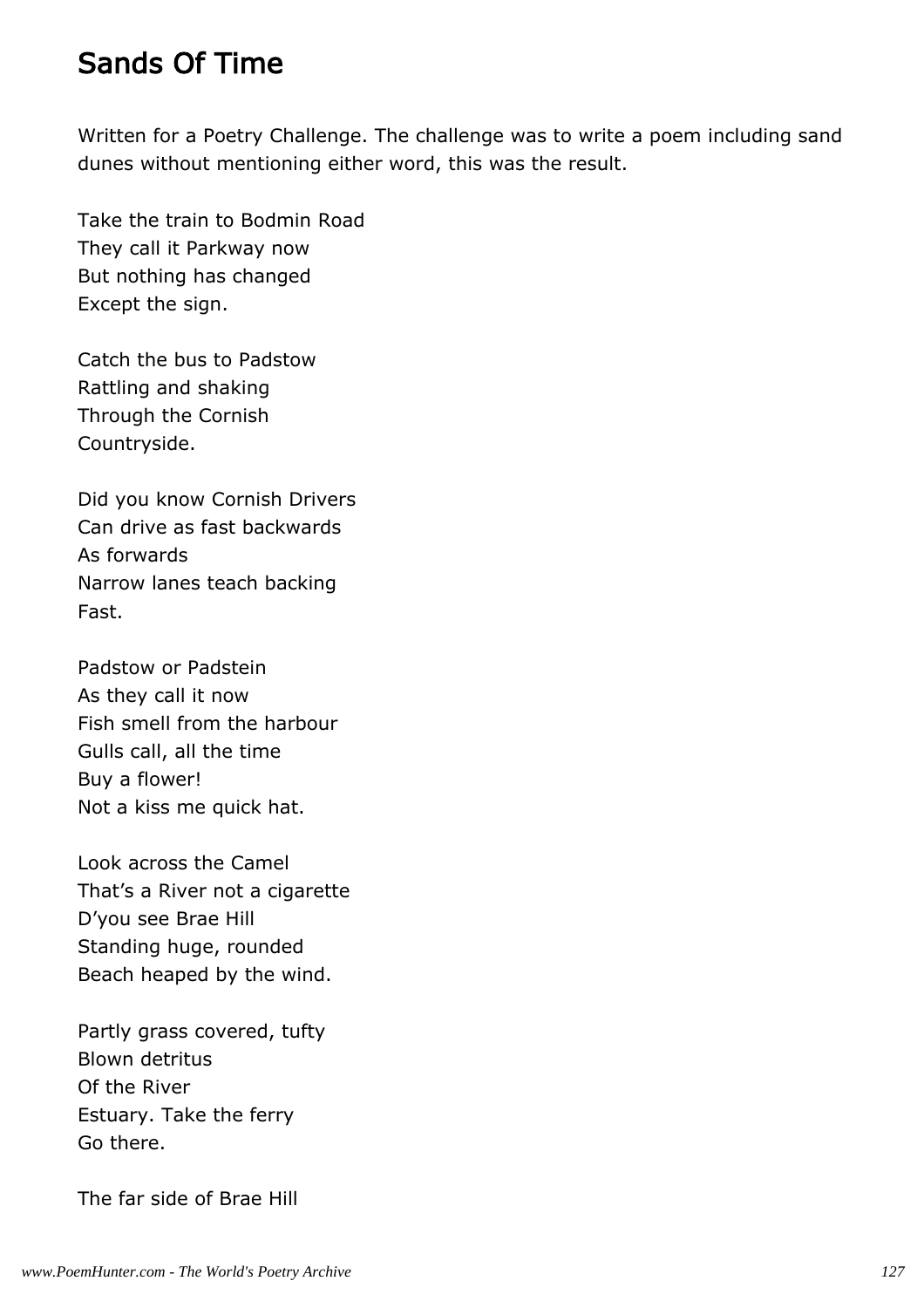Is part of a golf course And the hill becomes The largest bunker in the world.

Unless you count Saudi Which is of course All bunker What ain't concrete Or hotels Now.

Walk across the Golf Course Beware of low flying balls! Mostly grass but granular ground Showing here and there.

Beyond the greens like velvet You'll find a little church Tiny, once lost under The flying wind blown Grains of beach.

Walk through the hedge Of tamarisk, look right First grave you see Lay your flower down.

Dear Sweet Poet I hope the granular Open grained, porous Nature of your bed Allows the songs to filter Down to you there.

The song of the Sea Beating upon Doom Bar And the wind in the tamarisk The song of Trebetherick Which you loved so well And the song I would sing to thee Had I the sweet facility You had with words.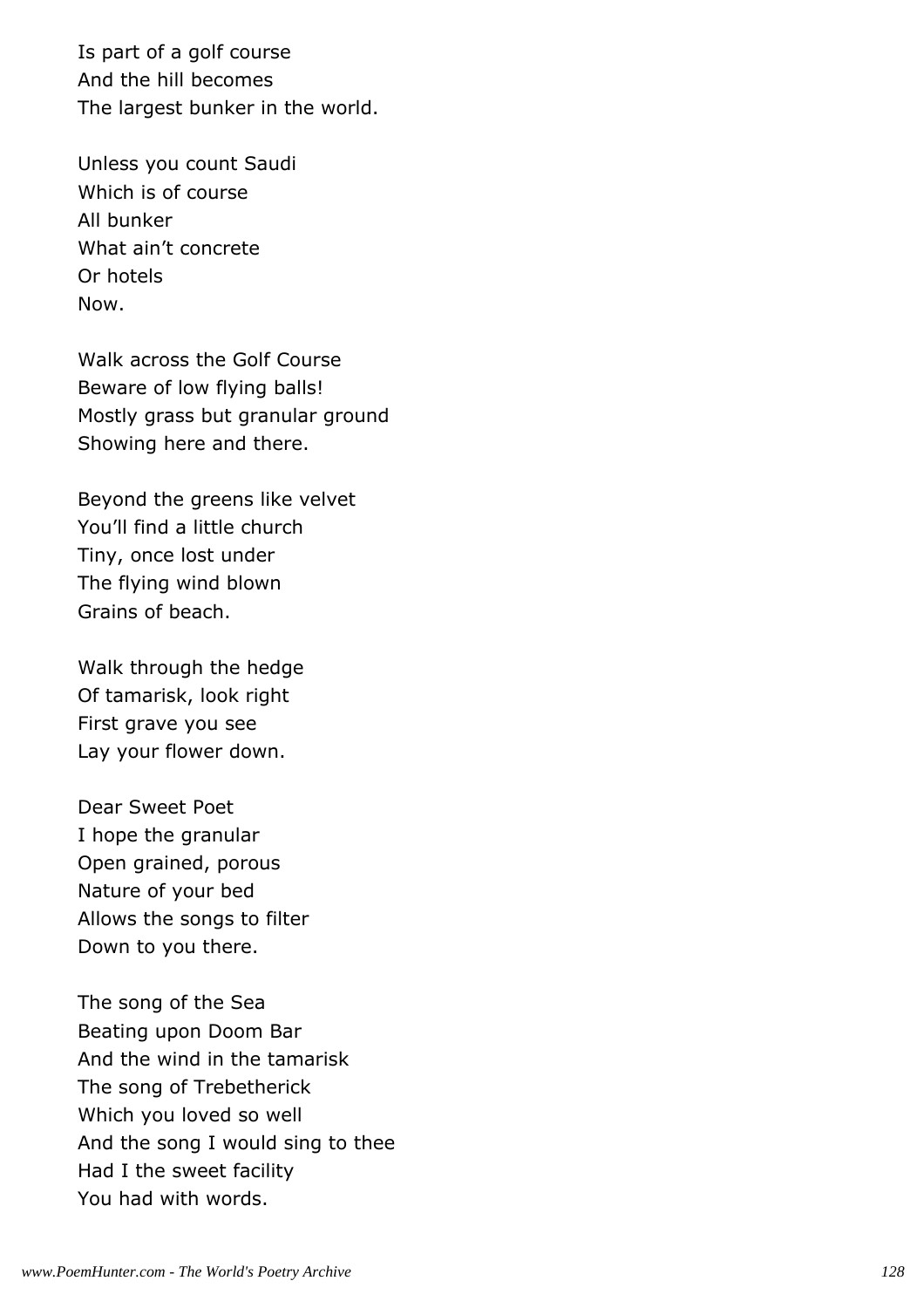Rest in Peace John Betjeman "Poet and Hack" Poet Laureate Social Climber and Knight And lover of Miss J Hunter Dunn.

You lie among these tiny Wind polished grains Of Daymer Bay Like myriads of universes Ground small by time And the tide.

(22nd February 2008)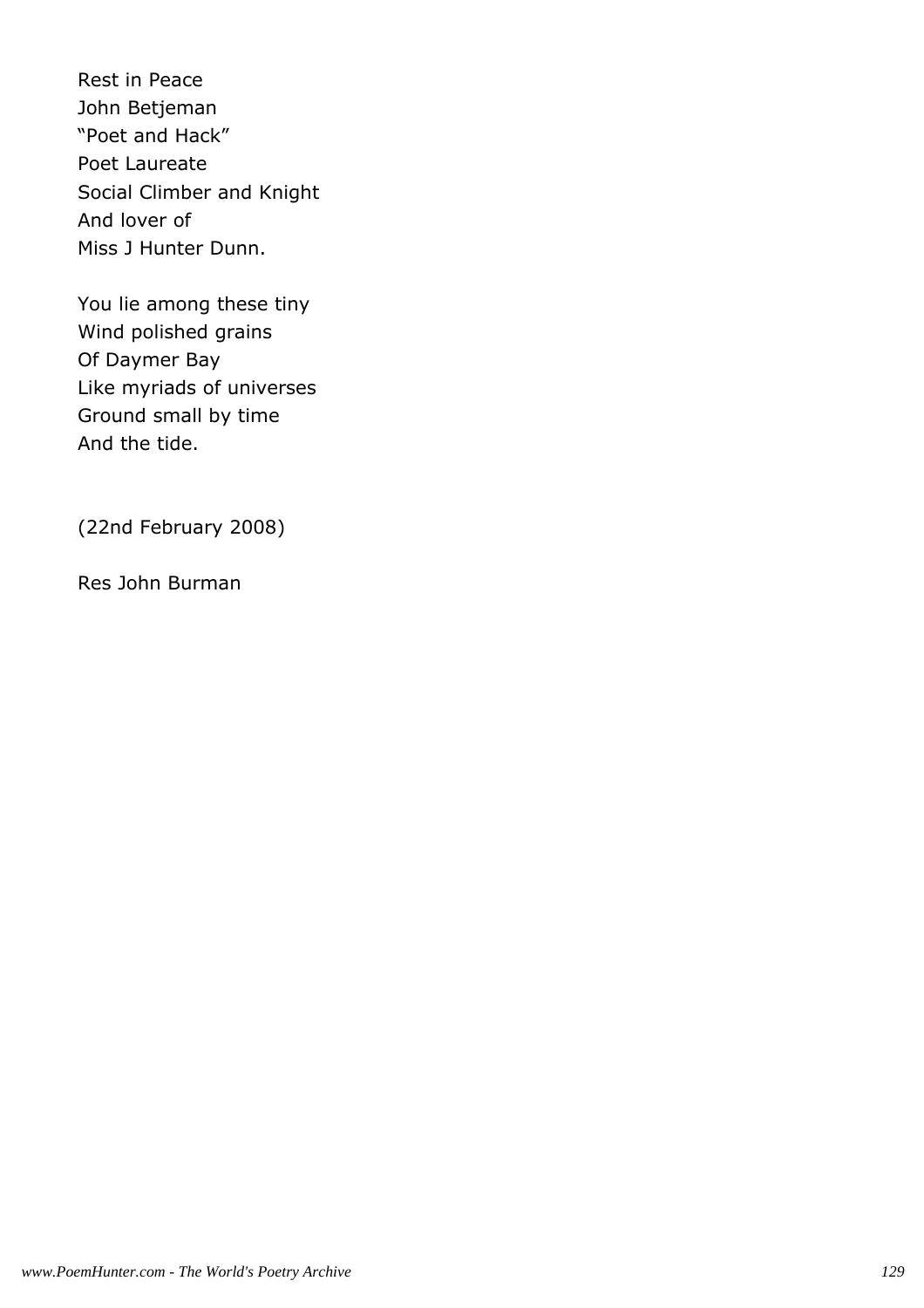#### Savour

You sounded Delicious This morning Your voice Warm and sleepy On the 'phone.

Three hundred And ten miles Didn't disguise Your need For sleep.

And yet Willing to wake For my sake If not for yours.

Concerned lest I should feel Rejected Neglected Unloved!

Foolish Girl Don't you know I intend To Love you Forever. We have all The time In the World

Your love Seeps through The Golden Storm And sleepy wires To my heart!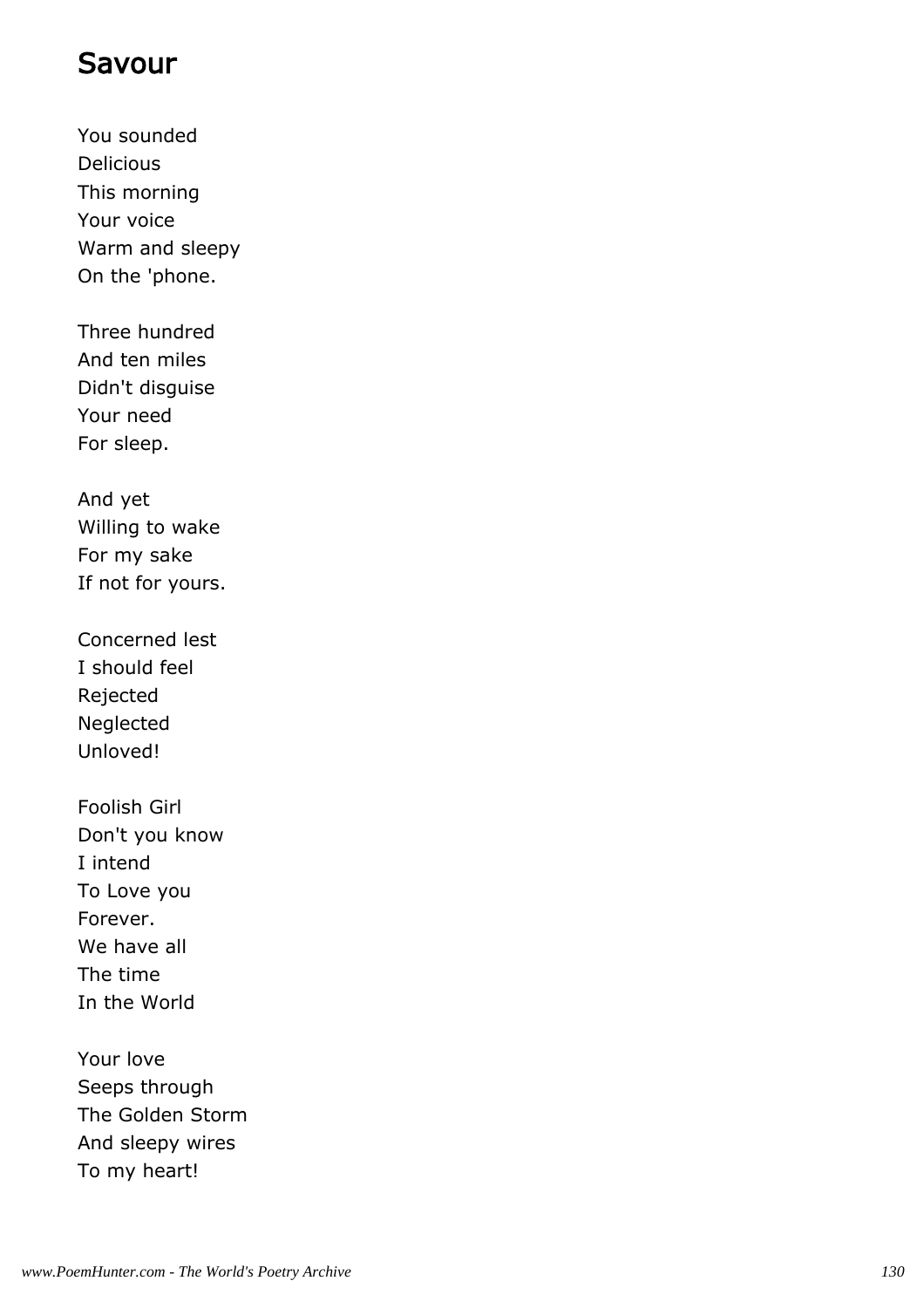You were Delicious This morning Savour My Delight At your taste!

(1st March 2008)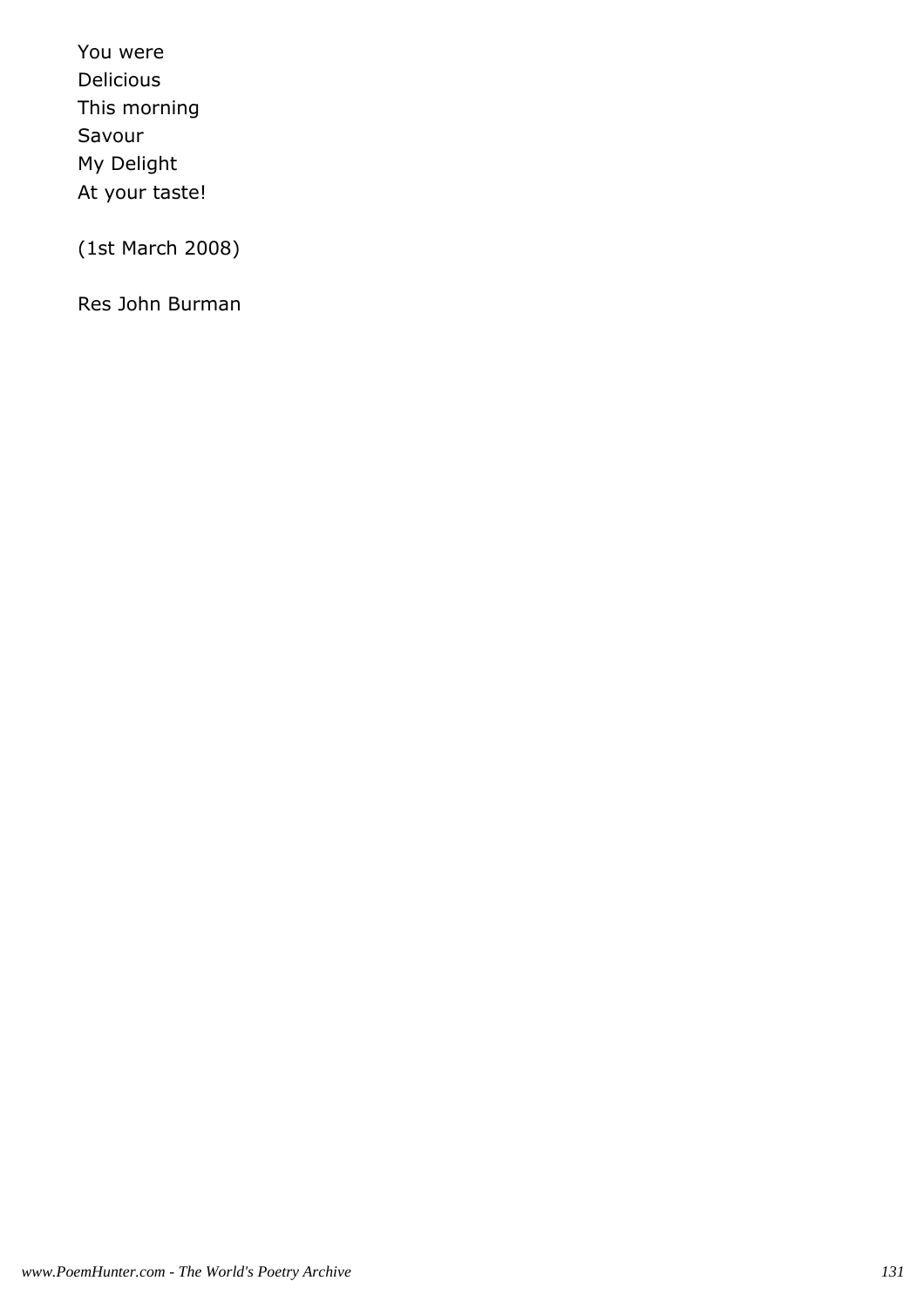## Sea Salt

Here in Cornwall, where I reside, We live with sea, we live with tide. The English Channel, brings the cold, The Great Atlantic, wild and bold. Both these seas, surround us here Where 'ere we go, the sea is near.

Sometimes pacific, almost benign, But always waiting, for it's time! Artists love it, come to see, The blue, the green, the turquoise sea. But we who live here, all the time, We never trust that sea sublime.

Oh, she can change, from blue so rich, To wicked, murderous, killing b\*tch! And when the winds, behind the scend, She'll take ship and man, to their salty end! Ship killer! Man eater! Child stealer, she be, Bringing us "Nearer My God To Thee! "

Yet men who sail out there so brave Upon her bosom, upon her wave. They bring the food they bring the trade, Were ever greater heroes made? They love her still and their life so free, Making their Daily Bread upon the sea.

22nd March 2008.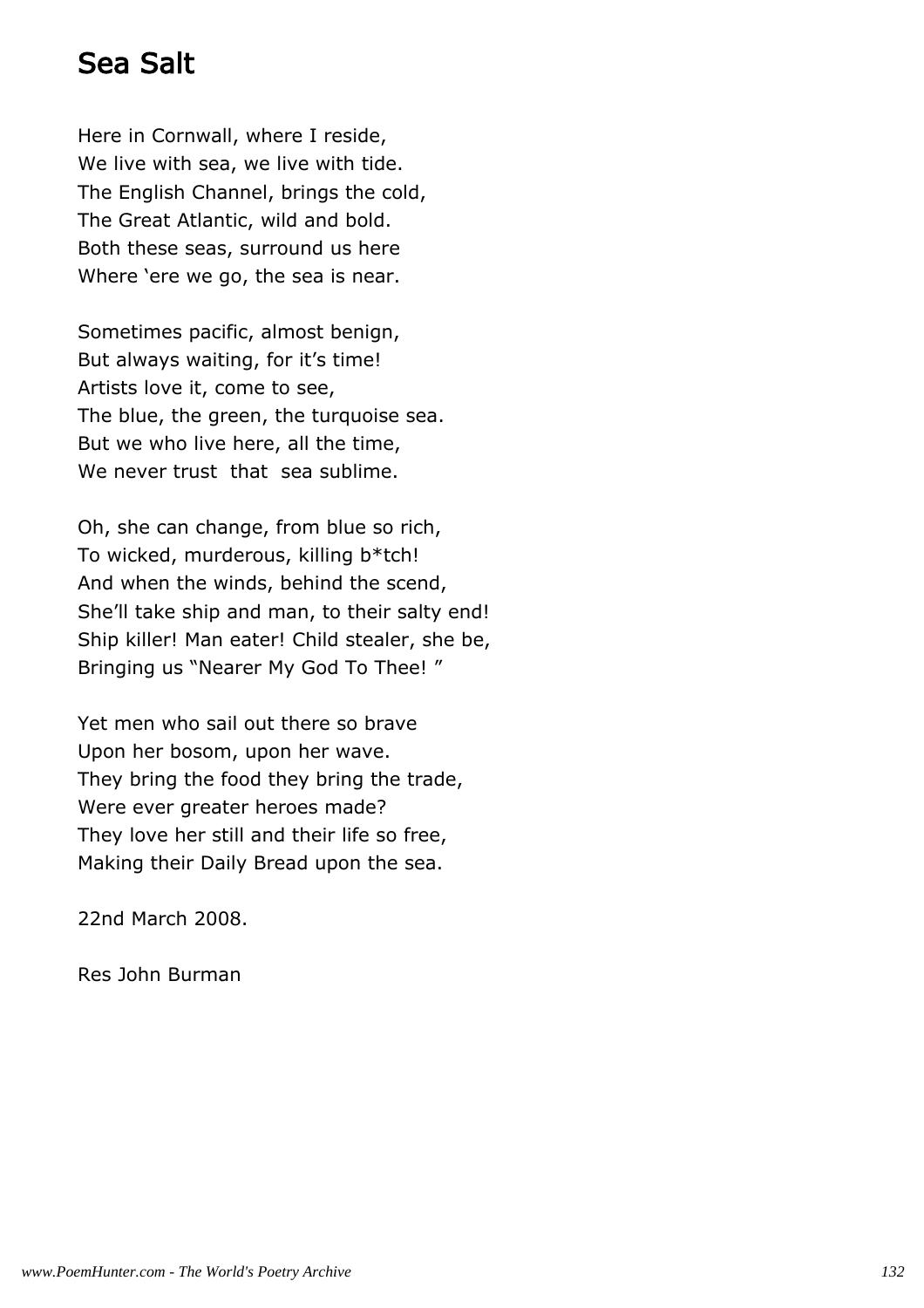#### 'Singapore Annie'

" Singapore Annie "

Singapore Annie Was eighty if a day And a hard life Had written it's story Upon her raddled face

She'd graciously sit And accept a drink From guys on Bugis Street Among the beautiful Lady-boys

And the smart Spotless kids Who'd clean one's shoes Or play tic-tac-toe For money And always Eventually win!

Annie earned her way By hailing Mercedes taxis. She wanted her special friends To ride home in style And the drivers and her friends Paid her a commission.

When she knew you well She'd coyly slide the hem Of her cheongsam Up her aged leg And show a tattoo A Highland Soldier Painted upon her thigh.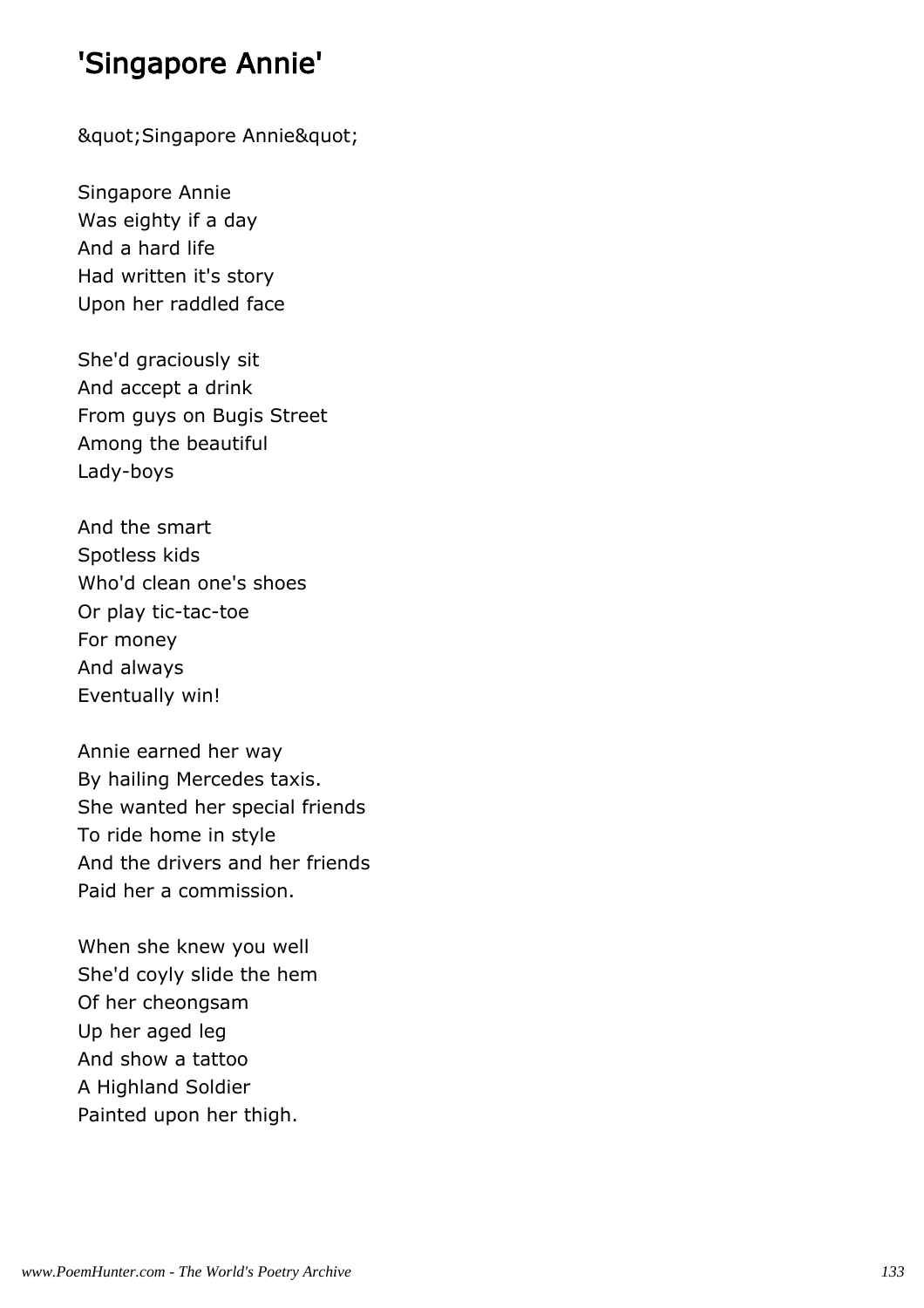Then from her handbag She'd carefully take A letter, much mended With sticky stamp borders It was dated long before World War Two.

Then she'd ask one To read the letter to her. She'd sit with the glitter Of tears In her ancient eyes As one read the words Of a Soldier Long dead.

Who had Been enamoured Of her beauty And obviously Loved her dearly

Who says that An Old Whore Has no heart?

Copyright © Res JFB 28th September 2012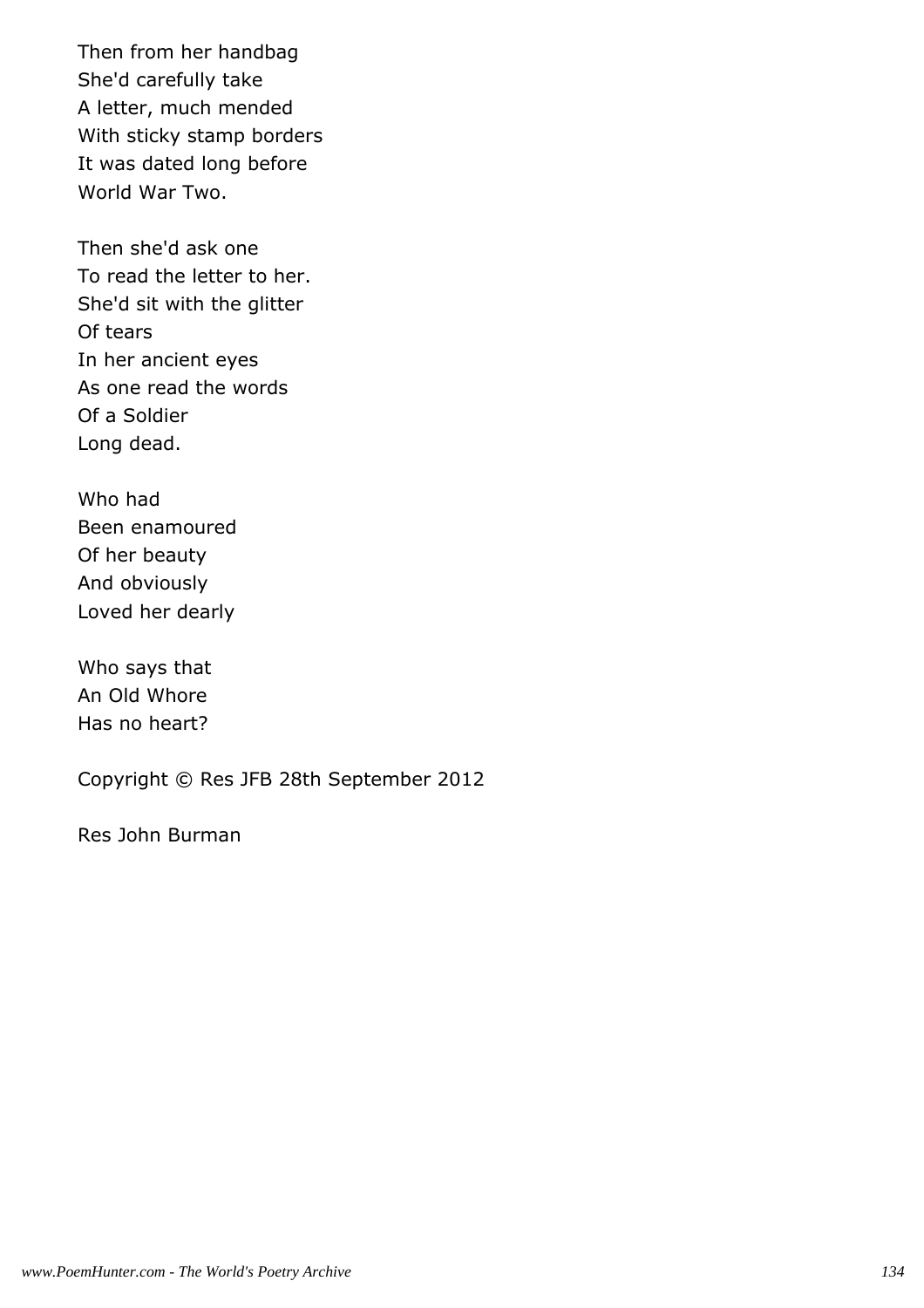### 'Solstice Tanka'

Midwinter solstice There is ice upon the ground But the Jackdaw waits

When the sparrows leave the feeder There will still be seed enough

~~~~~~~~~~~~~~~~~~~~

Slipping adroitly Between sunshine and showers I walk the Beach path

Sunlight warm against my neck Avoiding icy puddles  $~\sim~\sim~\sim~\sim~\sim~\sim~\sim~\sim~\sim~\sim~\sim$ Copyright © Res JFB 22nd December 2009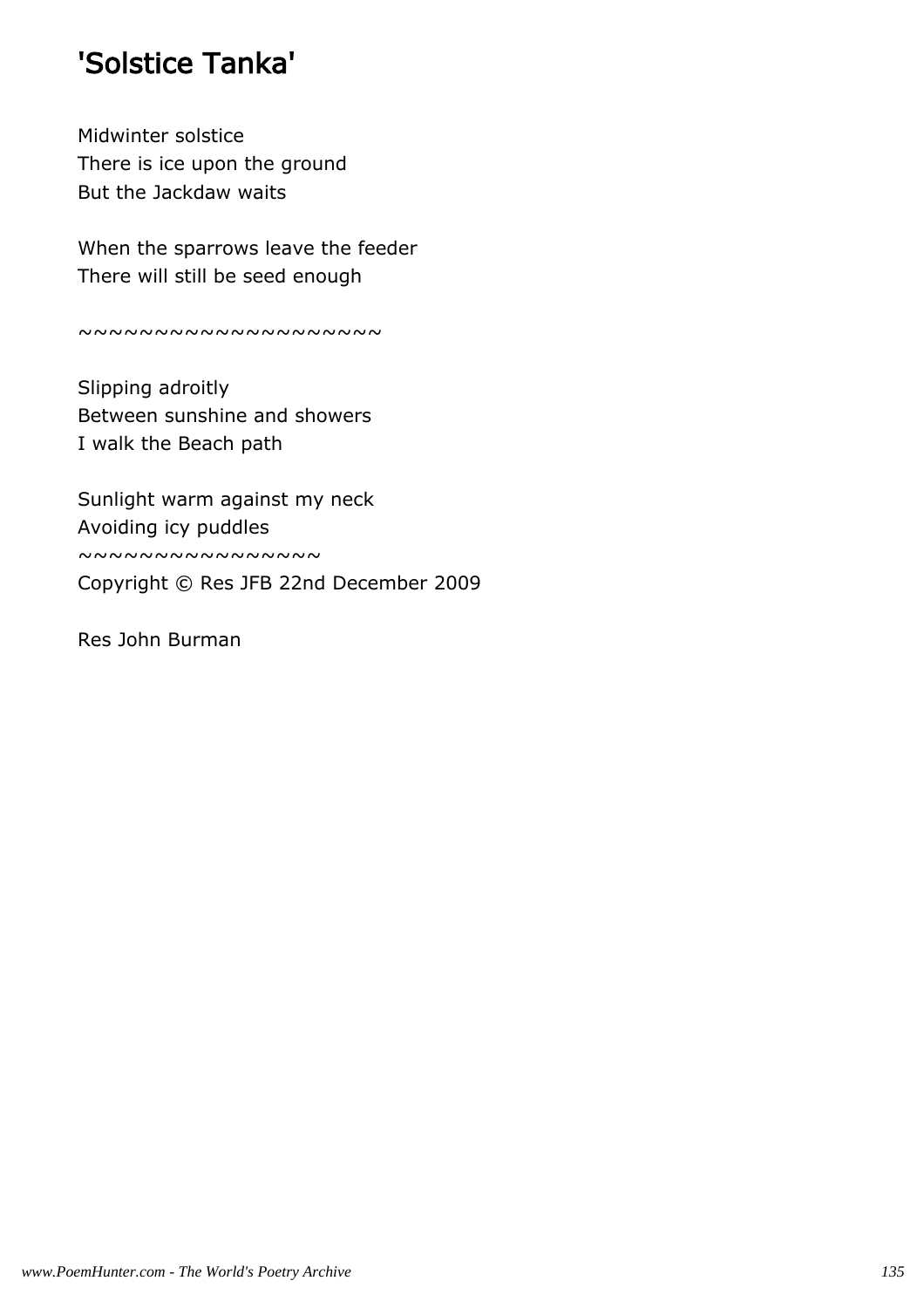# 'Sons Of Wadebridge'

Yesterday I sat Where Neville Shute's father prayed In that little church at Egloshale I wonder if he imagined His son's words would fly around the world Just as his son did Uniting Cornwall with Dublin 1916 With Burma and Malaya And his beloved Australia And like my nephew Andy Another of Wadebridge's best loved sons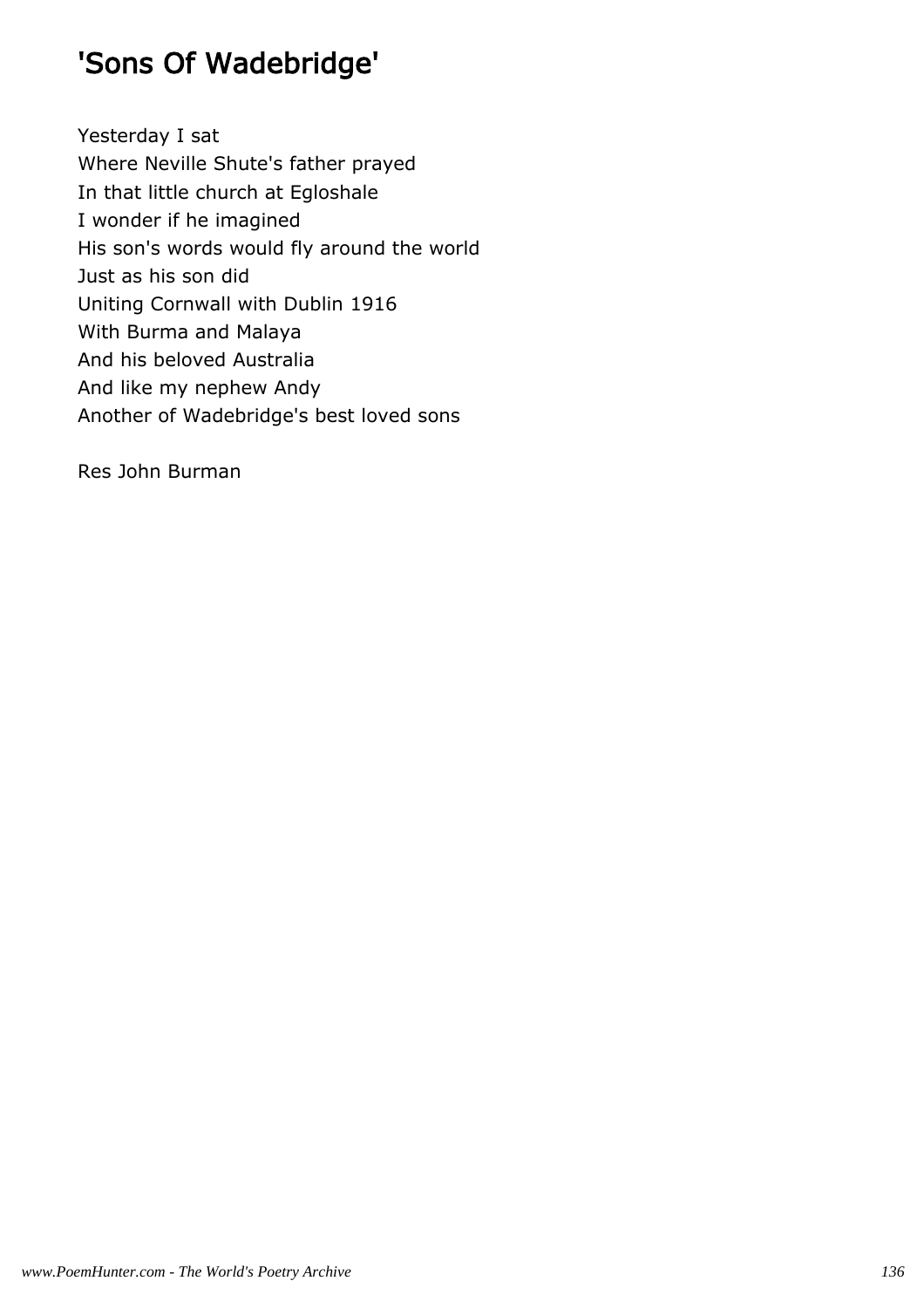### St Just Fire Brigade

St Just Fire Brigade are volunteers But when they are called out The Butcher, Baker and Candlestick maker All turn out for a "Shout."

One time they put out a fire In a Penzance Square, They say they put the fire out Before Penzance crew got there!

They'd turn out for anything Cat up a tree, or stuck under a log, A puppy down a mine shaft Or a heifer stuck in a bog!

Peter Bennetts prize heifer Up to her belly in marsh. And 'im an' his lads couldn't budge 'er Oh Lord' Peters comments were harsh!

So they called the boys out with their engine Duckboards and sheer-legs and toys Slings and sheave blocks for pulling They knew what they were doin' those boys!

They heaved and they splashed and got muddy The heifer got frightened and guess, Yeah, frightened cattle always add A good contribution to mess.

Things got smelly and mucky Neighbours arrived to lend hand And with much swearin' and sweating Eventually they got her to land.

Poor heifer stood shaking and trembling The boys started cleaning their tack Peter said to his son Johnathan "Get a bottle of rum! Hurry back! "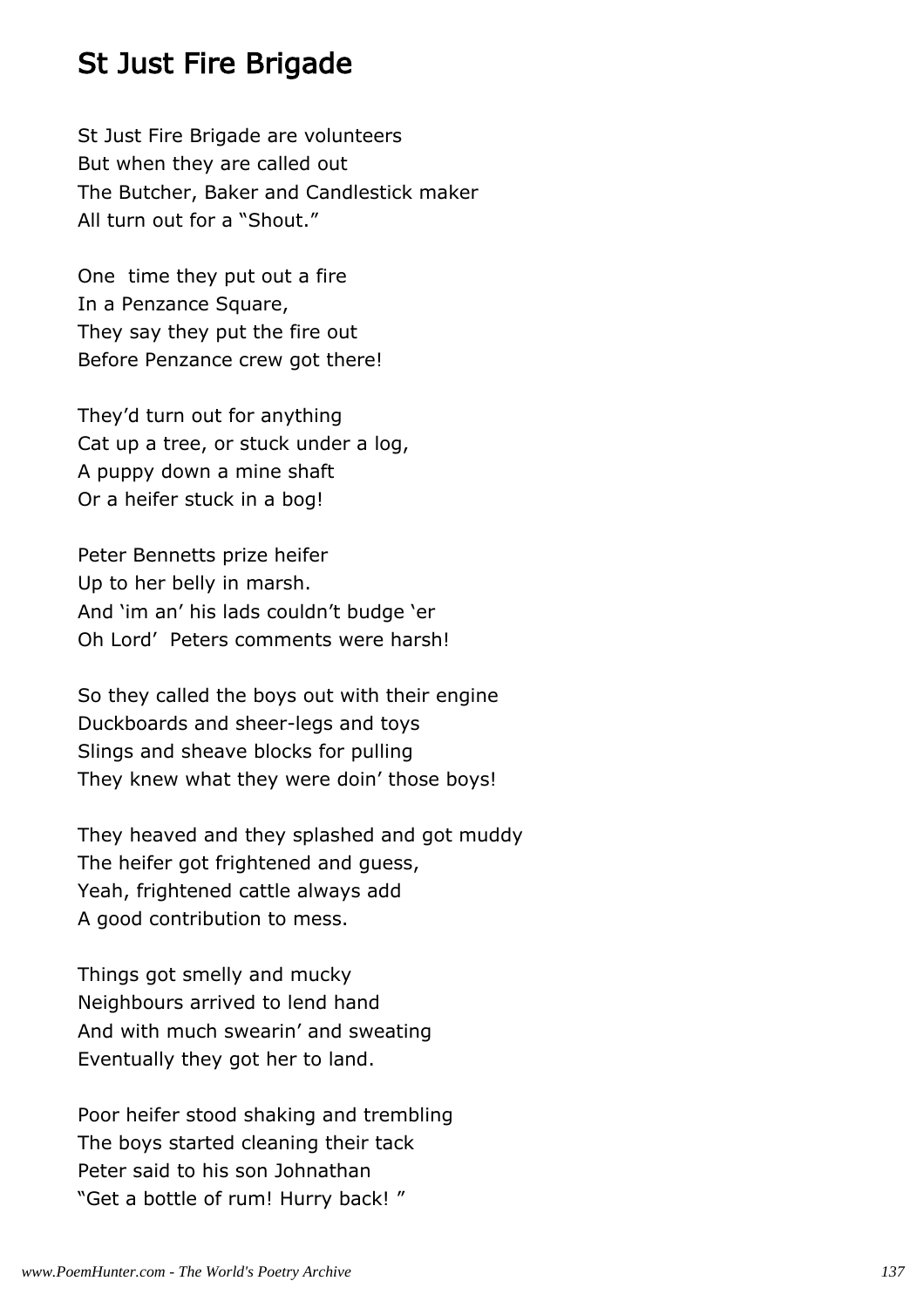All the firemen looked hopefull And slowed down what they was doin' They'd earned a drink of any mans rum But they didn't know what was ensuein'.

The Firemen all looked thirsty The bottle arrived like a zephyr Peter Bennett took one long sniff An' poured it all down the throat of the Heifer!

Faces have never dropped further As they watched the gurgling grog They saved Bennetts heifer that day But Peter, they threw back in the bog!

(25th February 2008)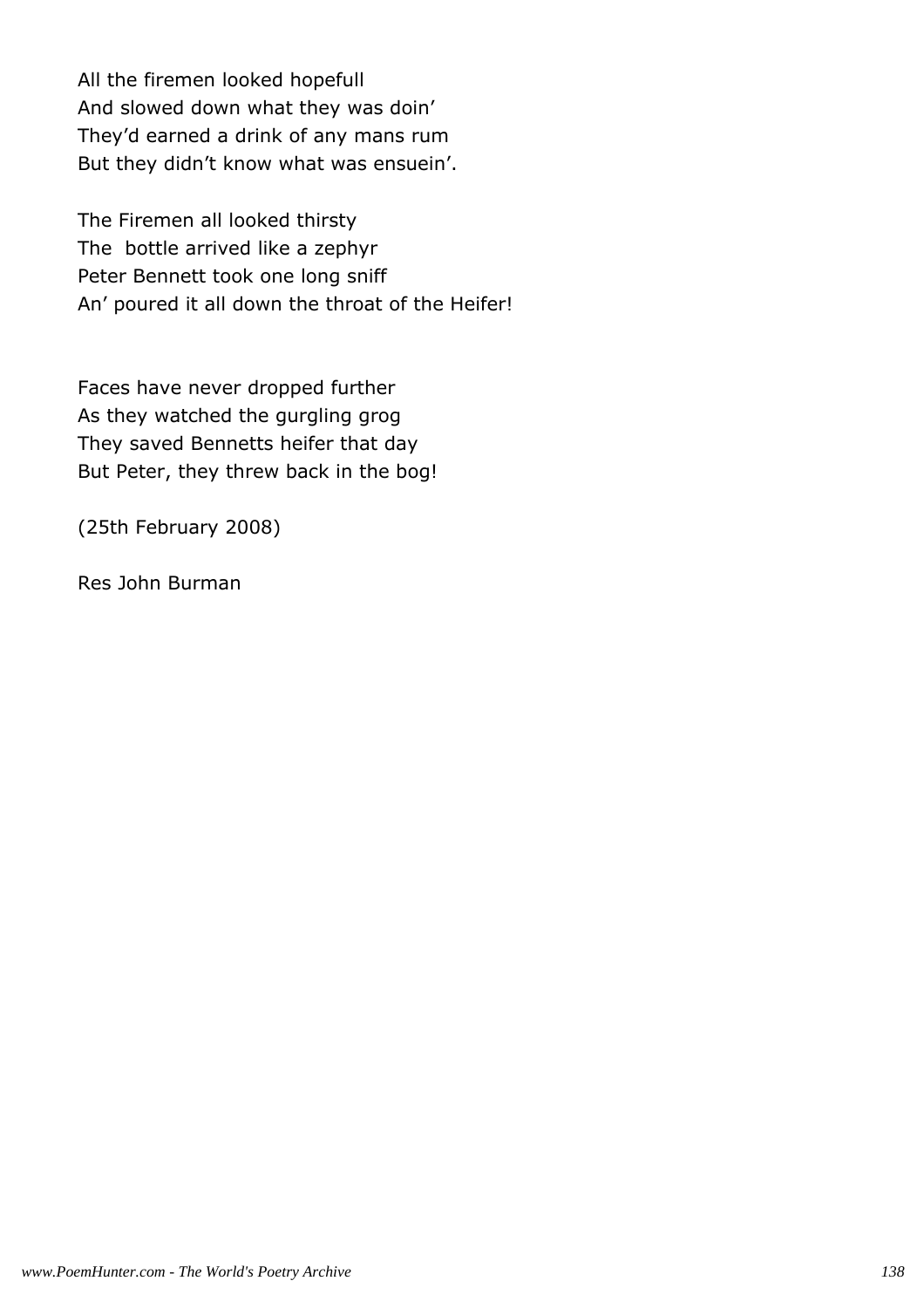## Stapled Rocks

Here in Cornwall We get such weather We often staple Rocks together!

To make our sea wall Strong and stout To keep the tide And water out.

But sea salt and iron You can trust Eventually will Give way to rust!

So now when our sea wall We must heal We put our trust in Stainless steel!

9th May 2008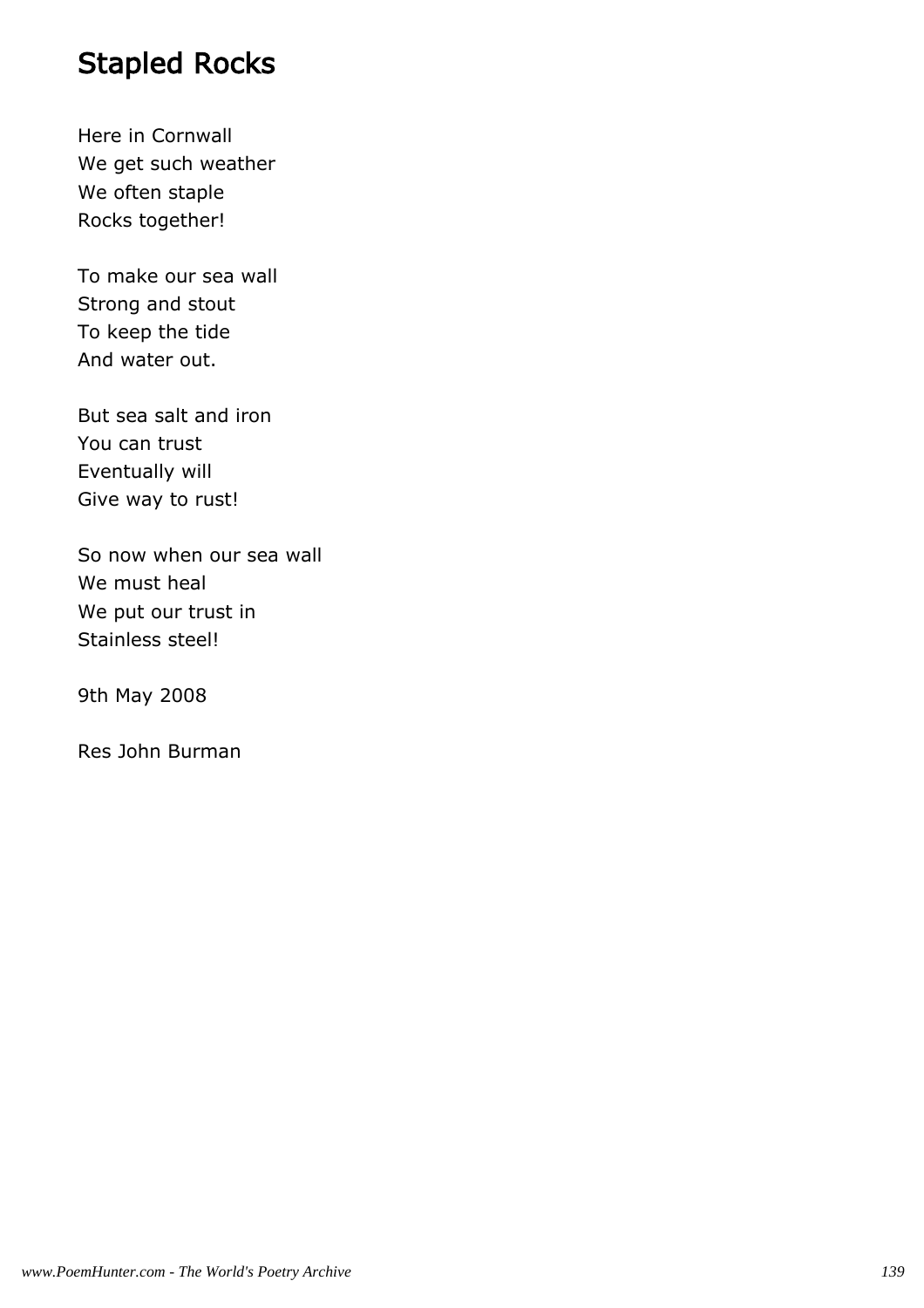### Storms, Squalls & Tempests

Making love While The Rain Beats On our window Matching our rhythm And our pauses Increasing In intensity Building Like handfuls Of gravel Flung Urging us On **Squalls** Whipping us To a frenzy Higher And higher The cold On the window Overcome By the Heat In you The cold wet Of the rain Washed away By your liquid Fire Outside Winter storms

Here with us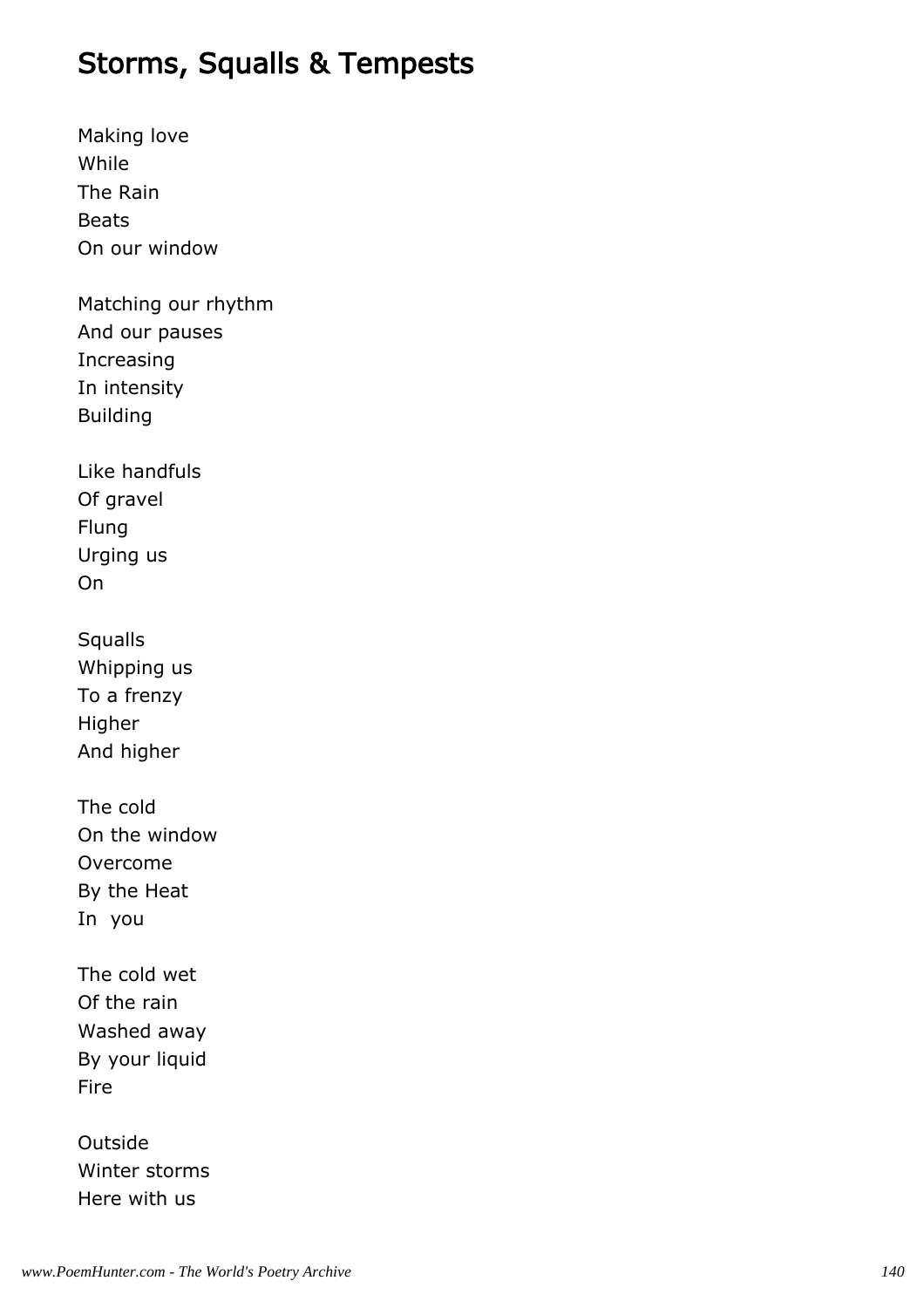Volcanic Paradise

You are my squall My tempest My Goddess Let me bathe In your storm

Let me lie In the sunshine On the beach Of your Spent passion

Forever

(21 Jan 2008)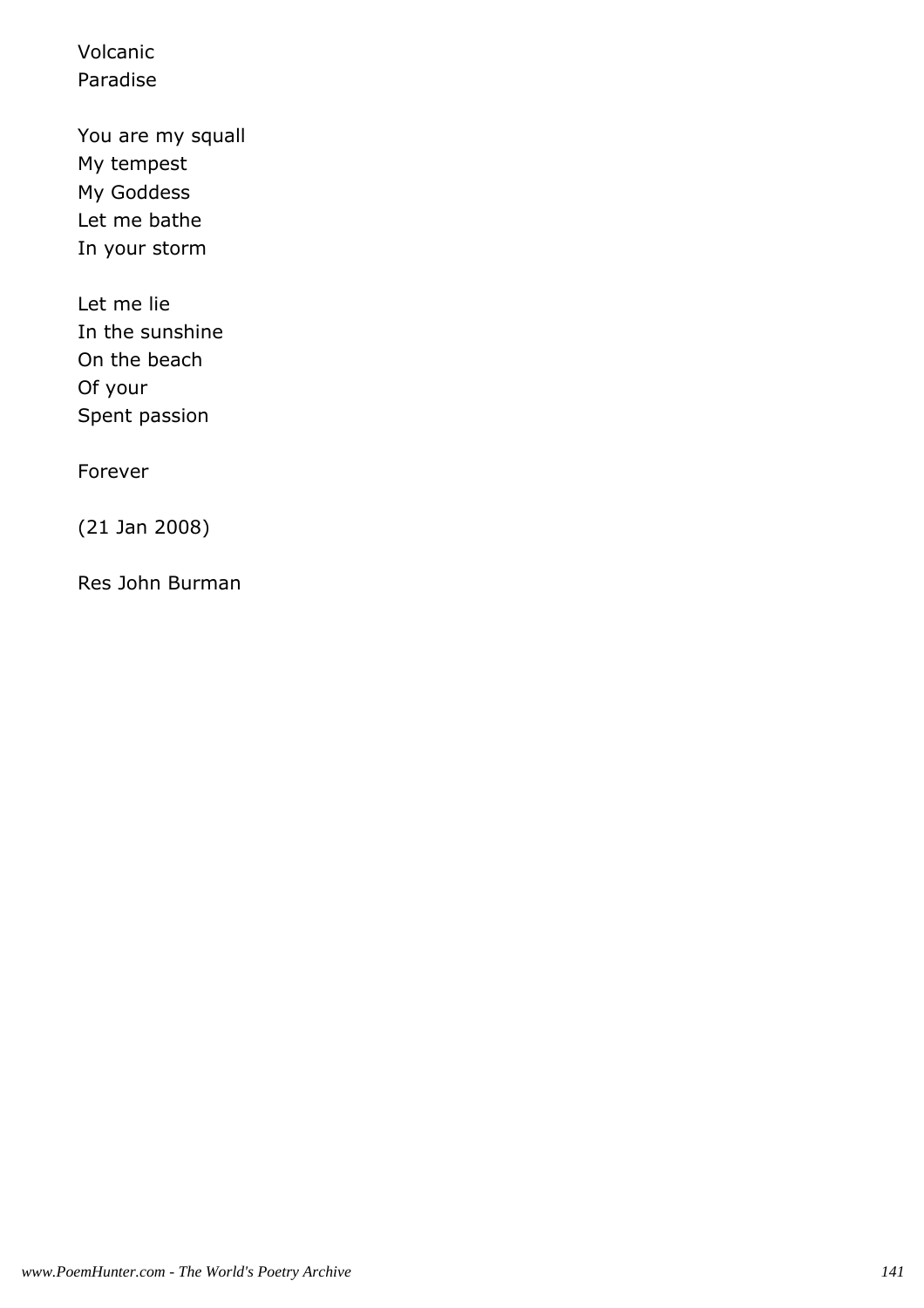## 'Swelling'

When you can HEAR Your feet SWELLING Over the hum of the computer

You know you've been Writing too many Haiku

Time to put One's feet Up

Don't laugh I'm not a Footballer

We Old South China Seas Hands

Are entitled to Wear a sarong When the feeling takes us

These were my feet When I was A younger man

Before oedema And medications Raised their ugly heads!

Copyright © Res JFB 24th September 2012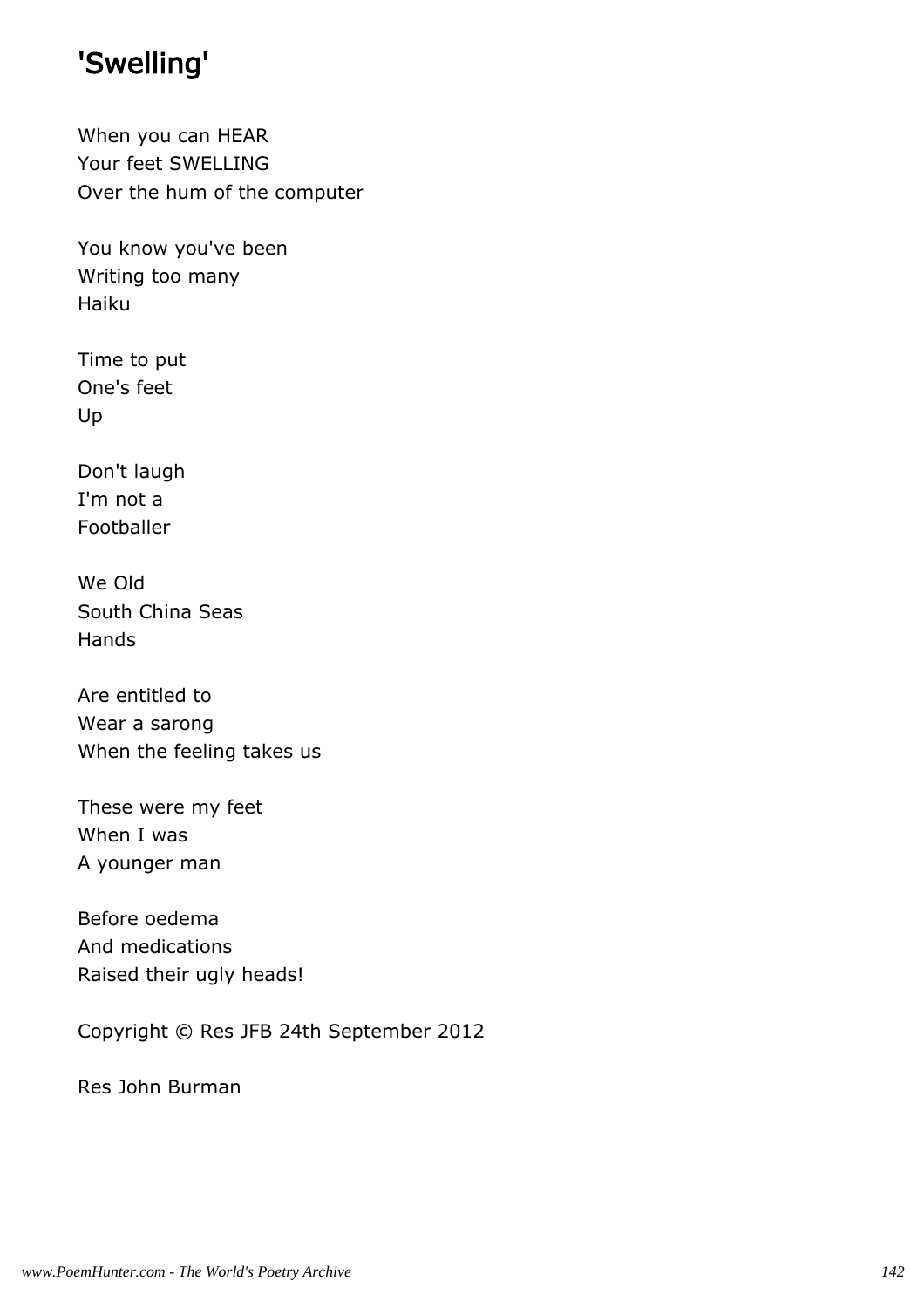## The Apple. To Eve.

You did not tempt me, With that apple, 'Twas not you. Led me astray. I ate of it, And Oh so gladly, So that, with you, I might stay!

Oh I dearly loved The Garden. But that Paradise, I freely state, Would be a God Damned Hell on earth, Without thee, Beloved Mate!

(12th February 2008)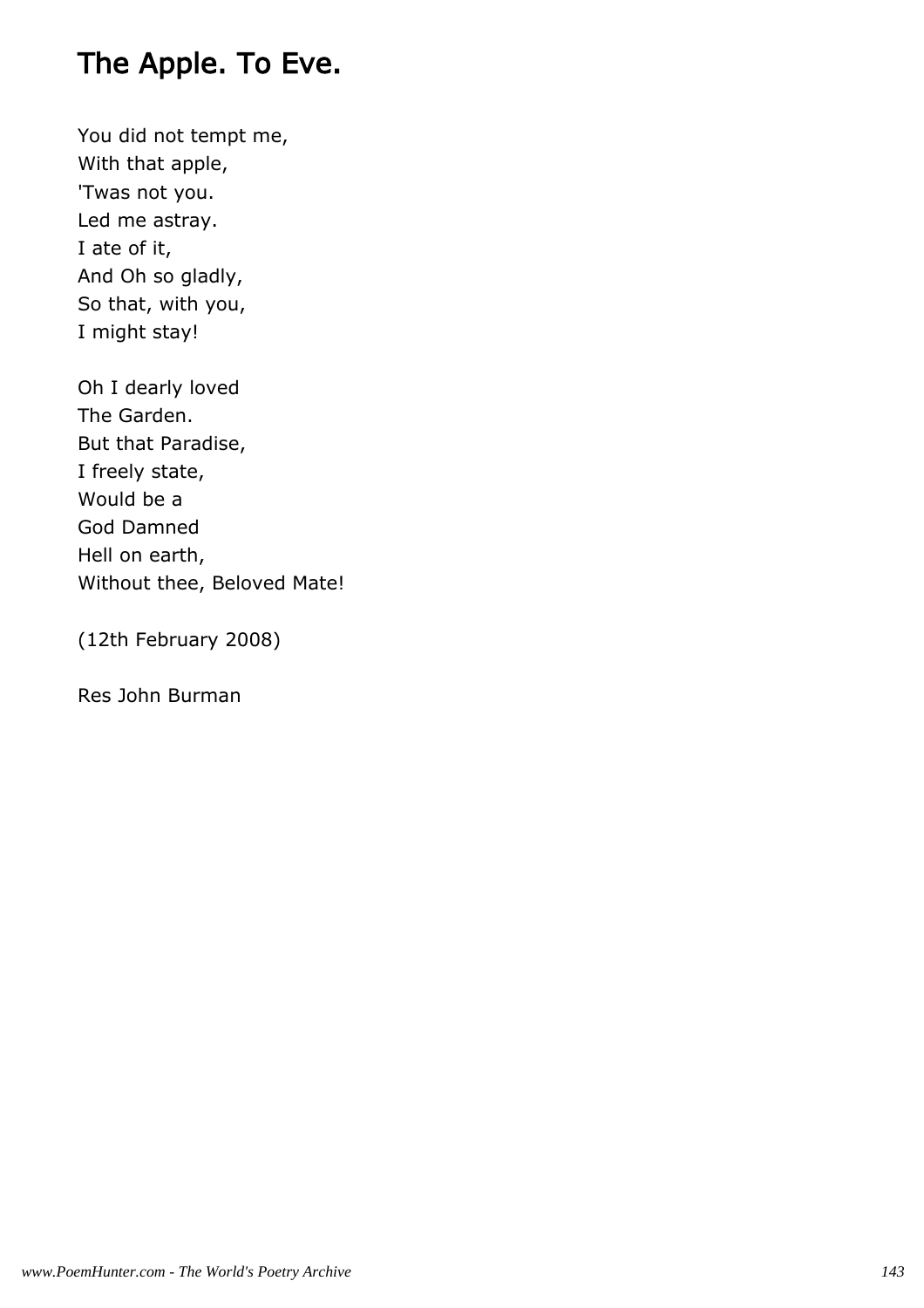## The Apprentice. A Gulls Tale

I am young but I am learning Learning how to make my way How to make my living And getting better day by day.

Sometimes hungry, sometimes sated Sometimes hungry once again And yes! I'm sometimes raucous And sometimes I'm a pain!

On land I am a scavenger Some say a 'flying rat' But I swim upon God's Ocean Now what do you think of that?

I am young but I am learning To be accepting of all things And I can soar just like an angel With God's wind beneath my wings!

Copyright © 24th August 2008 Res JFB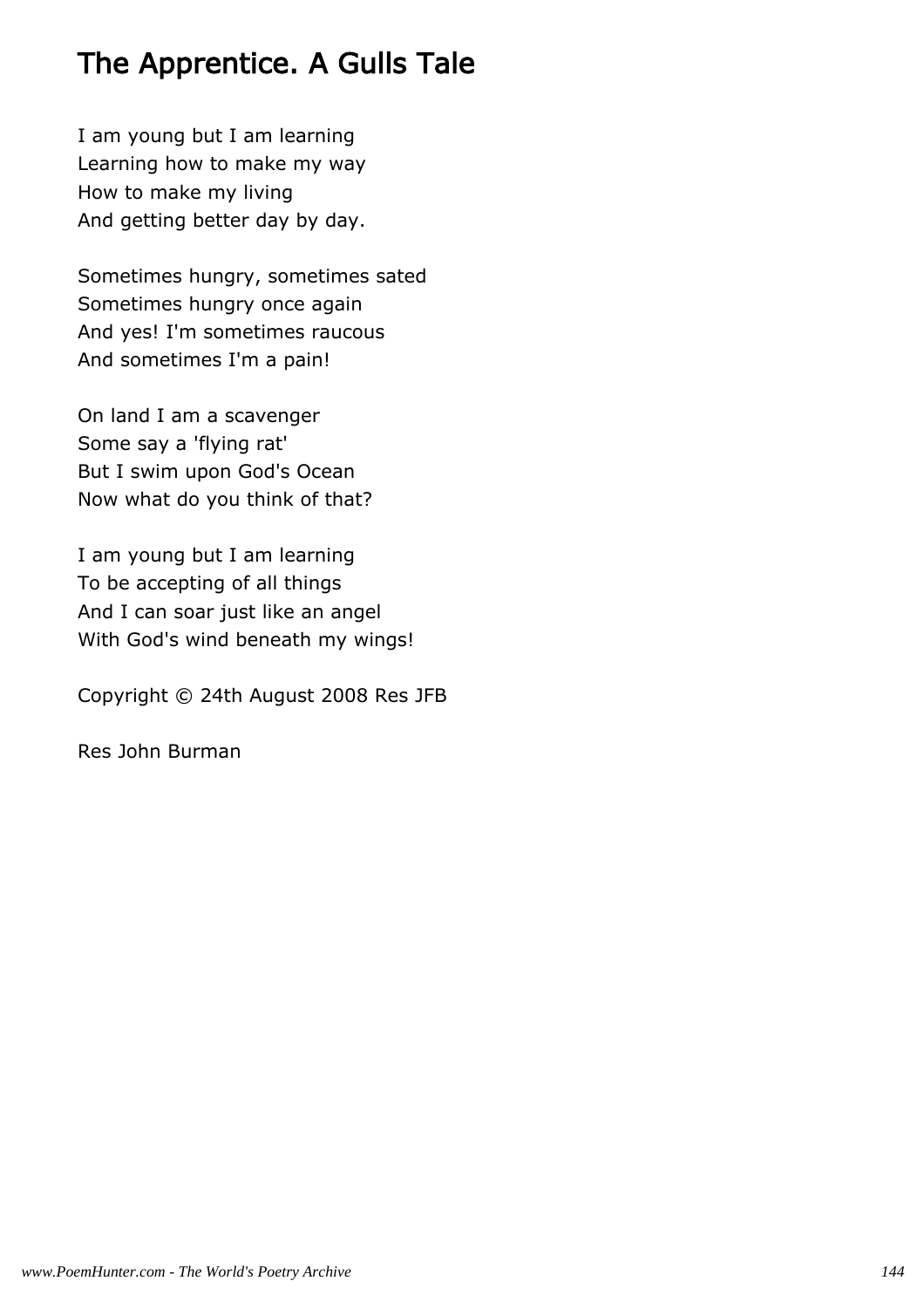#### The Beaufort Scale

Without regard for life or limb, The weather, it comes storming in. The waves do build, the wind does wail, As the weather climbs the Beaufort Scale.

At Force Six, Strong Breeze, large waves with foam The fishing fleet starts to think of home. At Seven, Near Gale, the foam does streak Out-doors is no place for the weak!

At Eight, the waves are eighteen feet, And cars veer across the street! At Strong Gale Nine, the slates do fly, And chimneys shake against the sky.

At Ten, Whole Gale, whole trees do go, And whole roofs too, "Look out below! " Force Eleven has thirty seven foot waves, And has taken many to their graves!

But Force Twelve has another dread name, And that dread name is Hurricane! Ninety miles an hour winds, sixty foot seas, Will do with you just what they please!

And wind and wave can go much higher, If I told you now you'd think me liar! But in the shriek and wave and wail, You'll pray to God that you prevail!

And when it's over you won't believe, This friendly breeze knocked you to your knees, You count your dead, lay them away, And brace to face another day.

But remember when the fishers head away, And sailors seek a sheltered bay, When the weather is unfit for all, The life-boat is ready for your call.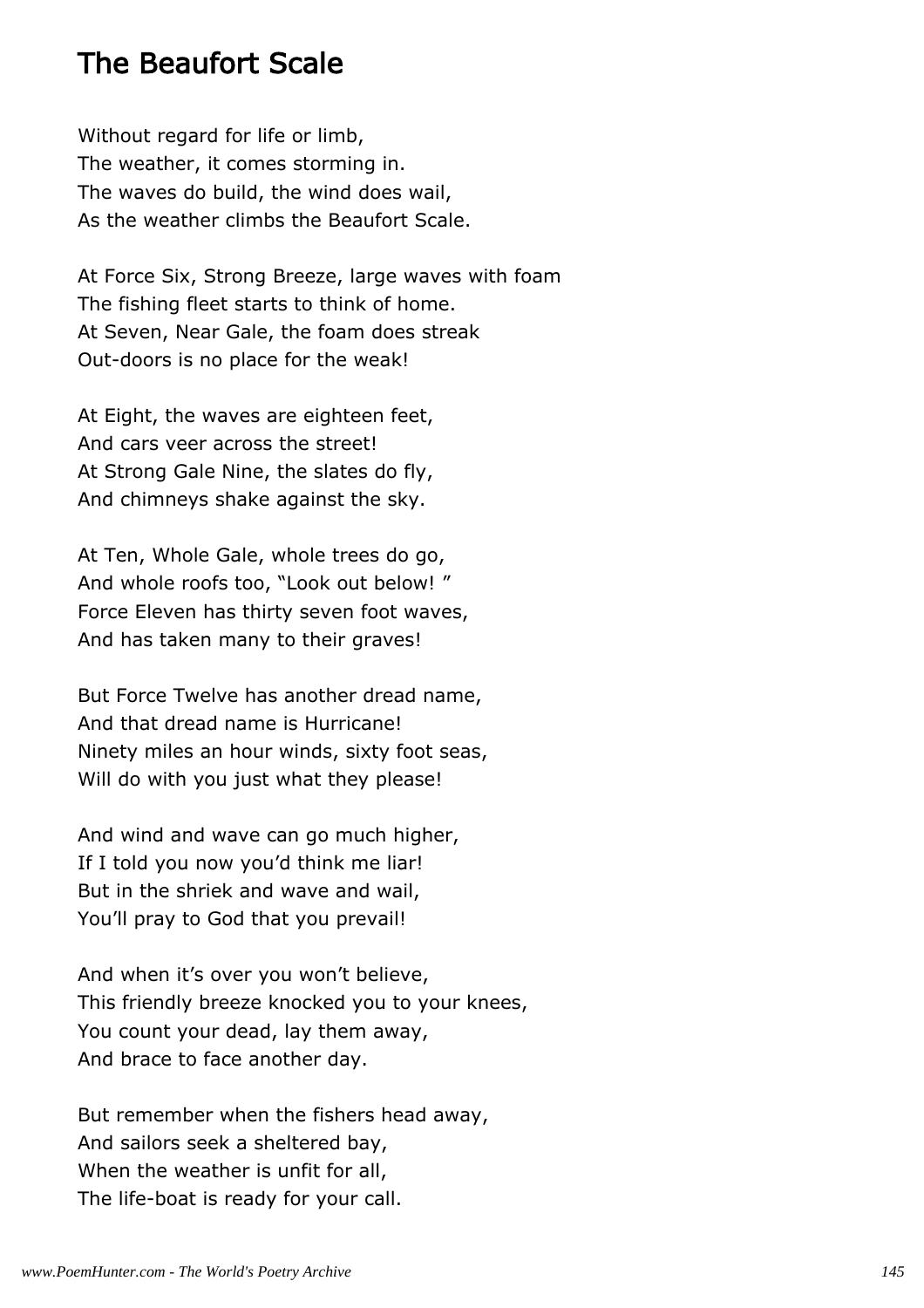Those brave, brave men will always sail No matter what the Beaufort scale. They'll do their best for you and me, And all in peril on the sea!

7th May 2008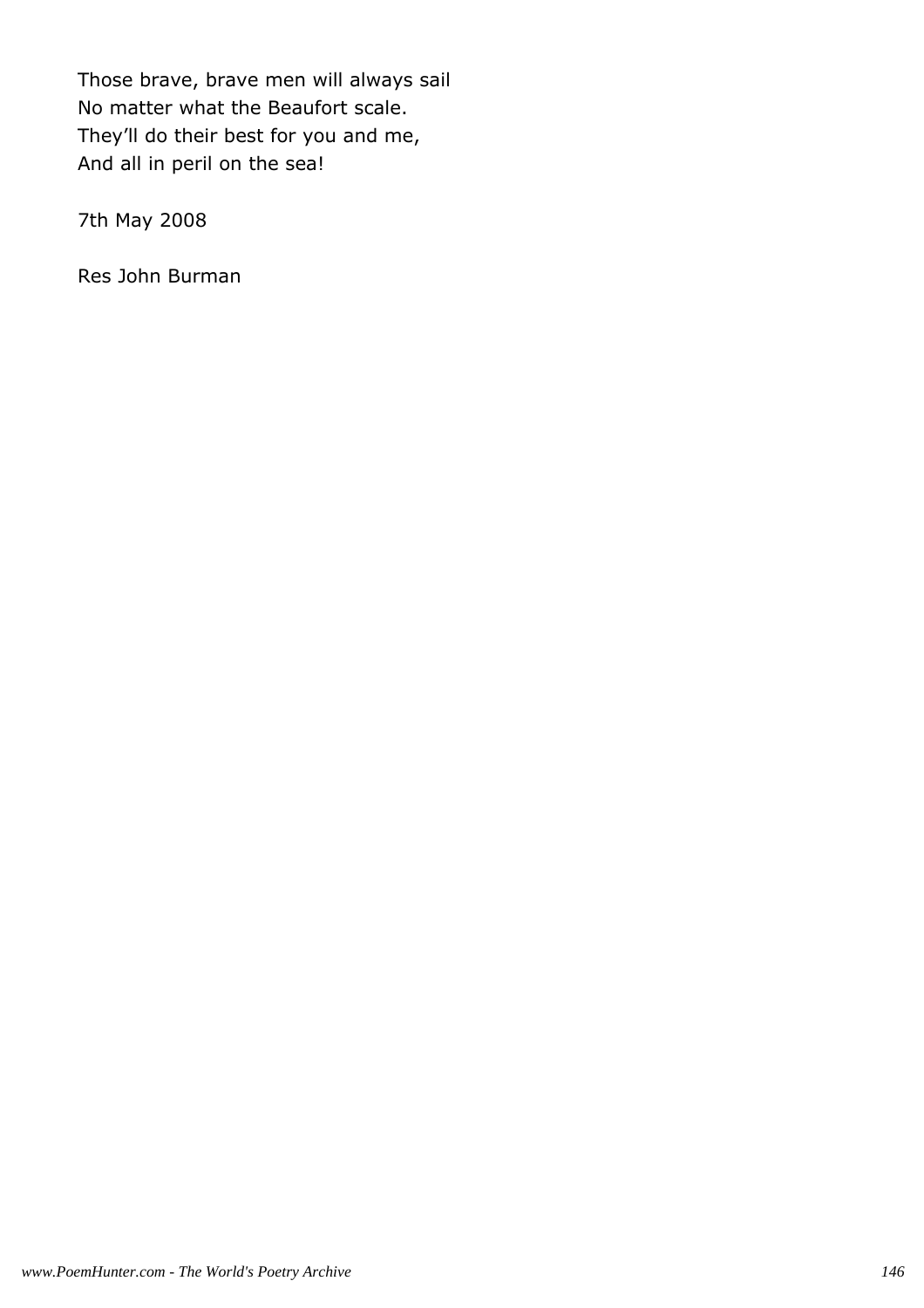## 'The Down 'Omers' Or 'The Angels Of Wan Chai'

They were the flowers of their poverty, The prettiest of the weeds. The need to eat and support themselves, Would often shape their deeds. But when British Troops lay bleeding, In foreign streets so far, T'was the Angels of Wan Chai, Showed what real ladies are!

They'd enter short term contracts, With soldiers posted there. They'd keep his board and keep his bed, And be his wife out there. And as long as the posting lasted, They'd cleave close to his side, And when the troopship sailed away, They'd be someone else's bride.

'funny an' yellow and faithful, Doll in a teacup, she were, But we lived on the square, Like a true married pair, An' I learned about women from her! '

'Where're you going, Tommy? ' You might ask as he left camp. 'Down 'ome! ' was often his reply, As downhill he would stamp. So 'Down 'omers' they became, Those flowers of the night, And while Tommy treated 'em decent, They'd always treat 'im right!

The memsahib looked down on them, As nothing but sluts and whores. But the memsahib looked down on Tommy, Those pale insipid bores! But while they were complaining, How hard the war was on the wives,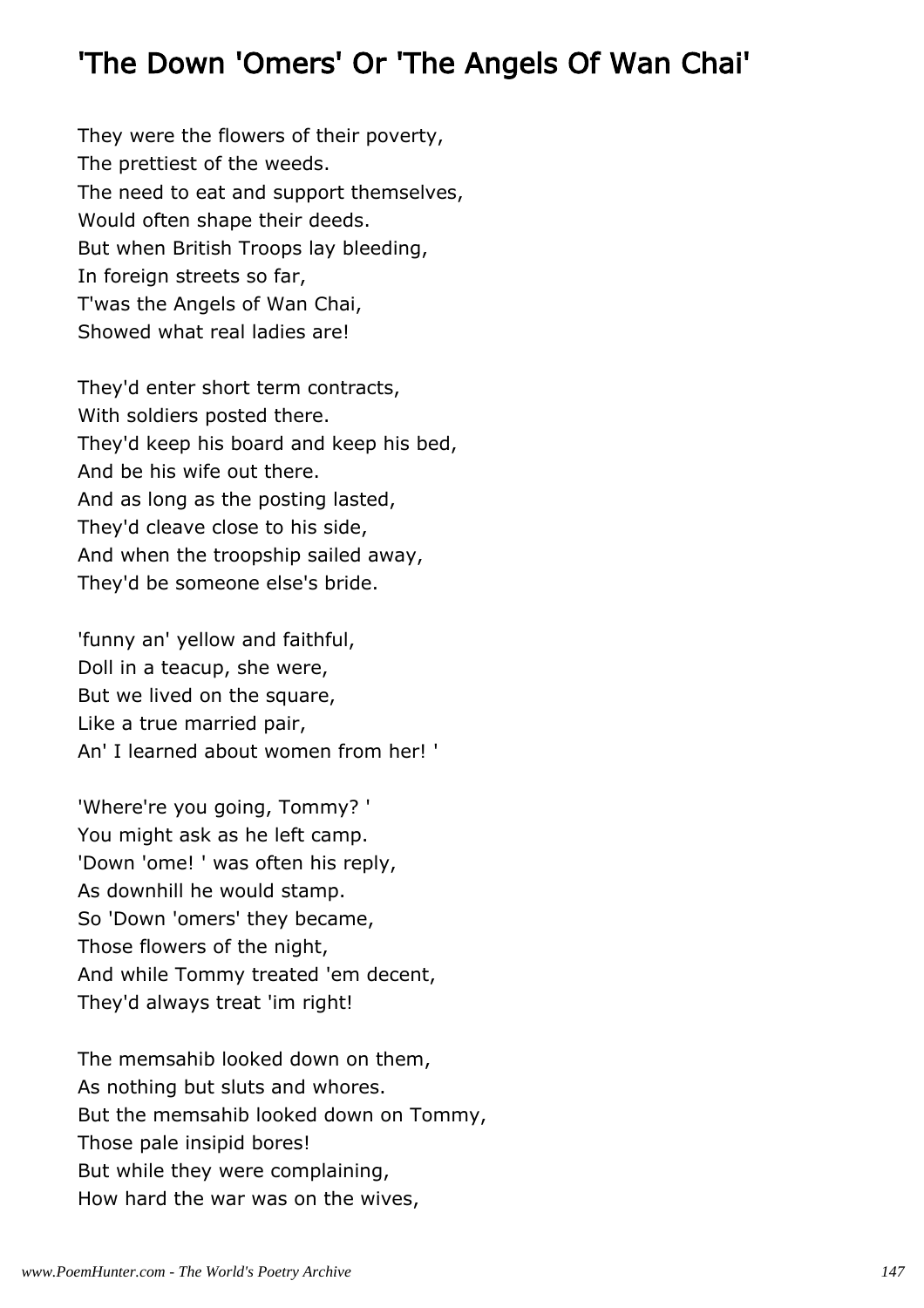T'was the Angels of the gutter, Went out and saved some lives!

When the memsahib in Singapore, Were bribing passage for a few, The Angels of Wan Chai, Went were the bullets flew, They carried food and medicine, To the defenders of Hong Kong, They bandaged up the wounded, All night and all day long!

And when the fight was over, That Christmas the wounded lay, Out in the streets for 'most a week, And were tended every day. By Angels in silk cheongsams, Skin tight and split to thigh, Who braved the bullets and the rape, That Tommy wouldn't die!

British and Canadian, Indian Soldiers lost, Were rounded up like cattle, And into jail tossed! And in all the years of hardship, The Wan Chai Angels threw, Food and meds across the wire, To try and save a few!

They were the flowers of their poverty, The prettiest of the weeds. The need to eat and support themselves, Would often shape their deeds! But when Commonwealth Troops lay bleeding, In foreign streets so far, T'was the Angels of Wan Chai, Showed what real ladies are!

© Res John Burman 22nd October 2009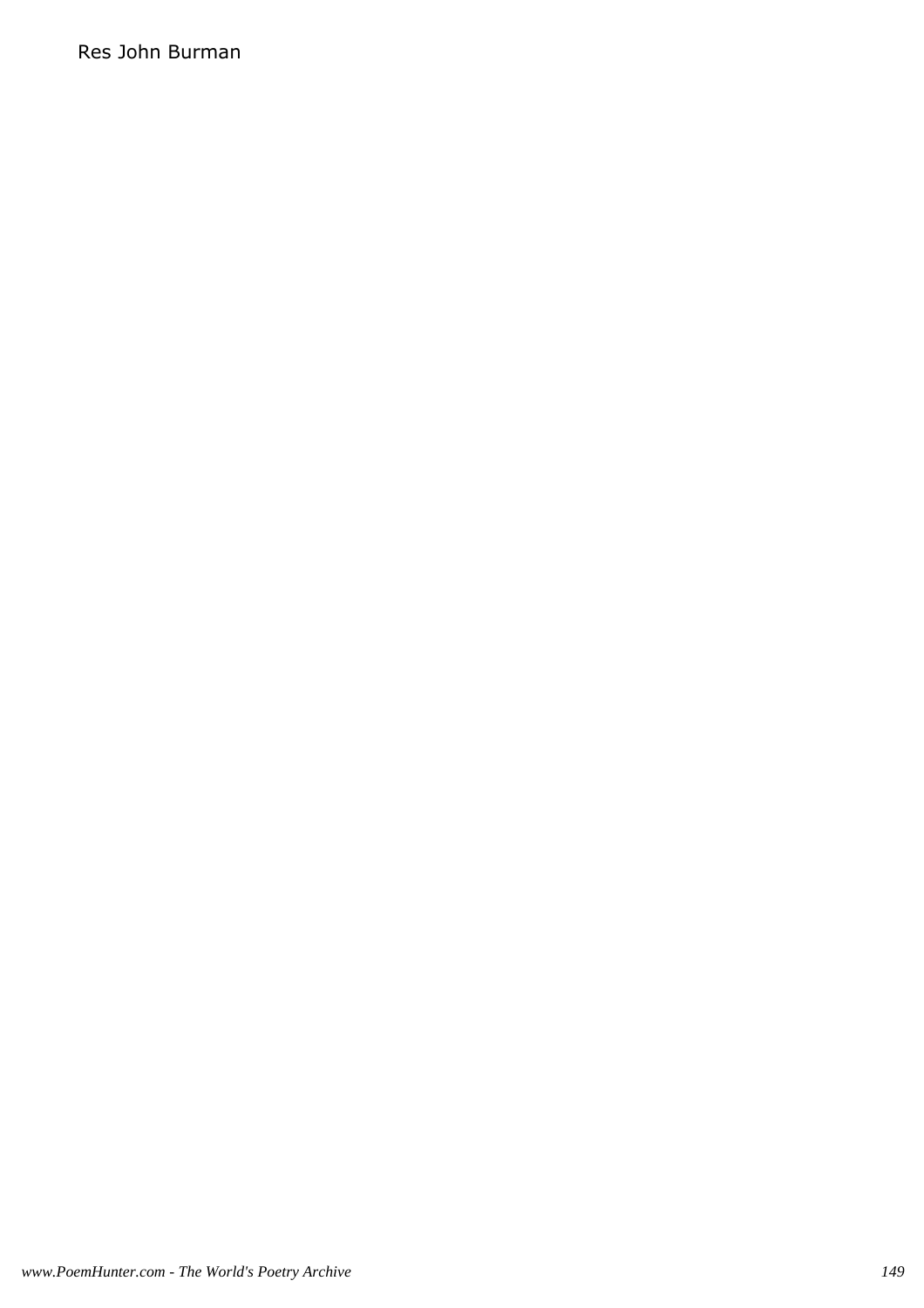## The Earthquake Trilogy. A Mothers Sacrifice.

In the Land of the Giant Panda, In the Province of Sichuan, They were digging in the rubble, Still hoping to find someone.

They found a Mother stiff and cold, How long had she been there, Dying under the wreckage, Dust and grit in her hair.

They gently turned her over, Knowing they were too late, They saw, shielded by her body, A baby, saved from it's Mothers fate.

A careful Policeman noticed, The Mother clutching tight, A cell phone with a text upon it, The last thing she did write.

'Dear Baby' she had written, Trapped there in the dark. 'Remember the person who saved you, And these words you must mark! '

'Make a meaningful life for yourself, Live so all our neighbours can see, That you are worthy of my sacrifice, And an Honourable Son to me! '

(22nd May 2008)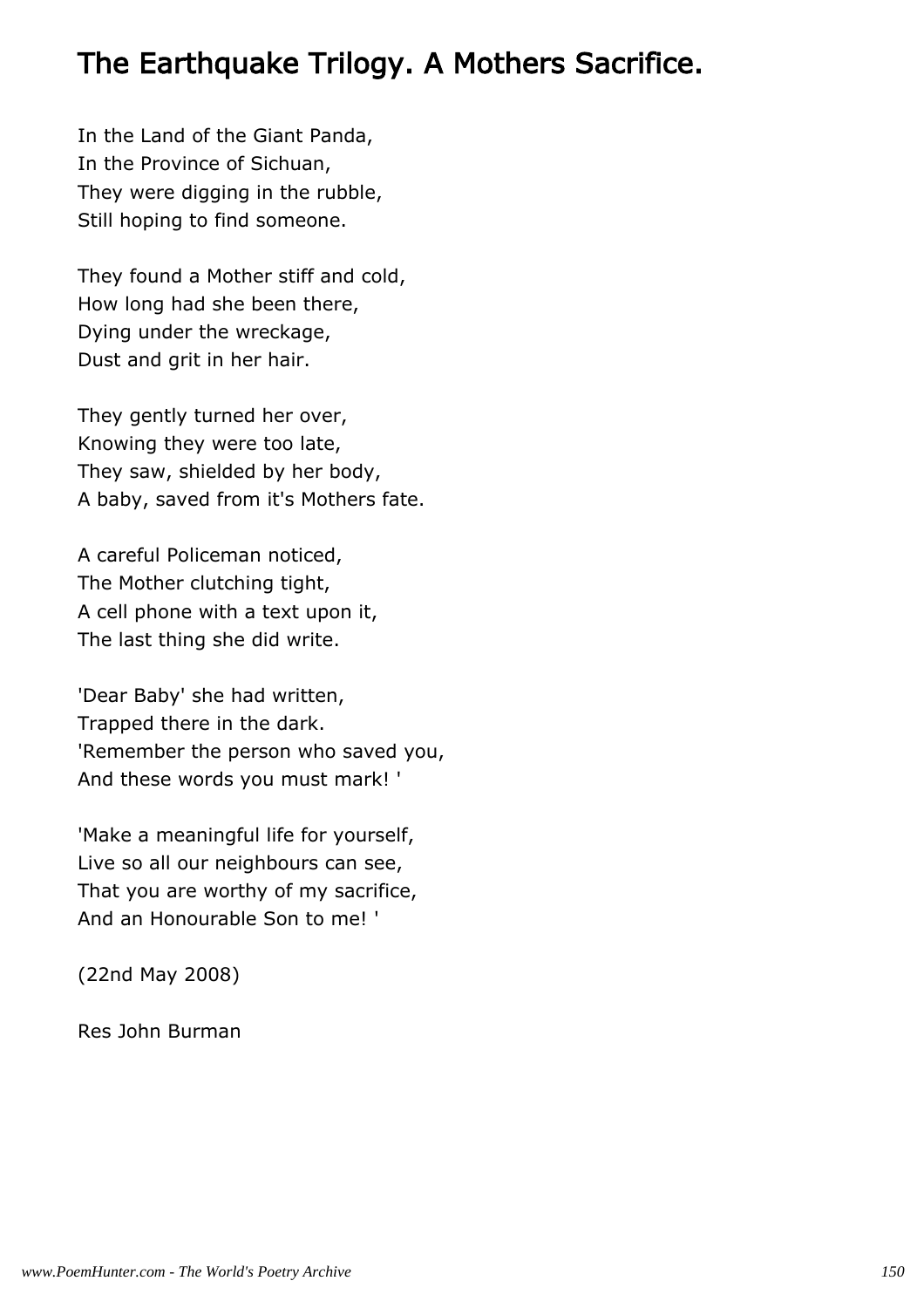## The Earthquake Trilogy. The Worthy Teacher.

This heaped up pile of rubble, This was once the school. Where The Teacher held his classes, And taught the Golden Rule.

He took his duties seriously, He loved to bring the light Of learning to his pupils, And taught them wrong from right.

'Be true to yourselves and each other, Stand up for your fellow man, Help your brothers and sisters, And protect all those that you can! '

When the Dragon shook it's shoulders, And tore their world apart, There was only one lesson left, For that worthy Teacher to impart.

Three students he pushed under the platform, Protected by the overhanging shelf, And when he couldn't cover the entrance, He covered it up with himself!

He gripped the edge of the platform, His fingers locked on so tight, They had to break his dead fingers When they bought his poor body to light!

But under the platform, protected, Saved from all flying stone and glass, Three teenage pupils were found safely, Where The Teacher had held his last class!

With the vice-like grip of his fingers, With his blood and his very last sigh, He proved that the lessons he'd taught them Were the things for which he would die!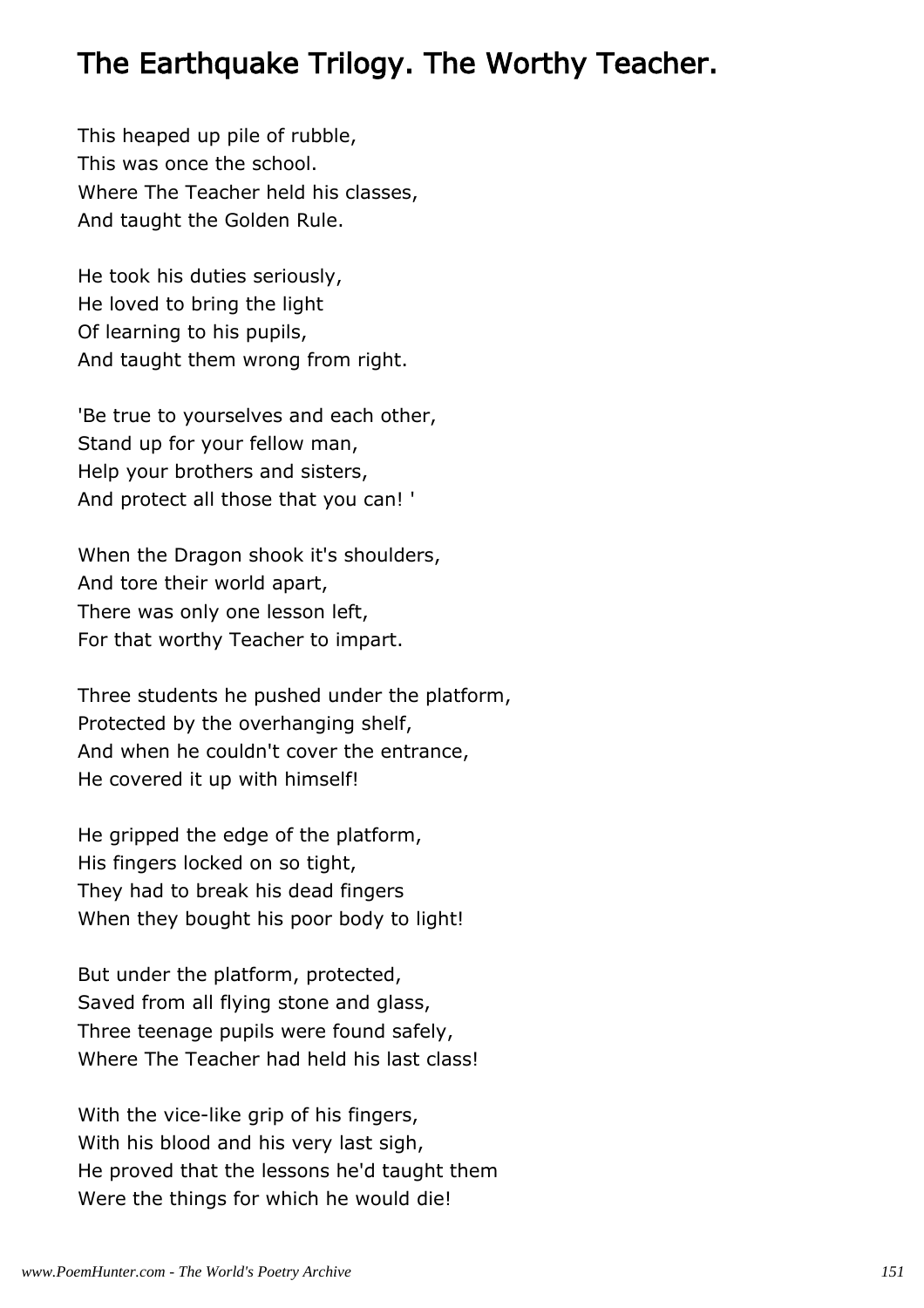This is one tale among many, Of brave people who answered the call, But the lesson that brave Teacher taught In his last class, is one for us all!

(25th May 2008)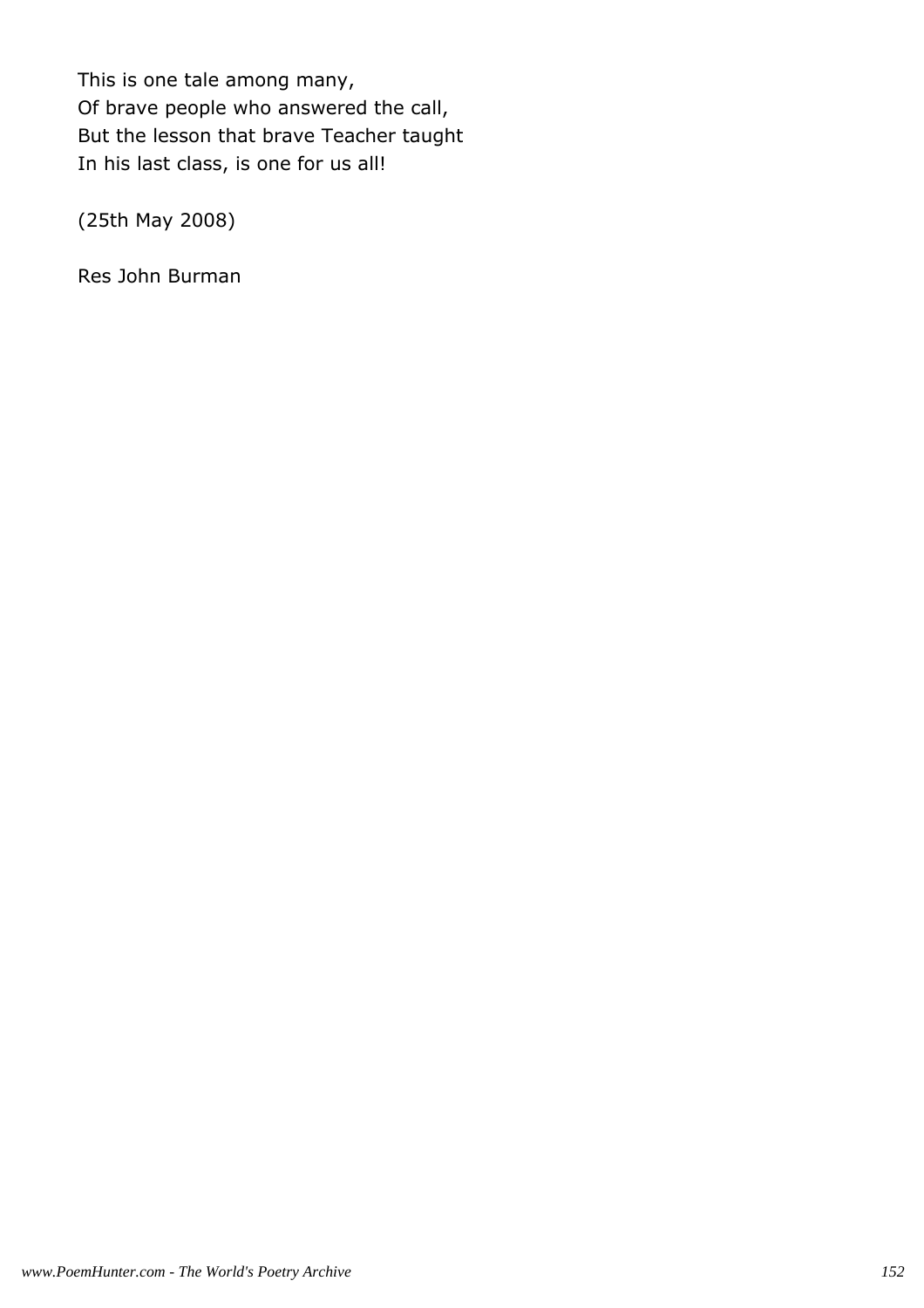# The Earthquake Trilogy. To Lao Tzu And The **Earthquake**

A Message From The West.

You spent your life Learning and teaching Serving by being. Like water content To take the lower path. Seeking the common level. And like water Moving softly But wearing away Mountains of greed, Ignorance and prejudice By the practice Of your faith and The truth of your words!

As you grew older Who knows if 'twas Towards the end Or the beginning Of your sacred life, You abandoned mans greed And took another pathway.

You mounted your Water Buffalo Xiao Gao Jiao, Little Longhorn That most patient of companions And rode away Towards the West, Where your wisdom Was then so badly needed. More so than at home.

I have often wondered When you would get here! But as you told me in a dream,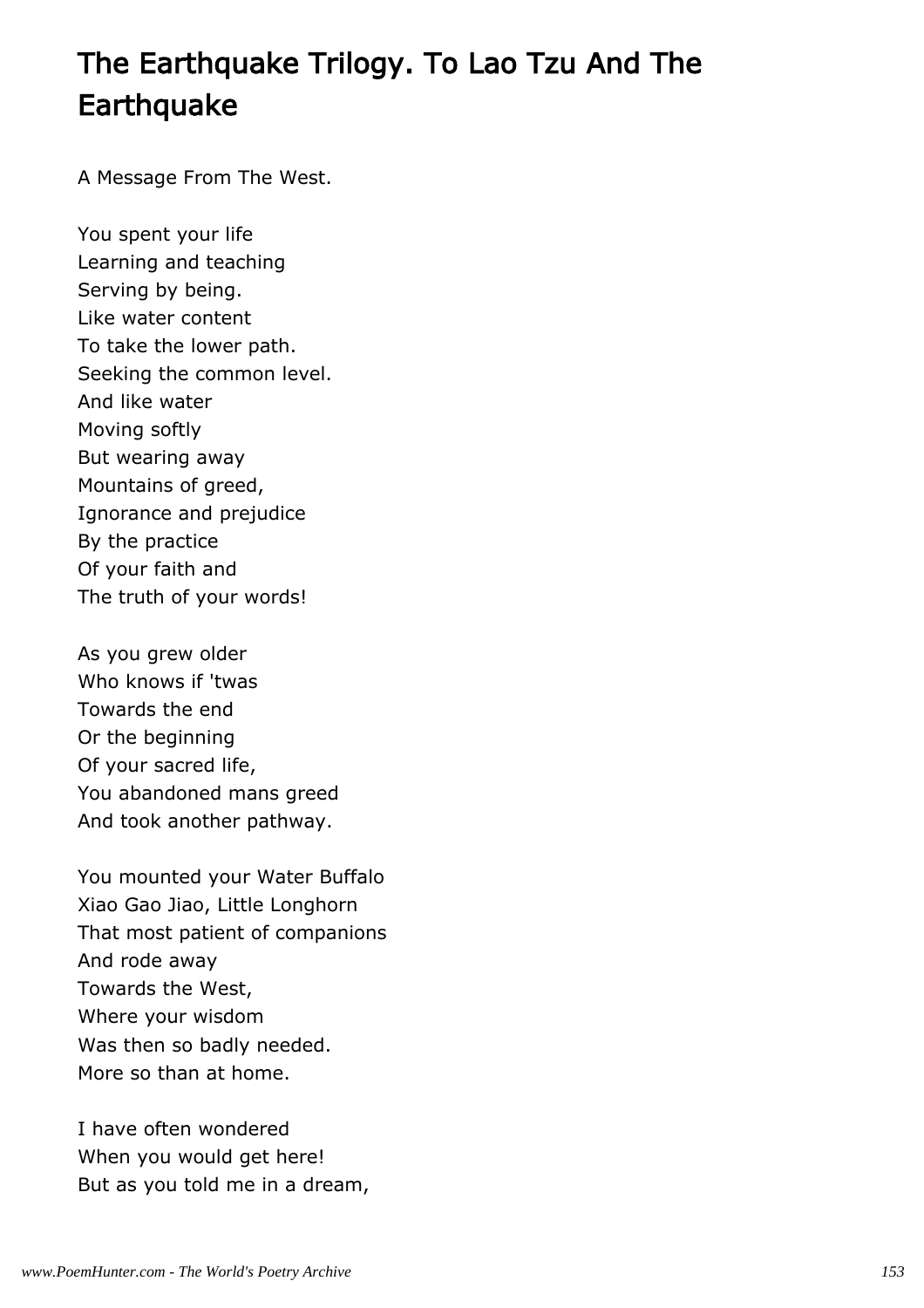To those whose hearts are open, You are already here.

Perhaps now, Honoured Friend, Whilst China's bosom is bleeding By the Dragon's shrugging shoulders, So many dead, so many needing comfort. It is time for you to return To China once again.

Ah! But of course, Lao Tzu. Wo lao pen yu, \* To those whose hearts are open, You are already there!

Take your wisdom and your acceptance To those in need of understanding. Join with Lady Kuan Yin, Bring healing to the sore. Lay the hand of comfort Upon the souls of those who suffer, Grant them the strength to survive And the wisdom to rebuild.

Tell them that those who see The Tao. By whatever name Different peoples give it, Send their wishes for recovery And our hopes for days to come, And their love to share In both the sorrows and the happiness Of our brothers and our sisters In the East and Everywhere!

(21st May 2008)  $\{\ast$ Lao Tzu. Wo lao pen yu = Lao Tzu. My old friend.}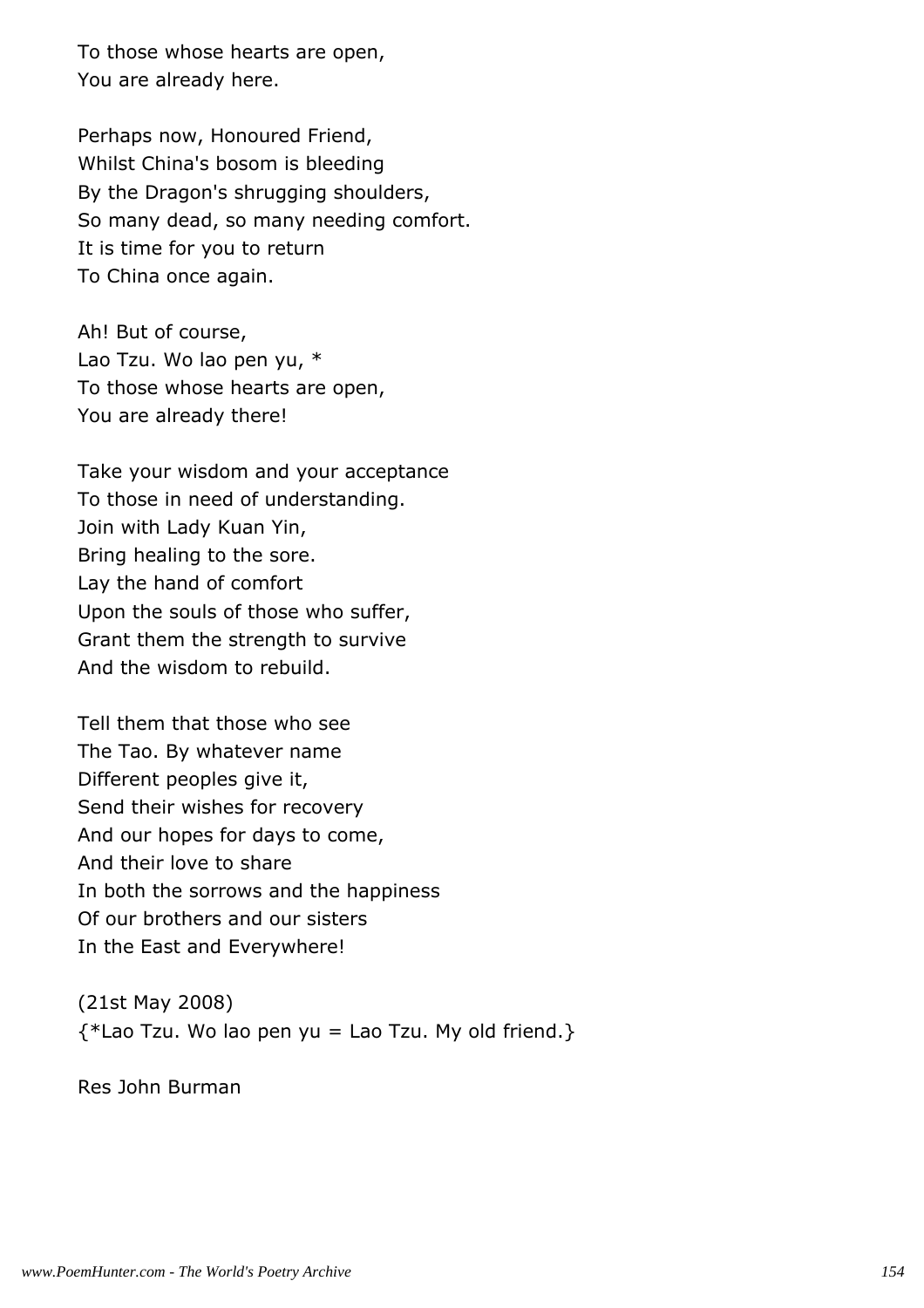## 'The Headhunter's Daughter'

Her hair, blue-black and silky, Hung down to her waist, Her breasts, pert, round and perfect, Were exactly to her taste.

As sweet and soft as wild hibiscus, A maiden to her core, A short sarong from hip to knee, Was all she usually wore.

A hundred gods had laboured On the perfection of her face. And her steps were slow and graceful, With seduction in every pace.

Washed clean in jungle rivers, Kissed by the tropic sun, She was the sweetest thing of fifteen years, And her life had just begun!

She chose her lover wisely, Sleek and sure as a jungle cat! And all the young men thought about, Was to share her sleeping mat!

And when she was quite certain, With touch and glances long, She lured him to her bedside, And opened her sarong!

And when she was quite certain, And happy with her choice, She let him love her one more time, And gave her thoughts a voice!

'You have given me much pleasure, I know the same is true for you. I feel life start within my belly, As it's supposed to do.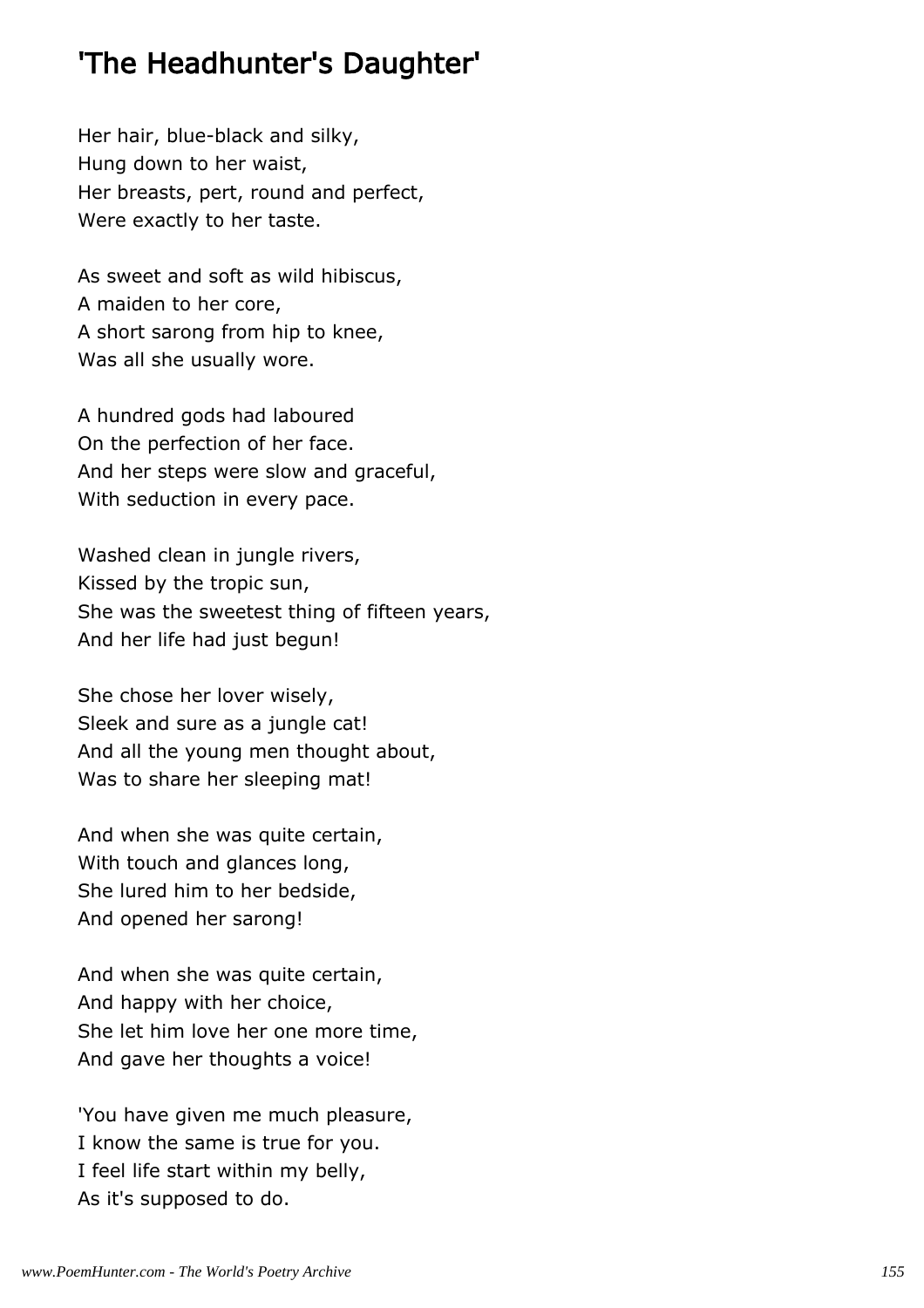Now early in the morning, Get up 'n' leave my bed! And prove to me you are a man! And Go! Fetch me a HEAD! '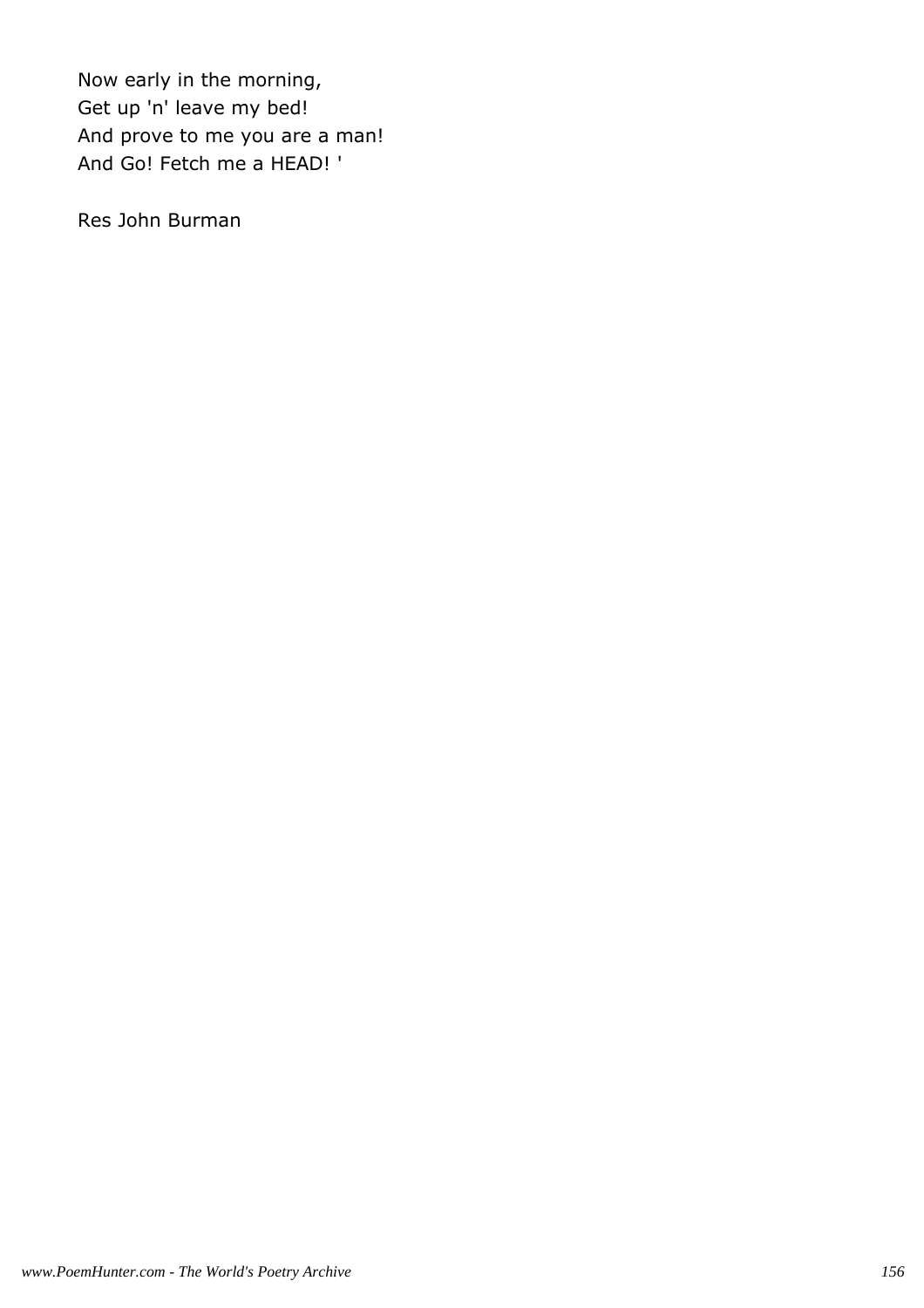# 'The Hung Parliament' Tanka

Did they promise us A Hung Parliament... or Not... wishful thinking?

Perhaps they'll vote another Allowance... this time for hemp! ~~~~~~~~~~~~~~~~~~~~~~~~

Copyright © Res JFB 21st May 2010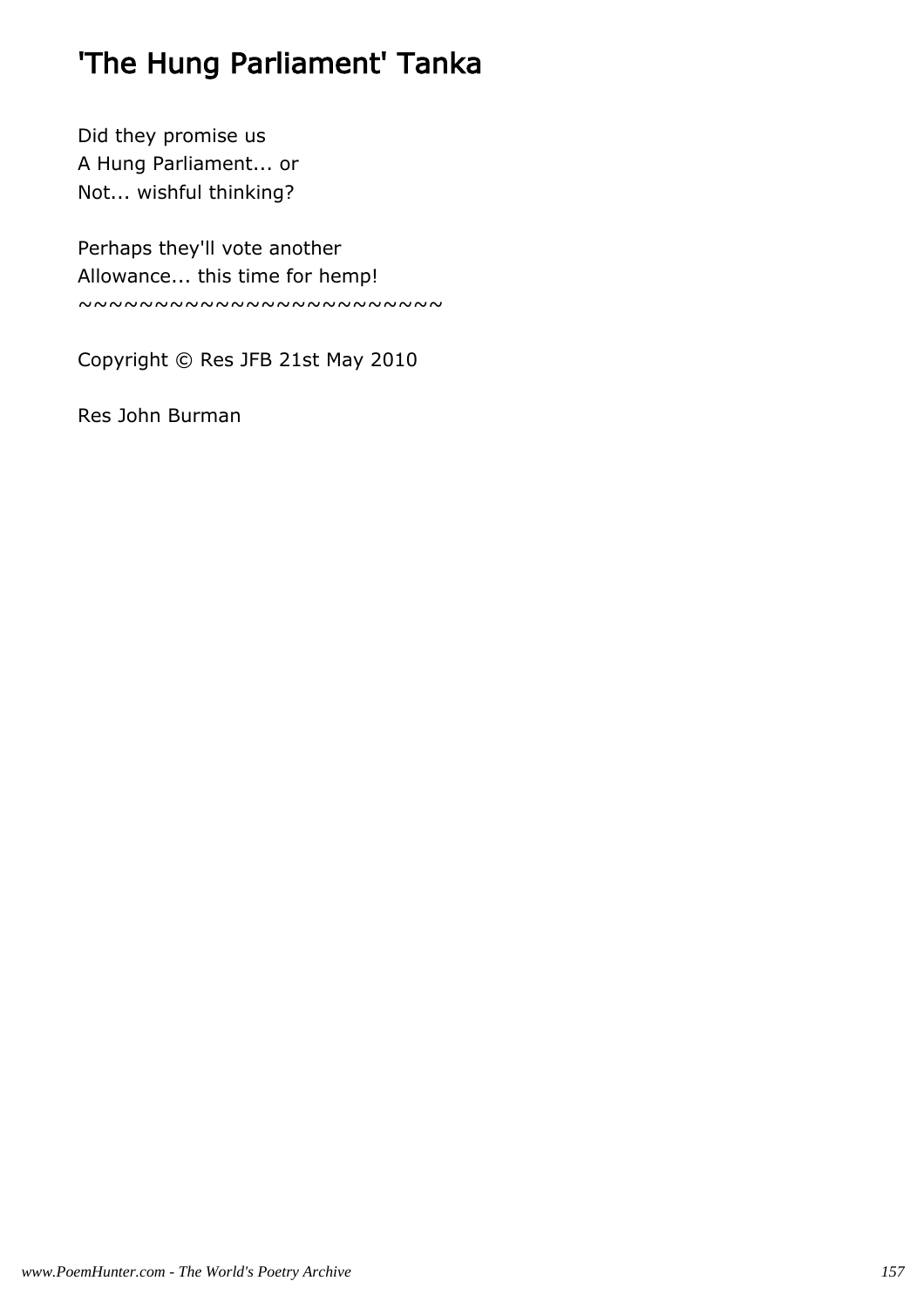## 'The Legend Of Port Quin'

I see your pale face at the small cottage window Your sad eyes always looking far over the sea Searching the skyline for the fishing boats coming But there'll be no more homecomings for you and for me.

Every man in the village was out for the fishing Every boat in the village was out on the sea When the weather came storming in from the nor' west Now there'll be no more homecomings for you and for me.

Grandfathers, Fathers and their Sons now just learning The hard ways of fishing and working the sea In one short afternoon, so suddenly taken So there'll be no more homecomings for you and for me.

Every man in the village so suddenly drown-ded Every wife, every girl now a widow must be And now every small cottage window is suddenly tear stained There'll be no more homecomings for you and for me.

I was young and was strong and was happily married My young wife would sing her sweet love songs to me Now I see her in black in the small tear stained window There'll be no more homecomings for I'm lost at sea.

I see your pale face at the small cottage window Your sad eyes still looking far over the sea For three hundred years still searching the horizon But there'll be no more homecomings for you and for me.

I've watched as the slates from the roofs began slipping Watched as the weeds grew where we played happily But still I see your dear face in the small tear stained window As I watch from my berth here in the stormy grey sea.

#### (Fading)

There'll be no more homecomings for you and for me. No scones by the fire as you pour me my tea.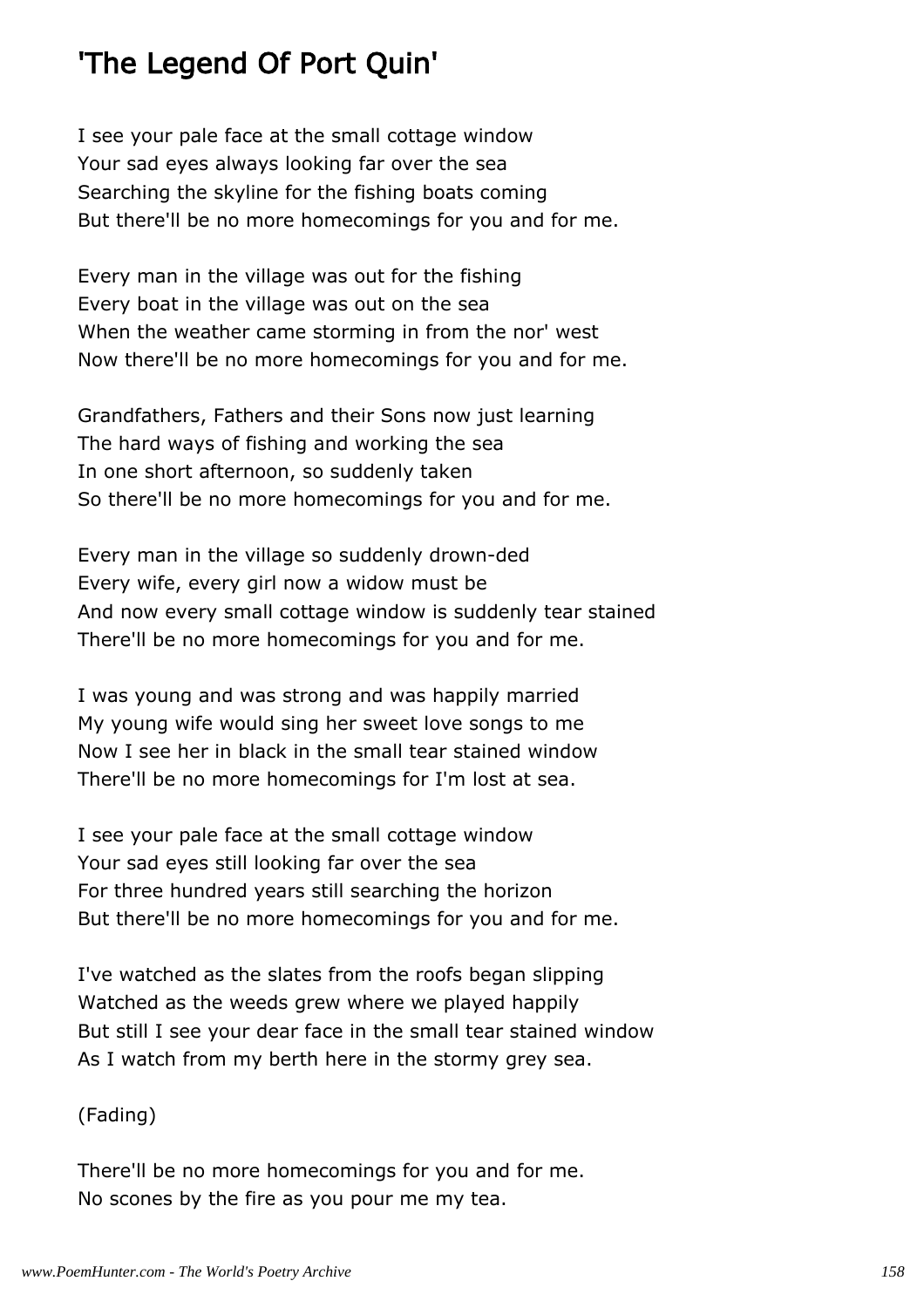No singing me love songs as you sit on my knee. There's no more homecomings for you and for me. ~~~~~~~~~~~~~~~~~~~~~~~~~~~~~~~~~~~~~~ Copyright © Res JFB 26th August 2010.

I wrote this after hearing about the Legend of Port Quin on the North Cornish Coast. The Legend has it that in 1698 all the men of Port Quin were drowned in a storm that sprang up suddenly one afternoon while they were fishing. All the women of the small village were left widowed and had to move away because without any men to fish, the village starved. Port Quin was left abandoned.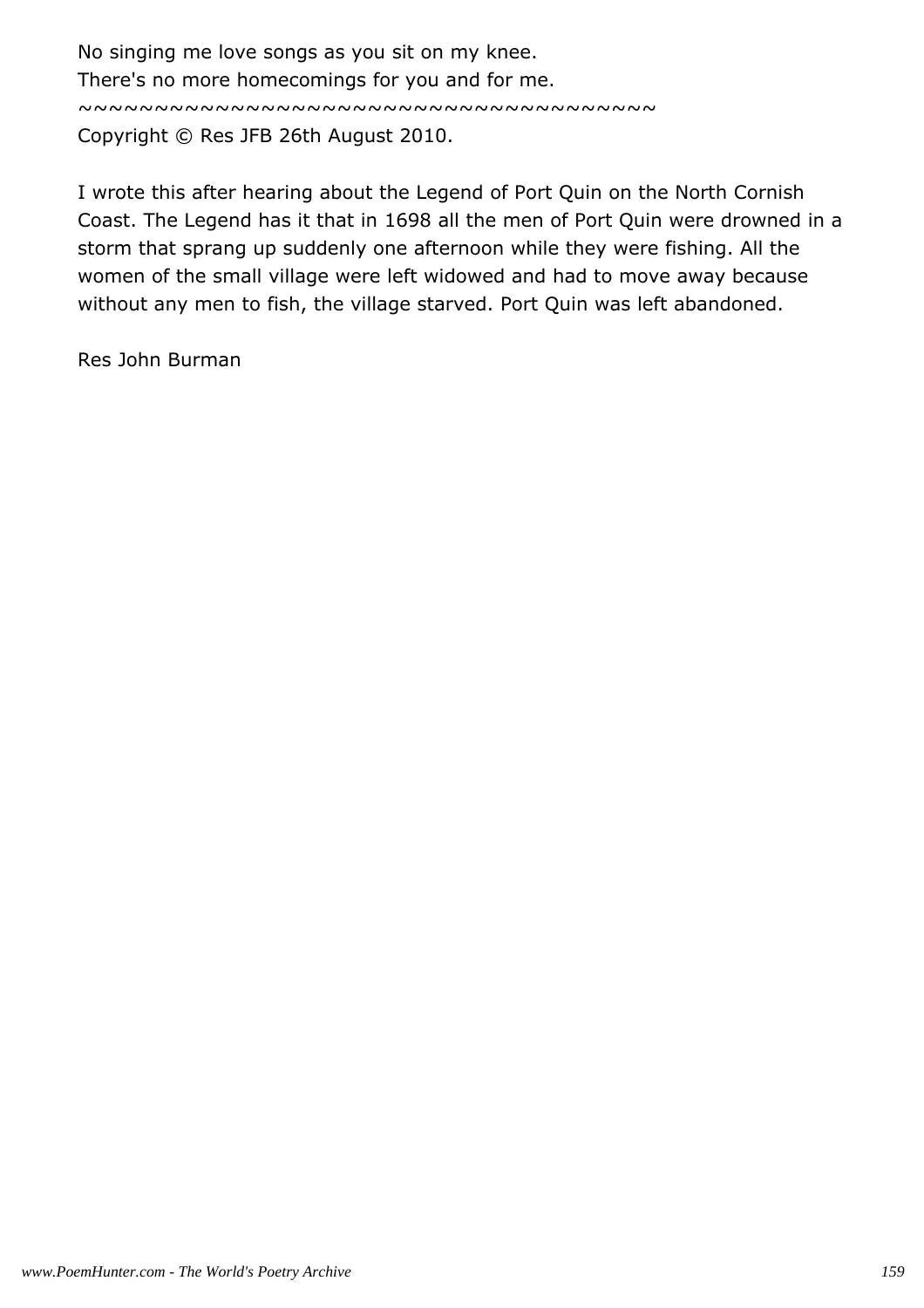## The Paso Doble

These tired old feet Dragging their ass Down these grey streets.

But my heart tells them They can still dance The Paso Doble!

Copyright © Res John Burman 30th October 2009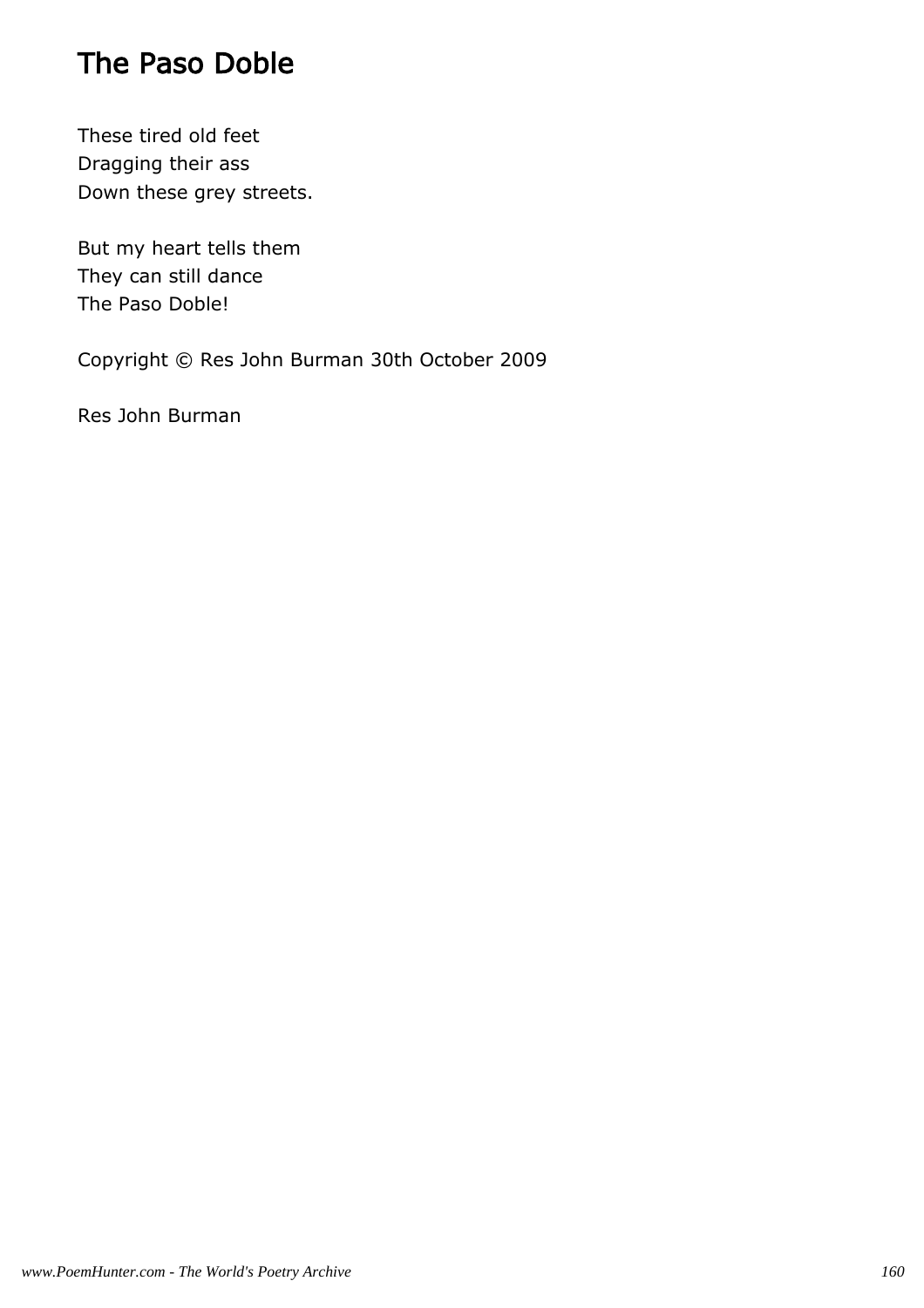## The Pipa Player

The right hand plucks The music from the strings.

The left, pushing, sliding, caressing Bestows it's soul.

She holds her instrument Like a lover or a baby.

But it is the heart and soul Of the pipa player

Meditating with her instrument That sings and soars to heaven!

Copyright © Res John Burman 2nd November 2009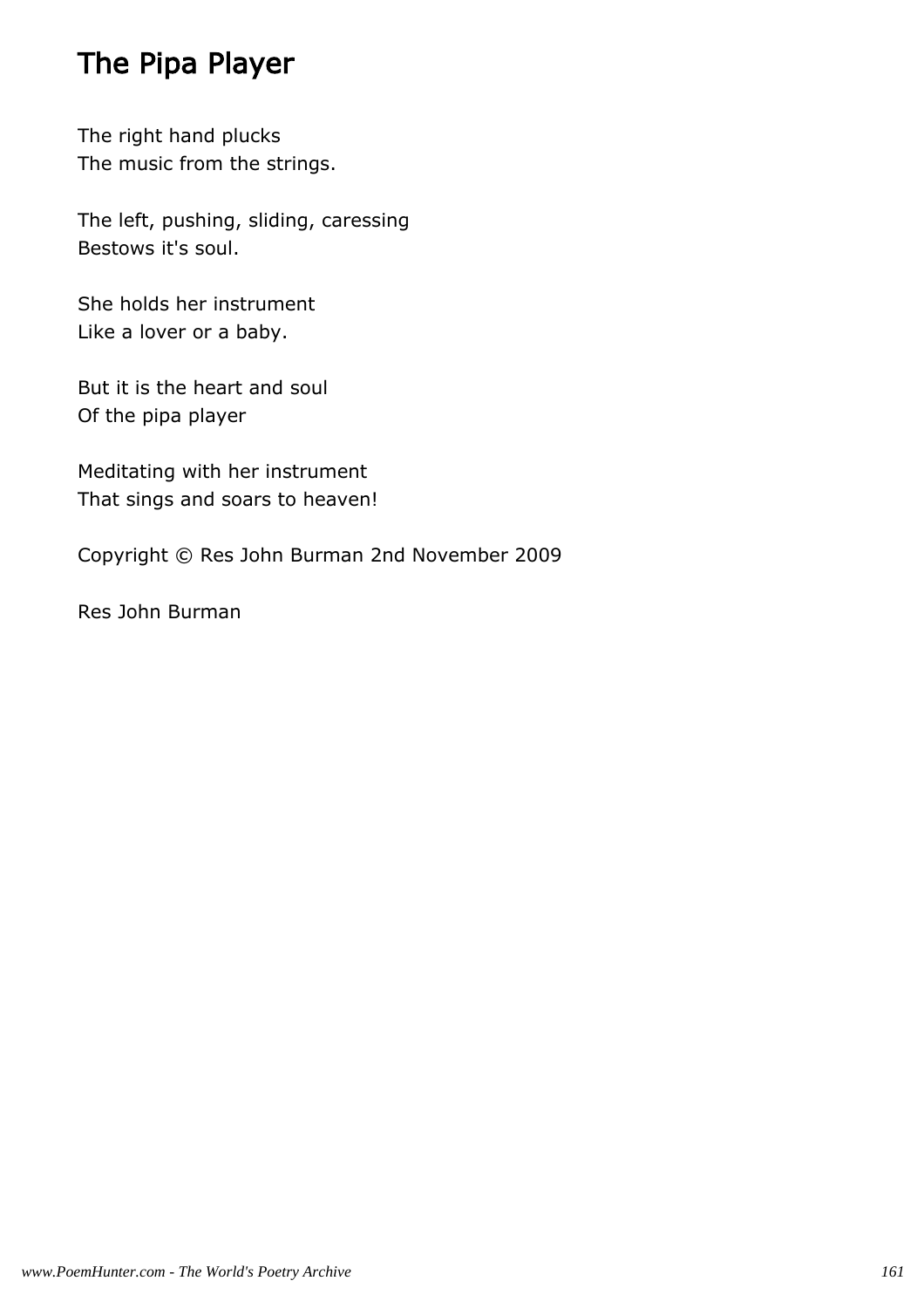#### The Servants Reply

I should point out that in this case the term 'servant' applies to one who serves, not necessarily to one who is sub-serviant.

I am Restless, breathless with desire, Your studies have my skin on fire, Each touch and slide with hand or knee, Are fuelling fires deep in me. I feel your gaze as you take in, Every line from toe to chin. I feel your breath upon my skin, It makes my senses reel and spin. I wouldn't stop, I wouldn't wait, There stands a Queen at my gate. Oh Welcome, welcome, come inside, I pray that you have come to 'bide. Explore my body search my mind, There's love here, love, for you to find. Aye Love and Lust in equal measure, Give me, take me, equal pleasure. Pleasure me, love me, once, again, The perfect potion for all pain. And let this be a flowing sea, Between the shores of thee and me. There's nothing that you may not ask, Pleasure, pain or worthy task. And after lust is all assuaged, And you lie with bed and legs dis'rayed. Come back to love and love me sweet, You'll be my wine, you'll be my meat. You'll be my love, my heart and Queen. Like no love that's before been seen. Let's build a love as bright as day, And pray it never, ever fades away.

(December 2007)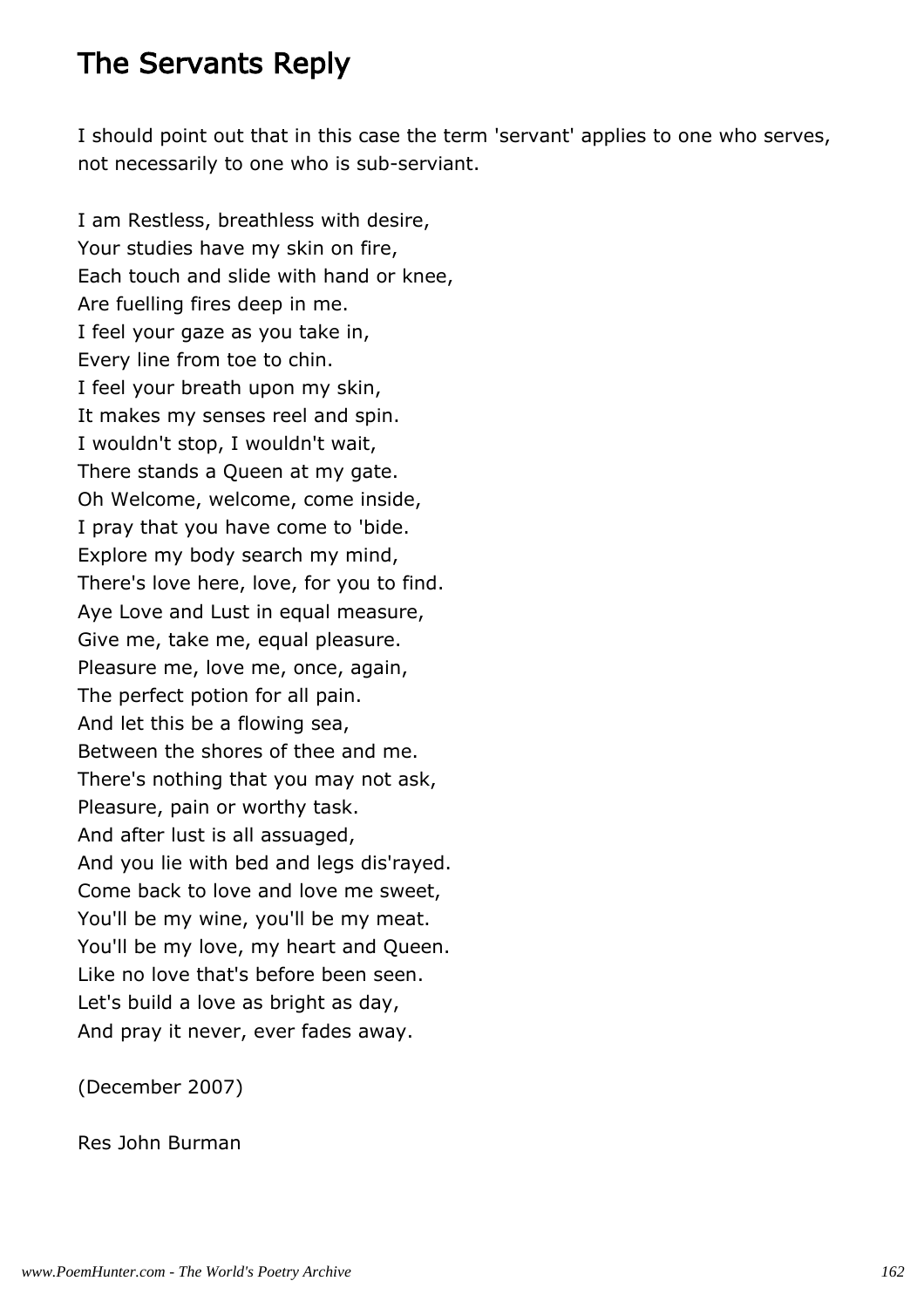## The Temple In The Lake

The Temple stands quiet In the middle of the lake Lonely in the mist

Ten thousand meditations Leave only silence The cobwebs of former lives

The mist leaves dew-drops Like diamonds on every strand Natures offering

Copyright © Res JFB 26th October 2009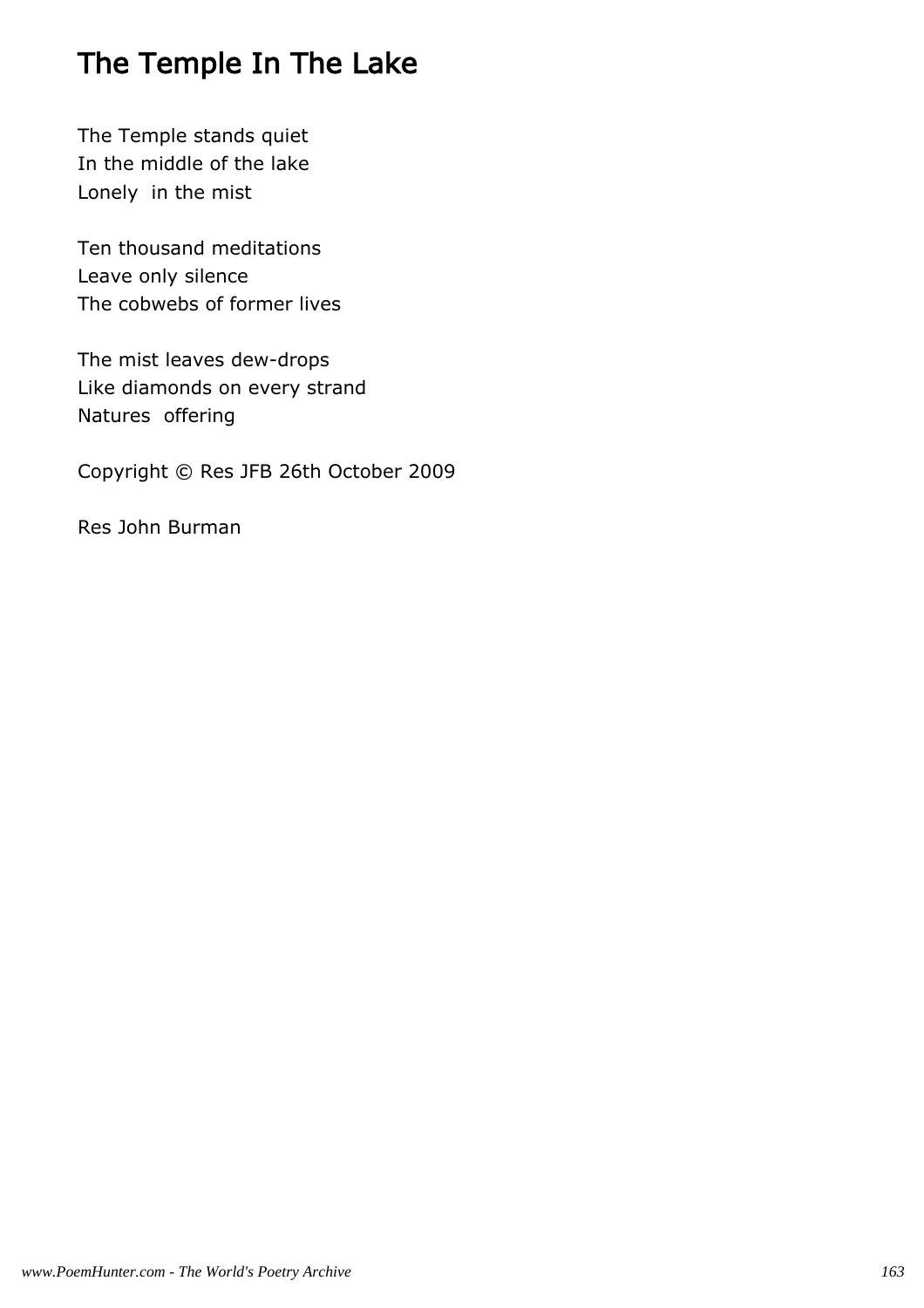## This Country In Between

Every flower I send you Is yet another kiss Upon your lovely lips Every petal I send you Is a caress upon your soul My body lying so close You can feel my heat And you will feel my love All you have to do Is reach out, connect Bridge this tiny gap This country in between Complete the circuit And when we finally touch Twill be like fire And twill be like ice But every kiss upon your breast Will be like a rose petal falling Upon the ground it loves

(December 2007)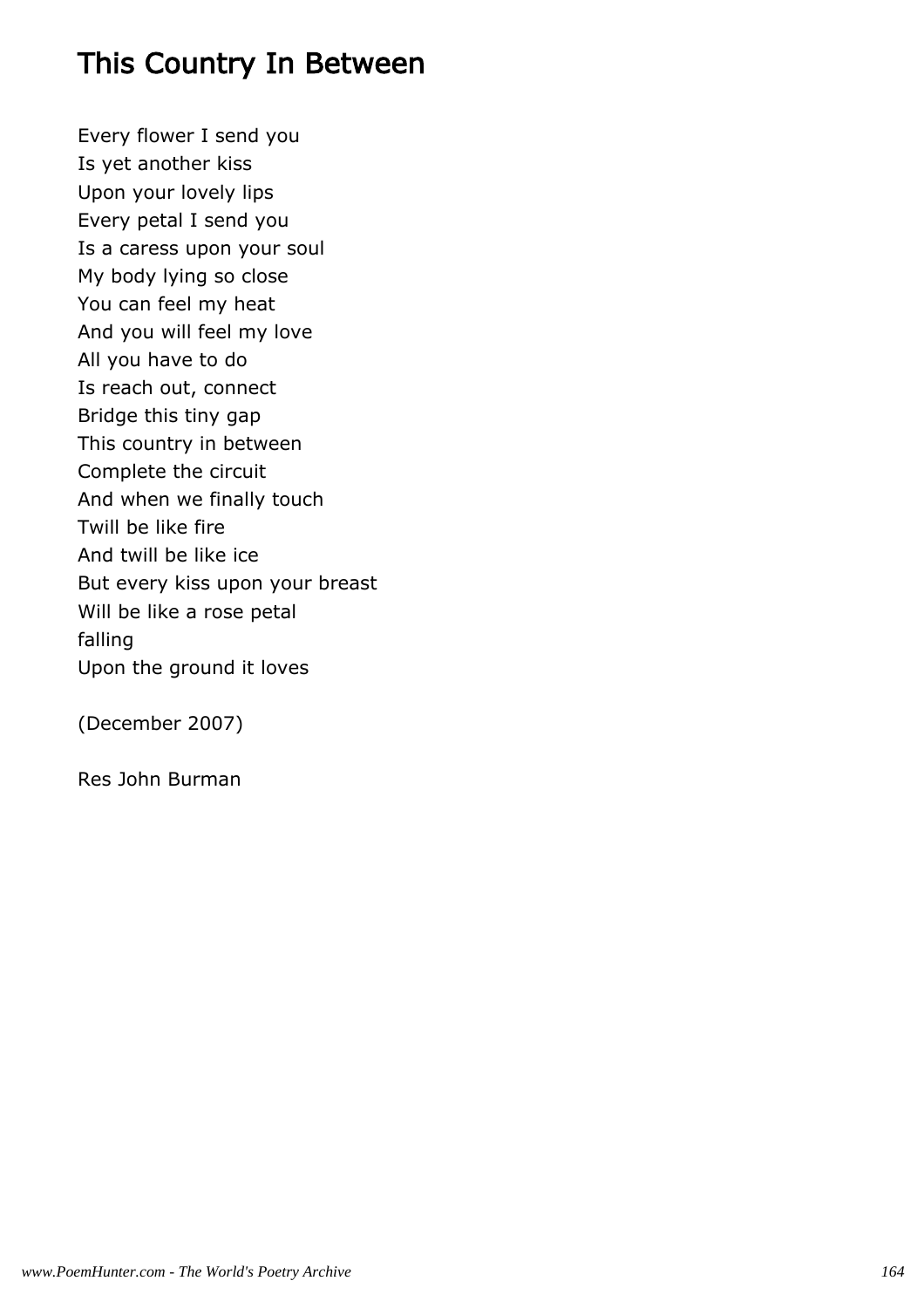#### Tibet. Easter Weekend.

Easter Weekend, My Christian Friends Remember crucifixion And Resurrection. Seeing hope For the world. For man.

My Pagan friends See the Equinox See the beginning Of the ending of Darkness. With The Full Moon.

The Jews - Purim, Zoroastrian - No Ruz. Hindu - Holika-dahana. Harmony Day - Australia. Human Rights Day - South Africa. Amitabha Buddha.

Holi in India. Hola Mohalla for the Sikhs. Pengembang in Bali. Pakistan Day. Shushan Purim. Etcetera, etcetera.

I wonder if that means **Cricifixions** Are over. I wonder what sort Of weekend They are having In Tibet? Oh when will we Learn? When will we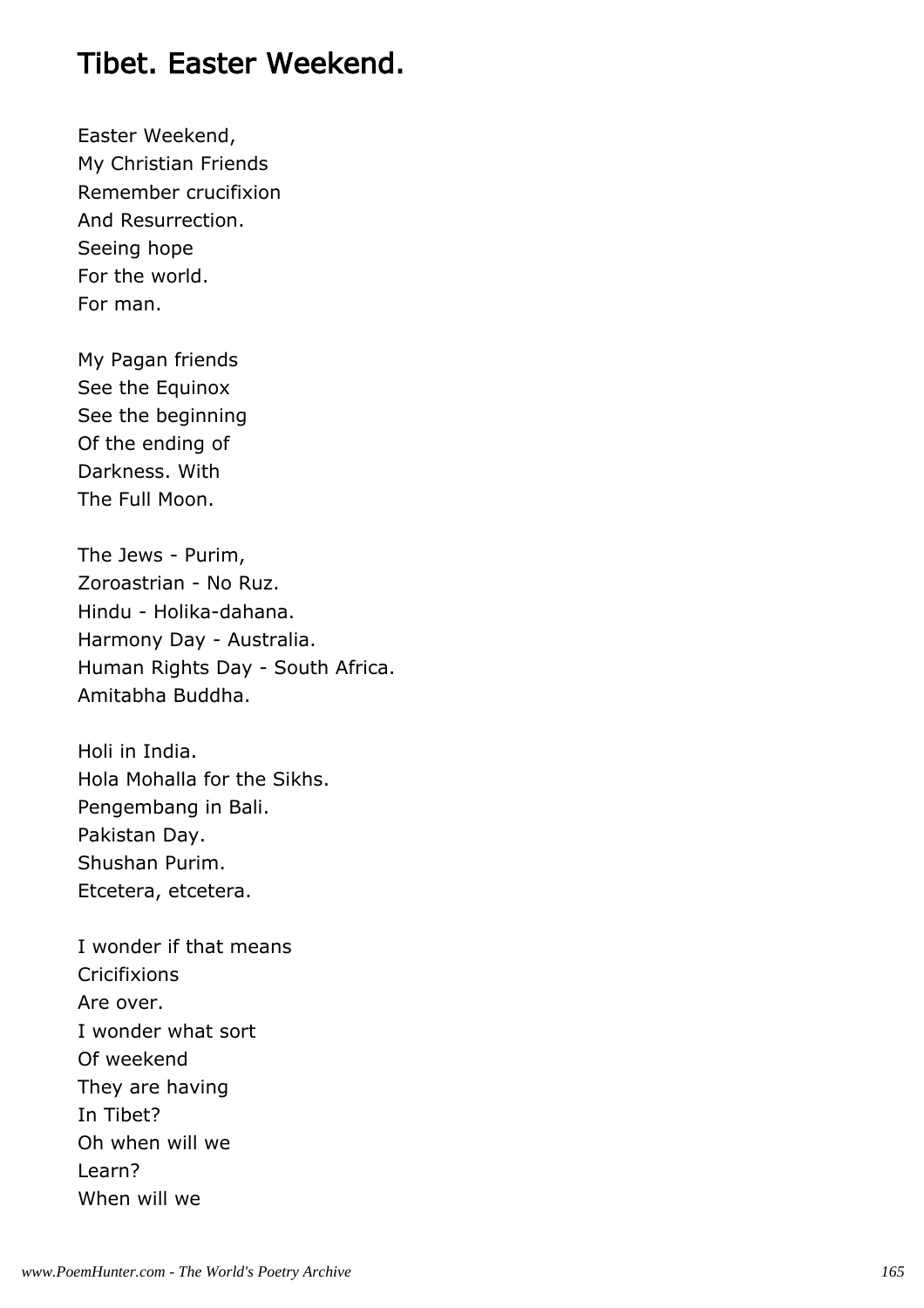Ever Learn?

23rd March 2008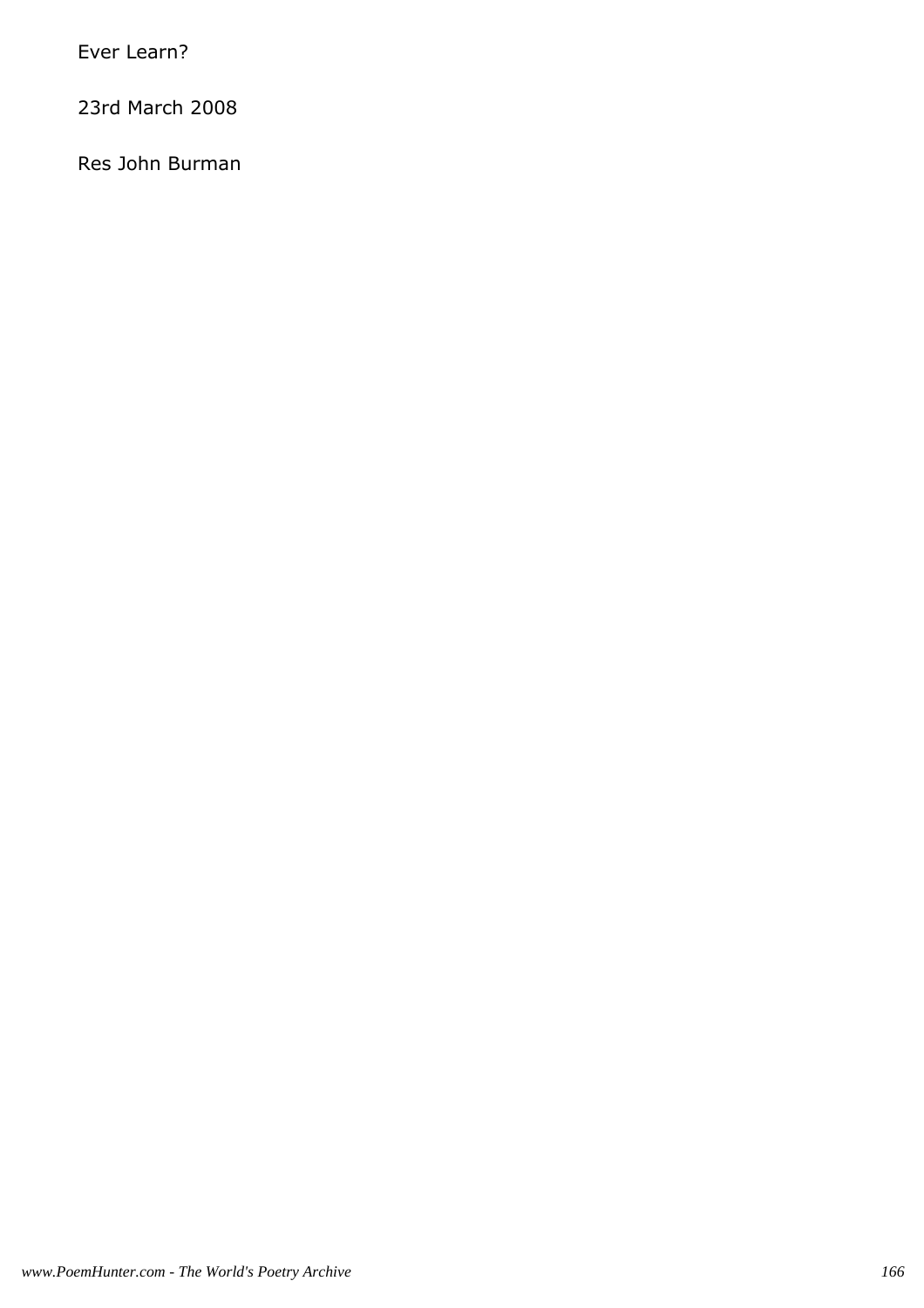## To All In Durance Vile

A spot of sun Head - high - on the wall About the size of an open exercise book Sloping upwards - left to right I stand, facing the window My back against the wall Head in the sun Feeling its warmth On my skin. The light shines golden orange on my closed lids Turning my world To radiant warmth Like the touch of God Upon my face.

I forget my cold hands Cold legs and feet I bathe in warmth and light The universe is warm and bright Like a womb Taking me back to my Microscopic origin Whilst incubating the Macroscopic destiny of all I am as One.

The Universe swirls The world turns The sun spins The shadows move I shuffle crabwise along the wall Remaining in the ray of light As long as possible.

The sunbeam narrows A foot long, a thin bar On the wall Still sloping From left up to right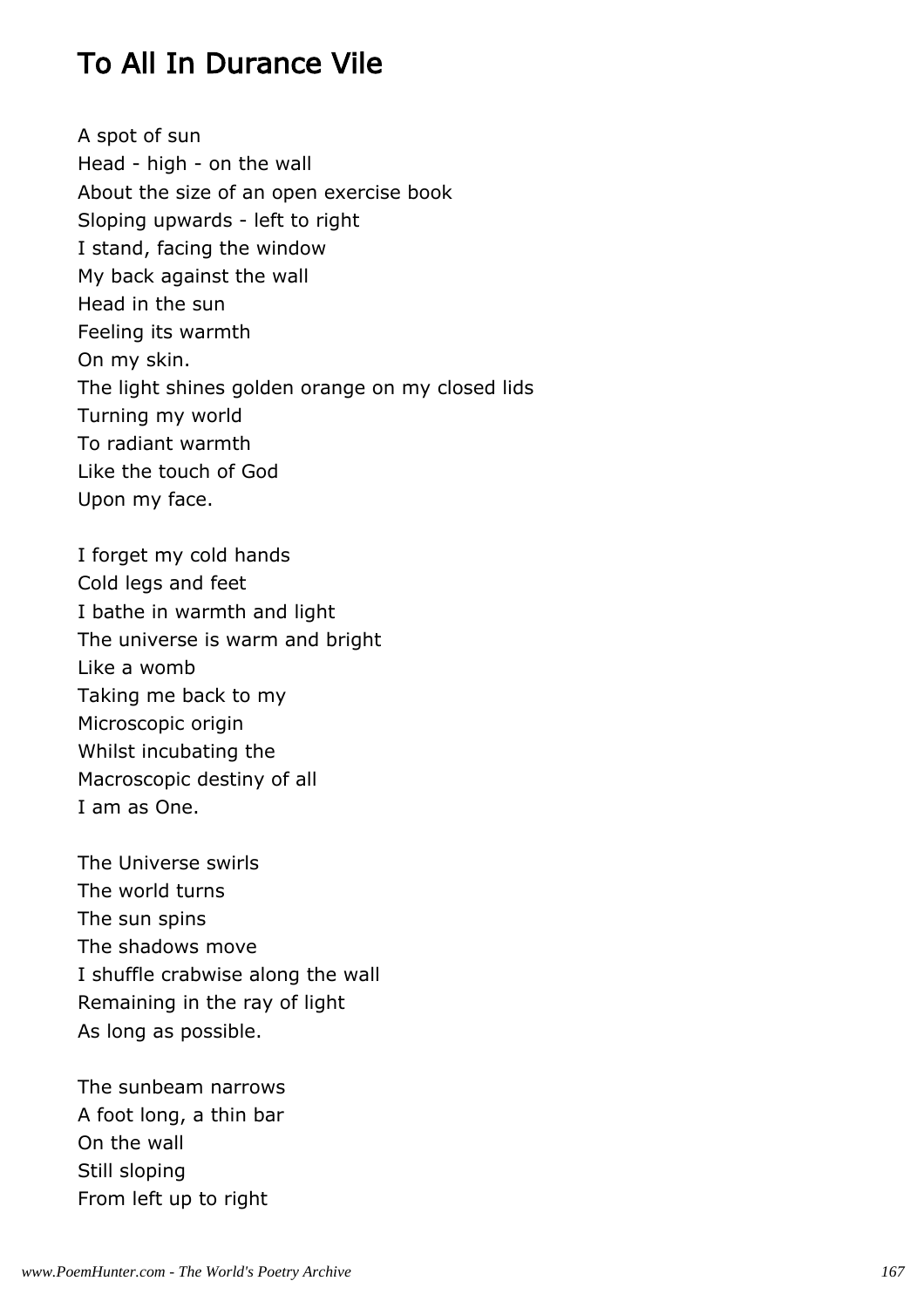I stand with my head on one side To catch the sun, as though listening And I do listen To the silence of the sun.

Now the spot of light Is the size of a postage stamp Just big enough to cover One closed eye, still bathing it With gold. Half my world washed with sunlight While darkness slowly spreads Outward from my other eye.

The sunspot goes, I sway Seeking it. It's gone. Still with closed eyes I sink to the floor where Cross-legged, the cold returns To my hands, my legs and feet And I try to retain The warmth, in my mind And re-live upon my face That gentle touch of God - Until Tomorrow.

(Early 70's)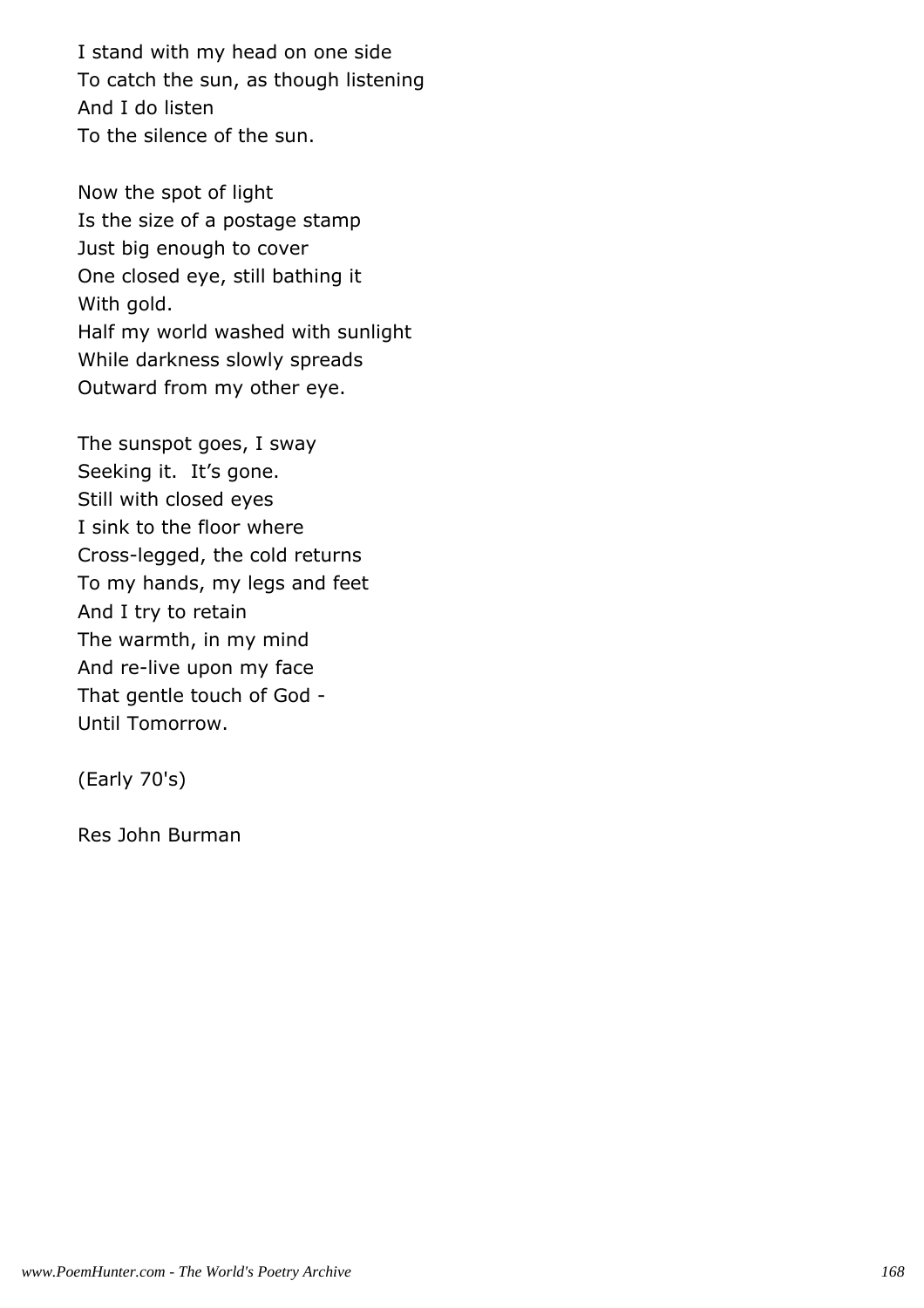## To Samarkand

(Written in answer to 'The Librarian requests your attention.' by Mlle Omnisciente.)

Ah. To Samarkand with Flecker, or Cathay with old Marco, Or Round the Horn with good Zeng He, so many years ago. And when I was a soldier, out there in the mire, We fought FOR running women and to save their homes from fire.

I'm written through with saga's and tales of misspent youth, And sufferings, wars and glories, and that old search for the truth! And simple soldiers poetry, that tell the tales of Old. And Beasts who come into your life, to save them from the Cold!

But when it comes to lessons, my slate is clean and clear, And so I come to sit with you, I come to sit and Hear.

(August 18,2007.)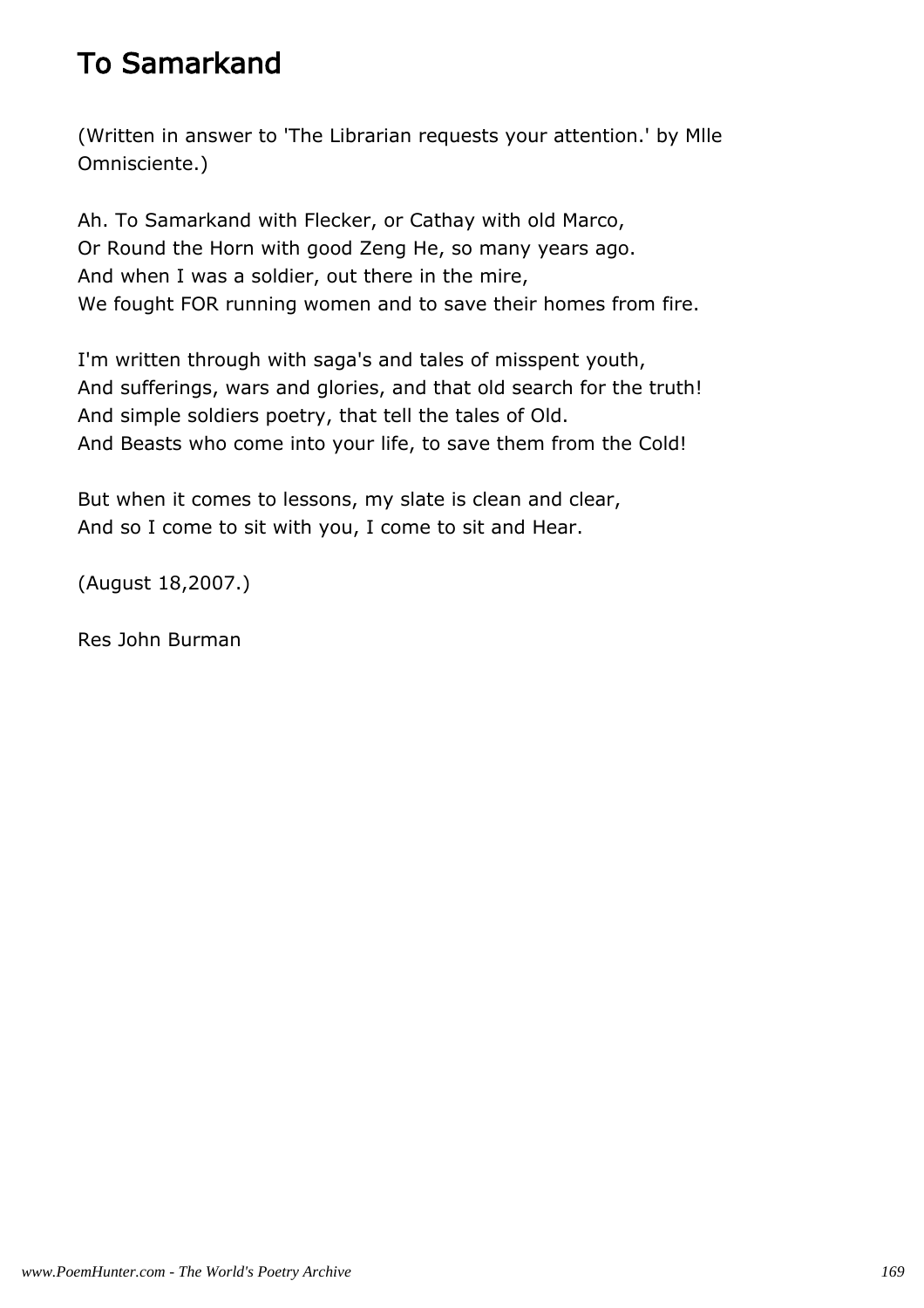## 'Treat Our Soldiers Right'

These are our 'boys' we're sending, Sending off to war. They'll come back changed, They'll come back maimed, Or they'll come back no more!

These are our 'boys' who're serving, Serving in the fight. They'll do their best, To pass the test, And do what we deem 'right'!

These are our 'boys' coming back, Bearing tales they cannot tell! They find that you don't understand, Most will discard them out of hand, And their Government will as well!

These are our 'boys' we send to jail, Send them off right quick! We've learned that men who suffer stress Are better off in jail, no less! Than being pampered on 'The Sick'!

It's bad enough we pay 'em, To go and fight our part. Cheaper far to jail 'em, Than treat 'em for what ails 'em! This Country, full of heart!

I weep for all the lost ones, And those who're merely maimed! But most of all I weep for us, Who could treat our Soldiers thus? Are you not ALL ashamed?

I say this to our Government, Every Mothers son of you. If you're not working day and night,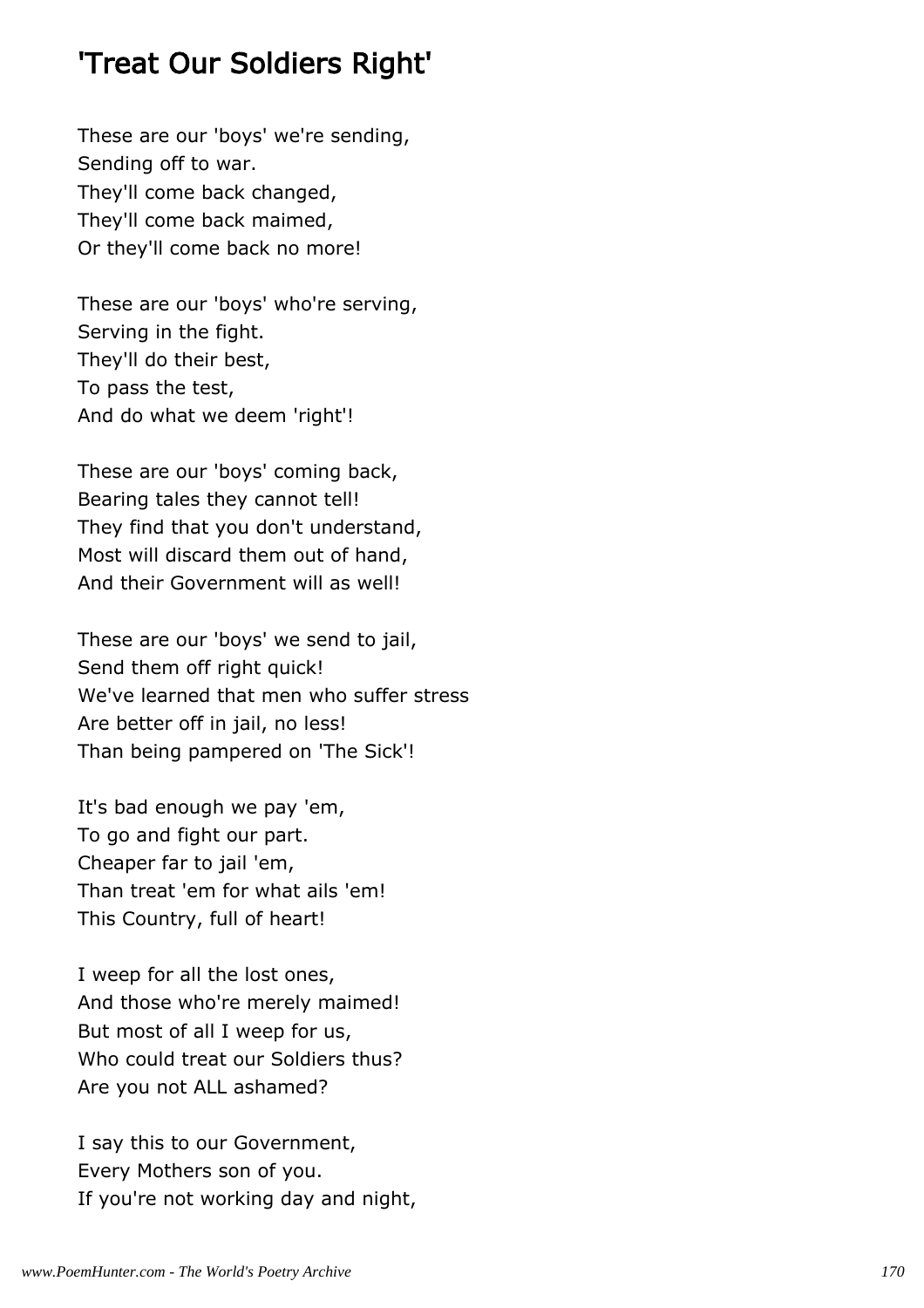If you don't struggle to put this right, Then you should be jailed too!

It's time we made a contract, If we send our 'boys' to fight. We should undo the damage done, Relieve the stress earned by the gun. And Treat Our Soldiers Right!

Treat Our Soldiers Right

This was written when I discovered that we have 20,000 ex-servicemen in England and Wales, either in prison or on probation due largely to untreated cases of Post Traumatic Stress Disorder. As a Disabled Veteran myself I am aghast! Not surprised but Aghast! Res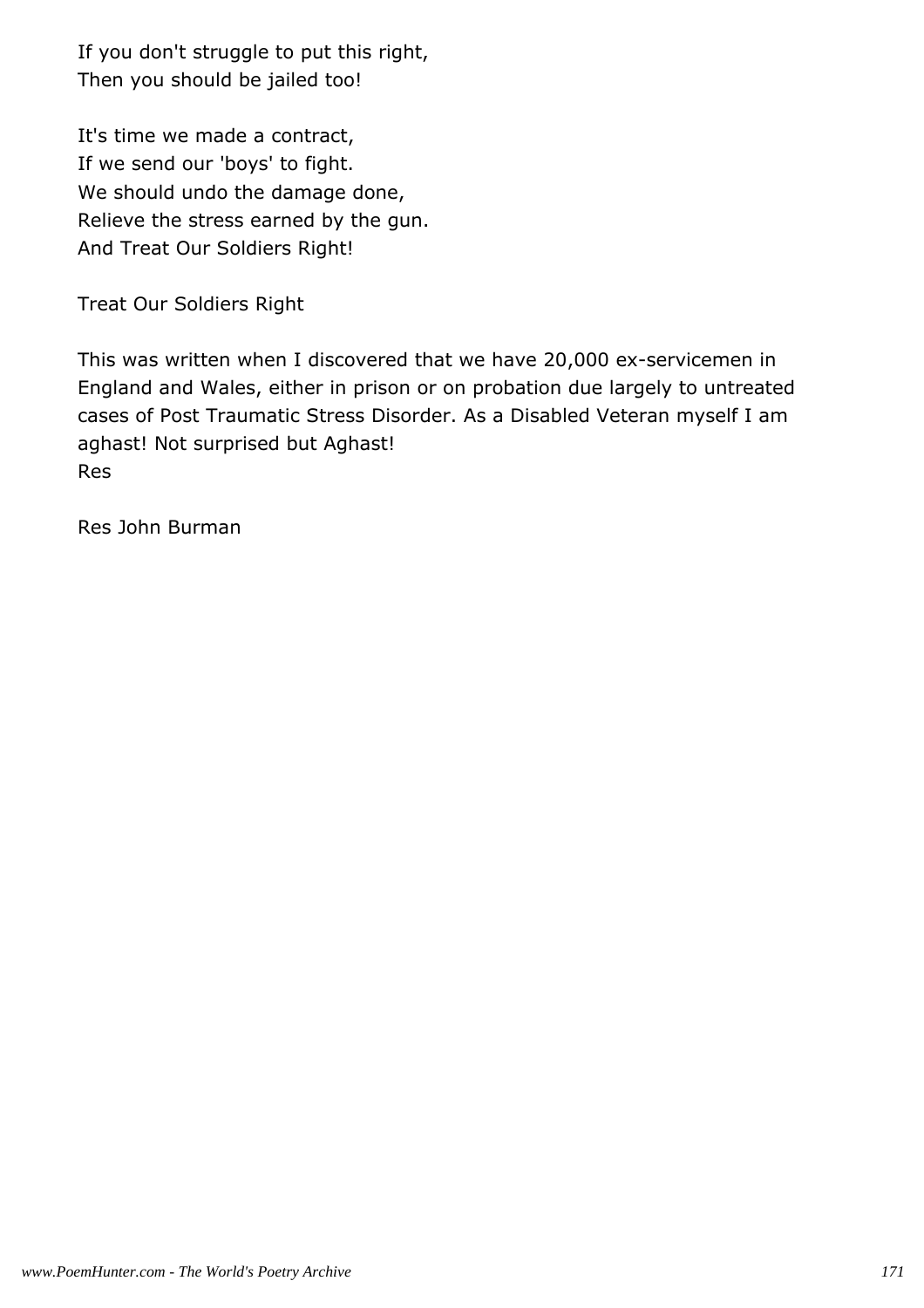#### 'Trees'

I love wood I love the touch And the smell of it I love the textures All different

From the long grained Knotless Piranha Pine To the dense wriggles Of Ancient Yew Long fibred Sitka And the silica sparks Of Bloodwood Satine

The midnight shine Of Andaman Ebony The visual delights Of all the Rosewoods To the perfume of The sugars boiling off Turning apple.

I love it fresh from sharp steel With a shine all of its own Or sanded by finer and finer paper Or emery, wet and dry Until the surface glows Like warm glass.

I love the things You can make Books And bookcases To keep them on.

Plates bowls spoons vases Cups chopsticks Rollers for mangles Wheels to carry your loads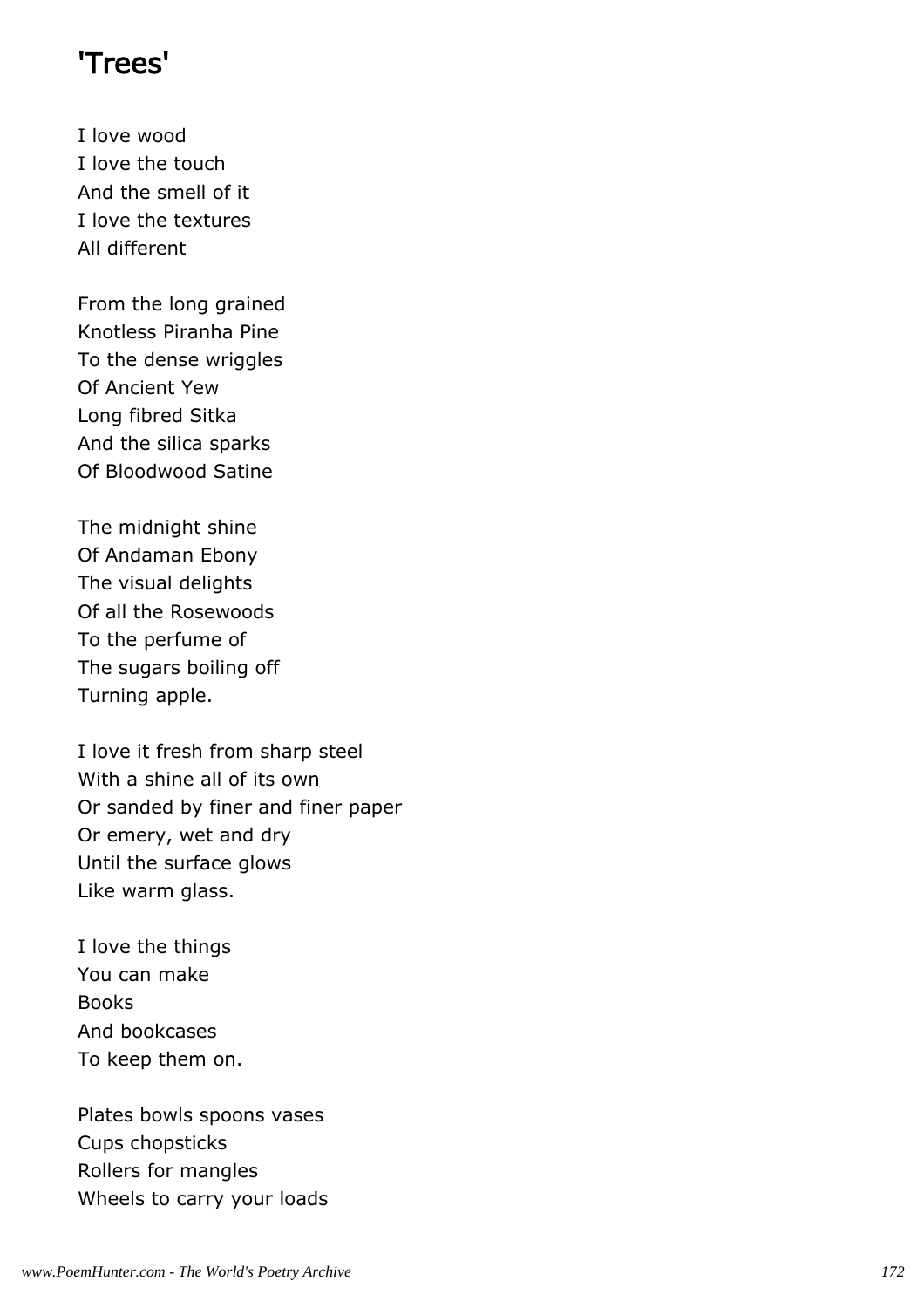And carts to carry your families And beds for you all to sleep on.

Handles for tools Elm water pipes That last from Roman times To the present day.

Wooden boats to sail the sea And bring back more wood Exciting and exotic woods That smell like spices!

But most of all I love the trees! We have taken enough From the forest! If we are not willing To nurture the seedlings Clear the weeds Dig the soil And cherish the saplings Then leave the trees alone!

So take your axe and chainsaw And beat them into Trowels and Straight Planting Spades.

If you wish to use the bounty Of the forest First plant your trees And sometimes, during your labours Rest in the shade of your trees And in these days of Global Warming You will llearn how trees Cool the air!

Learn the secrets of the woods And jungles Learn to love them Before you claim the right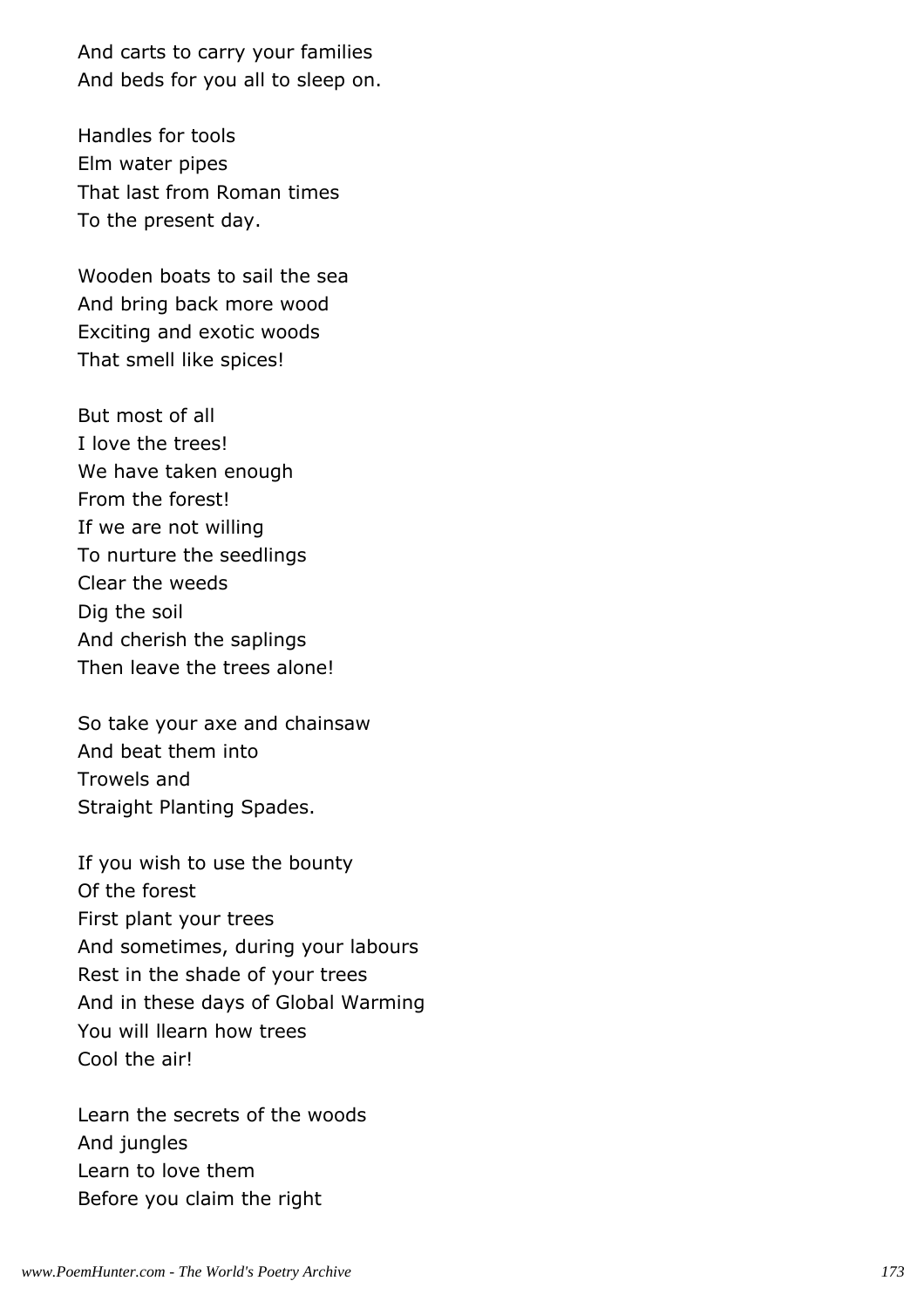#### To use them!

And you, human? In your suit and white cuffs Hiding behind the tree You have no business In the woods Take off your choking ties Your manufacture Your profit and loss Your futures trading Away! Off the Tree! You have no business here!

Leave the trees to breathe Let them get on with the business Of making more trees Manufacturing topsoil Stabilising mountainsides Fixing nitrogen from the air Into the soil around their roots.

Holding rainfall in the ground To feed the forest and the streams That all Earths' Children may drink Without flood or erosion.

Leave the trees to breathe To filter dust and gasses From the air So that our children and grandchildren May also breathe. Leave the trees to heal The damage that you, human Have done!

BEFORE IT IS TOO LATE! ~~~~~~~~~~~~~~~~~~~~ Copyright © Res JFB 29th June 2010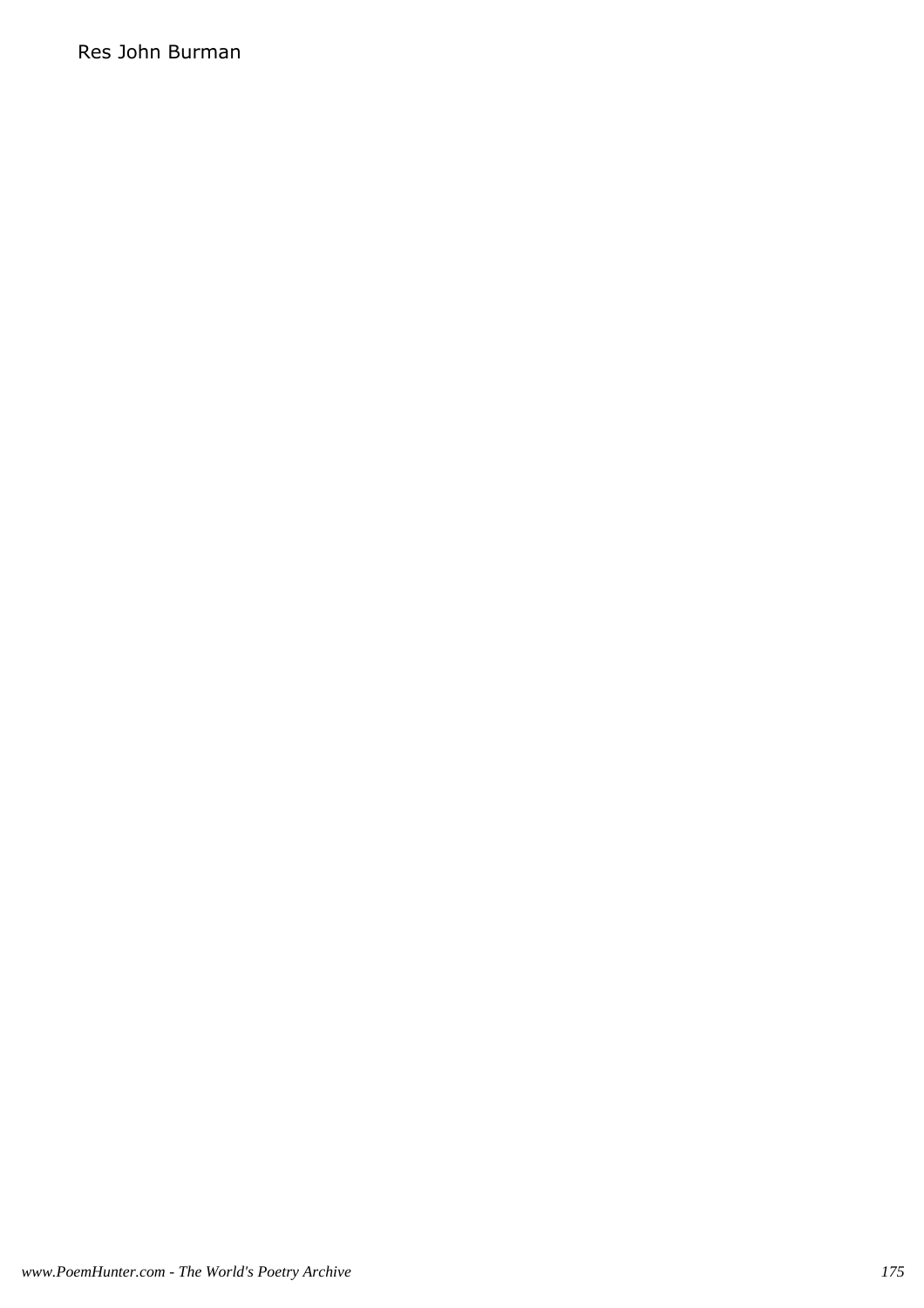## Tulip Petal Love

Tulip petals on a book of poetry, Upon the bed, where they fell, Would they hint at morning whispers, Morning dreams, if they could tell?

(December 2007)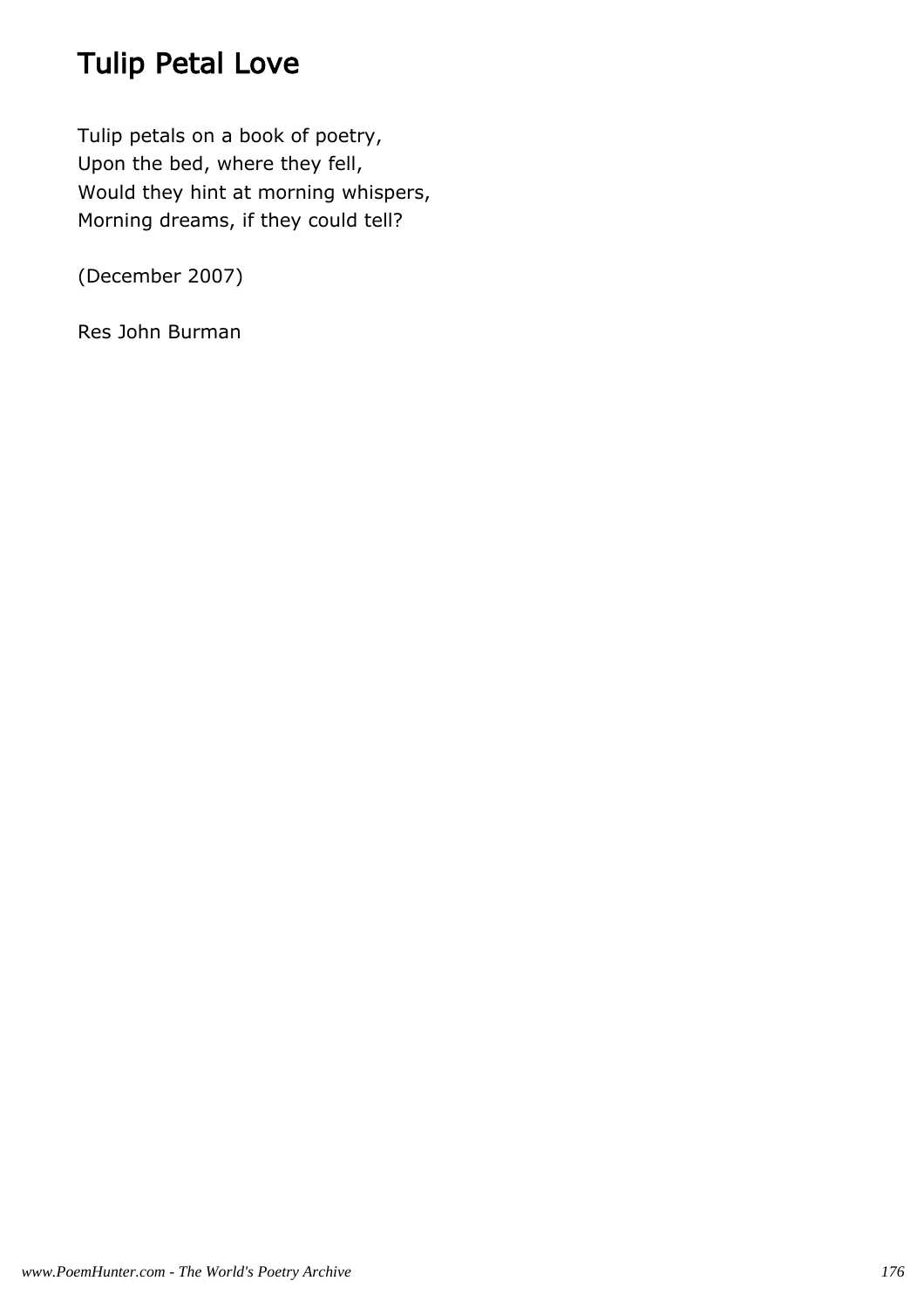## 'Village Life' A Haiku Chain.

The children sit On the back of the water buffalo Who is minding who?

The women sing Rice planting songs Knee deep in cool water

In the bird scarer's hut The babies sleep Hanging in sarong hammocks

The planting done A little gift of food and flowers At the village shrine

The men drain the paddy For the sun to warm the roots Then flood again… the ageless cycle

When ripe the rice is harvested Threshed and winnowed There is no prosperity like a full granary

A harvest festival A toddler is lost in the crowd Found curled up safe with the water buffalo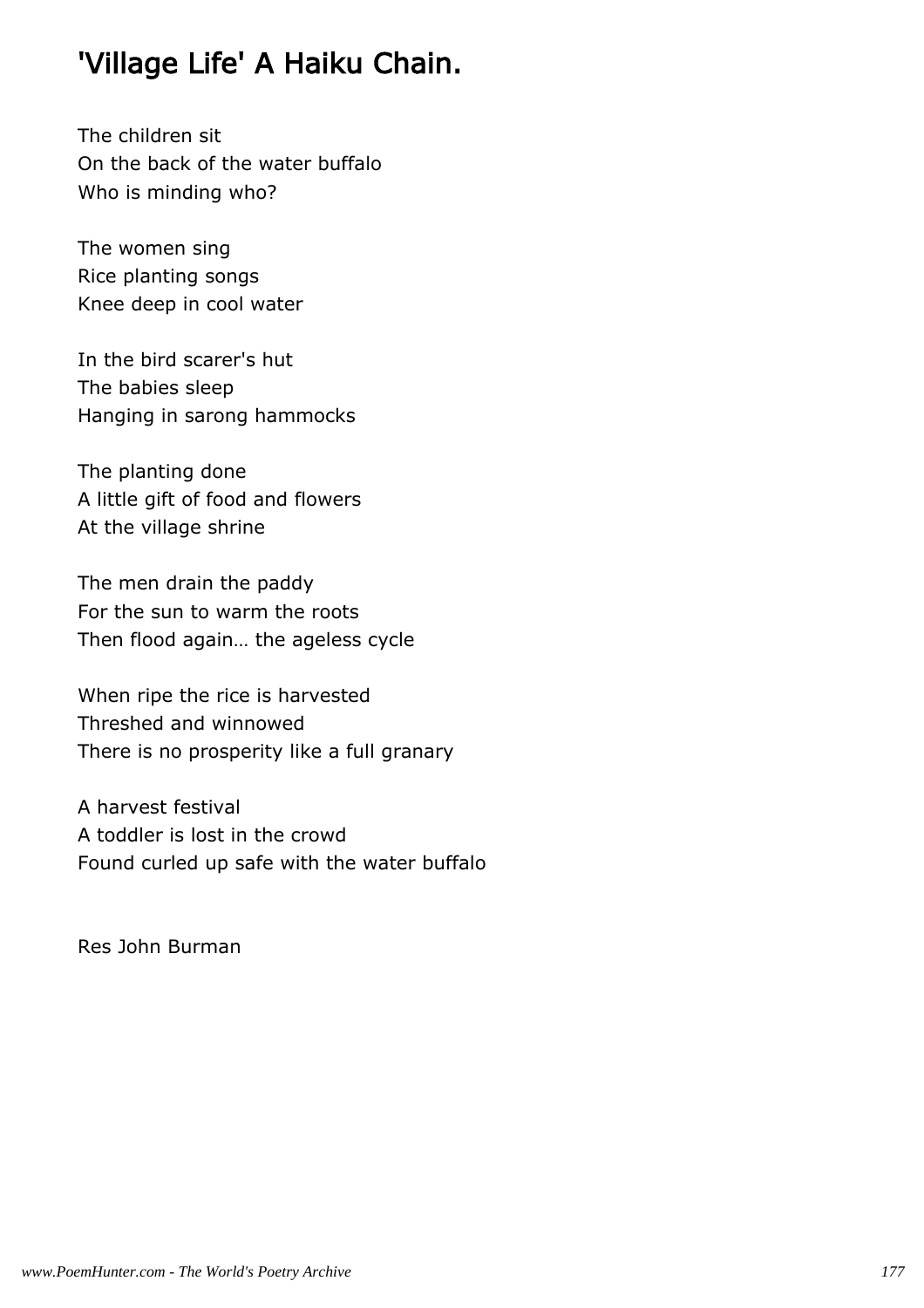## 'Waveform Poems' Haiku

Above the wave crest A shaft of winter sunshine Lights it's path to shore ~~~~~~~~~~~~~~~~~~

Between reef markers Ravenous breakers rush in Hungry for the shore  $~\sim~$ 

Stapled granite walls Help protect the railway line From the hungry sea  $~\sim~\sim~\sim~\sim~\sim~\sim~\sim~\sim$ 

As the waves die down Hungry gulls return to feed Dodging every wave  $~\sim~\sim~\sim~\sim~\sim~\sim~\sim~\sim~\sim~\sim$ Copyright © Res JFB 3rd December 2009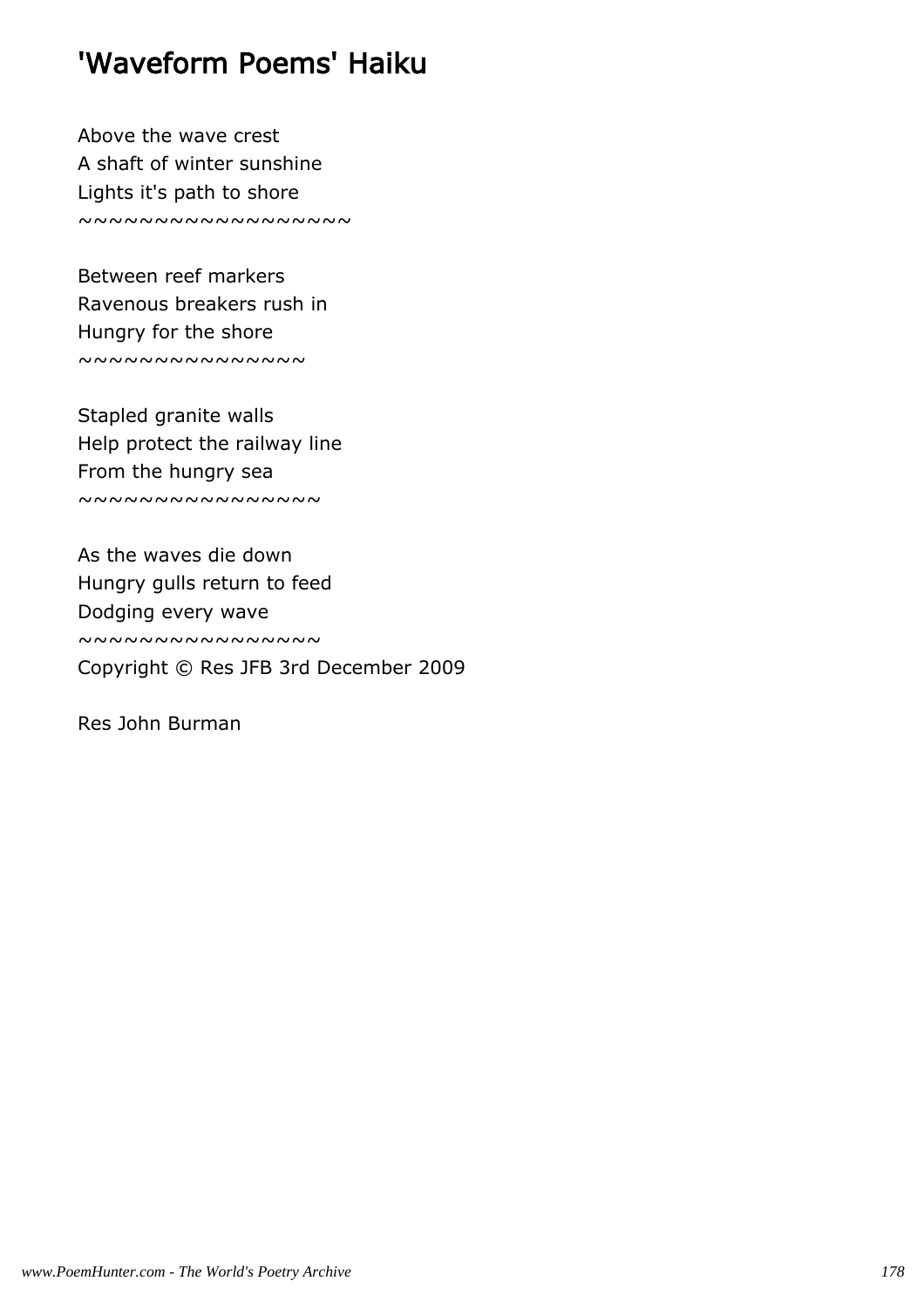#### Weather Report

'There be' Squalls Here in Penzance Chasing each other Across roof-tops Of houses and cars.

Dashing themselves Into vapour On all surfaces. Death-sliding down Roofs  $\sim$  over edges Launders and gutters Down-pipes overflowing.

Making raging rivers In miniature Down the steep streets Leading to the sea. Causing little dams Of rubbish to form Behind the wheels Of Parked cars.

Last nights take away Making a dash For freedom To evade The hungry gulls.

School girls squeal As each cold gust Hits them Too fashion conscious To wear a coat Or carry a 'brolly.

Visibility closes down As each squall hits, Opens again as sight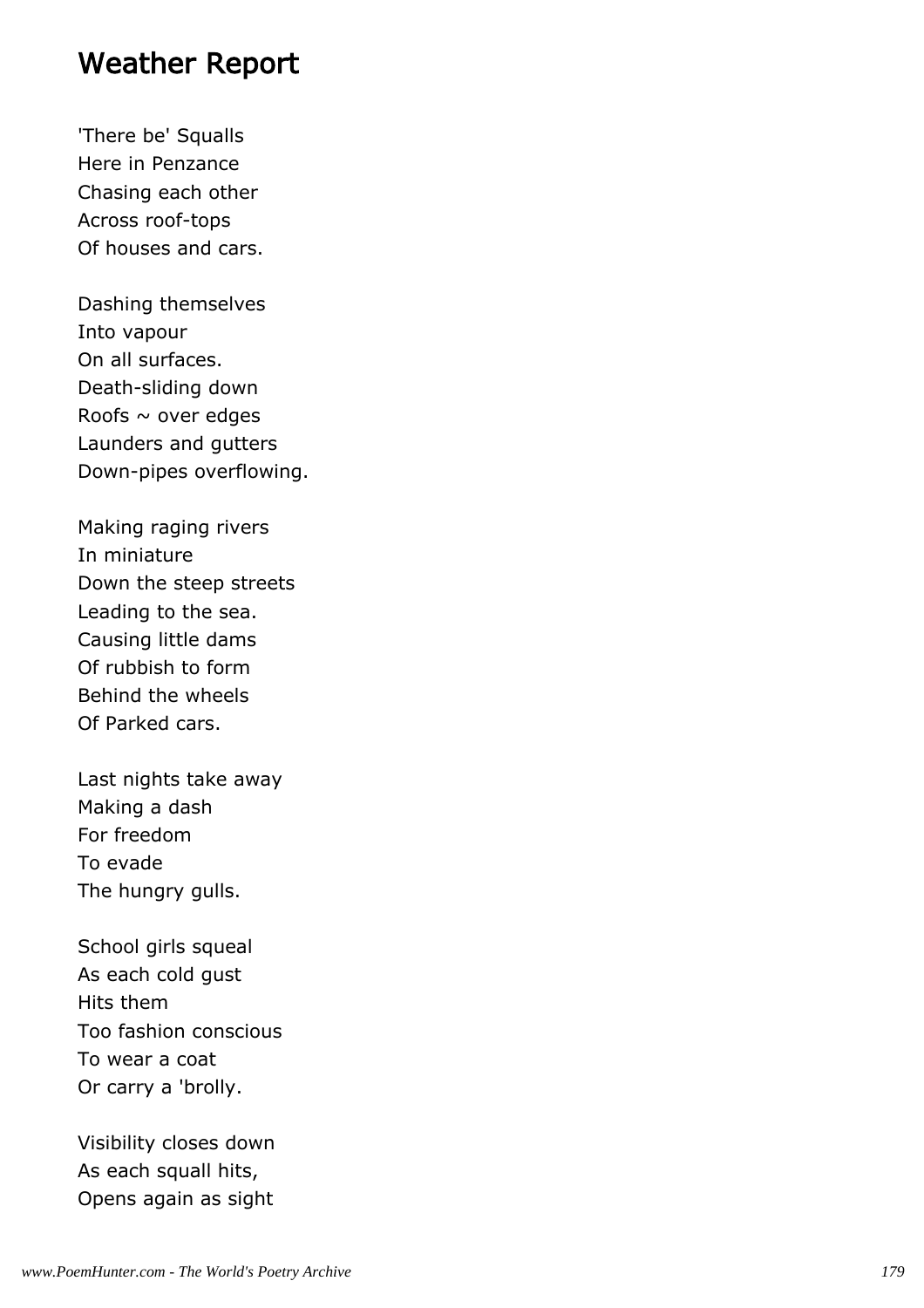Follows the squall Into the distance.

And between each squall Sunny spells shining On the washed clean Streets.

The street cleaners Will be happy All the rubbish Is at the bottom Of the hill!

(18 Jan 2008)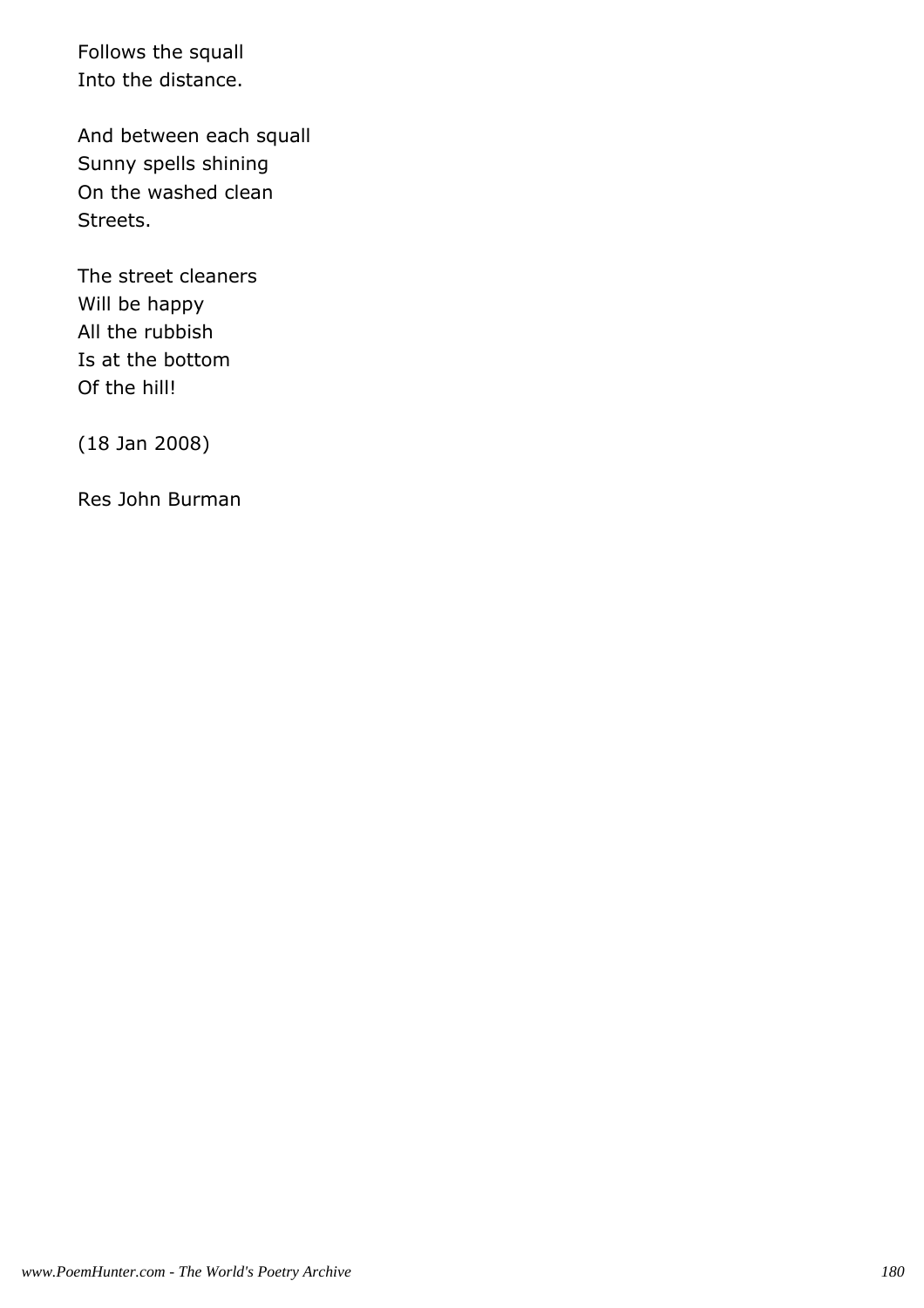### 'West Country Memories' Haiku-Ish.

New born foal - too weak And tall to suckle with ease Bonds with my sweater

Newly born goat kids Agility in goatskin Running the ridgepole

Goats up in a tree View pedestrians with scorn 'We don't graze, we browse! '

Cold frosty morning Breath hangs like smoke on the air Mucking out calf pens

My cottage lay In the shadow of Carn Brae Last hill in England

The bus drivers knew My bus stop….the third gorse bush After Henwood's haystack

Dead fox hill So steep, so straight, so fast Reynard's bane

Two dogs… five fields over Waiting for the school bus My boy's welcome home

The flooded clay-pit Where the post-man drowned himself Our summer playground

Our horizon was dark Until distant St Buryan Got it's first street light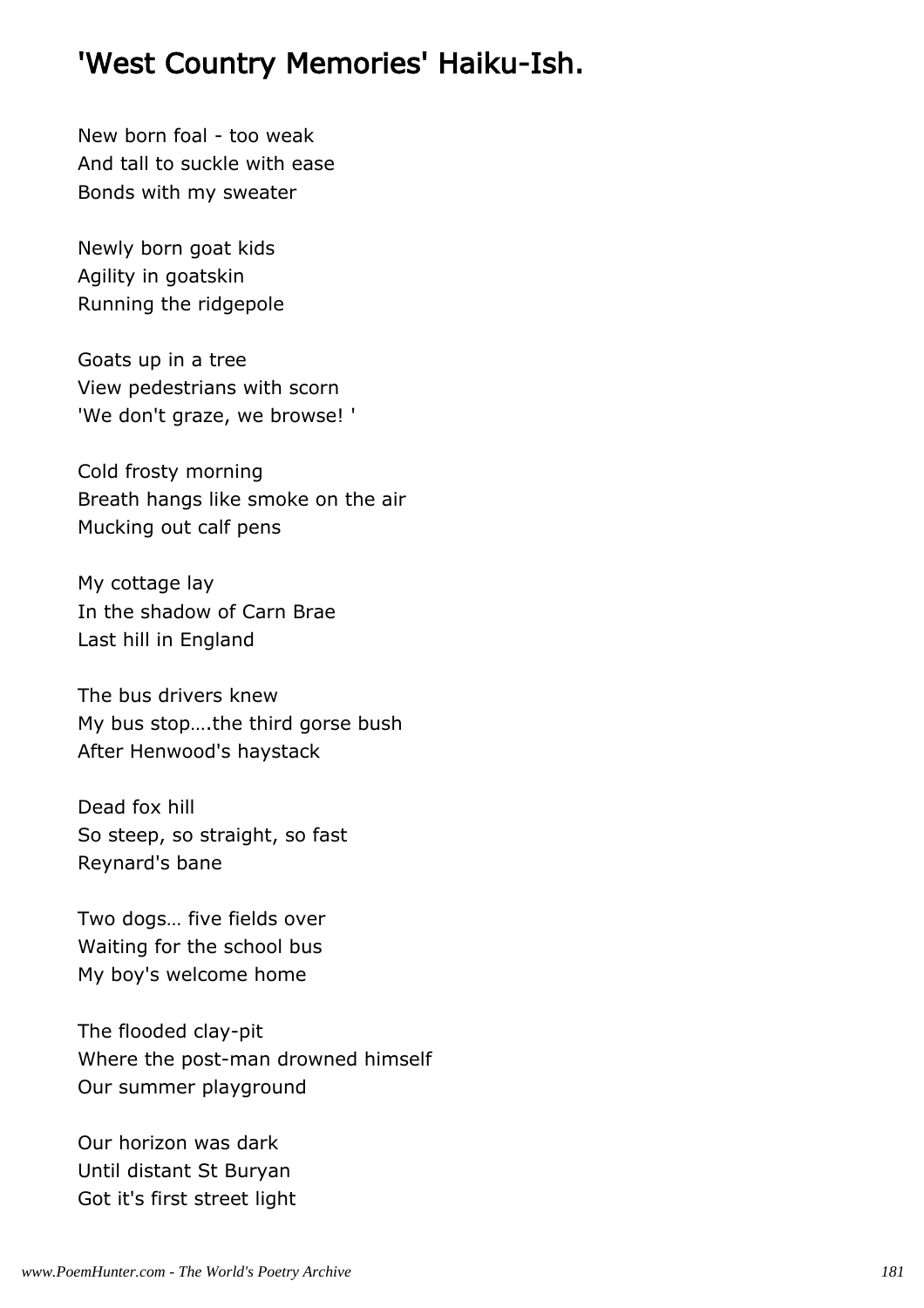Six miles from the sea But when the Sou-Westerlies blew Salt on our lips and windows

The weeping willow Trailing it's many fingers In the passing stream

Headache? Chew some willow bark Natures aspirin

Lobo, good boy's dog Towing my son up and down The flooded clay-pit

Lobo, water dog Only her head showing Surrounded by shiver ripples

Happiness for a boy His very own dog And a litter of puppies

We had a great zip line Something for the kids to play on Health and Safety… moi?

By January Even a flooded hoof print Would be full of frog spawn

There were wild orchids Growing in the summer grass Protecting thousands of tiny frogs

Guy Fawks night bonfires A years brush-wood up in smoke The guy, a witch, a dragon, a masterpiece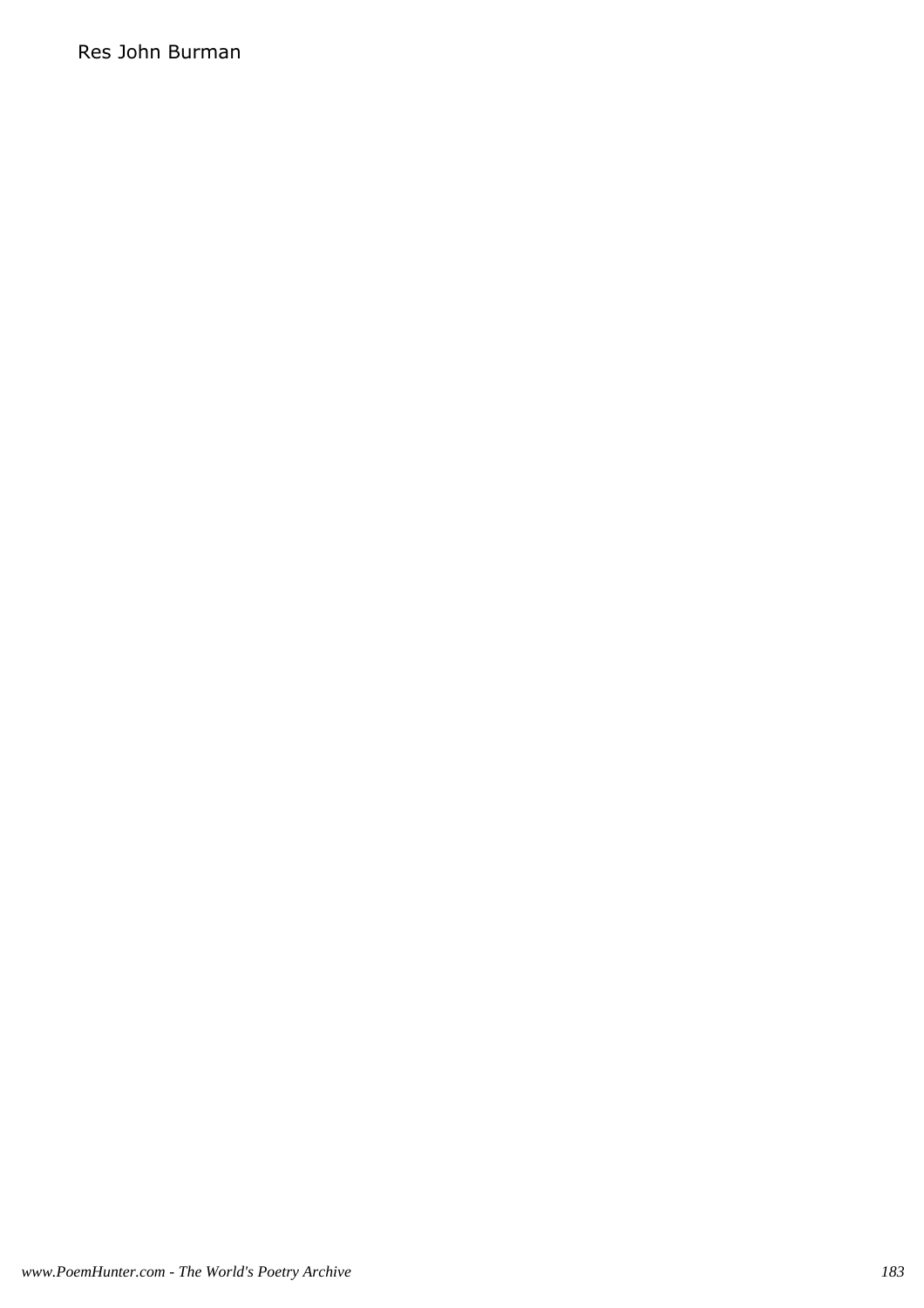### Who Am I?

I've noticed Over the years. Whatever you wake up with, Whatever state of health Or mind. Whatever advantages You may have, Whatever shortcomings. These are the tools Unequal though they be, With which you Must face the day.

Whatever day you wake up to Fine or foul, Hot or cold Peace or war Pain or gain Challenge Or tribulation. Captivity or Freedom. This is YOUR day.

It's how you handle it That determines Who you are. Not whether you Win or lose But if you tried. If you did the Decent thing. If you helped Instead of hindered. If you praised Rather than cursed. If you loved Rather than hated. Did your best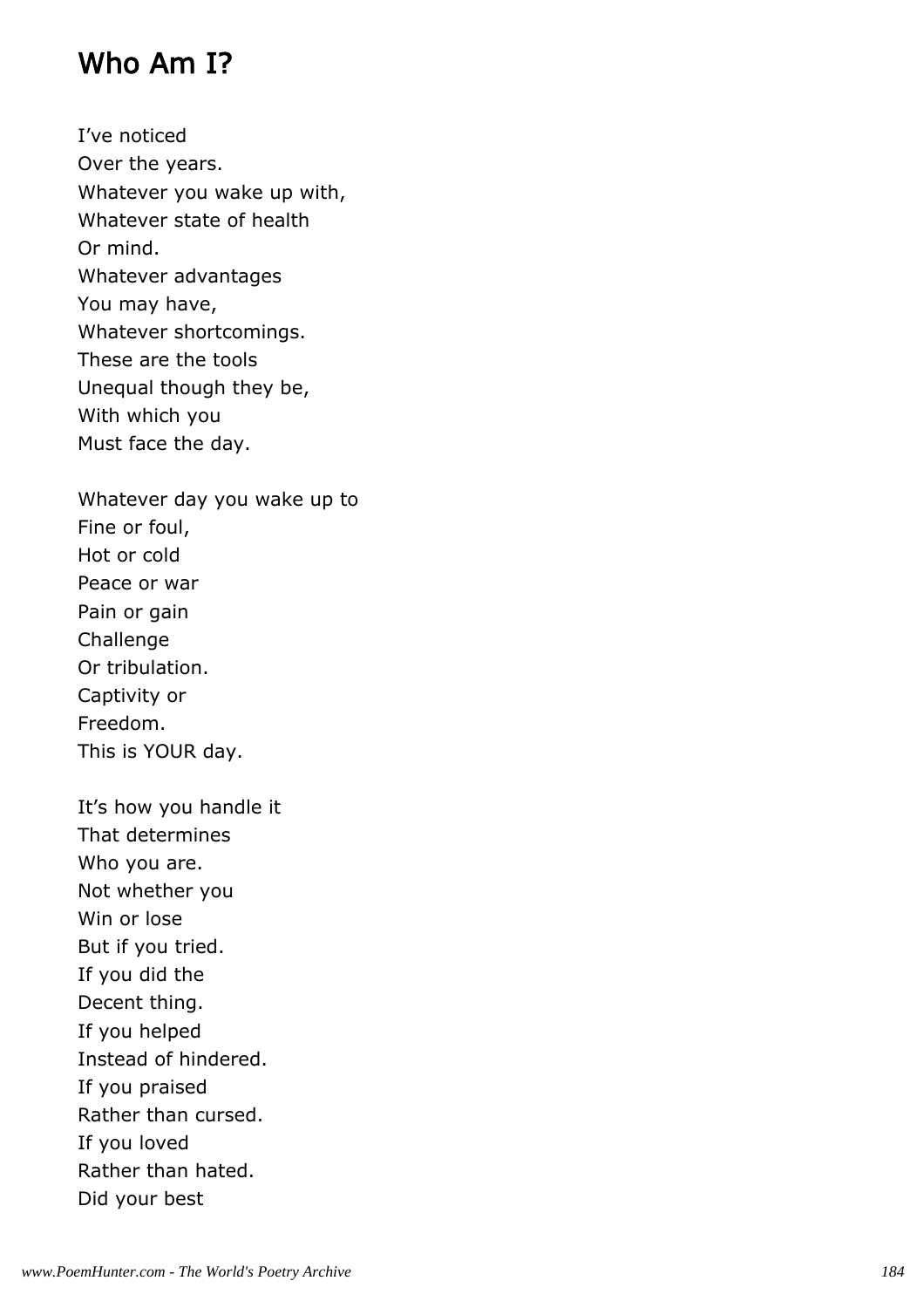And not your worst!

If you have seen Every member Of your species As Sister or Brother. And Race as just The icing on the cake Little variations That make Brother And Sister Interesting To each other Not different

Who am I? I'm just one of the crowd. Who am I? I'm just one of US!

16th March 2008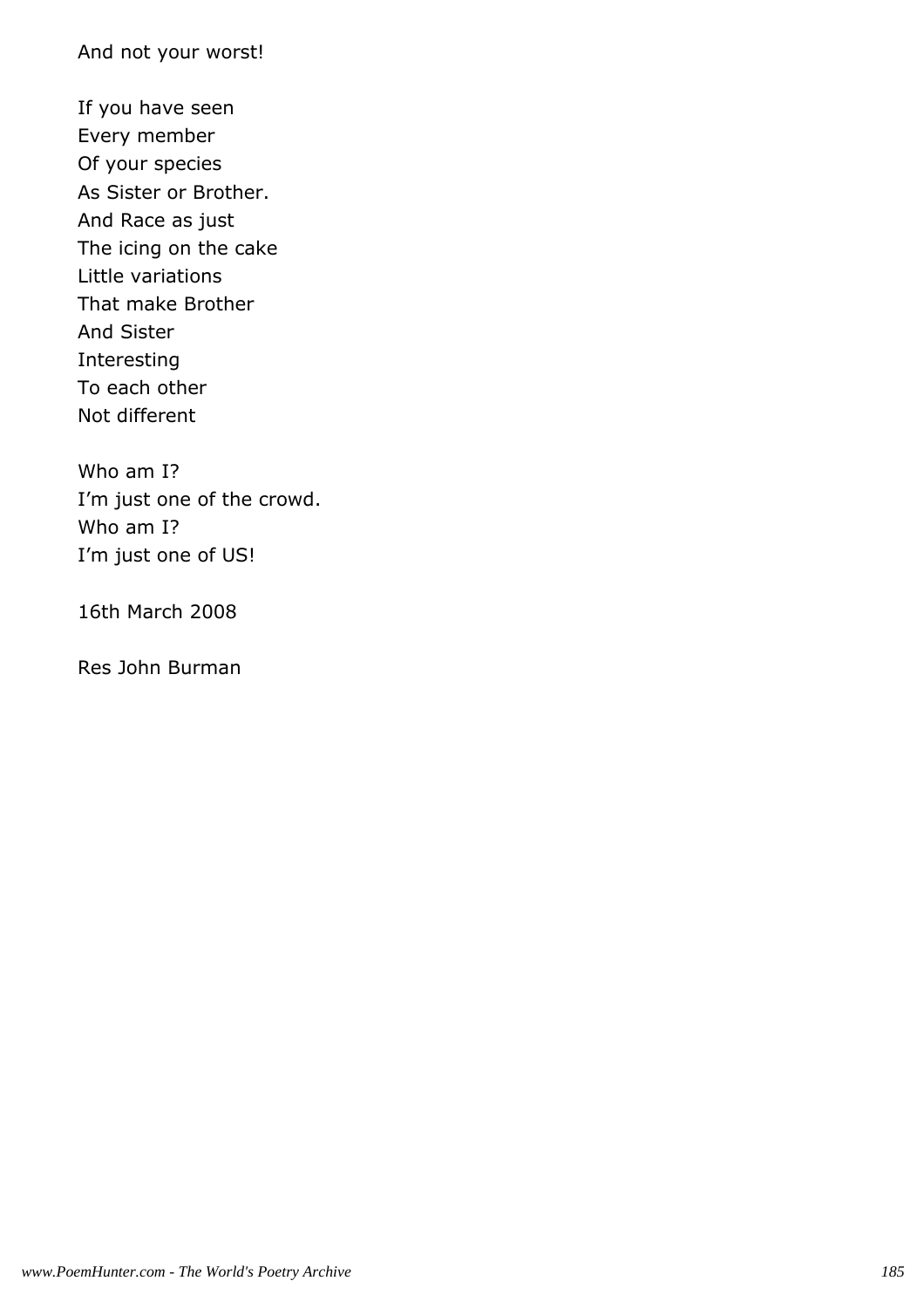# 'Why Do We Bother To Remember The Dead'

Why do we bother to remember the dead Of all those wars, that even in our lifetimes Are almost forgotten? Why do we watch mealy mouthed politicians Lay wreaths and make speeches While they deny the survivors a reasonable Level of help, or treatment?

....

Better remember all those young men and women As though they were alive. What would they say about the state of the..Veterans.. Hospitals? The way the injured and traumatised are treated still? What would they say about wars still being declared By the rich and powerful who don't send their sons and daughters Into harms way?

....

Better remember all those executed For cowardice or "Lack of Moral Fibre" When they were suffering from Shell Shock! No wonder they were traumatised When their own country was determined to prove themselves The real enemy that they had to fear! Let us remember their families with nowhere to go!

What sort of countries would these young men and women Have created had they not been thrown away Discarded like the flowers of the forest Before they had a chance of coming to full bloom Would they have tolerated politicians and leaders More interested in their own allowances Than the welfare of veterans or serving soldiers?

....

If we are to remember our dead, not on one day But on everyday. Let us dedicate ourselves To making the sacrifice of the dead worthwhile. Let us ensure that if we send our young men to war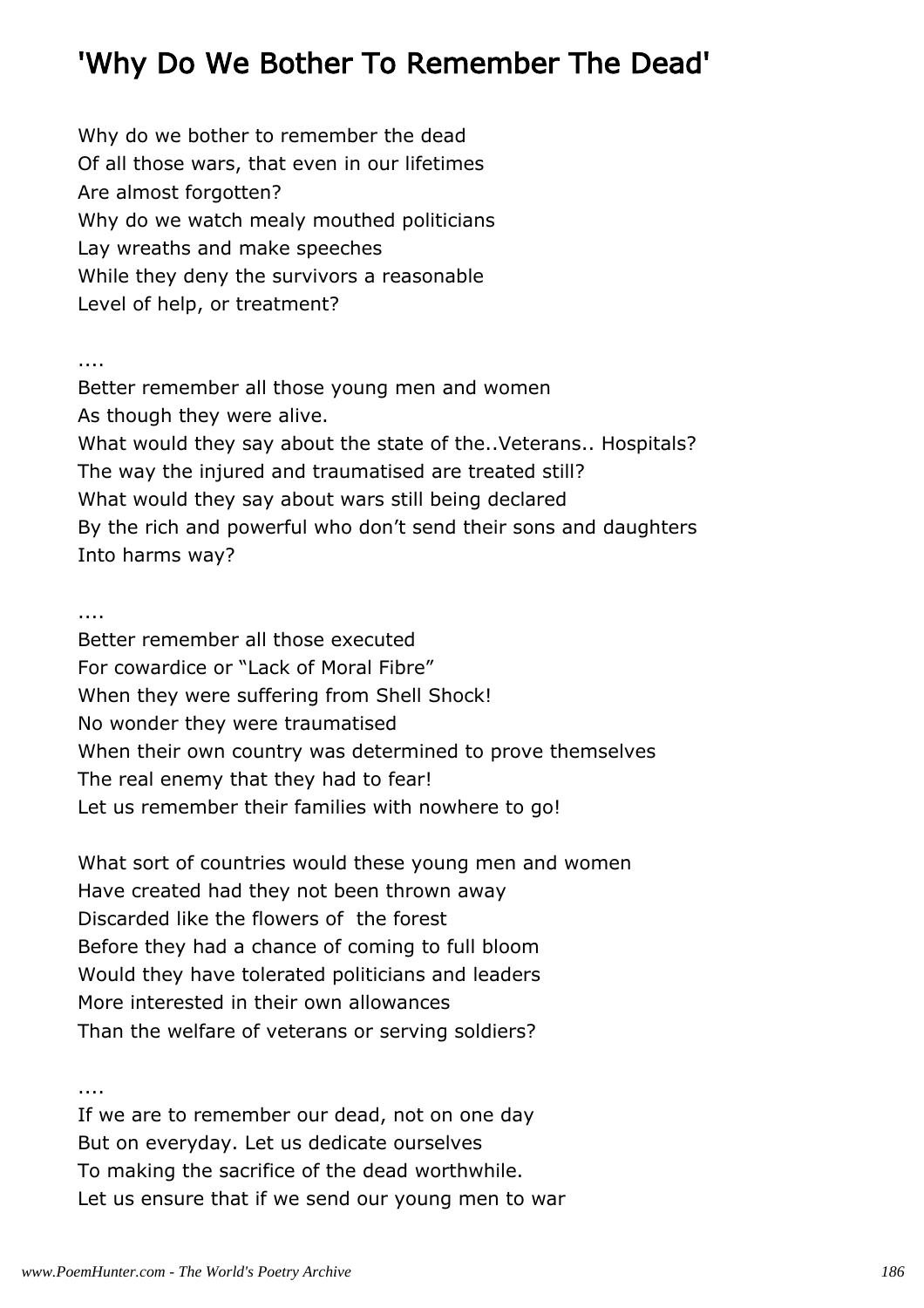It be a just war. Not to make money for the few But to ensure the safety of the many. So that at last we should have countries fit for Heroes to Live In!

Copyright © Res JFB 31st May 2010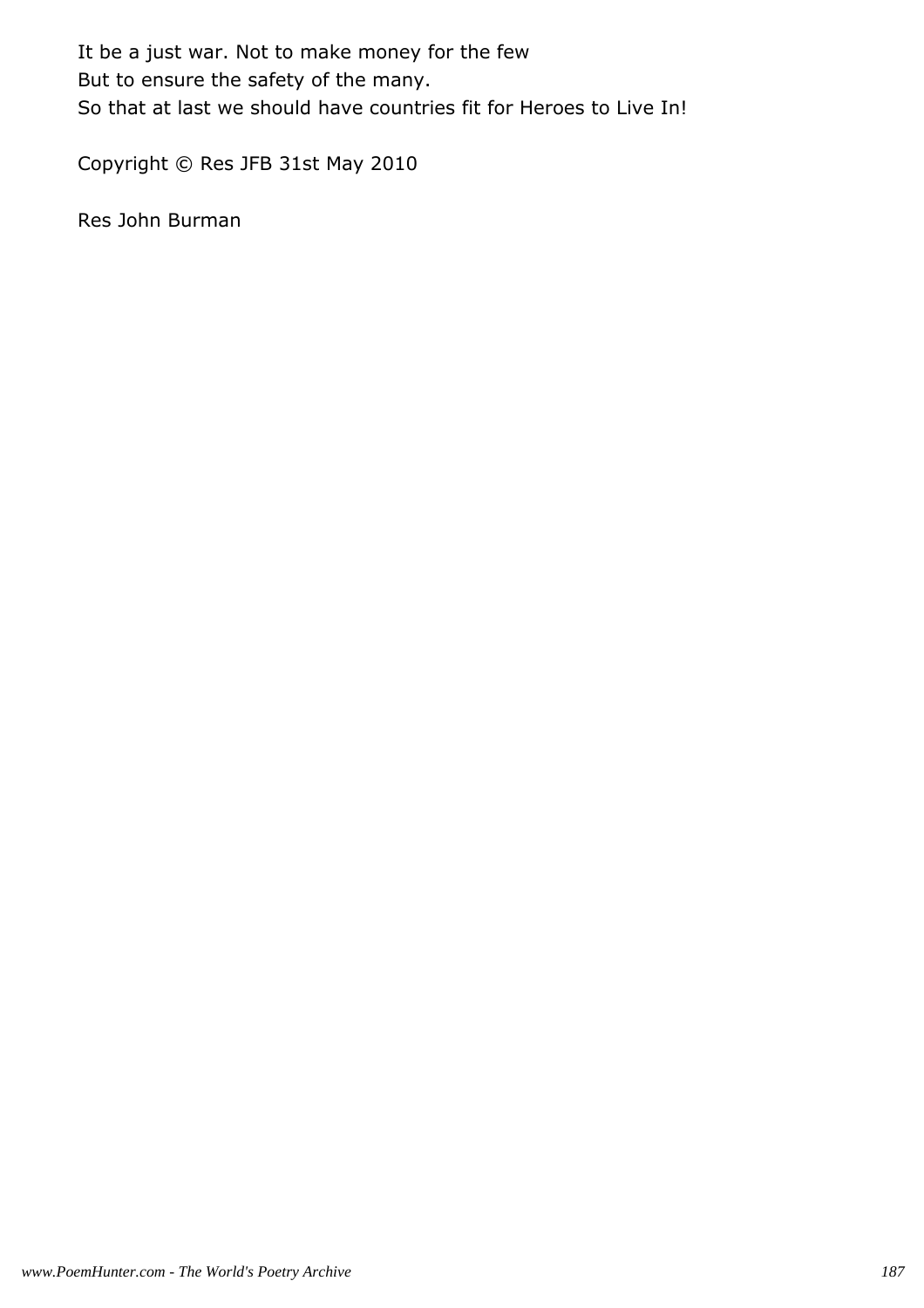### Will-O-The-Wisp

You are like a zephyr A will-o-the wisp The gentle brush of an Angels wing I felt one footstep in my life A tip-toe And you were gone With your enigmatic comment And your lovely smile Just briefly Beauty came And will live in my heart Forever

(19-2-08)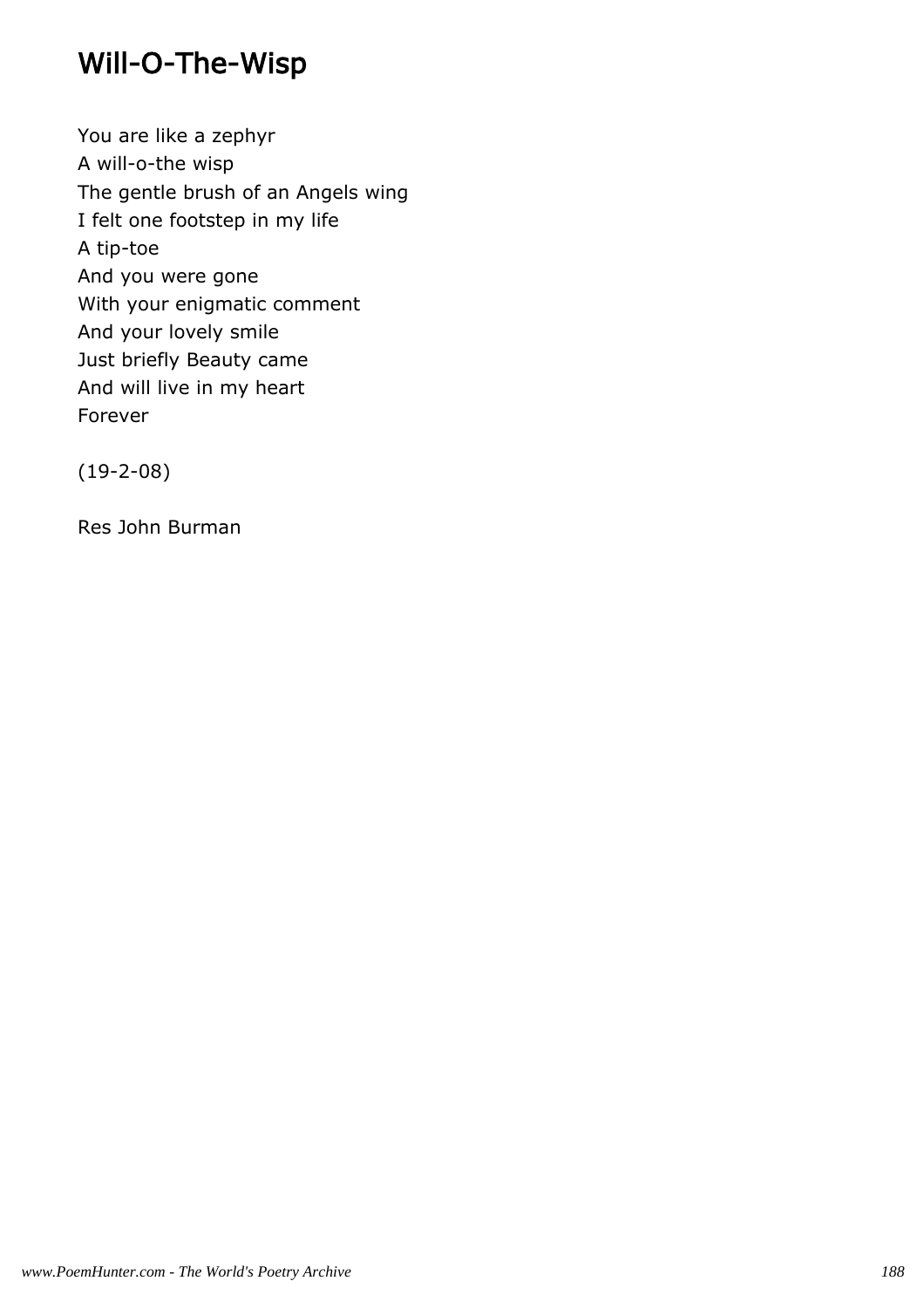### 'Winter Storms Tanka'

I hear winter rain Tap tapping on the window Like some urgent call

Is there not one last journey Across the far horizon?

~~~~~~~~~~~~~~~~~

Wind and water blow Winter storms surround me here Trapped in Northern climes

Oh to hear the temple bells Smell the incense on the breeze

copyright © Res JFB 2nd December 2009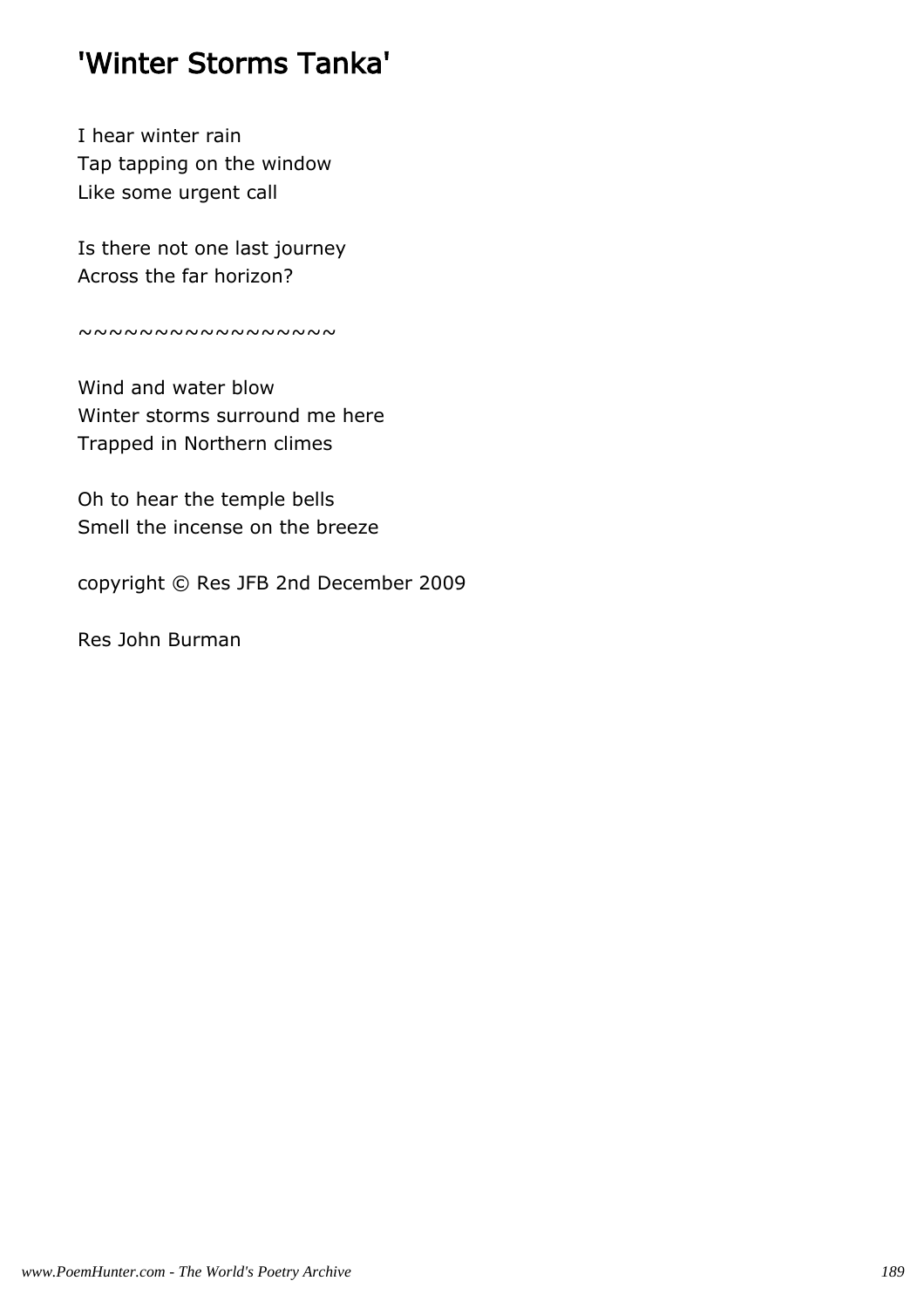## **Witch**

You, my Witch Are Magnificent In my heart You stand tall In the midst Of the fire Ablaze But not burnt Ablaze But not consumed

This morning I was consumed In your fire This morning I burnt happily In your blaze Of Beauty And Glory And I know This morning

Thou wast consumed also.

(2007)